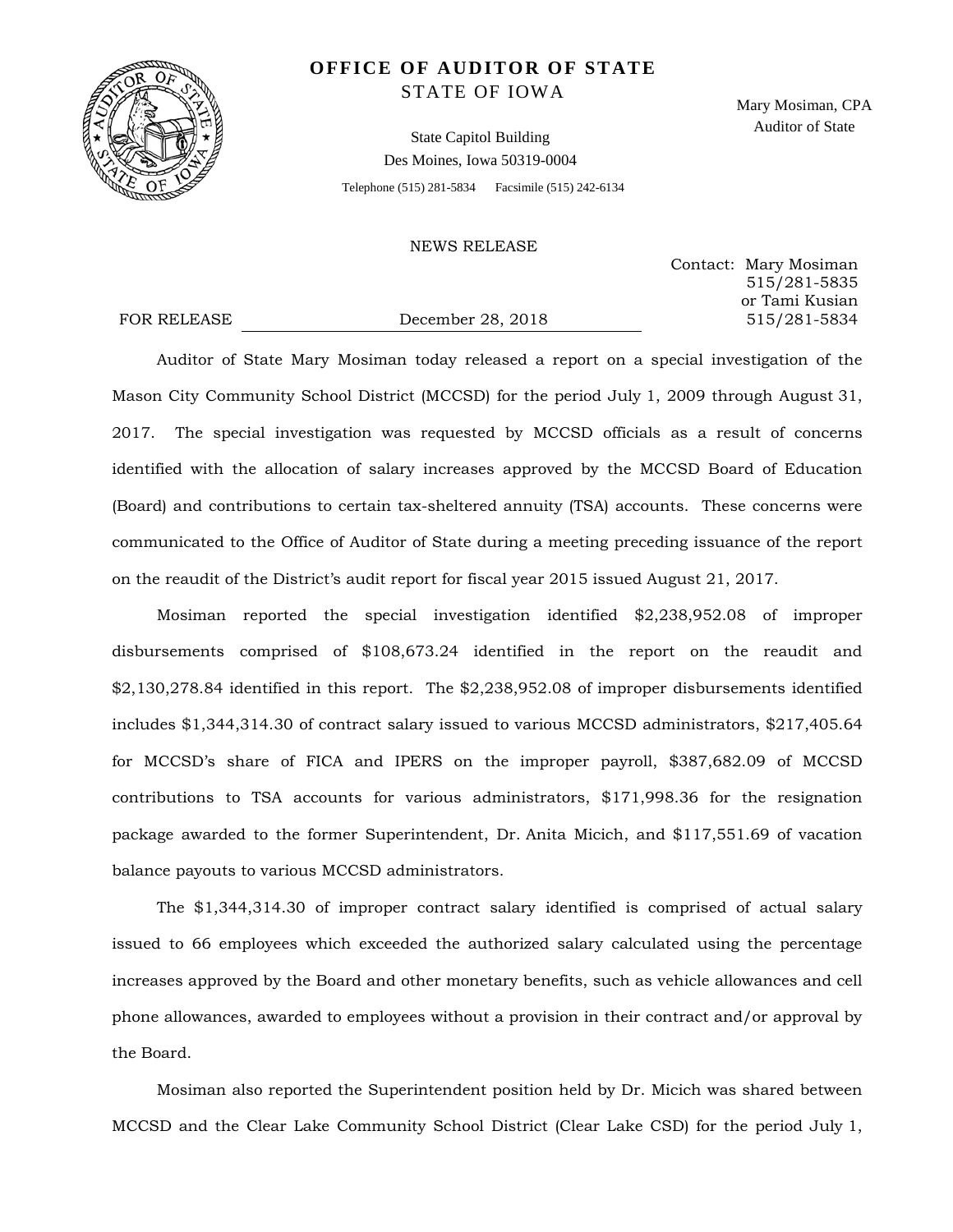2010 through June 30, 2016. As part of that sharing agreement, MCCSD billed Clear Lake CSD for its portion of Dr. Micich's salary and benefits. Based on a comparison of the percentage to be billed in accordance with the sharing agreement to the amount actually billed, \$7,370.00 of overbillings from MCCSD to Clear Lake CSD were identified. Clear Lake CSD paid MCCSD for all billings received.

The report includes recommendations to strengthen MCCSD's internal controls and overall operations, such as improving segregation of duties, ensuring all service contracts are reviewed and approved by the Board, reviewing various Board policies to ensure they are appropriate, complete, and properly followed. In addition, the Board, or a designated Board member, should perform an independent review of payroll to ensure approved salary increases are properly calculated and applied.

Copies of the report have been filed with the Division of Criminal Investigation, the Cerro Gordo County Attorney's Office, and the Attorney General's Office. A copy of the report is available for review in the Office of Auditor of State and on the Auditor of State's web site at [https://auditor.iowa.gov/reports/audit-reports/.](https://auditor.iowa.gov/reports/audit-reports/)

# # #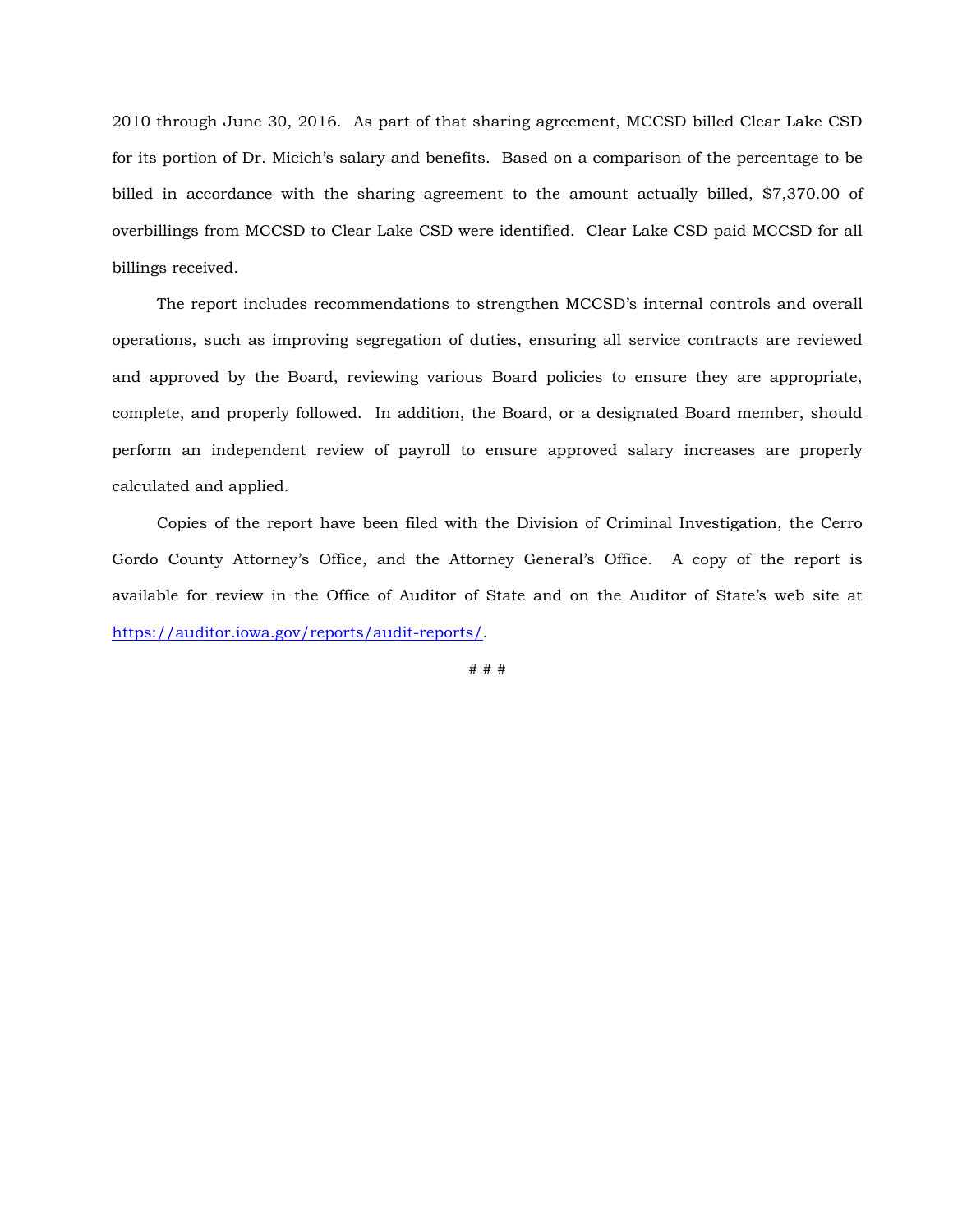**REPORT ON SPECIAL INVESTIGATION OF THE MASON CITY COMMUNITY SCHOOL DISTRICT**

**FOR THE PERIOD JULY 1, 2009 THROUGH AUGUST 31, 2017**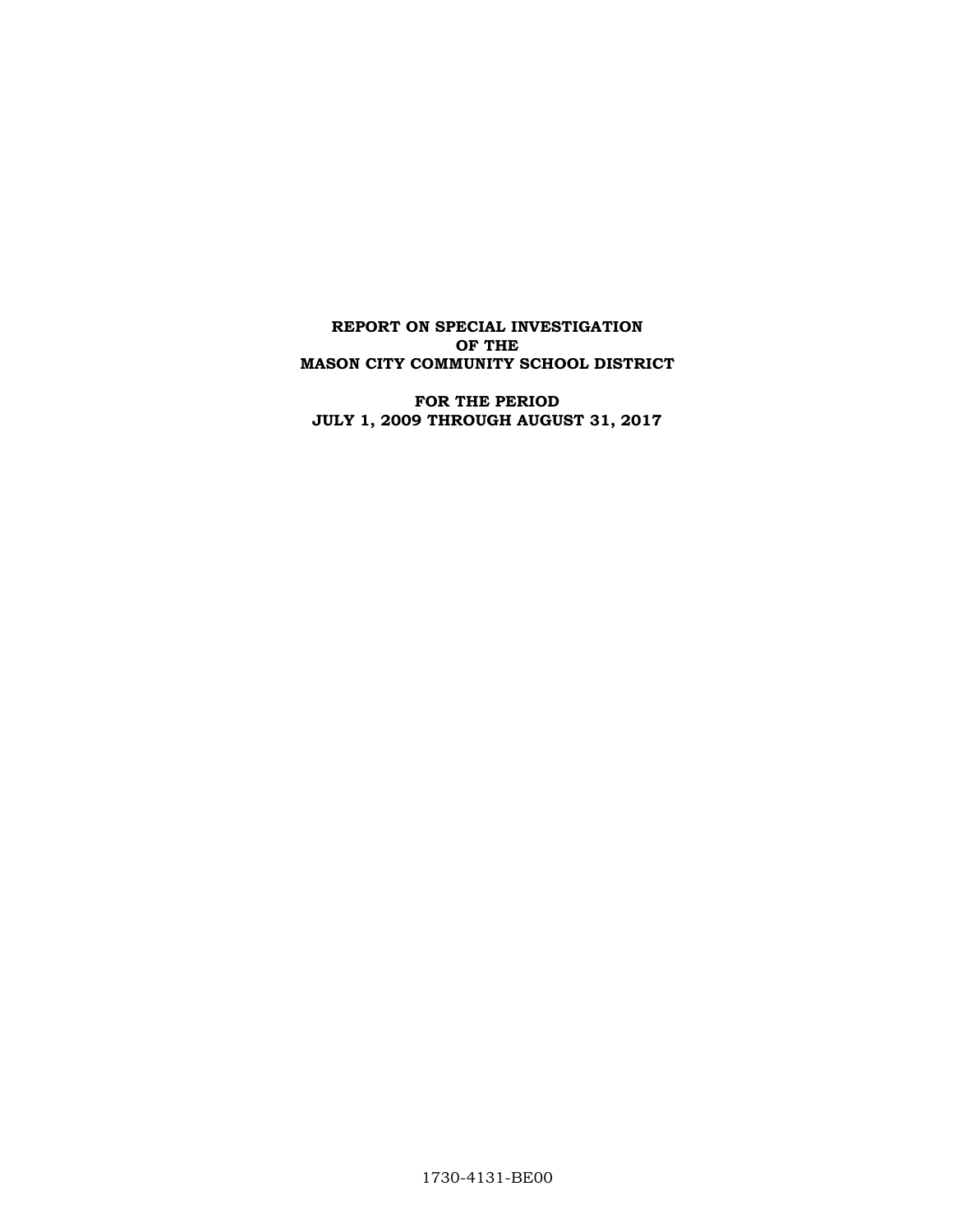# Table of Contents

|                                                                                                                   |         | Page      |
|-------------------------------------------------------------------------------------------------------------------|---------|-----------|
| Auditor of State's Report                                                                                         |         | $3 - 4$   |
| Investigative Summary:                                                                                            |         |           |
| Background Information                                                                                            |         | $5-6$     |
| Detailed Findings                                                                                                 |         | $6 - 13$  |
| Recommended Control Procedures                                                                                    |         | $13 - 16$ |
| Exhibits:                                                                                                         | Exhibit |           |
| Total Improper Payroll Issued to Certain Administrators<br>Improper Payroll Issued to Certain Administrators for: | A       | 18-19     |
| Fiscal Year 2010                                                                                                  | B       | $20 - 25$ |
| Fiscal Year 2011                                                                                                  | C       | 26-31     |
| Fiscal Year 2012                                                                                                  | D       | 32-37     |
| Fiscal Year 2013                                                                                                  | E       | 38-43     |
| Fiscal Year 2014                                                                                                  | F       | 44-49     |
| Fiscal Year 2015                                                                                                  | G       | $50 - 55$ |
| Fiscal Year 2016                                                                                                  | H       | $56-61$   |
| Fiscal Year 2017                                                                                                  | I       | 62-67     |
| July 1, 2017 through August 1, 2017                                                                               | J       | 68-73     |
| Improper Vacation Balance Payouts Issued to Certain Administrators                                                | K       | 75        |
| Staff                                                                                                             |         | 76        |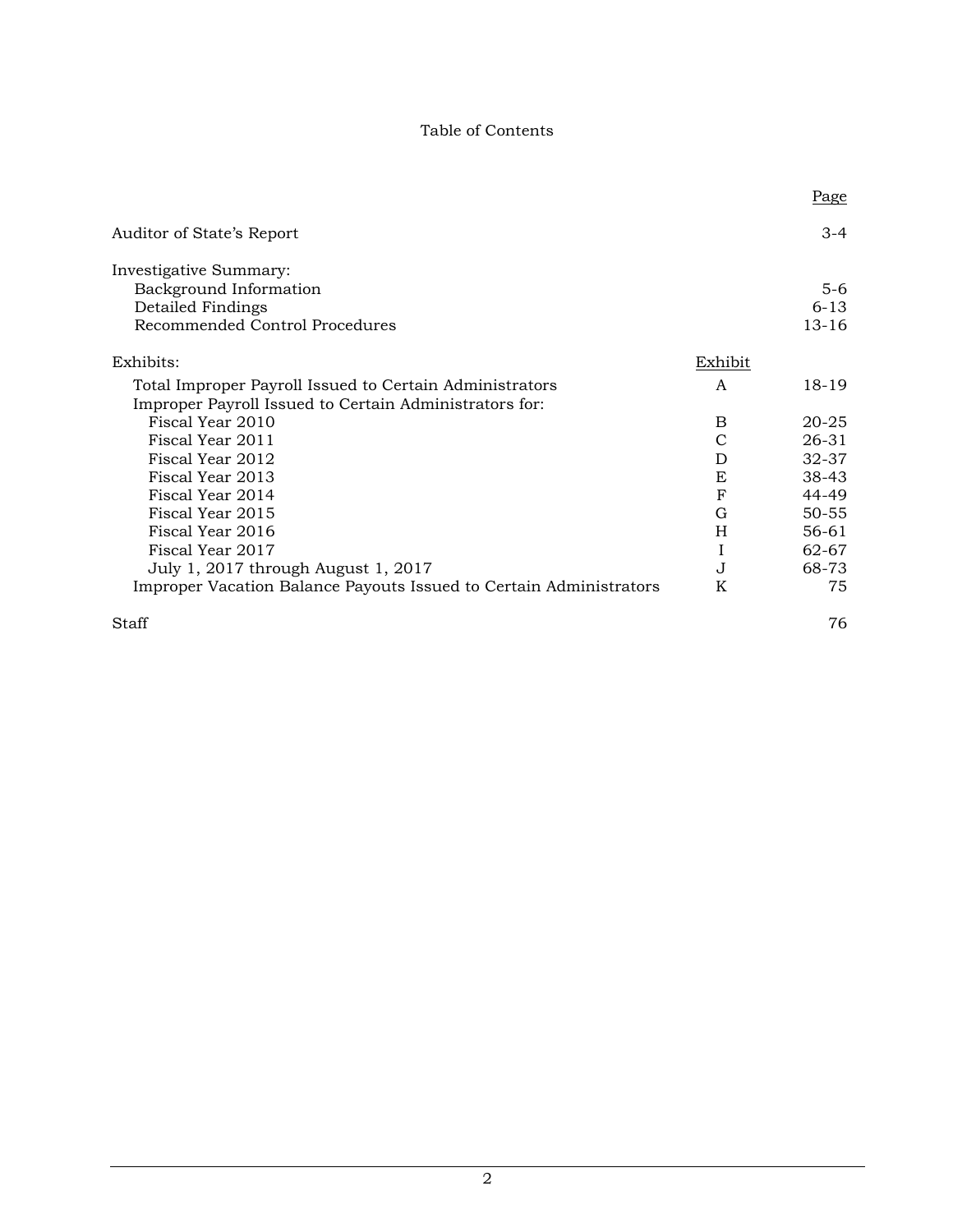

# **OFFICE OF AUDITOR OF STATE** STATE OF IOWA

Mary Mosiman, CPA Auditor of State

State Capitol Building Des Moines, Iowa 50319-0004

Telephone (515) 281-5834 Facsimile (515) 242-6134

Auditor of State's Report

To the Board of Education of the Mason City Community School District:

As a result of concerns regarding the allocation of salary increases and contributions to certain tax-sheltered annuity (TSA) accounts and at the request of Mason City Community School District (MCCSD) officials, we conducted a special investigation of MCCSD. We have applied certain tests and procedures to selected financial transactions of MCCSD for the period July 1, 2009 through August 31, 2017. Based on a review of relevant information and discussions with current and former MCCSD officials and staff, we performed the following procedures:

- (1) Evaluated internal controls to determine whether adequate policies and procedures were in place and operating effectively.
- (2) Obtained and reviewed various Board of Education (Board) policies to determine whether they were sufficient and whether certain transactions complied with established Board policies.
- (3) Interviewed former and current Board members and administrative personnel to gain an understanding of the salary approval and allocation process.
- (4) Reviewed payroll disbursements issued to certain administrative personnel to determine if they were properly approved, supported by sufficient documentation, and the amount and frequency of the payments were reasonable. Also, to determine if service contracts were properly reviewed by the Board and signed by the Board president and salary percentage increases were properly allocated and applied.
- (5) Reviewed vacation payouts issued to certain employees to determine whether they complied with the provisions of the employee's service contracts and Board policies, were initiated by payroll staff and reviewed/ approved by the Business Manager, and were approved by the Board. Also, to determine whether the ending vacation balances agreed with payroll records and the pay rates used were reasonable.
- (6) Reviewed the resignation package agreement for the former Superintendent, Dr. Anita Micich, to determine if the amounts appeared reasonable, were supported, were in compliance with provisions in the service contract, and were approved by the Board.
- (7) Reviewed MCCSD's sharing agreement with Clear Lake Community School District (Clear Lake CSD) to determine whether the agreement was properly supported and to determine if the proper amounts were billed to and received from Clear Lake CSD.
- (8) Reviewed Board meeting minutes to identify significant actions and to determine if payroll increases and changes in position were properly approved.

These procedures identified \$2,238,952.08 of improper disbursements comprised of \$108,673.24 identified in the report on the reaudit of the District's audit report for fiscal year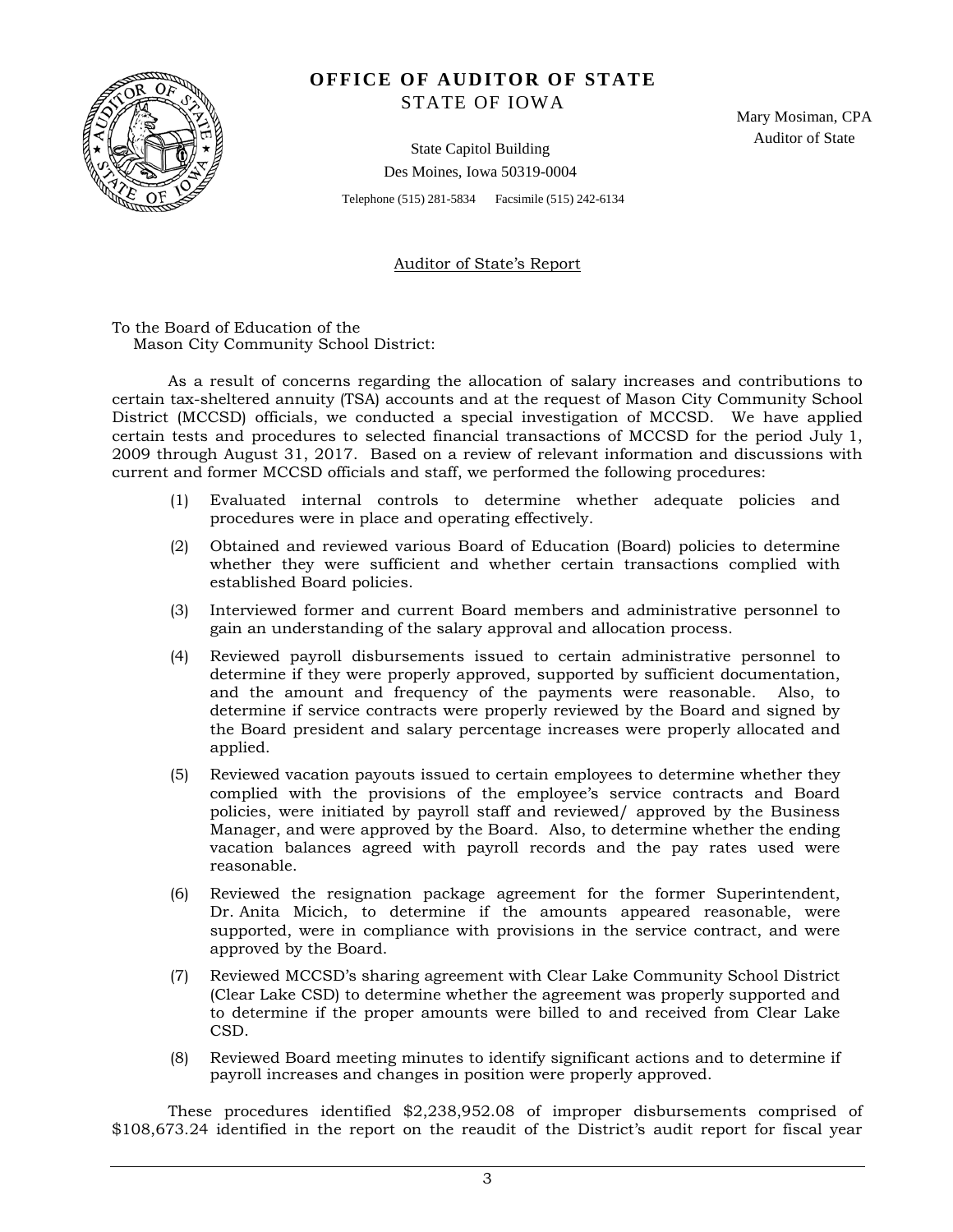2015 issued August 21, 2017 and \$2,130,278.84 identified in this report. Several internal control weaknesses were also identified. Our detailed findings and recommendations are presented in the Investigative Summary and **Exhibits A** through **K** of this report.

The procedures described above do not constitute an audit of financial statements conducted in accordance with U.S. generally accepted auditing standards. Had we performed additional procedures, or had we performed an audit of the financial statements of the Mason City Community School District, other matters might have come to our attention which would have been reported to you.

Copies of this report have been filed with the Division of Criminal Investigation, the Cerro Gordo County Attorney's Office, and the Attorney General's Office.

We would like to acknowledge the assistance extended to us by the officials and personnel of the Mason City and Clear Lake Community School Districts and the Division of Criminal Investigation during the course of our investigation.

MARY MOSIMAN, CPA Auditor of State

December 27, 2018.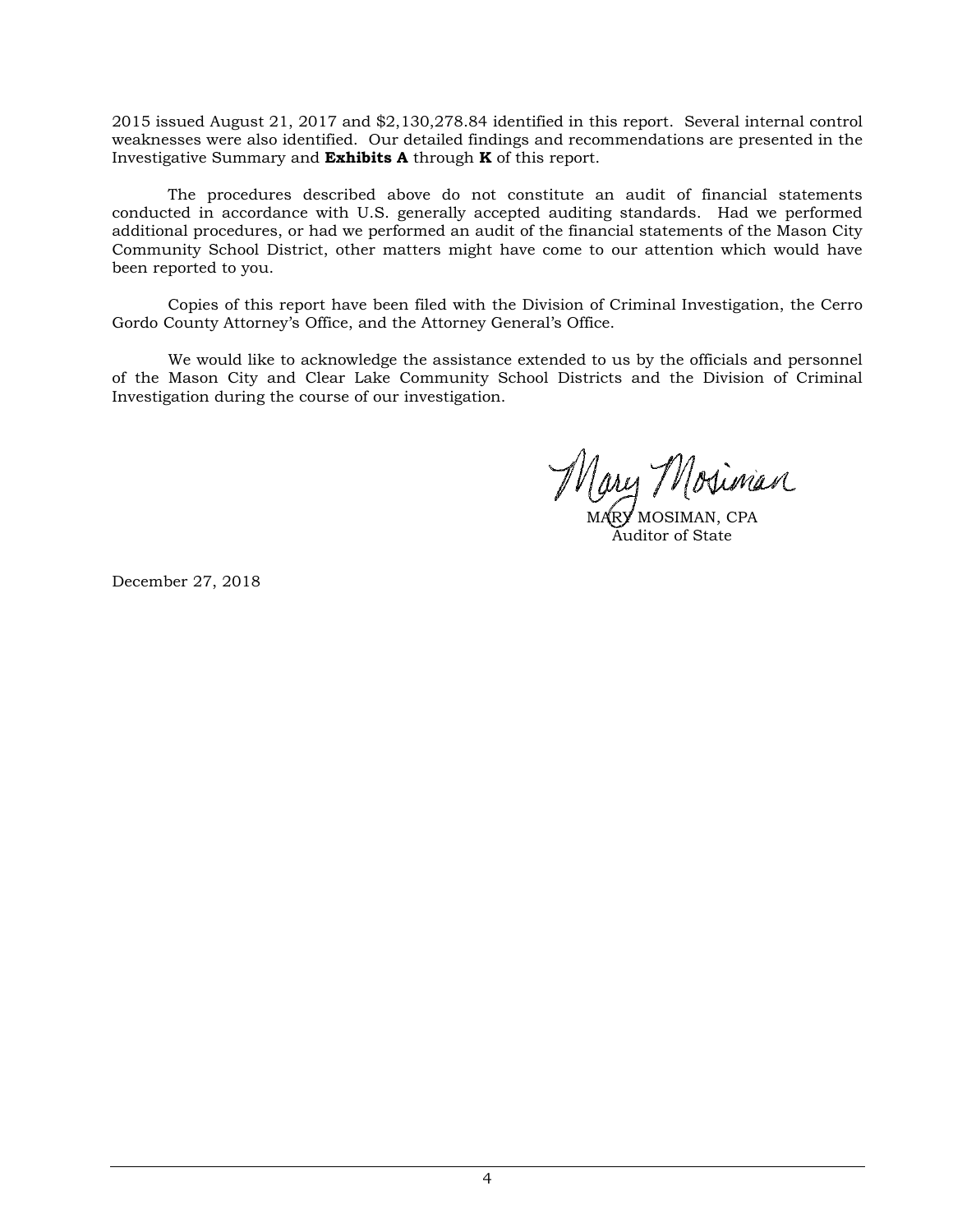Investigative Summary

## **Background Information**

The Mason City Community School District (MCCSD) is located in Mason City, Iowa and serves approximately 3,925 students in Cerro Gordo County. The District is governed by a 7 member Board which meets the third Monday of each month.

MCCSD is led by the Superintendent and the Board of Education (Board). In addition, the Board established a Director of Finance position to oversee financial operations. Dr. Anita Micich began employment with MCCSD in July 2009 as the Superintendent and served in that position until her resignation which was effective in June 2016. Through a sharing agreement, Dr. Micich also served as Superintendent of the Clear Lake Community School District (Clear Lake CSD) from July 1, 2010 through June 30, 2016. Mike Penca began employment with MCCSD on March 13, 1996 and held several positions until he was appointed as the Superintendent effective July 2016. Mr. Penca held that position until his resignation which was effective in June 2017. David Versteeg began employment with MCCSD as the Superintendent in July 2017 and currently serves in that position.

During the period of our investigation, Ramona Jeffrey served as Director of Finance until her retirement effective July 1, 2015. John Berg began employment with MCCSD on May 4, 2012 as an accountant and held that position until his appointment as Director of Finance in June 2015. Mr. Berg served as Director of Finance until his mutual separation from the District's employment in June 2017. Cherie Yoder began employment with MCCSD in July 2015 as an accountant until her appointment as Director of Finance in August 2017.

In accordance with Board policy, the Board "has complete discretion to set the salaries of administrators." It is the responsibility of the board to set the salary and benefits of the administrators.… The board will approve the payment of other benefits or compensation over and above the administrator's contract. Approval of other benefits or items of an administrator's compensation will be included in the records of the board in accordance with board policy." On an annual basis, the Board reviews salaries and benefits for teachers and administrators. However, the Board did not discuss individual administrator contracts, except for the Superintendent. In addition, detailed supporting documentation was not provided to the Board containing individual administrator's contract amounts or the related percentage increase from the preceding contract year. Based on a review of Board meeting minutes, sufficient detail was not included to document discussions held regarding percentage increases. In addition, there was no documentation specifying whether certain employees were to receive an increase other than the across-the-board percentage increase approved by the Board.

We spoke with selected former and current Board members to obtain an understanding of the Board's intention. However, we did not receive the same response from all former and current Board members interviewed. Certain Board members stated all administrator contracts were to follow the across-the-board percentage increases approved and documented in the Board meeting minutes. While others stated it was the Superintendent's responsibility to allocate the approved percentage increase among administrative employees. Neither the Board, nor a designated Board member, performed an independent review of payroll after the percentage increases approved were applied to employee contracts to determine how salaries were affected by the Board's action.

Certain employee benefits, such as tax-sheltered annuity (TSA) accounts, cell phone allowances, and vehicle allowances were also provided to certain administrators. However, these benefits were not consistently applied, and the Board did not review or approve the benefits awarded, except for those included in the Superintendent's contract. Because allowances for the use of personal cell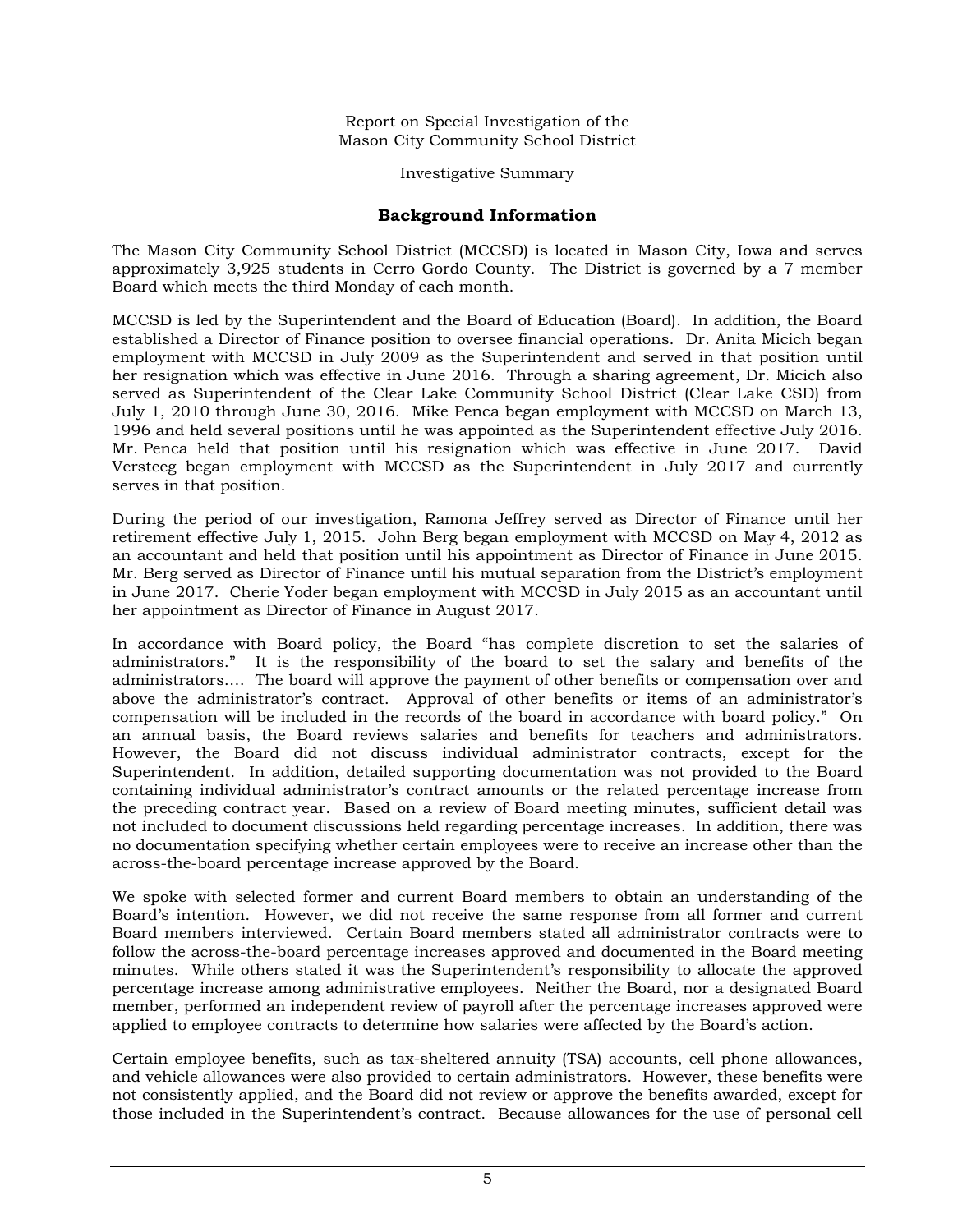phones and/or vehicles were a long-standing practice at MCCSD, they were carried forward for certain employees without review or approval by the Board.

In accordance with section 279.23 of the *Code of Iowa*, administrators' contracts are to be in writing, specify the term of employment not to exceed a 2-year term (except the Superintendent who may have a 3-year contract), and contain the signature of the Board president and the administrator. In addition, although section 291.1 of the *Code* allows the use of a facsimile signature for the payment of obligations owed by a school district, the Board president is required to sign all contracts. However, according to the former and current Board presidents we spoke with, the facsimile signature was applied to the individual administrator contracts at the direction of Dr. Micich without review and approval by the Board or Board president.

In February 2016, the Office of Auditor of State received a written request from an MCCSD official to conduct a reaudit of the District for fiscal year 2015. As a result, procedures were performed for the period July 1, 2014 through June 30, 2017. During a meeting preceding issuance of the reaudit report held on July 27, 2017, the MCCSD officials and personnel in attendance expressed additional concerns which had been identified regarding the allocation of salary increases approved by the MCCSD Board and contributions to certain TSA accounts. The report on the reaudit was released August 21, 2017. As a result of the additional concerns identified, MCCSD officials requested the Office of Auditor of State conduct an investigation of certain financial transactions. We performed the procedures detailed in the Auditor of State's report for the period July 1, 2009 through August 31, 2017.

## **Detailed Findings**

These procedures identified \$2,238,952.08 of improper disbursements. These disbursements are summarized in **Table 1** and a detailed explanation of each finding follows.

**Table 1**

|                                                              |                   |                                           |                                      | rapic r                                               |
|--------------------------------------------------------------|-------------------|-------------------------------------------|--------------------------------------|-------------------------------------------------------|
| Description                                                  | Exhibit/<br>Table | Total<br>Improper<br><b>Disbursements</b> | Previously<br>Reported in<br>Reaudit | <b>Additional</b><br>Improper<br><b>Disbursements</b> |
| Payroll issued to administrative personnel                   | Exh A             | \$1,344,314.30                            | (34, 650.00)                         | 1,309,664.30                                          |
| MCCSD's share of FICA and IPERS                              | Exh A             | 217,405.64                                | (5,744.98)                           | 211,660.66                                            |
| Contributions to administrative personnel<br>TSA accounts    | Exh A             | 387,682.09                                |                                      | 387,682.09                                            |
| Superintendent resignation package                           | Table 3           | 171,998.36                                | #                                    | 171,998.36                                            |
| Vacation balance payouts issued to certain<br>administrators | Exh K             | 117,551.69                                | (68, 278.26)                         | 49,273.43                                             |
| Total                                                        |                   | \$2,238,952.08                            | (108, 673.24)                        | 2,130,278.84                                          |

# - The total resignation package of \$292,955.86 was disclosed in the reaudit report; however, procedures performed for the reaudit were related to public purpose and lack of contract provisions rather than propriety.

In addition, we identified overbillings issued to Clear Lake CSD by MCCSD. The amounts overbilled are included in the payroll, MCCSD share of FICA and IPERS, and TSA contribution amounts listed in **Table 1**.

#### **IMPROPER DISBURSEMENTS**

For the period July 1, 2009 through August 31, 2017, we compared the payroll disbursements recorded in the payroll register to the employee service contracts for all administrative employees and recalculated authorized salary based on the percentage increases approved by the Board as documented in the meeting minutes. As a result, we identified several administrative personnel who received a percentage increase which differed from the percentage increase approved by the Board, as well as certain benefit payments issued to various administrative personnel which had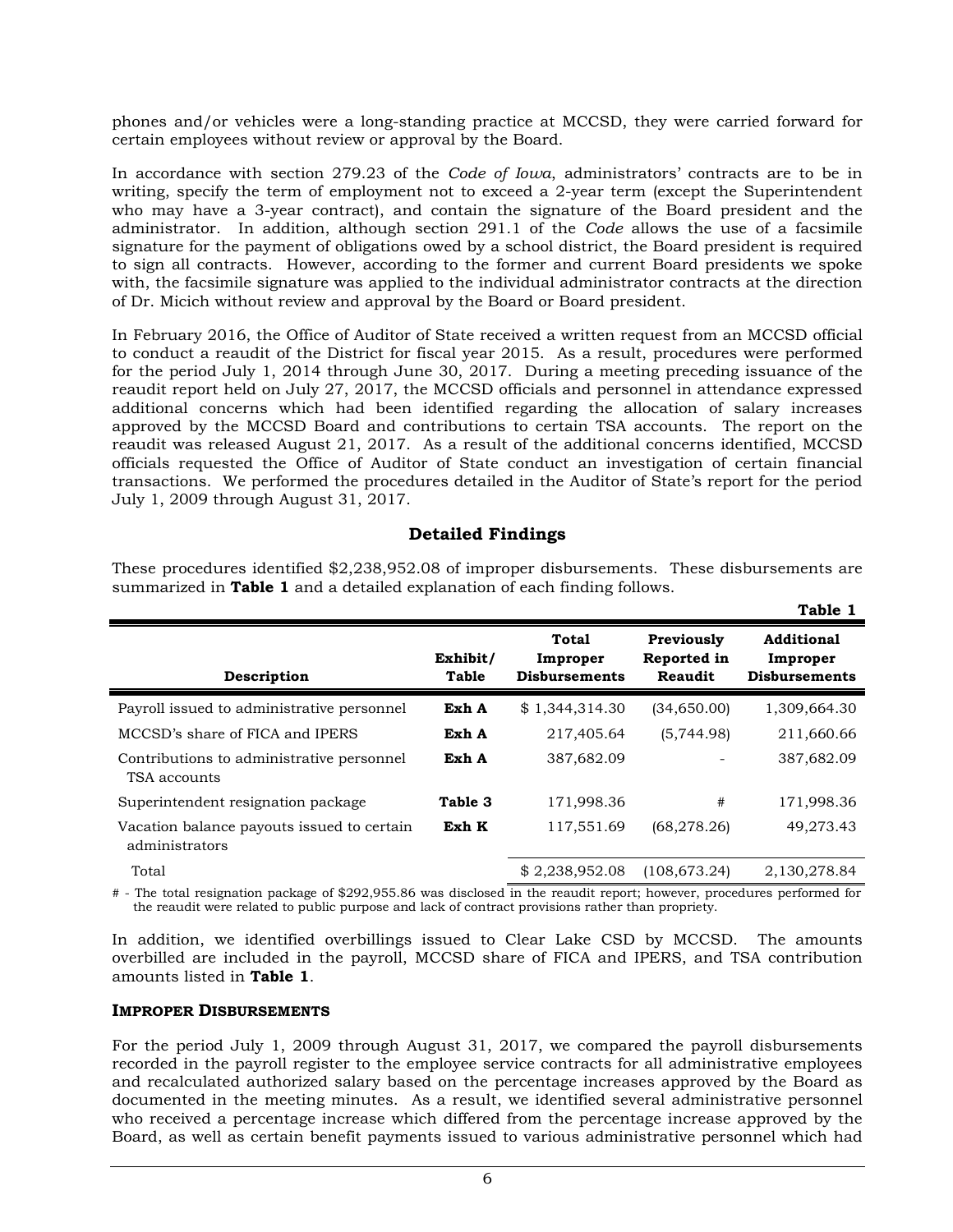not been reviewed and/or approved by the Board. In addition, we identified unauthorized vacation balance payouts issued to certain administrative employees. The unauthorized percentage increases and/or decreases, unauthorized benefit payments, and unauthorized vacation balance payouts are discussed in detail in the following paragraphs.

**Contract Salary** – All MCCSD administrative personnel are contract employees paid monthly in accordance with their contracts. However, as previously stated, individual employee contracts were not reviewed and/or approved by the Board. Rather, a percentage increase was approved and awarded by the Board to employee groups, such as principals. As previously stated, we did not receive a consistent response from the former and current Board members we spoke with regarding how the percentage increase approved and documented in the Board meeting minutes was to be applied. In addition, an independent review of employee contracts was not performed after the upcoming fiscal year salaries were calculated to ensure the percentage increases approved were applied as the Board intended.

Based on a review of the supporting documentation and inquiring of MCCSD Central Office personnel, we determined Dr. Micich requested a percentage increase for administrative salaries in total and allocated the total dollar increase among administrative personnel at her discretion. On an annual basis, Ms. Jeffrey or Mr. Berg prepared a spreadsheet for Dr. Micich listing all administrative personnel for her to use when allocating the total dollar increase. After making her allocation, Dr. Micich signed and dated the spreadsheet. According to certain former and current Board members and administrative personnel we spoke with, Dr. Micich also awarded contributions to employee TSA accounts, vehicle allowances, and/or phone allowances at her discretion, without Board approval, to retain qualified employees or compensate employees for new or additional job duties. Based on a review of the available allocation spreadsheets, we determined these benefits were above and beyond the total dollar increase calculated for salary increases.

According to Ms. Jeffrey, she and Dr. Micich reviewed the spreadsheet to ensure calculations were correct prior to preparing the individual employee contracts; however, Ms. Jeffrey stated the awarding of salary increases was Dr. Micich's decision. After Dr. Micich's allocation was final, Ms. Jeffrey updated the individual employee contracts, which were provided to a payroll clerk in Central Office for processing. The Board was never presented with the final salary increase allocation, any benefits awarded to individual employees, or the employee contracts to review and/or approve. In addition, the individual employee contracts were never provided to the Board president for signature.

As previously stated, section 279.23 of the *Code of Iowa* requires administrators' contracts to contain the signature of the Board president, and section 291.1 of the *Code* requires the Board president to sign all contracts. Although section 291.1 of the *Code* allows the use of a facsimile signature for the payment of obligations owed by a school district, this provision does not apply to contracts. Section 279.20 of the *Code* allows the Board to delegate the authority to sign personnel employment contracts for support personnel only, including, but not limited to, bus drivers, custodians, and food service personnel.

MCCSD does not have a policy addressing or permitting the use of electronic or facsimile signature stamps. The electronic signature is maintained in the Central Office and by the Board Secretary. According to the former and current Board members we spoke with, including 3 who served as Board president, none of them recalled signing individual employee contracts, except, potentially, the Superintendent's contract. In addition, according to a former Board president we spoke with, she only had knowledge the electronic signature was used for payroll and payment of other MCCSD obligations.

According to Mr. Versteeg and Ms. Yoder, the Board now reviews the proposed salary increase spreadsheet and copies of the individual employee contracts for administrative staff. In addition, the Board president is manually signing the individual employee contracts.

We obtained copies of the signed employment contracts for 74 administrative personnel to determine the contract salary awarded each employee for fiscal years 2010 through 2018. We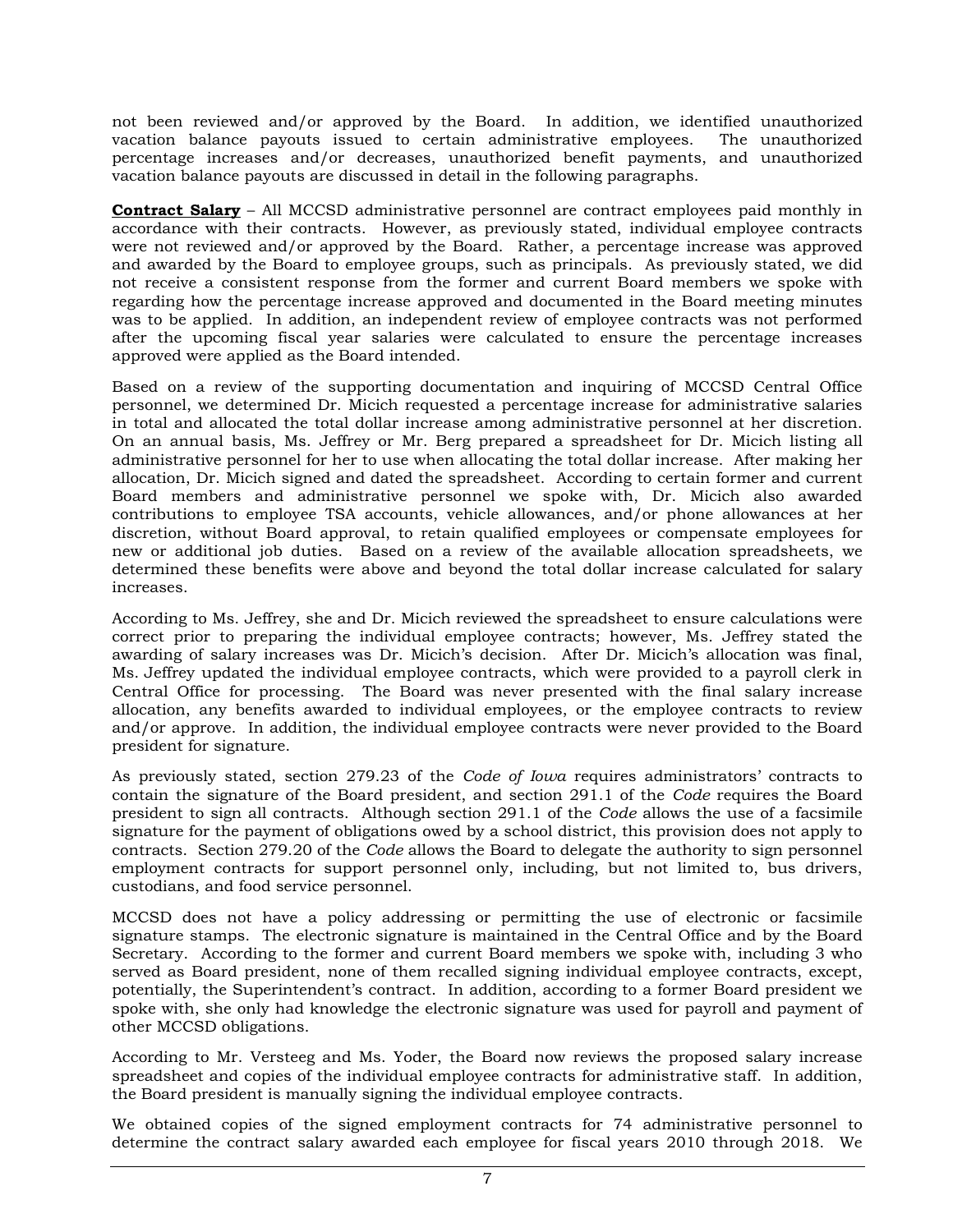also determined whether any other monetary benefits were included in the employee's salary, such as cash in lieu of dependent health care coverage. As previously stated, there is no provision in the *Code* allowing the Board to delegate approval and signing of administrator contracts, and there is no discussion or documentation of such discretion being granted to the Superintendent by the Board in the meeting minutes. In addition, most of the former and current Board members and administrative personnel we spoke with stated the actual salary increases were to align with the percentage increase approved by the Board. The Board members and/or administrative personnel providing statements to the alternative appeared to be those with a closer working relationship with Dr. Micich. For these reasons, we used the approved percentage increases for the administrative staff classification documented in the Board meeting minutes and each individual employee's first-year contract to recalculate each employee's authorized salary by fiscal year for the period of the investigation. As previously stated, we compared the payroll disbursements recorded in the payroll registers to the recalculated authorized salaries, including all salary components, to determine the propriety of the actual salaries paid.

As a result of our comparison, we identified 66 employees for whom the actual salary paid did not agree with the recalculated authorized salary, including Dr. Micich. Specifically, we identified 58 of the 66 employees received improper gross salary totaling \$1,344,314.30. In addition to the improper gross salary, MCCSD incurred the employer's share of FICA and IPERS contributions for the improper payroll, which total \$102,841.57 and \$114,564.07, respectively. **Exhibit A** summarizes total improper salary and MCCSD's share of FICA and IPERS for each of the 58 employees identified, and **Exhibits B** through **J** list the improper gross salary and MCCSD's share of FICA and IPERS by employee for each fiscal year. Because the employees received excess gross salary, the \$1,344,314.30 of improper gross salary and the \$217,405.64 of excess FICA and IPERS contributions incurred by MCCSD are included in **Table 1** as improper disbursements.

Although the Board separately reviewed and approved Dr. Micich's contract, we determined the actual salary paid did not agree with the contract approved by the Board. As a result, the improper gross salary identified for Dr. Micich is also included in **Exhibits A** through **J** and in **Table 1**. As previously stated, Dr. Micich served as Superintendent of MCCSD through June 30, 2016. As a result, there are no amounts included for Dr. Micich on **Exhibits I** and **J**. Mr. Penca became Superintendent in July 2016, and, as illustrated by **Exhibit I**, we identified improper gross salary for him in fiscal year 2017, which is included in the **Table 1** improper salary amount. We determined Mr. Penca followed the same allocation method as Dr. Micich after the Board approved the salary percentage increase. Mr. Versteeg began employment with MCCSD as the Superintendent in July 2017 and currently serves in that position.

Mr. Versteeg is not shown on **Exhibit J** because we determined his salary was properly paid in accordance with his contract. Based on discussions with Mr. Versteeg, he is no longer allocating salary percentage increases in the same manner as previous Superintendents. However, because the payroll for fiscal year 2018 was established prior to his employment, there are certain employees who received improper gross salary for the months tested.

In addition, we determined the remaining 8 employees received less gross salary than the recalculated authorized salary totaling \$14,276.05.Because these amounts were not paid to the employee identified, MCCSD did not contribute the employer's share of FICA and IPERS totaling \$1,092.11 and \$1,316.47, respectively. **Table 2** summarizes the underpayments for each of the 8 employees identified, as well as MCCSD's share of FICA and IPERS related to the underpayments.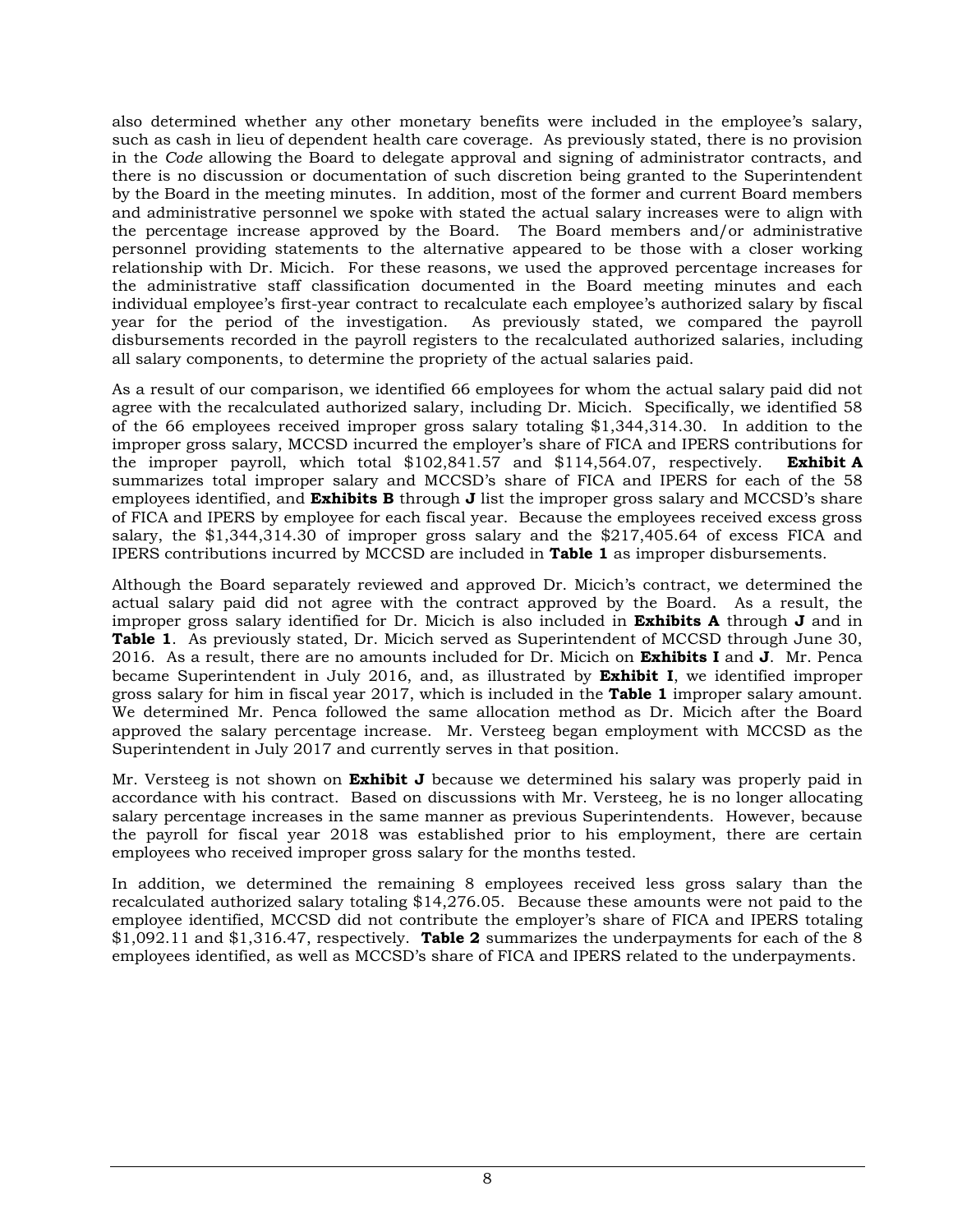| <b>Employee</b> | Underpayment   | <b>FICA</b> | <b>IPERS</b> | <b>Total</b> |
|-----------------|----------------|-------------|--------------|--------------|
| Barry Anderson  | 4,946.01<br>\$ | 378.36      | 389.14       | 5,713.51     |
| Lori Cooling    | 83.10          | 6.36        | 7.42         | 96.88        |
| Robert Kenny    | 1,043.77       | 79.87       | 173.53       | 1,297.17     |
| Dan Long        | 858.91         | 65.71       | 76.71        | 1,001.33     |
| Linda Olson     | 78.71          | 6.01        | 21.28        | 106.00       |
| Cherie Yoder    | 2,087.60       | 159.69      | 186.43       | 2,433.72     |
| Mark Young      | 700.66         | 53.60       | 62.57        | 816.83       |
| Jeremy White    | 4,477.29       | 342.51      | 399.39       | 5,219.19     |
| Total           | \$14,276.05    | 1,092.11    | 1,316.47     | 16,684.63    |

In addition to the overpayments and underpayments identified, we identified the following discrepancies:

• We determined several administrative employees received a monthly vehicle allowance as part of their compensation. However, the provision of vehicle allowances was neither discussed nor approved by the Board. According to a former MCCSD administrator, the previous policy required employees submit a mileage log in order to be reimbursed for any MCCSD-related travel; but, during a time when MCCSD was experiencing budget cuts, mileage reimbursements were discontinued to reduce costs. We were unable to locate documentation of any discussions on this matter in the Board meeting minutes. According to the former and current Board members and administrative employees we spoke with, this discontinuance was not communicated well and was not consistently applied.

We determined Dr. Micich received a monthly vehicle allowance for fiscal years 2011 through 2013; however, no provision was included in her contract. In addition, we identified 7 other administrators who had a vehicle allowance provision in their contract during fiscal years 2010 through 2018, but there was no documentation in the Board meeting minutes showing its approval. As previously stated, the Board did not review or approve administrator contracts prior to being signed. As a result, the monthly vehicle allowances are included in the improper salary summarized in **Exhibits A** through **J**.

• We determined several administrative employees received a monthly cell phone allowance as part of their compensation. However, the provision of cell phone allowances was neither discussed nor approved by the Board. According to the former and current Board members and administrative employees we spoke with, whether a cell phone allowance would or would not be provided was not communicated well with administrators and was not consistently applied prior to September 2017. In September 2017, the Board adopted a cell phone allowance policy providing a \$40.00 monthly cell phone allowance to all administrative staff.

We determined 24 employees received a cell phone allowance prior to September 2017 who did not have a cell phone allowance provision in their contract. As a result, the monthly cell phone allowances are included in the improper salary summarized in **Exhibits A** through **J**.

• We determined 16 administrators received an additional \$600.00 of gross payroll under the Iowa Department of Education (DE) Phase II Program in fiscal year 2010. According to discussions with representatives of DE and based on a review of the 2009 *Code of Iowa*, these payments were to be awarded to teachers during that school year. Of the 16 administrators identified, 2 were entitled to the increase as they held both a teaching position and an administrative position. However, the remaining 14 administrators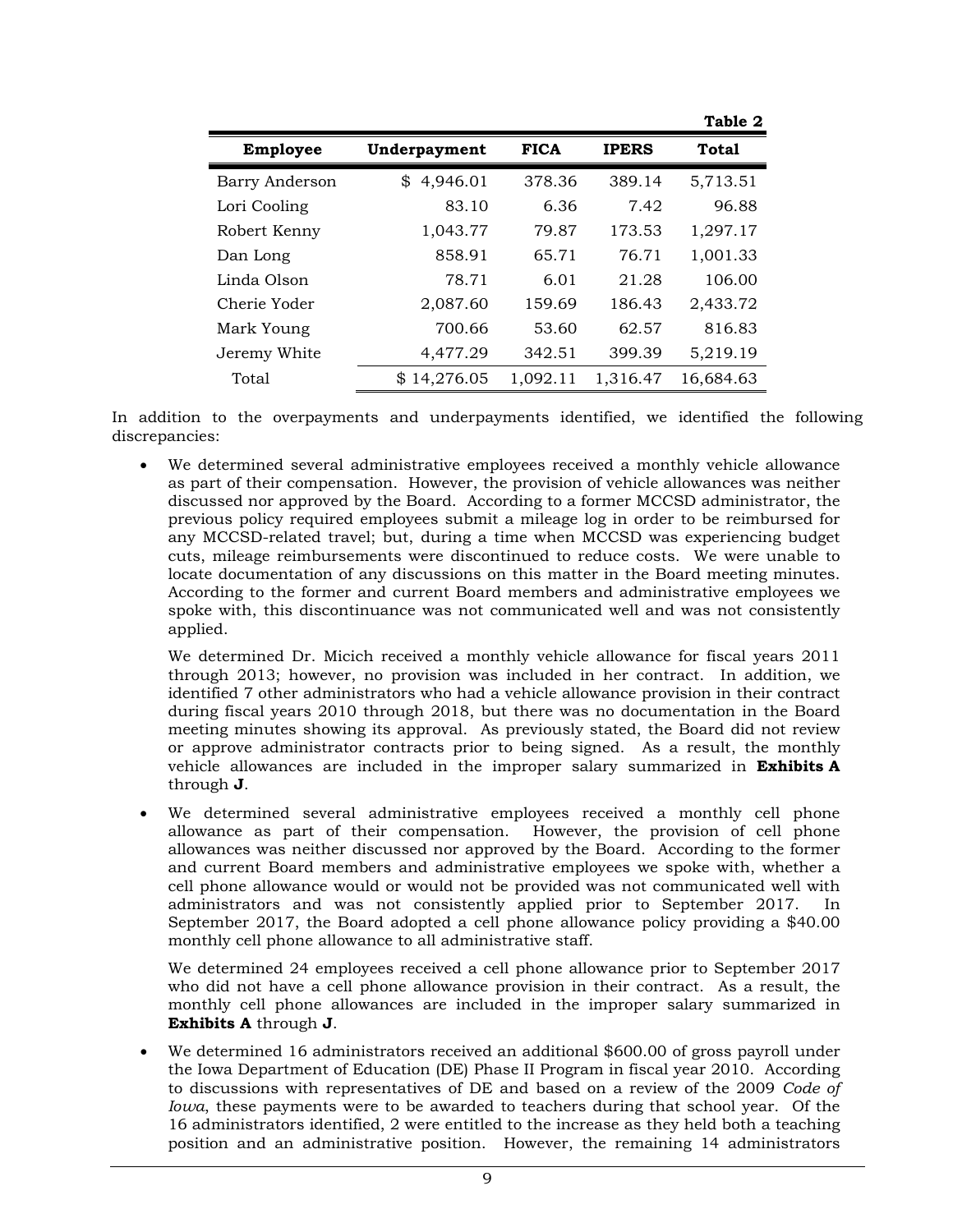were not entitled to receive this compensation. As a result, the improper Phase II payments totaling \$8,400.00 are included in the improper salary summarized in **Exhibits A** and **B**.

- For the fiscal years for which Dr. Micich's allocation spreadsheet was available, we compared the percentage increase approved by the Board to the actual percentage increase awarded according to Dr. Micich's allocation spreadsheet. As a result of this comparison, we determined, of the 130 salary increases reviewed for fiscal years 2014 through 2017, only 8 of the actual percentage increases awarded matched the percentage increase approved by the Board. The remaining 122 percentage increases were awarded at the Superintendent's discretion without Board approval.
- On 4 occasions, an administrator's individual contract could not be located. As a result, we calculated the authorized salary by applying the percentage increase approved by the Board to the authorized salary calculated for the previous fiscal year.

**Tax Sheltered Annuity (TSA) Contributions** – As part of their compensation package, administrators and teachers may choose an investment company of their choice to deposit their TSA contributions. We summarized the TSA contributions received by the administrative employees reviewed to determine whether they were properly approved by the Board. As a result, we determined 25 employees received TSA contributions totaling \$387,682.09; however, their employee contract did not include a provision for TSA contributions and/or there was no approval documented in the Board meeting minutes for such payments. The total improper TSA contributions identified for each of the 25 employees are summarized in **Exhibit A** and **Exhibits B**  through **J** list the improper TSA contributions by employee for each fiscal year. Because the TSA contributions were not provided for in the employees' service contracts and/or were not approved by the Board, the \$387,682.09 of TSA contributions are included in **Table 1** as improper disbursements.

**Superintendent Resignation Package** – According to the former and current Board Members and administrative employees we spoke with, at the end of her tenure, there was significant tension between the Board and Dr. Micich. As a result, after consulting with legal counsel, the Board elected to execute a resignation agreement in order to terminate Dr. Micich's employment. On May 11, 2016, the Board approved a resignation agreement with Dr. Micich effective June 29, 2016. However, on June 6, 2016, the Board placed Dr. Micich on administrative leave and chose to terminate her employee contract effective June 29, 2016.

According to Dr. Micich, she held discussions with the Board during the summer of 2015 regarding her intentions to work with MCCSD for 3 more years prior to her retirement and was in negotiations with the Board to sign a new 3-year contract. We determined the Board approved a new 2-year contract for Dr. Micich in September 2015; however, there were no provisions regarding any financial issues related to early termination of the contract. The resignation agreement approved in May 2016 included provisions for salary payouts, vacation payouts, early retirement incentives, health and dental insurance payments, and life insurance payments totaling \$292,955.86.

As a result of the reaudit procedures performed, we determined the public purpose of the resignation agreement had not been documented. Because additional concerns were brought to our attention by the Board, we expanded the scope of the special investigation and performed additional procedures related to the resignation agreement

As previously stated, the resignation package agreement developed in consultation with MCCSD legal counsel was approved by the Board and Dr. Micich on May 11, 2016. The agreement included provisions for:

• the payment of 60 days of vacation accrued through July 1, 2015 and the payment of 30 days of vacation accrued during fiscal year 2016 at the fiscal year 2016 per diem rate of \$742.25,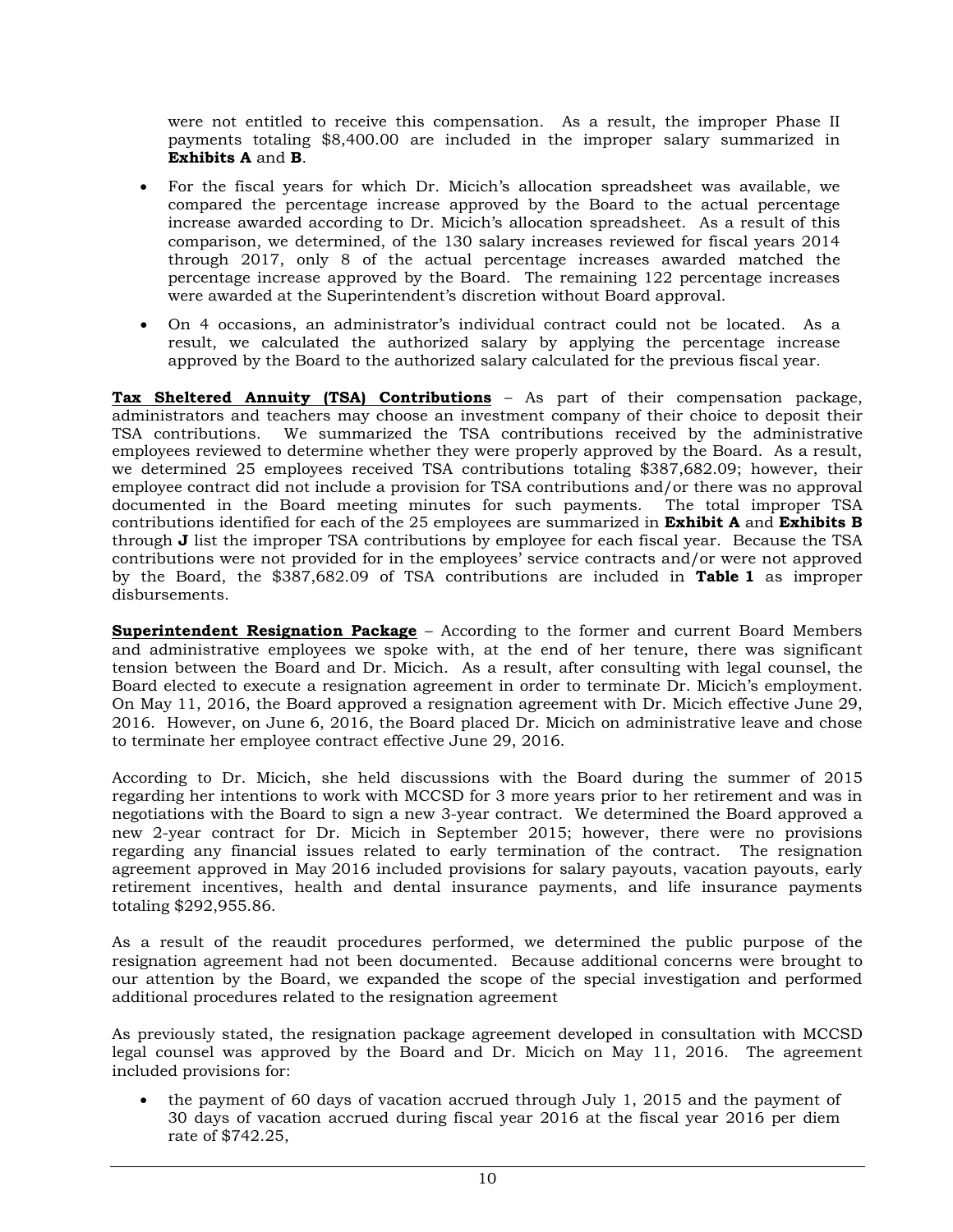- the payment of 30 days of vacation not yet earned for fiscal year 2017 at a per diem rate of \$722.38,
- the payment of an early retirement incentive which was provided for in Dr. Micich's original employee contract with the stipulation she served the full term of the contract and achieved 9 years of service with MCCSD,
- the payment of half of Dr. Micich's fiscal year 2017 salary, and
- payments for other benefits related to fiscal year 2017 based on provisions in the original contract although Dr. Micich did not work during fiscal year 2017.

Specifically, the benefits related to fiscal year 2017 to be paid included 30 days of vacation, single health and dental coverage, cash in lieu of dependent health and dental coverage, contributions to Dr. Micich's TSA account, and provision of life insurance. In addition, we determined the payment of half of Dr. Micich's fiscal year 2017 salary was not addressed in her contract. The public purpose of paying out the fiscal year 2017 amounts was not documented by the Board when approving the agreement. Because Dr. Micich did not work during fiscal year 2017 and the public purpose of paying amounts for fiscal year 2017 was not discussed or documented, the payment of half of her fiscal year 2017 salary totaling \$93,910.00, the payment of 30 days of vacation for fiscal year 2017 totaling \$21,671.40, and payment of other benefits related to fiscal year 2017 totaling \$55,516.96 are considered improper.

Also, as previously stated, the early retirement incentive included in Dr. Micich's contract was based on the stipulation she achieved 9 years of service with MCCSD. However, the settlement agreement approved by the Board and Dr. Micich included a clause specifying Dr. Micich qualified for the early retirement incentive. Because Dr. Micich served as Superintendent of MCCSD for 8 years, the calculation should have been based on 8 years of service reducing the payment by \$900.00. Because the early retirement incentive was not properly calculated, the overpayment of \$900.00 is considered improper.

**Table 3** summarizes the components of Dr. Micich's resignation agreement considered improper. The \$171,998.36 of improper payments identified are included in **Table 1** as improper disbursements.

|                                                      |           |        | Table 3    |
|------------------------------------------------------|-----------|--------|------------|
| Description                                          | Amount    |        |            |
| Half of her fiscal year 2017 salary                  |           | \$     | 93,910.00  |
| MCCSD TSA contribution                               | 37,500.00 |        |            |
| Cash in lieu of dependent health and dental coverage | 9,439.00  |        |            |
| Single health and dental coverage                    | 7,275.96  |        |            |
| Life insurance                                       | 1,302.00  |        | 55,516.96  |
|                                                      |           |        |            |
| 30 days of vacation for fiscal year 2017             |           |        | 21,671.40  |
| Early retirement incentive                           |           | 900.00 |            |
| Total                                                |           | \$     | 171,998.36 |

**Vacation Balance Payouts** – MCCSD provides paid annual vacation leave to administrative employees under terms defined in their service contracts. Certain employee service contracts included a provision for paying out vacation upon resignation, while most service contracts did not include such a provision. When an administrative employee resigned, MCCSD routinely paid out the unused vacation balance without determining whether the employee's service contract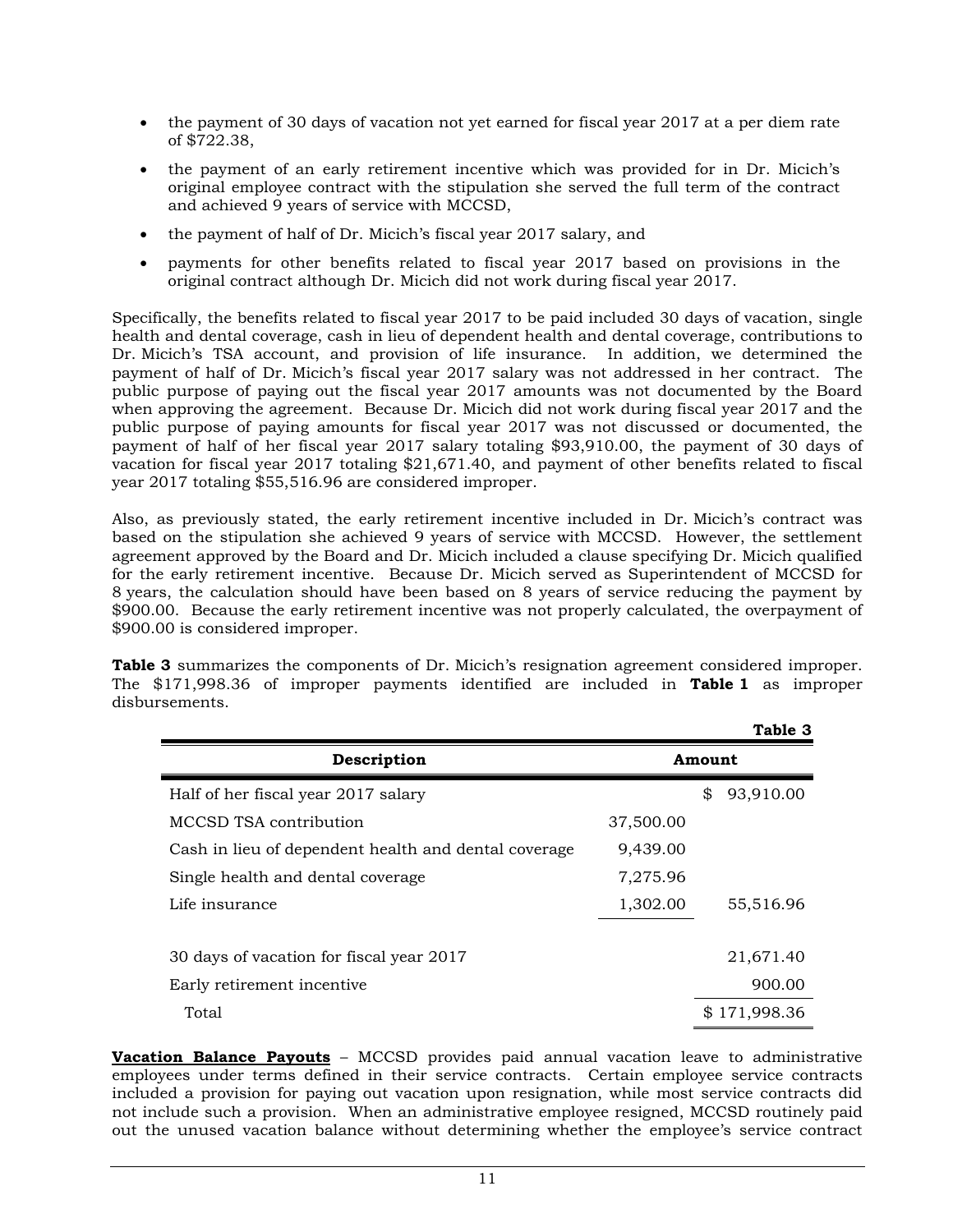included a vacation payout provision. MCCSD paid the employee for his/her accrued vacation balance at the hourly rate. MCCSD payroll staff prepared an initial document showing the individual's ending vacation balance and hourly rate which was given to the Business Manager/Director of Finance for approval prior to payment. Because these payments were processed through payroll, they were not included with the listing of bills provided to the Board for review.

Prior to January 1, 2016, MCCSD did not have an official policy covering vacation balance carryover limits. Effective January 1, 2016, a new policy was implemented to define the amount of vacation earned each year based on the employee's years of service. The new policy does not cover payout of an employee's vacation balance when he/she leaves employment with MCCSD.

As previously stated, we identified unauthorized vacation balance payouts issued to certain administrative employees. Specifically, we identified 15 employees who received vacation balance payouts totaling \$166,844.97 for the period July 1, 2009 through August 31, 2017 which were not approved by the Board.We reviewed each of the 15 employee's individual service contracts covering the period during which the vacation balance payouts were issued. If the employee's service contract included a provision for a vacation balance payout, the payouts were considered reasonable. We determined 2 of the 15 employees identified had such a provision in their individual service contract.

We determined the remaining 13 employees received a total of 15 improper vacation balance payouts. The 15 payouts totaled \$117,551.69 and included:

- 12 vacation balance payouts totaling \$82,373.69 to employees who did not have a provision in their individual service contracts.
- 2 vacation balance payouts to 2 employees totaling \$33,000.00 for 30 days of vacation not yet earned by each of the individuals. The vacation balance paid represented the vacation accrual each of the individuals would have received for the next fiscal year; however, both employees separated from MCCSD prior to the next fiscal year.
- a vacation balance payout calculated using the incorrect hourly rate, resulting in an overpayment of \$2,178.00.

The 15 improper vacation balance payouts identified totaling \$117,551.69 are listed in **Exhibit K**  and are included in **Table 1** as improper disbursements.

**Superintendent Sharing Agreement** – MCCSD entered into an agreement to share the Superintendent position with Clear Lake CSD for the period July 1, 2010 through June 30, 2016. The sharing agreement was approved by the Board of both Districts to assist Clear Lake CSD while their Superintendent position was vacant. As a result of the agreement, Dr. Micich's time was split between the 2 Districts. The sharing agreement specified the purpose and administration of the agreement including, Dr. Micich's schedule between the 2 Districts, her compensation, and how her compensation was to be allocated between the 2 Districts.

Although the sharing agreement was effective for the period July 1, 2010 through June 30, 2016, we could only locate a copy of the agreement for fiscal year 2013 in MCCSD's records. According to this agreement, Dr. Micich's salary and benefits were to be paid by MCCSD in total and Clear Lake CSD was to reimburse MCCSD for 40% of the total. According to the MCCSD administrative personnel we spoke with, the same payment arrangement in place for the duration of the sharing agreement.

We attempted to obtain an understanding of the billing process MCCSD used to invoice Clear Lake CSD for its share of Dr. Micich's salary and benefits. However, according to the former and current MCCSD Board members and administrative personnel we spoke with, they were uncertain of the billing process. As a result, we contacted the Business Manager for Clear Lake CSD who provided copies of the quarterly billings received from MCCSD. We summarized Dr. Micich's total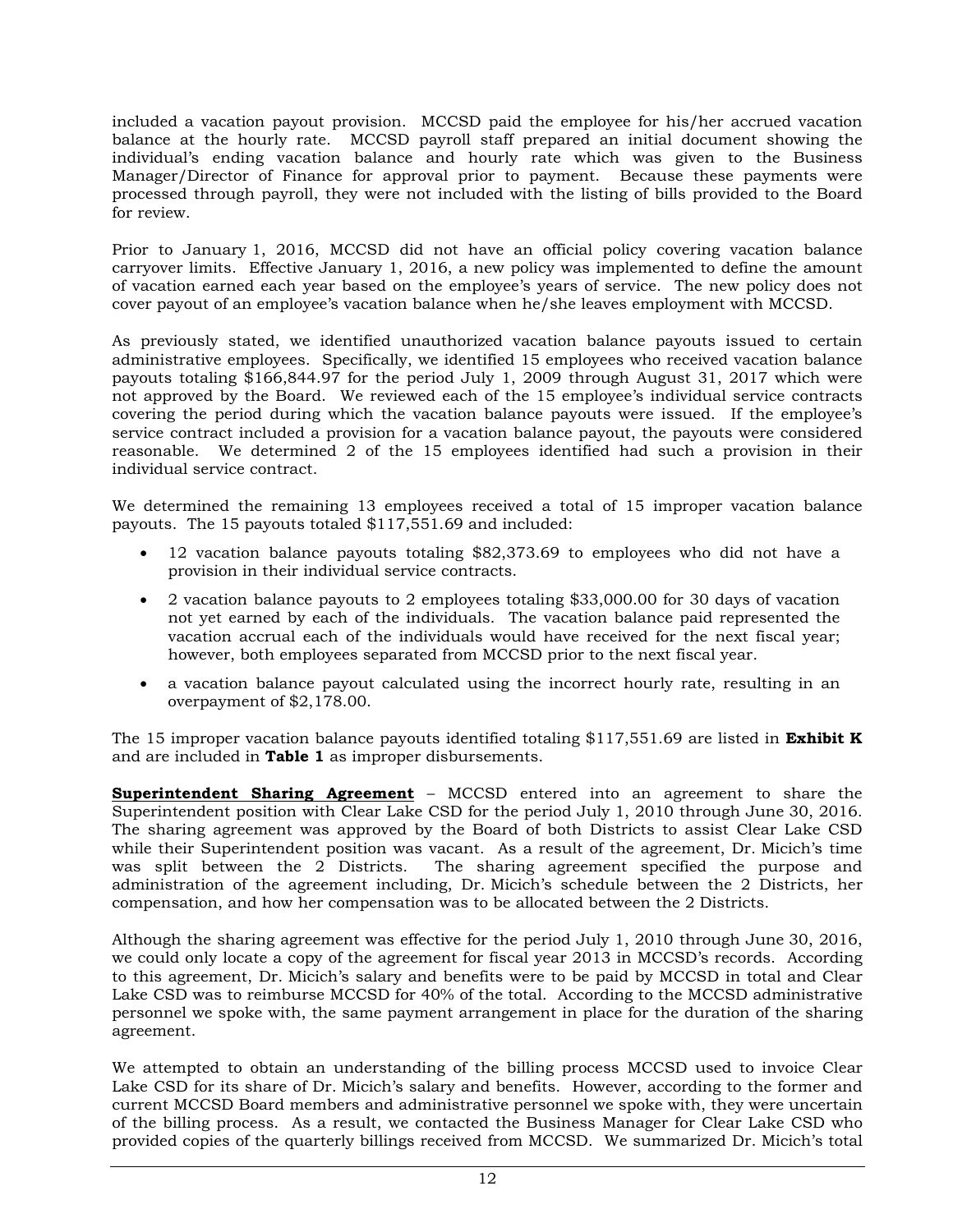actual salary and benefits as recorded in MCCSD's payroll register for the period of the sharing agreement and recalculated the 40% to be reimbursed to MCCSD by Clear Lake CSD. We then compared the recalculated portion to the payments posted to both MCCSD's and Clear Lake CSD's accounting systems to determine the propriety of the amounts paid by Clear Lake CSD. **Table 4** summarizes this comparison.

**Table 4**

|                |                                     |                                                 |                                                              | <b>LADIC</b> T  |
|----------------|-------------------------------------|-------------------------------------------------|--------------------------------------------------------------|-----------------|
| Fiscal<br>Year | <b>Total Salary</b><br>and Benefits | <b>Recalculated Share</b><br>for Clear Lake CSD | <b>Actual Payments</b><br><b>Made by Clear</b><br>Lake CSD** | <b>Variance</b> |
| 2011           | \$<br>244,298.16                    | 97,719.26                                       | 107,261.44                                                   | 9,542.18        |
| 2012           | 265,257.75                          | 106,103.10                                      | 107,010.60                                                   | 907.50          |
| 2013           | 274,129.60                          | 109,651.84                                      | 111,325.44                                                   | 1,673.60        |
| 2014           | 289,509.33                          | 115,803.73                                      | 113,280.00                                                   | (2,523.73)      |
| 2015           | 285,415.53                          | 114,166.21                                      | 113,280.00                                                   | (886.21)        |
| 2016           | 292,138.32                          | 116,855.33                                      | 115,512.00                                                   | (1,343.33)      |
| Total          | \$1,650,748.69                      | 660,299.48                                      | 667,669.48                                                   | 7,370.00        |

\*\* - Payments made by Clear Lake CSD agree with the amounts billed by MCCSD.

As illustrated by **Table 4**, we recalculated the total reimbursement to be made by Clear Lake CSD for the period of the sharing agreement was \$660,299.48. However, Clear Lake CSD's actual payments totaled \$667,669.48, resulting in an overpayment of \$7,370.00. As previously stated, current MCCSD Board members and administrative personnel were unable to explain the billing process. As a result, we were unable to determine the reason for the amounts overbilled to Clear Lake CSD. Because the payments were based on Dr. Micich's actual salary, a portion of which was identified as improper, the \$7,370.00 is not listed separately in **Table 1**.

## **Recommended Control Procedures**

As part of our investigation, we reviewed the procedures used by the Mason City Community School District to approve salary increases and to process payroll. An important aspect of internal control is to establish procedures which provide accountability for assets susceptible to loss from errors and irregularities. These procedures provide the actions of one individual will act as a check on those of another and provide a level of assurance errors or irregularities will be identified within a reasonable time during the course of normal operations. Based on our findings and observations detailed below, the following recommendations are made to strengthen the Mason City Community School District's internal controls.

A. Board Meeting Minutes – During our review of the Board meeting minutes, we determined the approval of salary percentage increases was not documented in sufficient detail to clearly document the Board's intent. In addition, the Board does not review or approve the proposed percentage increase for each administrative employee or each administrative employee's individual service contract. As previously stated, section 279.23 of the *Code of Iowa* requires all administrators' contracts to contain the signature of the Board president, which should be manually applied after the Board's review and approval.

Recommendation – The Board should implement procedures to ensure sufficient detail regarding approved percentage increases, salaries and benefits, and administrative employee's individual service contracts is documented in the meeting minutes. In addition, the Board should determine whether it intends to approve "package increases," "salary increases," and/or across-the-board increases and document that decision in the meeting minutes. Prior to approval, the Board should review the proposed percentage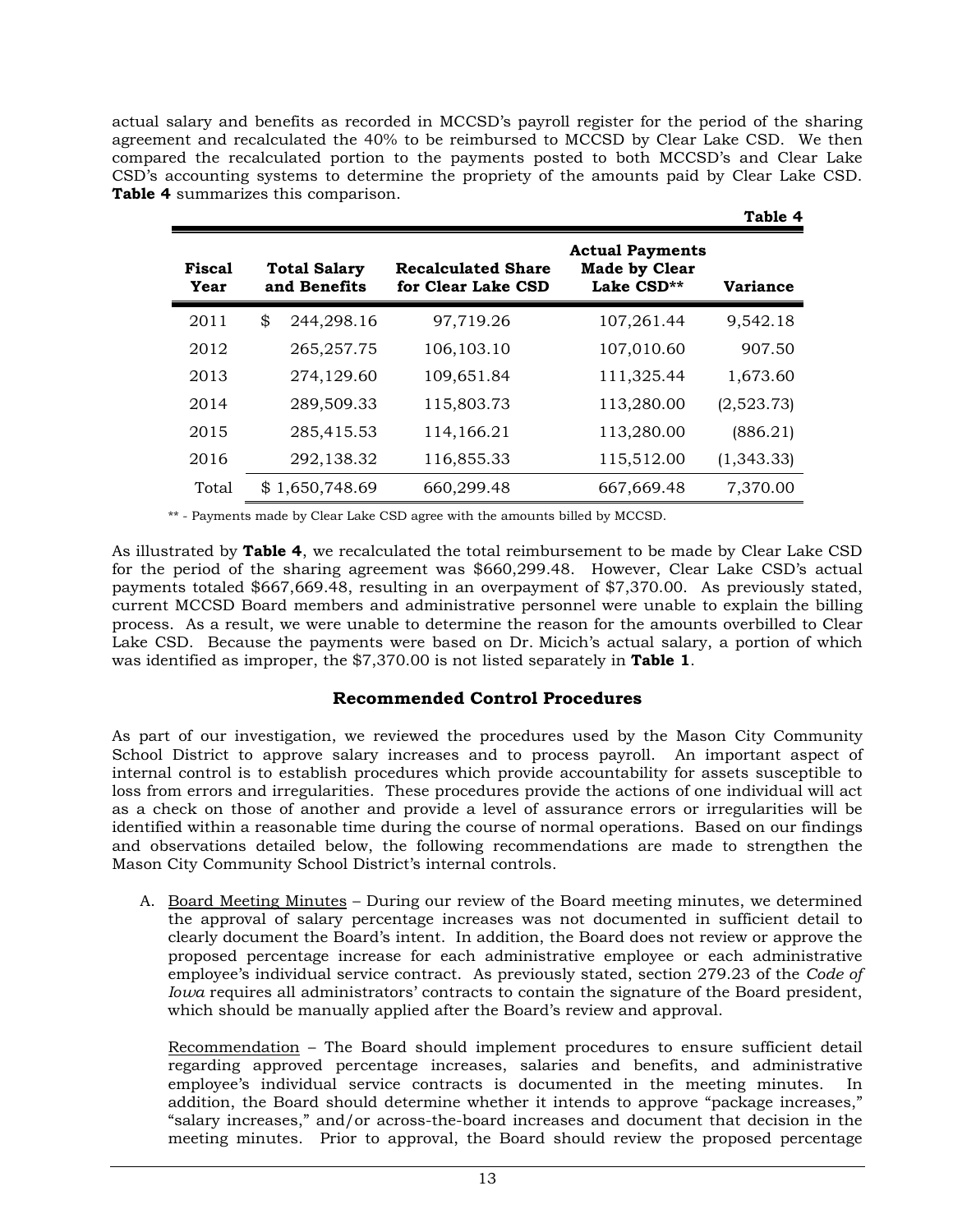increases and individual service contracts for each administrative employee. After Board approval of all individual service contracts, the Board president should manually apply his/her signature in accordance with *Code* requirements.

B. Vehicle and Cell Phone Allowances – MCCSD did not previously have a policy addressing the provision of vehicle and/or cell phone allowances, including who is eligible to receive an allowance, the dollar limits of any allowances provided, and the public purpose of providing the benefit.

MCCSD now has a policy addressing the provision of a cell phone allowance which authorizes eligible employees to be reimbursed \$40.00 per month for business use of a personal cell phone with authorization from the Superintendent. However, there is not a procedures in place to periodically review those employees receiving the cell phone allowance to determine whether the reimbursement is still reasonable for MCCSD operations given the position held by the employee.

Recommendation – The Board should develop and implement a policy regarding the provision of a vehicle allowance to eligible employees, including the eligibility requirements, the dollar limits of any allowances provided, required supported documentation, and the public purpose of providing the benefit. In addition, the Board should periodically review the policy regarding provision of a cell phone allowance and the employees receiving the benefit to ensure it is still reasonable for MCCSD operations.

C. Vacation Policy – MCCSD's current vacation policy for secretarial/clerical personnel states an employee's accrued vacation balance will be paid out upon the employee's separation from MCCSD. However, the Board has not implemented a vacation policy for administrative personnel. As a result, we expected the Board to include a provision in each administrator's individual service contract addressing whether unused vacation was to be paid out upon an administrator's separation from MCCSD. We identified 13 administrative employees who received a vacation balance payout which was not provided for in their contract.

Recommendation – The Board should review its current vacation policy and determine whether the provision of a vacation balance payout upon resignation, retirement, and/or termination should be allowed. If such a provision is approved, the policy should address the terms under which a vacation payout will be approved and any limitations on employee eligibility. In addition, the Board should review and approve all vacation balance payouts to ensure they comply with established policy.

D. Payroll – We identified numerous instances where MCCSD employees received salary percentage increases and/or benefits which either exceeded the approved percentage increase or were not approved by the Board. In addition, there was no evidence of independent review of the salary percentage increase allocation spreadsheets prepared by the Superintendent, each administrative employee's individual service contract, and/or the payroll registers by Board or a designated member of the Board.

Recommendation – The Board should implement procedures to ensure salaries and benefits for administrative employees are calculated in accordance with the actions approved in the Board meeting minutes. In addition, the Board, or a designated member of the Board, should independently review any salary percentage increase allocation spreadsheets prepared, each administrative employee's individual service contract, and/or the payroll registers. This review should be documented by the signature or initials of the reviewer and the date of the review.

E. Electronic Signature – Section 291.1 of the *Code of Iowa* requires the Board president to sign all contracts. For warrants, section 291.1 of the *Code* provides, "The president or the president's designee shall sign, using an original or facsimile signature, all school district payments drawn and authorize electronic funds transfers as provided by law. The board of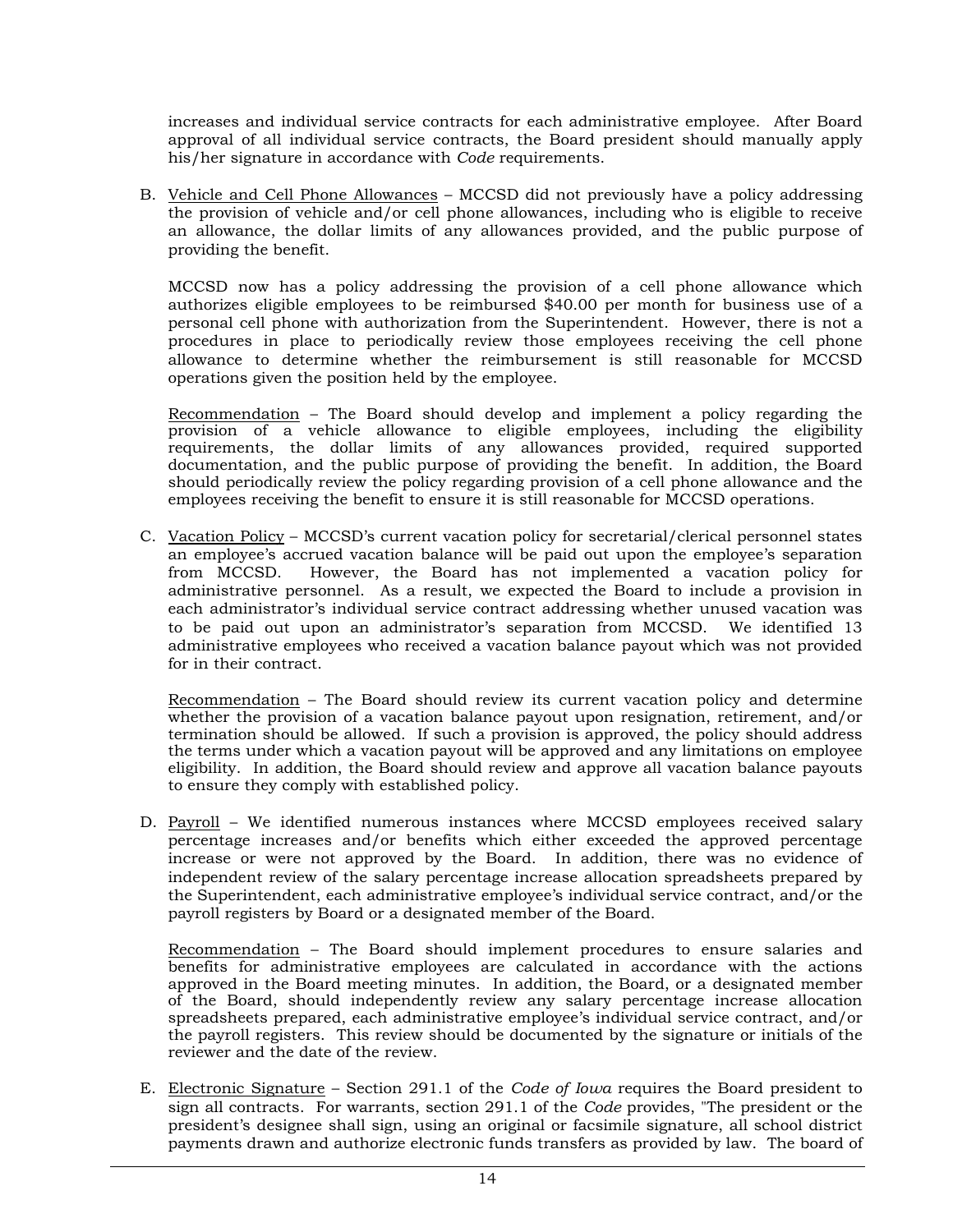directors, by resolution, may designate an individual, who shall not be the secretary, to sign payments or authorize electronic funds transfers on behalf of the president."

In addition, section 291.8 of the *Code* requires the Secretary to "countersign [warrants] using an original or facsimile signature." Section 279.20 allows the Board to delegate the authority to hire and sign personnel employment contracts for support personnel only, including, but not limited to, bus drivers, custodians, and food service personnel.

MCCSD does not have a policy addressing or permitting the use of electronic or facsimile signature stamps. As previously stated, the former and current Board presidents we spoke with could not recall physically signing administrative personnel's individual service contracts or approving the use of their electronic or facsimile signatures on those individual service contracts. The electronic signature is in the possession of the business administrative office and the Board Secretary.

Recommendation – Pursuant to section 291.1 of the *Code*, the Board president shall sign all contracts approved by the Board. MCCSD should ensure its use of facsimile signature stamps and electronic signatures complies with section 291.1 of the *Code*. In addition, MCCSD should implement a policy regarding the use of the facsimile signature stamp(s) and electronic signatures and, to ensure compliance with the policy, periodic monitoring to ensure the policy and established procedures are being followed as prescribed.

F. Sharing Agreement – We determined the invoices provided to Clear Lake CSD under the Superintendent sharing agreement were not properly calculated resulting in overbillings.

Recommendation – MCCSD should consult with legal counsel to determine the proper disposition of this matter.

G. Record Retention – Not all employee service contracts and Superintendent sharing agreements with Clear Lake CSD were maintained in MCCSD's records.

Recommendation – MCCSD should implement procedures to ensure all employee service contracts and other contracts entered into by the Board are maintained in MCCSD's records in accordance with a specified record retention schedule.

- H. Board Oversight The Board has a fiduciary responsibility to provide oversight of the MCCSD's operations and financial transactions. Oversight is typically defined as the "watchful and responsible care" a governing body exercises in its fiduciary capacity. Based on our observations and the procedures we performed, we determined the Board neglected to exercise proper fiduciary oversight regarding:
	- sufficient documentation of approval of salary and/or package percentage increases in the Board meeting minutes to ensure the Board's intent was clear,
	- reviewing, monitoring, and ensuring the percentage increases awarded were properly applied,
	- delegation of calculation of salary increases, preparation, review, and approval or administrative employees' individual service contracts, and employment of administrative staff to the Superintendent, and
	- implementation of policies to address all employee benefits, such as vacation balance payouts, vehicle allowances, cell phone allowances, and use of the Board president's electronic or facsimile signature.

The lack of appropriate oversight, delegation of duties which should have been performed by the Board, and the failure to ensure implementation of adequate internal controls in these areas permitted a group of employees to exercise too much control over MCCSD's operations.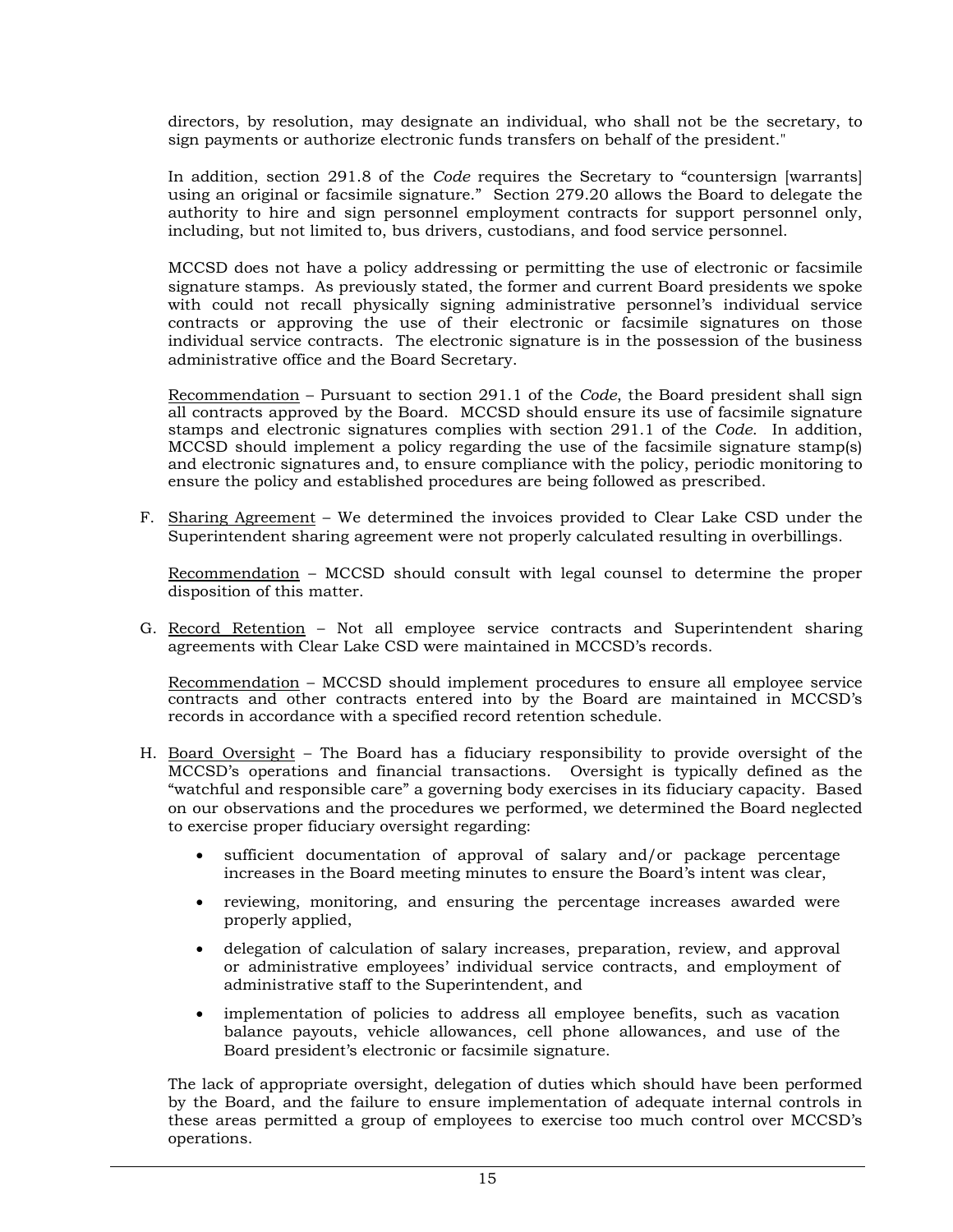Recommendation – Oversight by the Board is essential and should be an ongoing effort by all members. In the future, the Board should exercise due care and require and review pertinent information and documentation prior to making decisions affecting MCCSD. In addition, appropriate policies and procedures should adopted, implemented, and monitored to ensure compliance with established policies and procedures and to ensure all disbursements meet the test of public purpose. If public purpose is not clear, the Board should document the public benefit through a policy or through its approval as documented in the Board meeting minutes.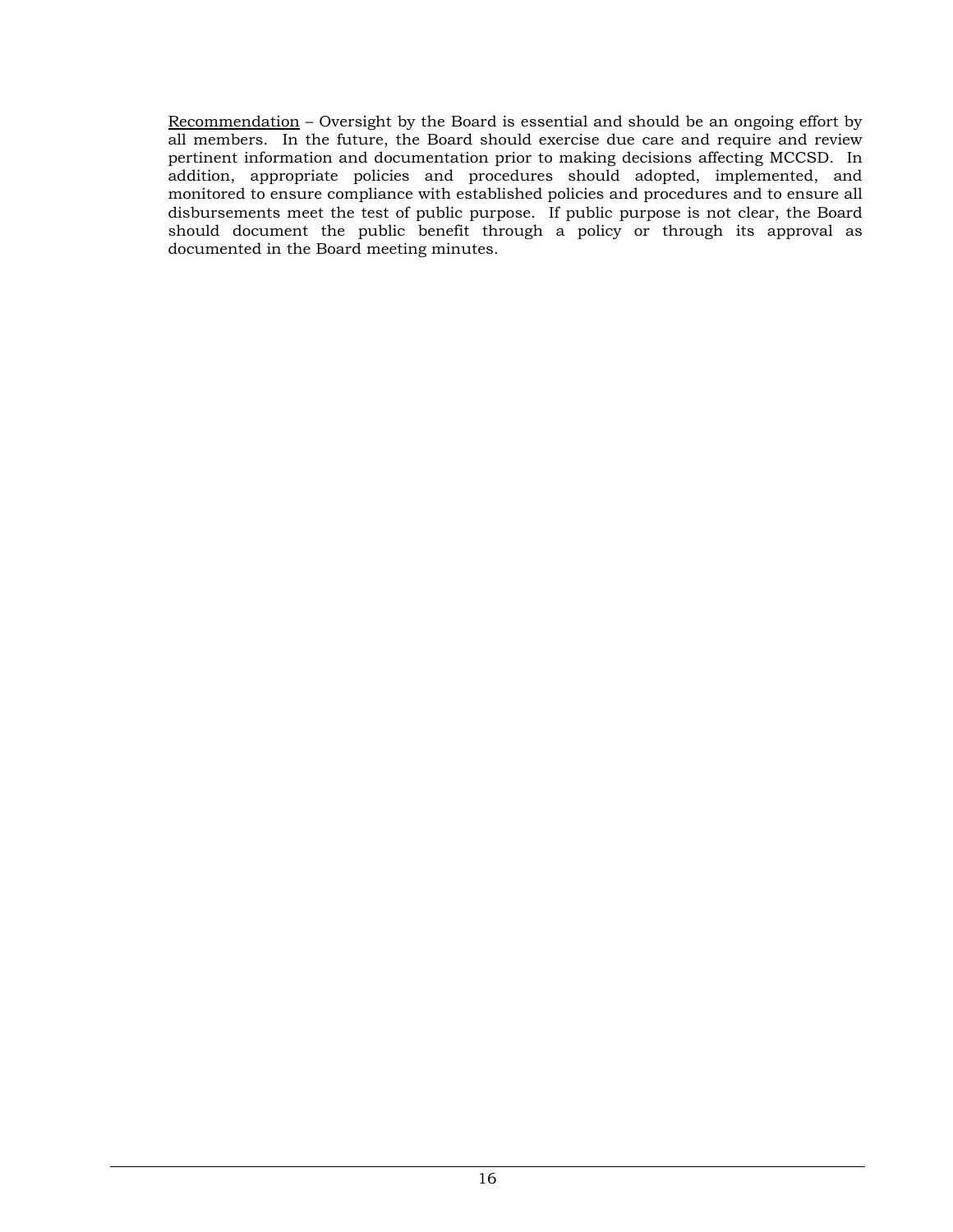**Exhibits**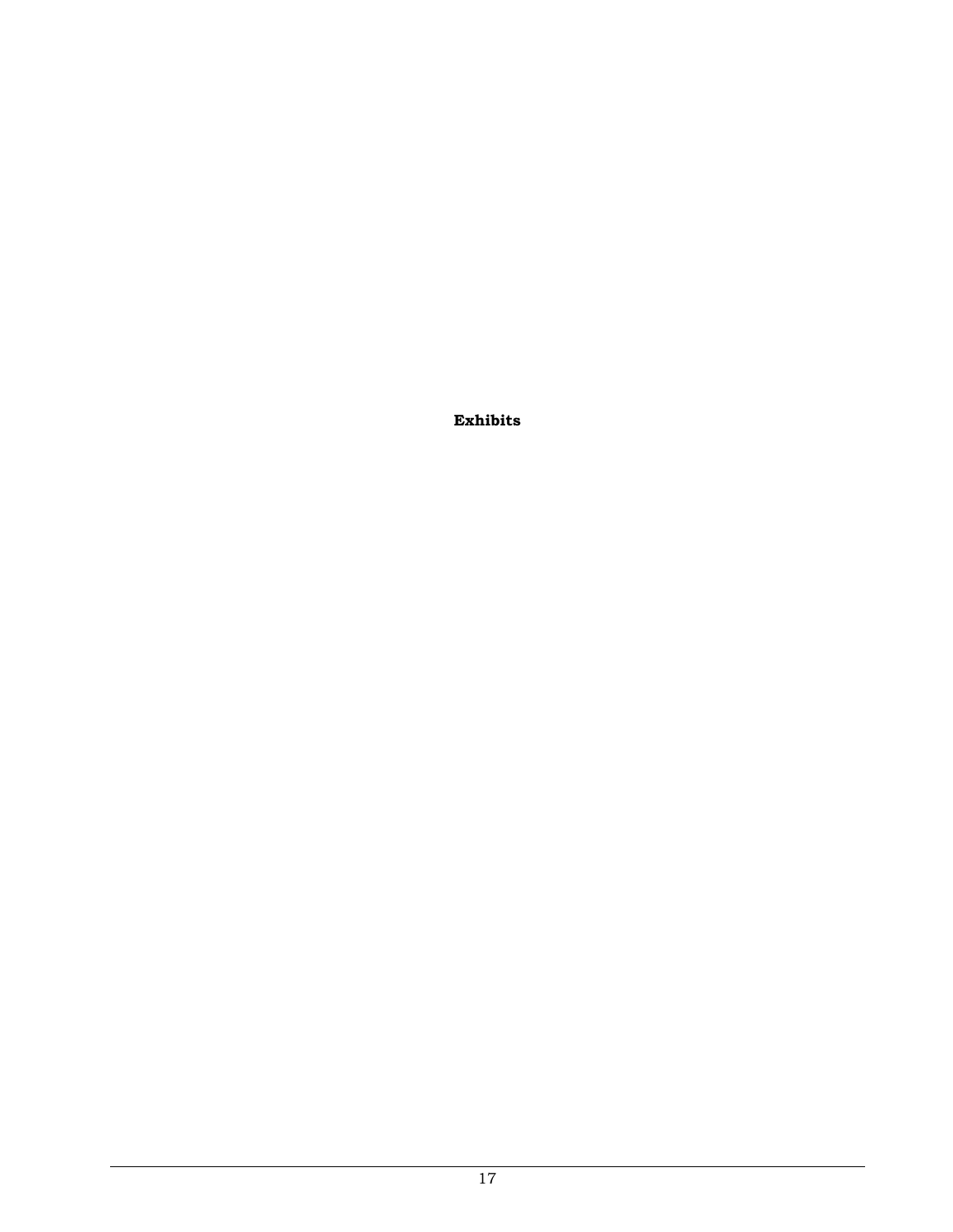### Total Improper Payroll Issued to Certain Administrators For the period July 1, 2009 through August 31, 2017

**MCCSD's Share of:**

| Employee             | <b>Improper Salary</b> | <b>FICA</b> | <b>IPERS</b> | <b>MCCSD</b><br><b>Contributions to</b><br>TSA Account | <b>Total Improper</b><br>Salary and<br><b>Benefits</b> |
|----------------------|------------------------|-------------|--------------|--------------------------------------------------------|--------------------------------------------------------|
| Anita Micich         | \$<br>230,429.34       | 17,627.84   | 19,422.59    | 206,498.97                                             | 473,978.74                                             |
| Thomas Jumper        | 129,213.06             | 9,884.80    | 11,087.55    |                                                        | 150,185.41                                             |
| Ramona Jeffrey       | 62,276.73              | 4,764.17    | 5,300.82     | 55,000.08                                              | 127,341.80                                             |
| Randy Meyer          | 100,813.80             | 7,712.26    | 8,764.06     |                                                        | 117,290.12                                             |
| Hal Minear           | 61,276.73              | 4,687.67    | 5,224.52     | 45,000.00                                              | 116,188.92                                             |
| Susan Deike          | 90,419.43              | 6,917.09    | 7,834.00     | 7,840.00                                               | 113,010.52                                             |
| Jennifer Wilmarth    | 62,351.99              | 4,769.93    | 5,515.41     | 5,440.00                                               | 78,077.33                                              |
| John Berg            | 61,978.41              | 4,741.35    | 5,498.89     |                                                        | 72,218.65                                              |
| Jerry Siglin         | 59,233.23              | 4,531.34    | 5,051.64     |                                                        | 68,816.21                                              |
| Thomas Novotney      | 54,185.28              | 4,145.17    | 4,529.04     |                                                        | 62,859.49                                              |
| Barbara Wells        | 47,551.66              | 3,637.70    | 3,677.34     |                                                        | 54,866.70                                              |
| Julie Bigler         | 36,259.16              | 2,773.83    | 3,134.41     | 7,840.00                                               | 50,007.40                                              |
| Don Teeter           | 41,228.34              | 3,153.97    | 3,559.14     |                                                        | 47,941.45                                              |
| Richard Huff         | 36,117.76              | 2,763.01    | 3,157.63     |                                                        | 42,038.40                                              |
| Mike Penca           | 29,019.35              | 2,219.98    | 2,530.33     | 5,000.04                                               | 38,769.70                                              |
| Brooke Brunsvold     | 27,980.56              | 2,140.51    | 2,451.78     | 550.00                                                 | 33,122.85                                              |
| Jeff Poppe           | 28,277.36              | 2,163.22    | 2,497.61     |                                                        | 32,938.19                                              |
| Lisa Christianson    | 16,366.44              | 1,252.03    | 1,421.85     | 7,840.00                                               | 26,880.32                                              |
| Debra Wilson         | 16,975.84              | 1,298.65    | 1,536.45     | 4,413.00                                               | 24,223.94                                              |
| Shelly Nelson        | 17,730.42              | 1,356.38    | 1,357.14     | 2,880.00                                               | 23,323.94                                              |
| Kris Murphy          | 10,712.64              | 819.52      | 914.55       | 7,840.00                                               | 20,286.71                                              |
| Kristi Penner        | 15,527.50              | 1,187.85    | 1,330.22     |                                                        | 18,045.57                                              |
| Dave Ciccetti        | 14,857.77              | 1,136.62    | 1,049.25     | 550.00                                                 | 17,593.64                                              |
| Kara Hutchison       | 6,434.43               | 492.23      | 574.59       | 5,600.00                                               | 13,101.25                                              |
| Teresa Schlichting   | 10,126.44              | 774.67      | 904.29       | 550.00                                                 | 12,355.40                                              |
| Jodie Anderson       | 9,506.84               | 727.27      | 848.96       |                                                        | 11,083.07                                              |
| Doug Abbas           | 9,054.03               | 692.63      | 761.84       |                                                        | 10,508.50                                              |
| John Fritz           | 8,102.09               | 619.81      | 677.69       |                                                        | 9,399.59                                               |
| Kathryn Schladweiler | 7,878.18               | 602.68      | 609.52       |                                                        | 9,090.38                                               |
| Amanda Sadler        | 1,431.48               | 109.51      | 108.09       | 6,600.00                                               | 8,249.08                                               |
| Gary Van Hemert      | 6,171.55               | 472.12      | 487.01       |                                                        | 7,130.68                                               |
| Jenna Sheriff        | 2,946.09               | 225.38      | 254.09       | 3,200.00                                               | 6,625.56                                               |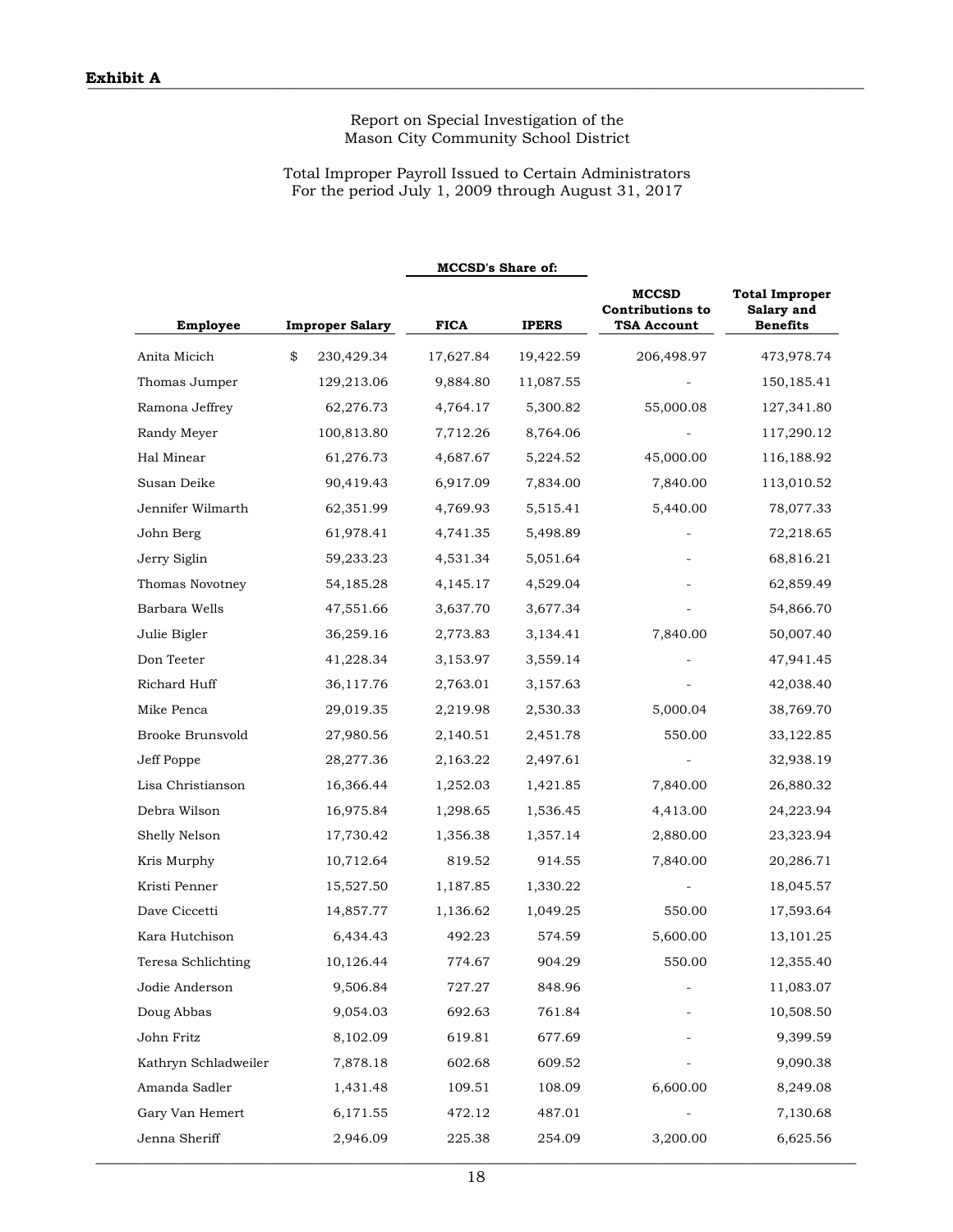### Total Improper Payroll Issued to Certain Administrators For the period July 1, 2009 through August 31, 2017

**MCCSD's Share of:**

| <b>Employee</b>     | <b>Improper Salary</b> | <b>FICA</b> | <b>IPERS</b> | <b>MCCSD</b><br><b>Contributions to</b><br><b>TSA Account</b> | <b>Total Improper</b><br>Salary and<br><b>Benefits</b> |
|---------------------|------------------------|-------------|--------------|---------------------------------------------------------------|--------------------------------------------------------|
| Allison Stevenson   | 5,396.63               | 412.84      | 430.06       |                                                               | 6,239.53                                               |
| Robert Hollinger    | 5,067.79               | 387.69      | 382.40       |                                                               | 5,837.88                                               |
| Allison Pattee      | 4,304.86               | 329.32      | 341.29       |                                                               | 4,975.47                                               |
| Kassandra Drey      | 378.23                 | 28.93       | 33.78        | 4,200.00                                                      | 4,640.94                                               |
| Carol Huff          | 3,394.98               | 259.72      | 281.95       |                                                               | 3,936.65                                               |
| Leslie Behm         | 1,317.36               | 100.78      | 117.64       | 2,280.00                                                      | 3,815.78                                               |
| Kristy Wagner       | 3,232.14               | 247.26      | 219.83       |                                                               | 3,699.23                                               |
| Amy Dixon           | 1,150.00               | 87.98       | 81.33        | 2,320.00                                                      | 3,639.31                                               |
| Michael Carlson     | 2,592.14               | 199.83      | 180.21       |                                                               | 2,972.18                                               |
| Renae Trettin       | 291.23                 | 22.28       | 26.01        | 2,160.00                                                      | 2,499.52                                               |
| Sue Hennagir        | 210.26                 | 16.08       | 18.78        | 2,080.00                                                      | 2,325.12                                               |
| Cory Jenninges      | 292.47                 | 22.37       | 26.12        | 1,200.00                                                      | 1,540.96                                               |
| Krystal Bollinger   | 339.30                 | 25.96       | 30.30        |                                                               | 395.56                                                 |
| Jason Wedgebury     | 600.00                 | 45.90       | 39.90        |                                                               | 685.80                                                 |
| Dudley Humphrey     | 600.00                 | 45.90       | 39.90        |                                                               | 685.80                                                 |
| Victoria Davison    | 23.41                  | 1.79        | 2.09         |                                                               | 27.29                                                  |
| Susan Pecinovsky    | 528.54                 | 40.43       | 47.20        |                                                               | 616.17                                                 |
| Joshua Smith        | 487.86                 | 37.32       | 43.57        |                                                               | 568.75                                                 |
| Brandt Snakenburg   | 440.00                 | 33.66       | 39.29        |                                                               | 512.95                                                 |
| <b>Blake Henely</b> | 398.05                 | 30.45       | 35.55        |                                                               | 464.05                                                 |
| Mallory Mitchell    | (15.29)                | (1.17)      | (1.37)       | 480.00                                                        | 462.17                                                 |
| Matthew McClemons   |                        |             |              | 320.00                                                        | 320.00                                                 |
| Lindsay Millsap     | 264.27                 | 20.22       | 23.60        |                                                               | 308.09                                                 |
| Dan Arjes           | 250.02                 | 19.13       | 22.33        |                                                               | 291.48                                                 |
| Jadie Meyer         | 168.54                 | 12.89       | 15.05        |                                                               | 196.48                                                 |
| Aaron Patrick       | 79.99                  | 6.12        | 7.14         |                                                               | 93.25                                                  |
| Dan Phipps          | 79.99                  | 6.12        | 7.14         |                                                               | 93.25                                                  |
| Kristian Einsweiler | 7.60                   | 0.58        | 0.68         |                                                               | 8.86                                                   |
| Total               | \$1,344,314.30         | 102,841.57  | 114,564.07   | 387,682.09                                                    | 1,949,402.03                                           |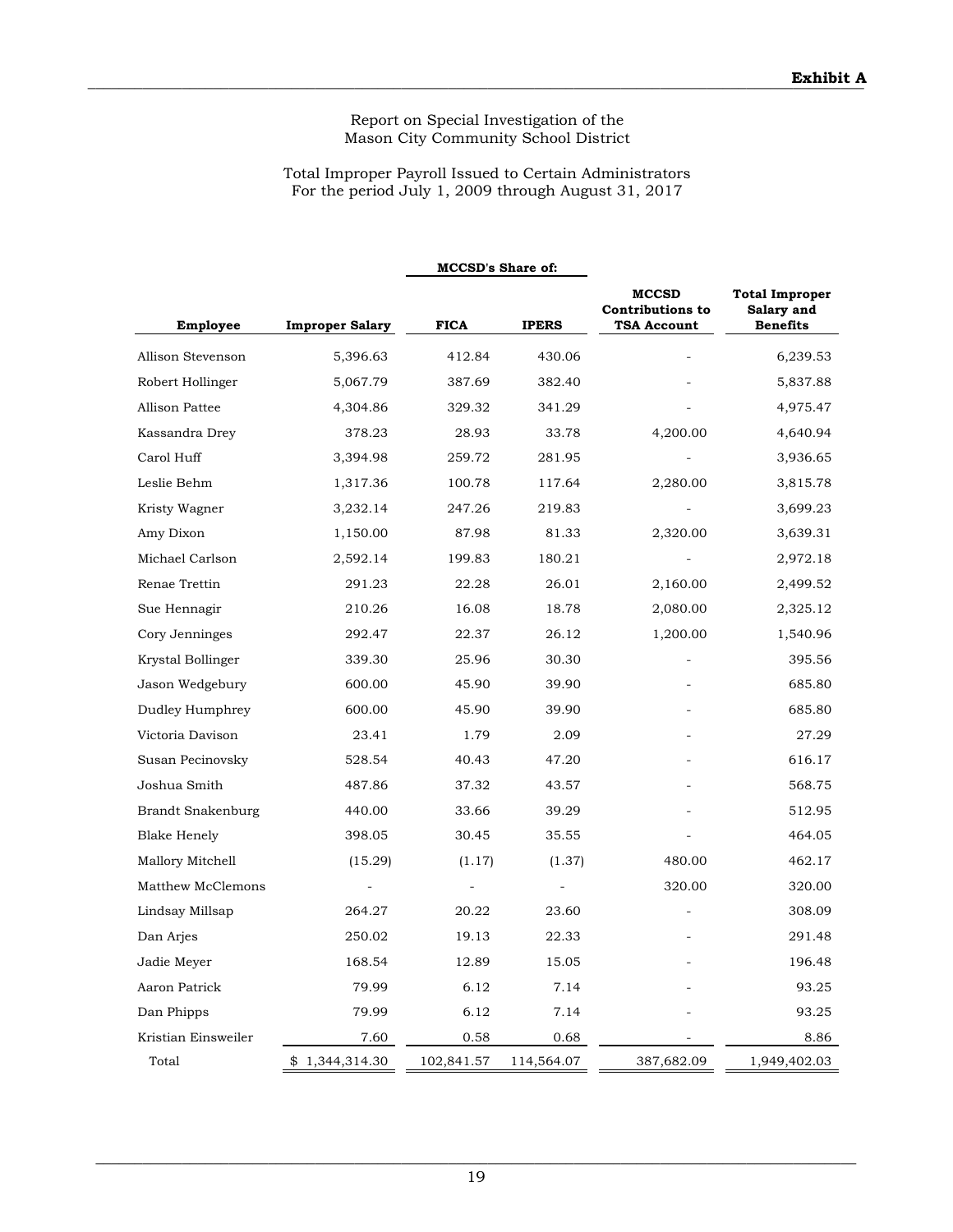$\_$  , and the state of the state of the state of the state of the state of the state of the state of the state of the state of the state of the state of the state of the state of the state of the state of the state of the

Improper Payroll Issued to Certain Administrators for Fiscal Year 2010 (July 1, 2009 through June 30, 2010)

|                    | Per Contract |                    |                                                    |              |  |  |  |  |
|--------------------|--------------|--------------------|----------------------------------------------------|--------------|--|--|--|--|
| Individual         |              | <b>Base Salary</b> | <b>Dependent Health/</b><br><b>Dental Coverage</b> | <b>Total</b> |  |  |  |  |
| Anita Micich       | \$           | 147,175.00         | 8,662.50                                           | 155,837.50   |  |  |  |  |
| Thomas Jumper      |              | 90,944.00          | 8,662.50                                           | 99,606.50    |  |  |  |  |
| Ramona Jeffrey     |              | 118,755.00         | 8,662.50                                           | 127,417.50   |  |  |  |  |
| Randy Meyer        |              | 50,500.00          | 8,662.50                                           | 59,162.50    |  |  |  |  |
| Hal Minear         |              | 118,755.00         | 8,662.50                                           | 127,417.50   |  |  |  |  |
| Susan Deike        |              | 47,135.00          |                                                    | 47,135.00    |  |  |  |  |
| Jennifer Wilmarth  | Λ            |                    |                                                    |              |  |  |  |  |
| John Berg          | Λ            |                    |                                                    |              |  |  |  |  |
| Jerry Siglin       |              | 79,891.00          | 8,662.50                                           | 88,553.50    |  |  |  |  |
| Thomas Novotney    |              | 47,530.00          | 8,662.50                                           | 56,192.50    |  |  |  |  |
| Barbara Wells      |              | 62,115.00          | 8,662.50                                           | 70,777.50    |  |  |  |  |
| Julie Bigler       |              | 33,846.00          |                                                    | 33,846.00    |  |  |  |  |
| Don Teeter         |              | 51,611.00          | 8,662.50                                           | 60,273.50    |  |  |  |  |
| Richard Huff       |              | 73,000.00          | 8,662.50                                           | 81,662.50    |  |  |  |  |
| Mike Penca         |              | 86,355.00          | 8,662.50                                           | 95,017.50    |  |  |  |  |
| Brooke Brunsvold   | Λ            |                    |                                                    |              |  |  |  |  |
| Jeff Poppe         | Λ            |                    |                                                    |              |  |  |  |  |
| Lisa Christianson  |              | 29,964.00          |                                                    | 29,964.00    |  |  |  |  |
| Debra Wilson       | Λ            |                    |                                                    |              |  |  |  |  |
| Shelly Nelson      |              | 30,000.00          |                                                    | 30,000.00    |  |  |  |  |
| Kris Murphy        |              | 36,946.00          |                                                    | 36,946.00    |  |  |  |  |
| Kristi Penner      | Λ            |                    |                                                    |              |  |  |  |  |
| Dave Ciccetti      |              | 77,600.00          | 8,662.50                                           | 86,262.50    |  |  |  |  |
| Kara Hutchison     | Λ            |                    |                                                    |              |  |  |  |  |
| Teresa Schlichting | Λ            |                    |                                                    |              |  |  |  |  |
| Jodie Anderson     | Λ            |                    |                                                    |              |  |  |  |  |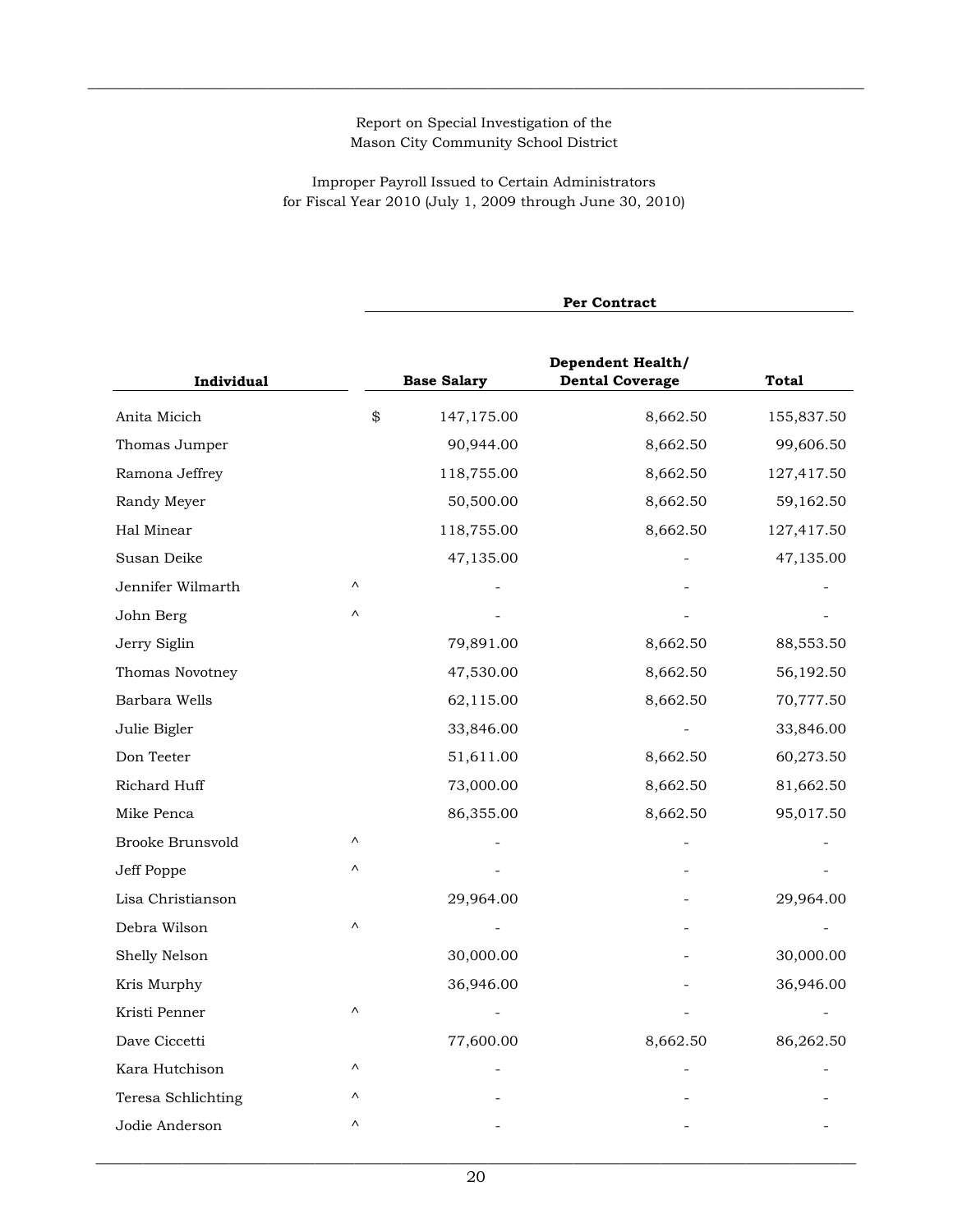|                                                      | Improper         |                          |              |                                                               |              |  |
|------------------------------------------------------|------------------|--------------------------|--------------|---------------------------------------------------------------|--------------|--|
|                                                      |                  | <b>MCCSD's Share of:</b> |              |                                                               |              |  |
| <b>Actual Payroll</b><br>per the Payroll<br>Register | <b>Salary</b>    | <b>FICA</b>              | <b>IPERS</b> | <b>MCCSD</b><br><b>Contributions to</b><br><b>TSA Account</b> | <b>Total</b> |  |
| 156,437.50                                           | 600.00           | 45.90                    | 39.90        |                                                               | 685.80       |  |
| 100,206.50                                           | 600.00           | 45.90                    | 39.90        |                                                               | 685.80       |  |
| 128,017.50                                           | 600.00           | 45.90                    | 39.90        |                                                               | 685.80       |  |
| 59,162.50                                            |                  |                          |              |                                                               |              |  |
| 128,017.50                                           | 600.00           | 45.90                    | 39.90        |                                                               | 685.80       |  |
| 47,135.00                                            |                  |                          |              | 960.00                                                        | 960.00       |  |
|                                                      |                  |                          |              |                                                               |              |  |
|                                                      |                  |                          |              |                                                               |              |  |
| 89,153.50                                            | 600.00           | 45.90                    | 39.90        |                                                               | 685.80       |  |
| 58,453.91                                            | 2,261.41         | 173.00                   | 150.38       |                                                               | 2,584.79     |  |
| 71,377.50                                            | 600.00           | 45.90                    | 39.90        |                                                               | 685.80       |  |
| 33,846.00                                            |                  |                          |              | 960.00                                                        | 960.00       |  |
| 60,273.50                                            |                  |                          |              |                                                               |              |  |
| 82,862.50                                            | 1,200.00         | 91.80                    | 79.80        |                                                               | 1,371.60     |  |
| 95,017.50                                            |                  |                          |              |                                                               |              |  |
|                                                      |                  |                          |              |                                                               |              |  |
|                                                      |                  |                          |              |                                                               |              |  |
| 29,964.00                                            |                  |                          |              | 960.00                                                        | 960.00       |  |
|                                                      |                  |                          |              |                                                               |              |  |
| 28,760.86                                            | (1, 239.14)      | (94.78)                  | (82.40)      | 960.00                                                        | (456.32)     |  |
| 36,946.00                                            |                  |                          |              | 960.00                                                        | 960.00       |  |
|                                                      |                  |                          |              | $\overline{\phantom{a}}$                                      |              |  |
| 97,236.58                                            | 10,974.08 839.52 |                          | 729.78       | 550.00                                                        | 13,093.38    |  |
|                                                      |                  |                          |              |                                                               |              |  |
|                                                      |                  |                          |              |                                                               |              |  |
|                                                      |                  |                          |              |                                                               |              |  |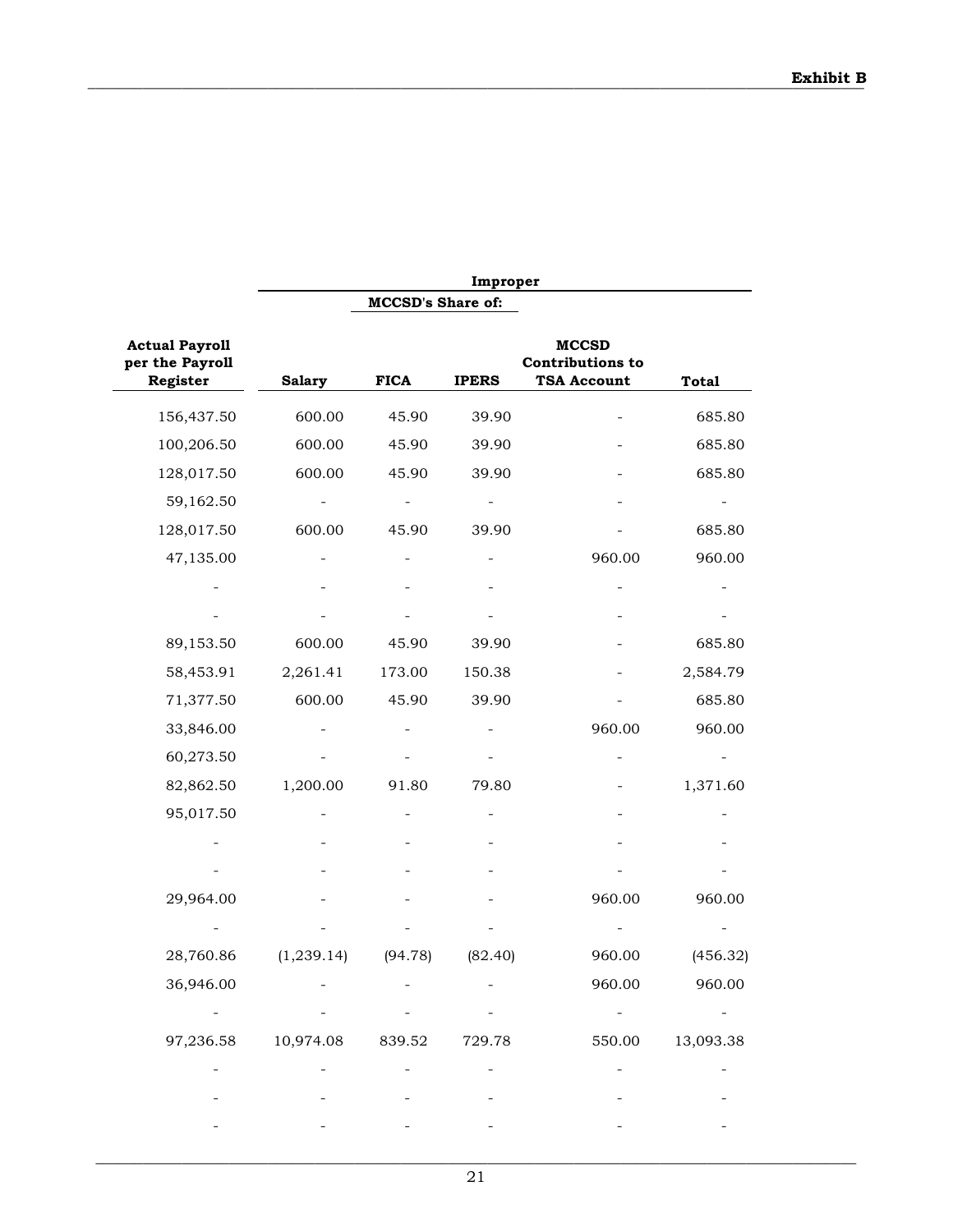$\_$  , and the state of the state of the state of the state of the state of the state of the state of the state of the state of the state of the state of the state of the state of the state of the state of the state of the

Improper Payroll Issued to Certain Administrators for Fiscal Year 2010 (July 1, 2009 through June 30, 2010)

| <b>Dependent Health/</b><br><b>Dental Coverage</b><br>8,662.50 | <b>Total</b> |
|----------------------------------------------------------------|--------------|
|                                                                |              |
|                                                                | 59,162.50    |
| 8,662.50                                                       | 62,394.50    |
| 8,043.72                                                       | 111,878.72   |
|                                                                |              |
| 8,662.50                                                       | 108,132.50   |
|                                                                |              |
| 8,662.50                                                       | 95,017.50    |
| 8,662.50                                                       | 58,422.50    |
| 8,662.50                                                       | 91,482.50    |
|                                                                |              |
|                                                                | 35,673.00    |
|                                                                |              |
| 8,662.50                                                       | 96,662.50    |
|                                                                | 35,000.00    |
| 8,662.50                                                       | 61,182.50    |
|                                                                |              |
|                                                                |              |
|                                                                |              |
|                                                                |              |
| 8,662.50                                                       | 94,512.50    |
| 8,662.50                                                       | 111,884.50   |
|                                                                |              |
|                                                                |              |
|                                                                |              |
|                                                                |              |
|                                                                |              |
|                                                                |              |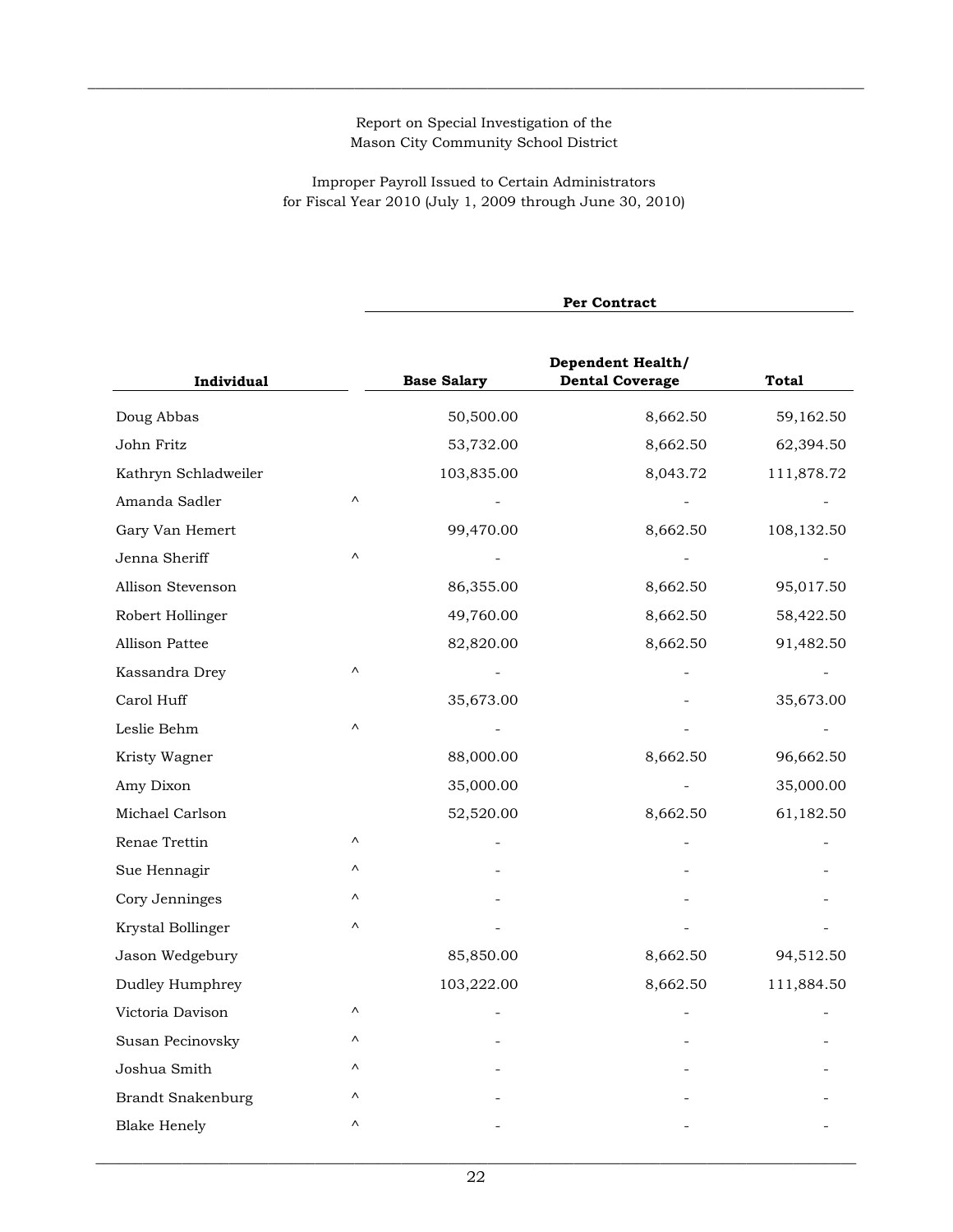|                                                      |               |                          | Improper     |                                                               |              |
|------------------------------------------------------|---------------|--------------------------|--------------|---------------------------------------------------------------|--------------|
|                                                      |               | <b>MCCSD's Share of:</b> |              |                                                               |              |
| <b>Actual Payroll</b><br>per the Payroll<br>Register | <b>Salary</b> | <b>FICA</b>              | <b>IPERS</b> | <b>MCCSD</b><br><b>Contributions to</b><br><b>TSA Account</b> | <b>Total</b> |
| 59,162.50                                            |               |                          |              |                                                               |              |
| 62,394.50                                            |               |                          |              |                                                               |              |
| 113,097.50                                           | 1,218.78      | 93.24                    | 81.05        |                                                               | 1,393.07     |
|                                                      |               |                          |              |                                                               |              |
| 108,732.50                                           | 600.00        | 45.90                    | 39.90        |                                                               | 685.80       |
|                                                      |               |                          |              |                                                               |              |
| 95,617.50                                            | 600.00        | 45.90                    | 39.90        |                                                               | 685.80       |
| 58,422.50                                            |               | ÷                        |              |                                                               |              |
| 92,082.50                                            | 600.00        | 45.90                    | 39.90        |                                                               | 685.80       |
|                                                      |               |                          |              |                                                               |              |
| 35,673.00                                            |               |                          |              |                                                               |              |
|                                                      |               |                          |              |                                                               |              |
| 98,262.50                                            | 1,600.00      | 122.40                   | 106.40       |                                                               | 1,828.80     |
| 35,000.00                                            |               |                          |              | 960.00                                                        | 960.00       |
| 61,162.50                                            | (20.00)       | (1.52)                   | (1.33)       |                                                               | (22.85)      |
|                                                      |               |                          |              |                                                               |              |
|                                                      |               |                          |              |                                                               |              |
|                                                      |               |                          |              |                                                               |              |
|                                                      |               |                          |              |                                                               |              |
| 95,112.50                                            | 600.00        | 45.90                    | 39.90        |                                                               | 685.80       |
| 112,484.50                                           | 600.00        | 45.90                    | 39.90        |                                                               | 685.80       |
|                                                      |               |                          |              |                                                               |              |
|                                                      |               |                          |              |                                                               |              |
|                                                      |               |                          |              |                                                               |              |
|                                                      |               |                          |              |                                                               |              |
|                                                      |               |                          |              |                                                               |              |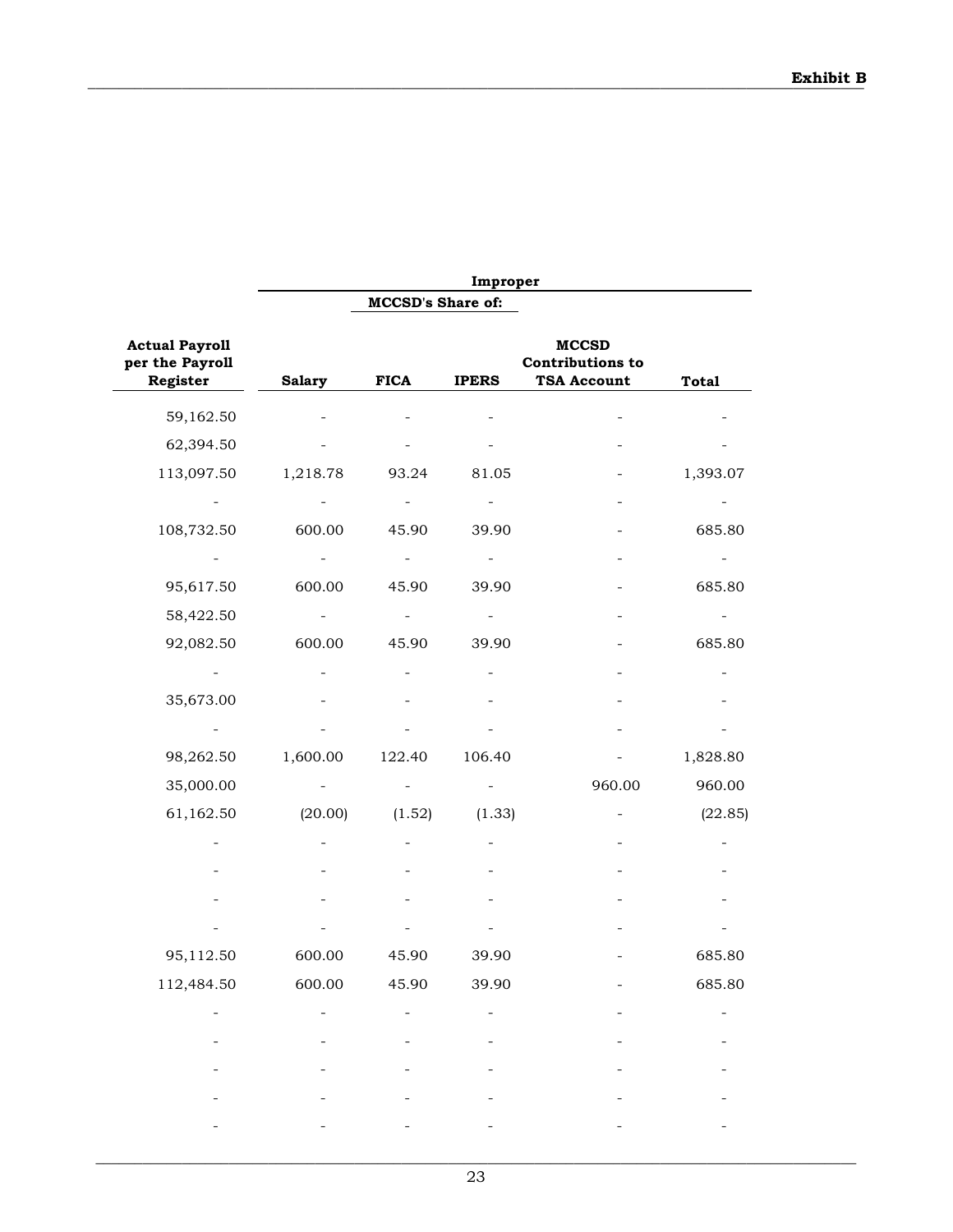$\_$  , and the state of the state of the state of the state of the state of the state of the state of the state of the state of the state of the state of the state of the state of the state of the state of the state of the

Improper Payroll Issued to Certain Administrators for Fiscal Year 2010 (July 1, 2009 through June 30, 2010)

|                     | Per Contract |                    |                                                    |              |  |  |  |
|---------------------|--------------|--------------------|----------------------------------------------------|--------------|--|--|--|
| Individual          |              | <b>Base Salary</b> | <b>Dependent Health/</b><br><b>Dental Coverage</b> | Total        |  |  |  |
| Mallory Mitchell    | $\wedge$     |                    |                                                    |              |  |  |  |
| Matthew McClemons   | $\wedge$     |                    |                                                    |              |  |  |  |
| Lindsay Millsap     | $\wedge$     |                    |                                                    |              |  |  |  |
| Dan Arjes           | $\wedge$     |                    |                                                    |              |  |  |  |
| Jadie Meyer         | $\wedge$     |                    |                                                    |              |  |  |  |
| Aaron Patrick       | $\wedge$     |                    |                                                    |              |  |  |  |
| Dan Phipps          | $\wedge$     |                    |                                                    |              |  |  |  |
| Kristian Einsweiler | $\wedge$     |                    |                                                    |              |  |  |  |
| Total               | \$           | 2,108,859.00       | 198,618.72                                         | 2,307,477.72 |  |  |  |

 $^\wedge\,$  - Individual was not employed with MCCSD during this fiscal year.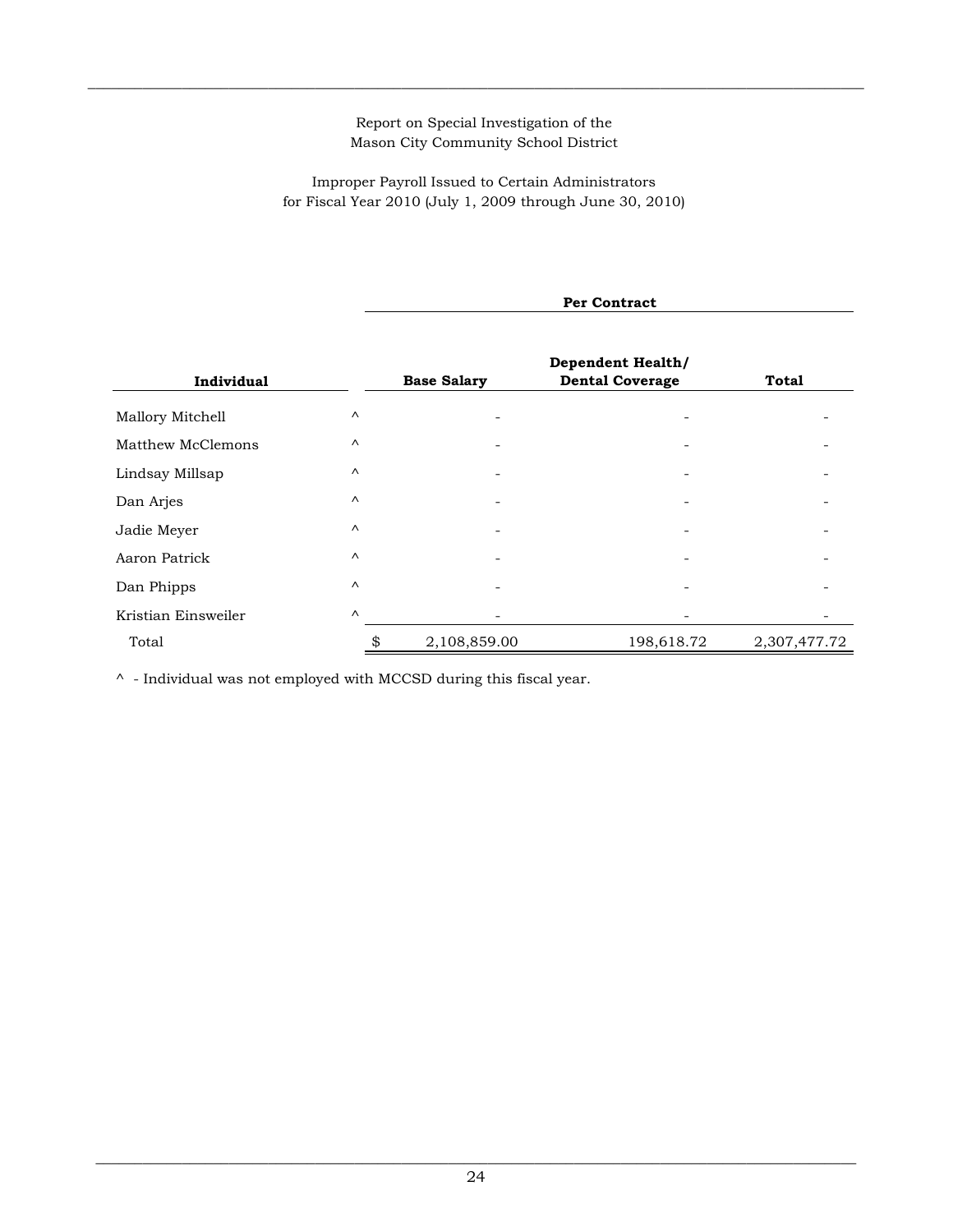|                                                      | Improper      |                          |              |                                                               |           |  |  |  |  |
|------------------------------------------------------|---------------|--------------------------|--------------|---------------------------------------------------------------|-----------|--|--|--|--|
|                                                      |               | <b>MCCSD's Share of:</b> |              |                                                               |           |  |  |  |  |
| <b>Actual Payroll</b><br>per the Payroll<br>Register | <b>Salary</b> | <b>FICA</b>              | <b>IPERS</b> | <b>MCCSD</b><br><b>Contributions to</b><br><b>TSA Account</b> | Total     |  |  |  |  |
|                                                      |               |                          |              |                                                               |           |  |  |  |  |
|                                                      |               |                          |              |                                                               |           |  |  |  |  |
|                                                      |               |                          |              |                                                               |           |  |  |  |  |
|                                                      |               |                          |              |                                                               |           |  |  |  |  |
|                                                      |               |                          |              |                                                               |           |  |  |  |  |
|                                                      |               |                          |              |                                                               |           |  |  |  |  |
|                                                      |               |                          |              |                                                               |           |  |  |  |  |
|                                                      |               |                          |              |                                                               |           |  |  |  |  |
| 2,330,072.85                                         | 22,595.13     | 1,728.56                 | 1,502.58     | 6,310.00                                                      | 32,136.27 |  |  |  |  |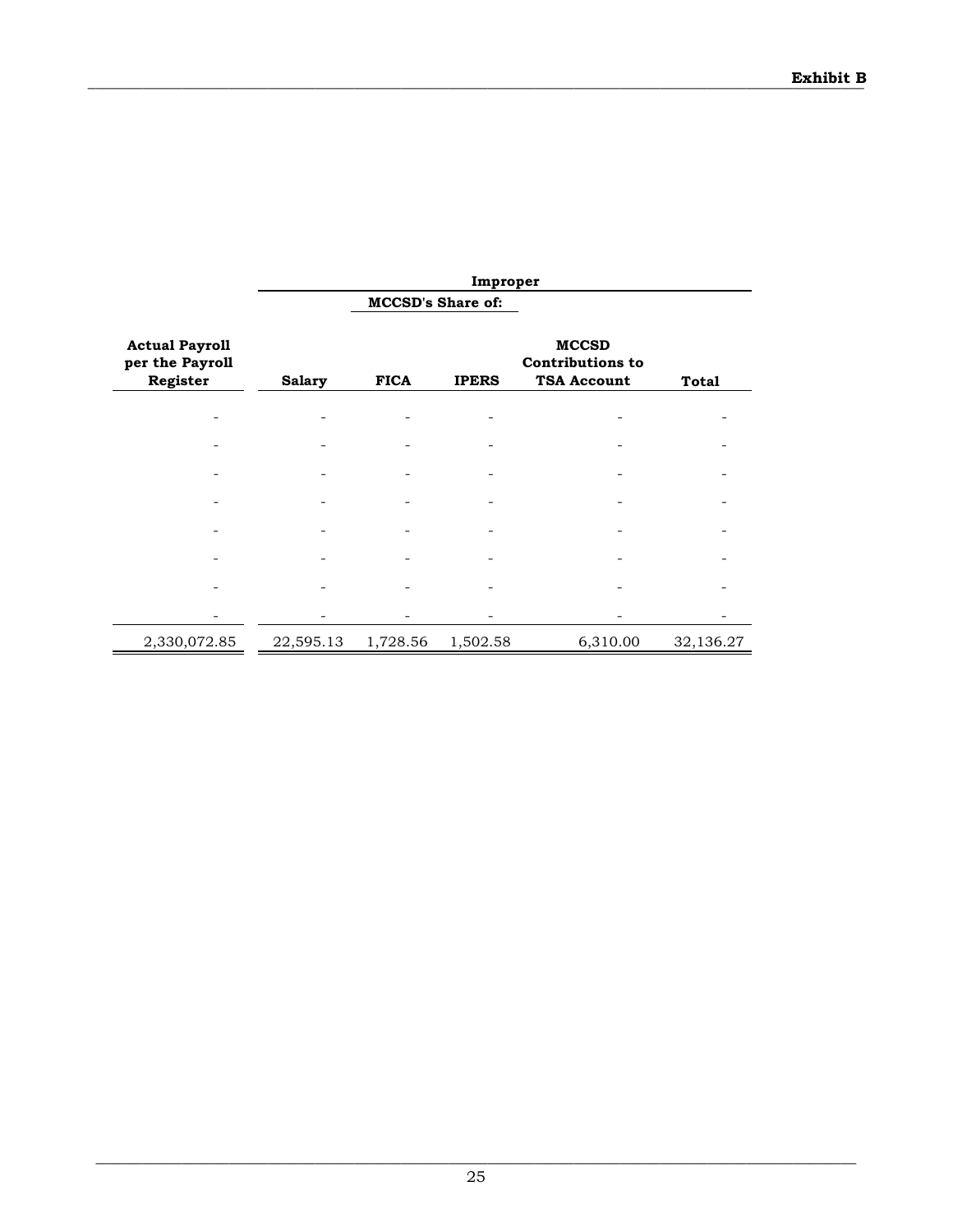$\_$  , and the state of the state of the state of the state of the state of the state of the state of the state of the state of the state of the state of the state of the state of the state of the state of the state of the

Improper Payroll Issued to Certain Administrators for Fiscal Year 2011 (July 1, 2010 through June 30, 2011)

|                    |   |                    | Per Contract                               |              |                                             |                                           |  |
|--------------------|---|--------------------|--------------------------------------------|--------------|---------------------------------------------|-------------------------------------------|--|
| Individual         |   | <b>Base Salary</b> | Dependent<br>Health/<br>Dental<br>Coverage | <b>Total</b> | Authorized<br>Percentage<br><b>Increase</b> | Calculated<br>Authorized<br><b>Salary</b> |  |
| Anita Micich       |   | \$<br>147,175.00   | 8,662.50                                   | 155,837.50   | 0.00%                                       | \$<br>155,837.50                          |  |
| Thomas Jumper      |   | 100,000.00         | 8,794.64                                   | 108,794.64   | 0.00%                                       | 99,606.50                                 |  |
| Ramona Jeffrey     |   | 125,000.00         | 8,794.64                                   | 133,794.64   | $0.00\%$                                    | 127,417.50                                |  |
| Randy Meyer        |   | 55,000.00          | 8,794.64                                   | 63,794.64    | 0.00%                                       | 59,162.50                                 |  |
| Hal Minear         |   | 125,000.00         | 8,794.64                                   | 133,794.64   | 0.00%                                       | 127,417.50                                |  |
| Susan Deike        |   | 50,775.00          |                                            | 50,775.00    | $0.00\%$                                    | 47,135.00                                 |  |
| Jennifer Wilmarth  | ۸ |                    |                                            |              |                                             |                                           |  |
| John Berg          | Λ |                    |                                            |              |                                             |                                           |  |
| Jerry Siglin       |   | 86,000.00          | 8,794.64                                   | 94,794.64    | 0.00%                                       | 88,553.50                                 |  |
| Thomas Novotney    |   | 70,000.00          | 8,794.64                                   | 78,794.64    | **                                          | 78,794.64                                 |  |
| Barbara Wells      |   | 80,000.00          | 8,794.64                                   | 88,794.64    | $0.00\%$                                    | 70,777.50                                 |  |
| Julie Bigler       |   | 37,175.00          |                                            | 37,175.00    | 0.00%                                       | 33,946.00                                 |  |
| Don Teeter         |   | 55,000.00          | 8,794.64                                   | 63,794.64    | 0.00%                                       | 60,273.50                                 |  |
| Richard Huff       |   | 60,000.00          | 8,794.64                                   | 68,794.64    | **                                          | 68,794.64                                 |  |
| Mike Penca         |   | 93,000.00          | 8,794.64                                   | 101,794.64   | **                                          | 101,794.64                                |  |
| Brooke Brunsvold   | ٨ |                    |                                            |              |                                             |                                           |  |
| Jeff Poppe         | ٨ |                    |                                            |              |                                             |                                           |  |
| Lisa Christianson  |   | 31,175.00          |                                            | 31,175.00    | 0.00%                                       | 29,964.00                                 |  |
| Debra Wilson       | ٨ |                    |                                            |              |                                             |                                           |  |
| Shelly Nelson      |   | 37,000.00          |                                            | 37,000.00    | $0.00\%$                                    | 30,000.00                                 |  |
| Kris Murphy        |   | 38,325.00          |                                            | 38,325.00    | 0.00%                                       | 36,946.00                                 |  |
| Kristi Penner      | ۸ |                    |                                            |              |                                             |                                           |  |
| Dave Ciccetti      |   | 78,200.00          | 8,794.64                                   | 86,994.64    | $0.00\%$                                    | 86,262.50                                 |  |
| Kara Hutchison     | ۸ |                    |                                            |              |                                             |                                           |  |
| Teresa Schlichting | ۸ |                    |                                            |              |                                             |                                           |  |
| Jodie Anderson     | ۸ |                    |                                            |              |                                             |                                           |  |
| Doug Abbas         |   | 51,500.00          | 8,794.64                                   | 60,294.64    | $0.00\%$                                    | 59,162.50                                 |  |
| John Fritz         |   | 55,000.00          | 8,794.64                                   | 63,794.64    | $0.00\%$                                    | 62,394.50                                 |  |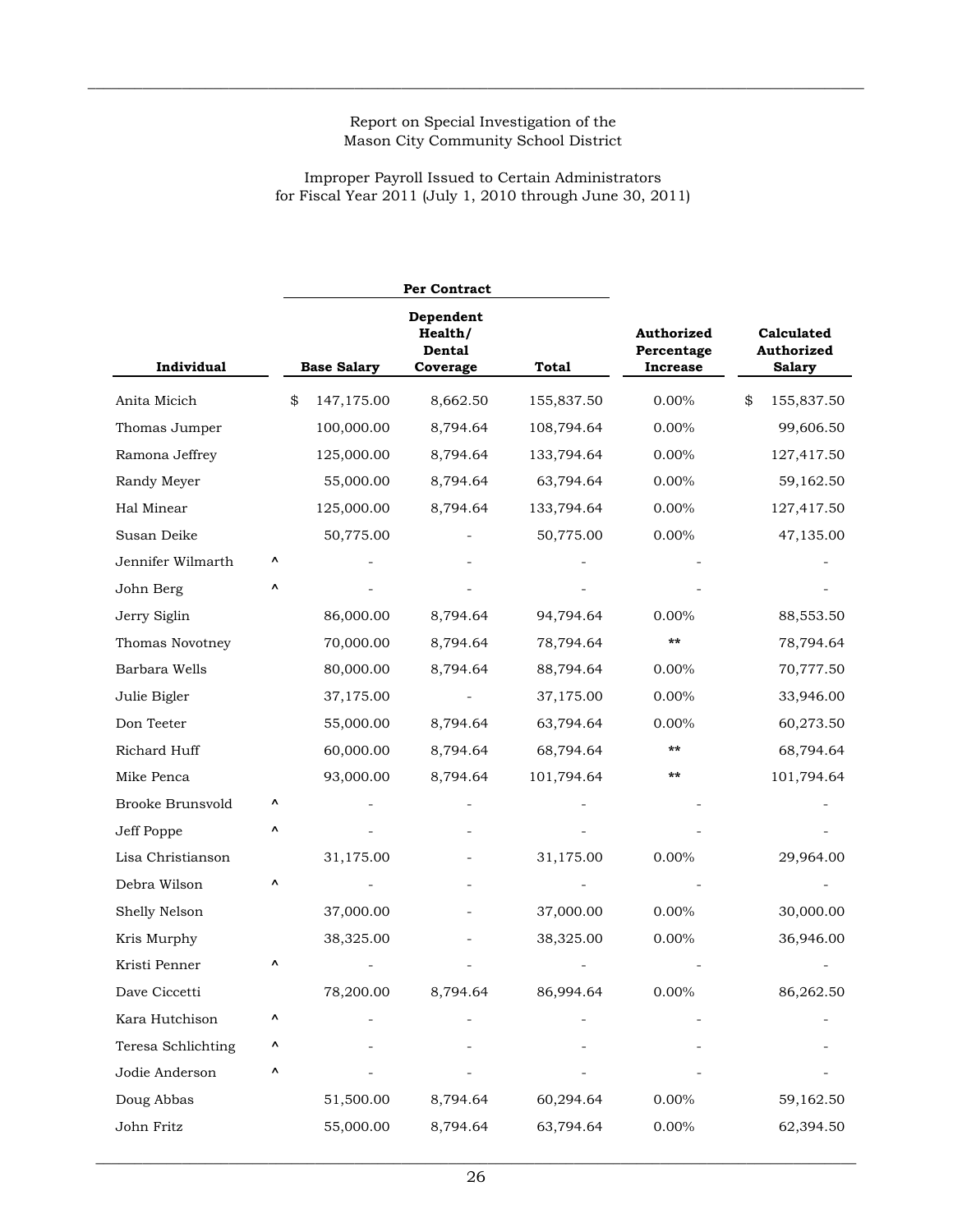|                                                      | Improper      |             |                          |                                                    |              |  |  |  |
|------------------------------------------------------|---------------|-------------|--------------------------|----------------------------------------------------|--------------|--|--|--|
|                                                      |               |             |                          |                                                    |              |  |  |  |
| <b>Actual Payroll</b><br>per the Payroll<br>Register | <b>Salary</b> | <b>FICA</b> | <b>IPERS</b>             | <b>MCCSD</b><br>Contributions<br>to TSA<br>Account | <b>Total</b> |  |  |  |
| 192,294.64                                           | 36,457.14     | 2,788.97    | 2,533.77                 | 17,750.04                                          | 59,529.92    |  |  |  |
| 108,794.64                                           | 9,188.14      | 702.89      | 638.58                   |                                                    | 10,529.61    |  |  |  |
| 133,794.64                                           | 6,377.14      | 487.85      | 443.21                   |                                                    | 7,308.20     |  |  |  |
| 65,294.64                                            | 6,132.14      | 469.11      | 426.18                   |                                                    | 7,027.43     |  |  |  |
| 133,794.64                                           | 6,377.14      | 487.85      | 443.21                   |                                                    | 7,308.20     |  |  |  |
| 51,634.69                                            | 4,499.69      | 344.23      | 312.73                   | 960.00                                             | 6,116.65     |  |  |  |
|                                                      |               |             |                          |                                                    |              |  |  |  |
|                                                      |               |             |                          |                                                    |              |  |  |  |
| 94,794.64                                            | 6,241.14      | 477.45      | 433.76                   |                                                    | 7,152.35     |  |  |  |
| 86,645.53                                            | 7,850.89      | 600.59      | 545.64                   |                                                    | 8,997.12     |  |  |  |
| 88,794.64                                            | 18,017.14     | 1,378.31    | 1,252.19                 |                                                    | 20,647.64    |  |  |  |
| 37,275.00                                            | 3,329.00      | 254.67      | 231.37                   | 960.00                                             | 4,775.04     |  |  |  |
| 63,794.63                                            | 3,521.13      | 269.37      | 244.72                   |                                                    | 4,035.22     |  |  |  |
| 69,994.64                                            | 1,200.00      | 91.80       | 83.40                    |                                                    | 1,375.20     |  |  |  |
| 101,794.64                                           |               |             |                          |                                                    |              |  |  |  |
|                                                      |               |             |                          |                                                    |              |  |  |  |
|                                                      |               |             |                          |                                                    |              |  |  |  |
| 31,175.00                                            | 1,211.00      | 92.65       | 84.16                    | 960.00                                             | 2,347.81     |  |  |  |
|                                                      |               |             |                          |                                                    |              |  |  |  |
| 38,151.48                                            | 8,151.48      | 623.59      | 566.53                   | 960.00                                             | 10,301.60    |  |  |  |
| 38,325.00                                            | 1,379.00      | 105.49      | 95.84                    | 960.00                                             | 2,540.33     |  |  |  |
| $\overline{\phantom{a}}$                             |               |             | $\overline{\phantom{0}}$ |                                                    |              |  |  |  |
| 86,994.64                                            | 732.14        | 56.01       | 50.88                    |                                                    | 839.03       |  |  |  |
|                                                      |               |             |                          |                                                    |              |  |  |  |
|                                                      |               |             |                          |                                                    |              |  |  |  |
|                                                      |               |             |                          |                                                    |              |  |  |  |
| 60,294.64                                            | 1,132.14      | 86.61       | 78.68                    |                                                    | 1,297.43     |  |  |  |
| 63,794.64                                            | 1,400.14      | 107.11      | 97.31                    |                                                    | 1,604.56     |  |  |  |
|                                                      |               |             |                          |                                                    |              |  |  |  |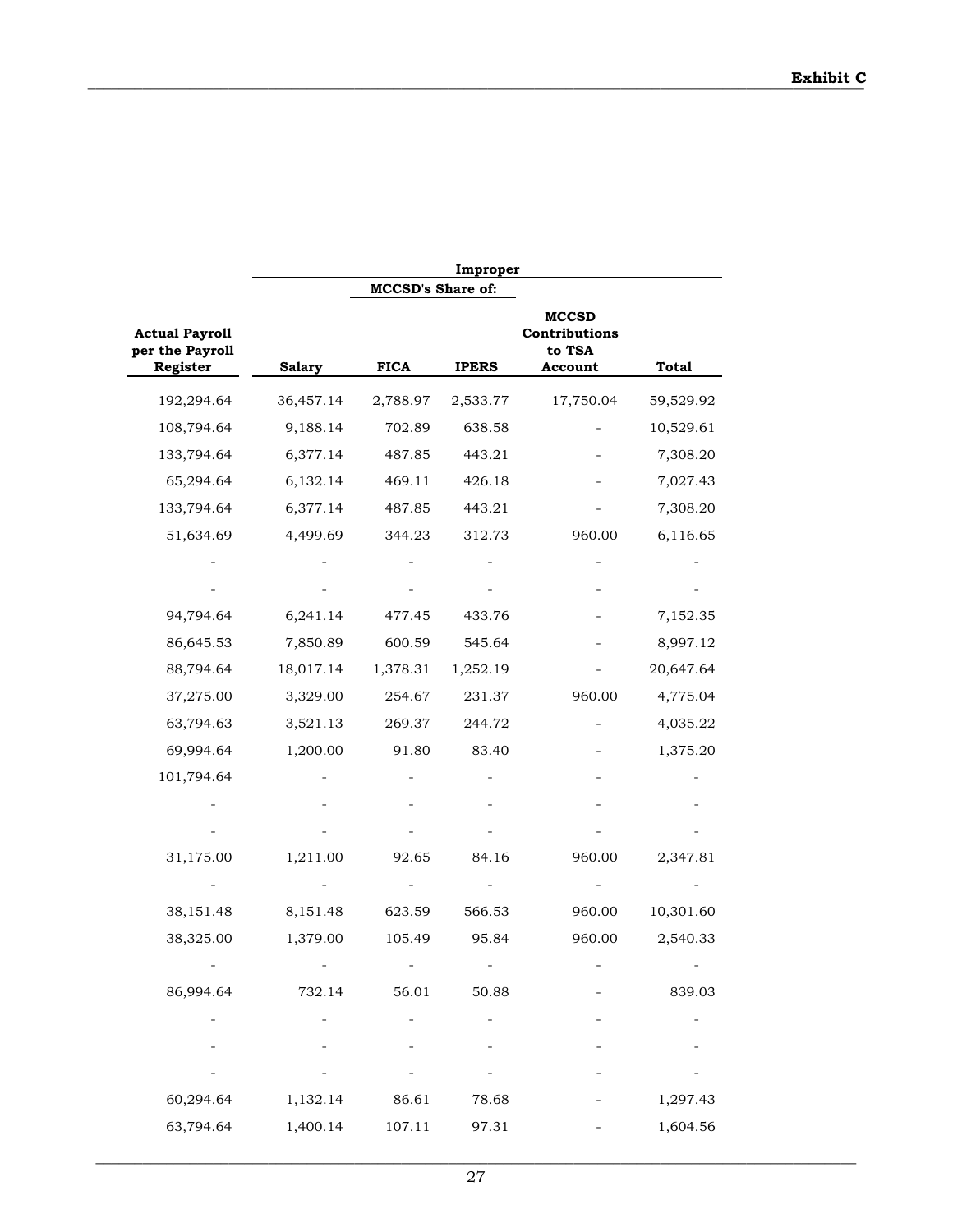$\_$  , and the state of the state of the state of the state of the state of the state of the state of the state of the state of the state of the state of the state of the state of the state of the state of the state of the

Improper Payroll Issued to Certain Administrators for Fiscal Year 2011 (July 1, 2010 through June 30, 2011)

|                          |   |                    | Per Contract                               |              |                                             |                                           |
|--------------------------|---|--------------------|--------------------------------------------|--------------|---------------------------------------------|-------------------------------------------|
| Individual               |   | <b>Base Salary</b> | Dependent<br>Health/<br>Dental<br>Coverage | <b>Total</b> | Authorized<br>Percentage<br><b>Increase</b> | Calculated<br>Authorized<br><b>Salary</b> |
| Kathryn Schladweiler     |   | 105,100.00         | 8,794.64                                   | 113,894.64   | 0.00%                                       | 111,878.72                                |
| Amanda Sadler            |   | 45,751.00          |                                            | 45,751.00    | 0.00%                                       | 45,751.00                                 |
| Gary Van Hemert          |   | 100,670.00         | 8,794.64                                   | 109,464.64   | 0.00%                                       | 108,132.50                                |
| Jenna Sheriff            | Λ |                    |                                            |              |                                             |                                           |
| Allison Stevenson        |   | 86,355.00          | 8,662.50                                   | 95,017.50    | 0.00%                                       | 95,017.50                                 |
| Robert Hollinger         |   | 52,000.00          | 8,794.64                                   | 60,794.64    | 0.00%                                       | 58,422.50                                 |
| Allison Pattee           |   | 83,300.00          | 8,794.64                                   | 92,094.64    | $0.00\%$                                    | 91,482.50                                 |
| Kassandra Drey           | Λ |                    |                                            |              |                                             |                                           |
| Carol Huff               |   | 36,400.00          |                                            | 36,400.00    | 0.00%                                       | 35,673.00                                 |
| Leslie Behm              | Λ |                    |                                            |              |                                             |                                           |
| Kristy Wagner            |   | 89,500.00          | 8,794.64                                   | 98,294.64    | 0.00%                                       | 96,662.50                                 |
| Amy Dixon                |   | 36,000.00          |                                            | 36,000.00    | 0.00%                                       | 35,000.00                                 |
| Michael Carlson          |   | 55,000.00          | 8,794.64                                   | 63,794.64    | 0.00%                                       | 61,182.50                                 |
| Renae Trettin            | Λ |                    |                                            |              |                                             |                                           |
| Sue Hennagir             | Λ |                    |                                            |              |                                             |                                           |
| Cory Jenninges           | Λ |                    |                                            |              |                                             |                                           |
| Krystal Bollinger        | Λ |                    |                                            |              |                                             |                                           |
| Jason Wedgebury          | Λ |                    |                                            |              |                                             |                                           |
| Dudley Humphrey          | Λ |                    |                                            |              |                                             |                                           |
| Victoria Davison         | Λ |                    |                                            |              |                                             |                                           |
| Susan Pecinovsky         | Λ |                    |                                            |              |                                             |                                           |
| Joshua Smith             | Λ |                    |                                            |              |                                             |                                           |
| <b>Brandt Snakenburg</b> | Λ |                    |                                            |              |                                             |                                           |
| <b>Blake Henely</b>      | ۸ |                    |                                            |              |                                             |                                           |
| Mallory Mitchell         | Λ |                    |                                            |              |                                             |                                           |
| Matthew McClemons        | Λ |                    |                                            |              |                                             |                                           |
| Lindsay Millsap          | ۸ |                    |                                            |              |                                             |                                           |
| Dan Arjes                | Λ |                    |                                            |              |                                             |                                           |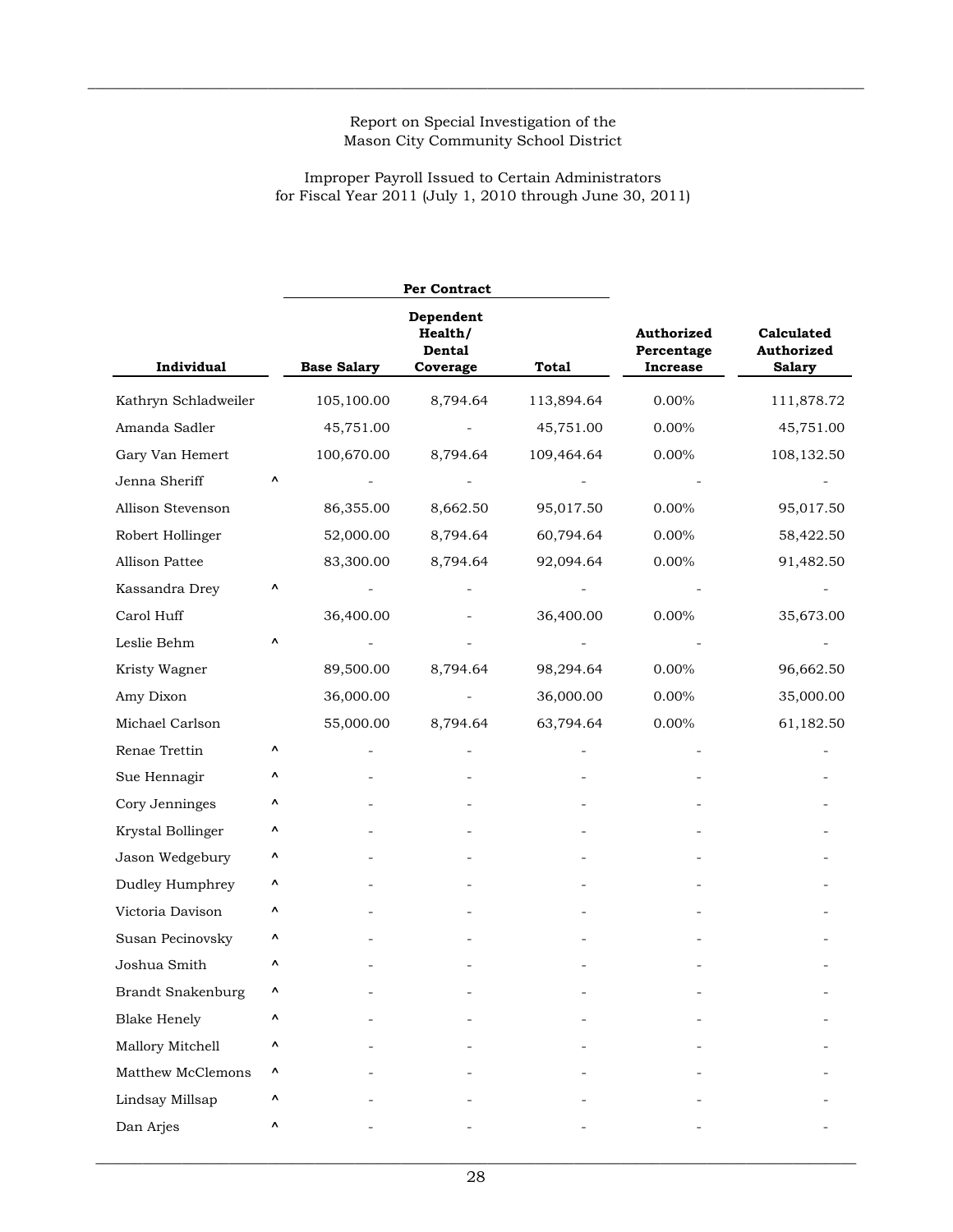|                                                      | Improper                                          |                                                       |                                                                           |                                                                                                      |                                                  |
|------------------------------------------------------|---------------------------------------------------|-------------------------------------------------------|---------------------------------------------------------------------------|------------------------------------------------------------------------------------------------------|--------------------------------------------------|
|                                                      |                                                   | <b>MCCSD's Share of:</b>                              |                                                                           |                                                                                                      |                                                  |
| <b>Actual Payroll</b><br>per the Payroll<br>Register | <b>Salary</b>                                     | <b>FICA</b>                                           | <b>IPERS</b>                                                              | <b>MCCSD</b><br>Contributions<br>to TSA<br>Account                                                   | <b>Total</b>                                     |
| 113,894.64                                           | 2,015.92                                          | 154.22                                                | 140.11                                                                    |                                                                                                      | 2,310.25                                         |
| 46,414.80                                            | 663.80                                            | 50.78                                                 | 46.13                                                                     | 3,300.00                                                                                             | 4,060.71                                         |
| 109,464.64                                           | 1,332.14                                          | 101.91                                                | 92.58                                                                     |                                                                                                      | 1,526.63                                         |
|                                                      |                                                   |                                                       |                                                                           |                                                                                                      |                                                  |
| 96,294.64                                            | 1,277.14                                          | 97.70                                                 | 88.76                                                                     |                                                                                                      | 1,463.60                                         |
| 60,794.64                                            | 2,372.14                                          | 181.47                                                | 164.86                                                                    |                                                                                                      | 2,718.47                                         |
| 92,094.64                                            | 612.14                                            | 46.83                                                 | 42.54                                                                     |                                                                                                      | 701.51                                           |
|                                                      |                                                   |                                                       |                                                                           |                                                                                                      |                                                  |
| 36,400.00                                            | 727.00                                            | 55.62                                                 | 50.53                                                                     |                                                                                                      | 833.15                                           |
|                                                      |                                                   |                                                       |                                                                           |                                                                                                      |                                                  |
| 98,294.64                                            | 1,632.14                                          | 124.86                                                | 113.43                                                                    |                                                                                                      | 1,870.43                                         |
| 36,025.00                                            | 1,025.00                                          | 78.41                                                 | 71.24                                                                     | 960.00                                                                                               | 2,134.65                                         |
| 63,794.64                                            | 2,612.14                                          | 199.83                                                | 181.54                                                                    |                                                                                                      | 2,993.51                                         |
|                                                      |                                                   |                                                       |                                                                           |                                                                                                      |                                                  |
|                                                      |                                                   |                                                       |                                                                           |                                                                                                      |                                                  |
|                                                      |                                                   |                                                       |                                                                           |                                                                                                      |                                                  |
|                                                      |                                                   |                                                       |                                                                           |                                                                                                      |                                                  |
|                                                      |                                                   |                                                       |                                                                           |                                                                                                      |                                                  |
|                                                      |                                                   |                                                       |                                                                           |                                                                                                      |                                                  |
|                                                      |                                                   |                                                       |                                                                           |                                                                                                      |                                                  |
|                                                      |                                                   |                                                       |                                                                           |                                                                                                      |                                                  |
|                                                      |                                                   |                                                       |                                                                           |                                                                                                      |                                                  |
| $\sim$                                               | $\frac{1}{2}$ and $\frac{1}{2}$ and $\frac{1}{2}$ | $\frac{1}{2}$ and $\frac{1}{2}$ and $\frac{1}{2}$     |                                                                           | $\omega_{\rm{max}}$<br>$\frac{1}{2}$ , and $\frac{1}{2}$ , and $\frac{1}{2}$                         |                                                  |
| $\frac{1}{2}$ and $\frac{1}{2}$ and $\frac{1}{2}$    | and the state of the state                        |                                                       | $\frac{1}{2}$ , and $\frac{1}{2}$ , and $\frac{1}{2}$ , and $\frac{1}{2}$ | where the contract of the                                                                            | where the control of<br>$\overline{\phantom{0}}$ |
| $\frac{1}{2}$ and $\frac{1}{2}$ and $\frac{1}{2}$    | <b>All Contracts</b>                              | $\frac{1}{2}$ , and $\frac{1}{2}$ , and $\frac{1}{2}$ |                                                                           | $\omega_{\rm{max}}$<br>$\frac{1}{2}$ , $\frac{1}{2}$ , $\frac{1}{2}$ , $\frac{1}{2}$ , $\frac{1}{2}$ |                                                  |
| $\sim$                                               | $\frac{1}{2}$ and $\frac{1}{2}$ and $\frac{1}{2}$ |                                                       | $\omega_{\rm{max}}$ and $\omega_{\rm{max}}$                               | $\sim$ $-$                                                                                           |                                                  |
|                                                      |                                                   |                                                       |                                                                           |                                                                                                      |                                                  |
|                                                      |                                                   |                                                       |                                                                           |                                                                                                      |                                                  |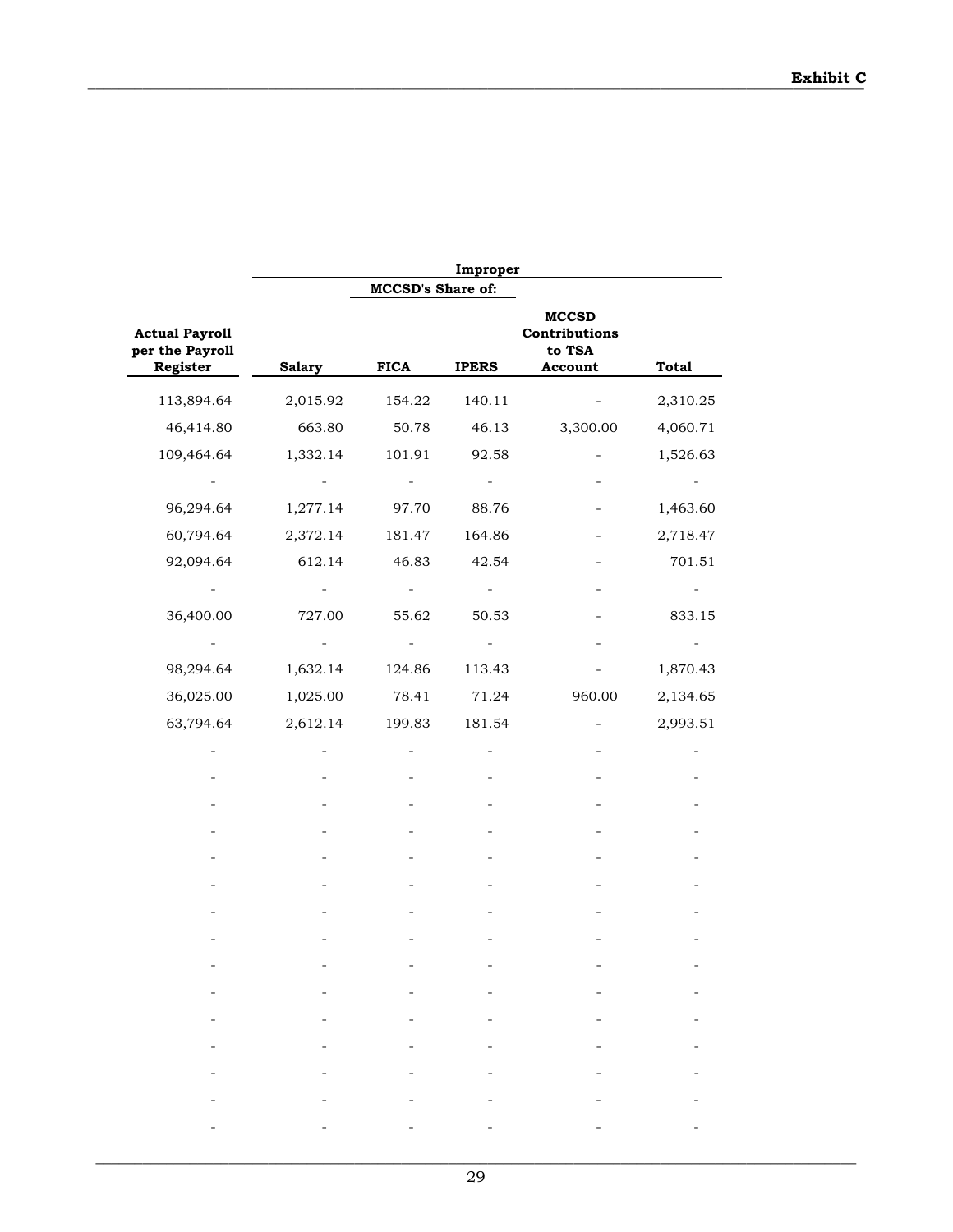$\_$  , and the state of the state of the state of the state of the state of the state of the state of the state of the state of the state of the state of the state of the state of the state of the state of the state of the

### Improper Payroll Issued to Certain Administrators for Fiscal Year 2011 (July 1, 2010 through June 30, 2011)

|                     | <b>Per Contract</b>             |                    |                                            |              |                                             |                                           |
|---------------------|---------------------------------|--------------------|--------------------------------------------|--------------|---------------------------------------------|-------------------------------------------|
| Individual          |                                 | <b>Base Salary</b> | Dependent<br>Health/<br>Dental<br>Coverage | <b>Total</b> | Authorized<br>Percentage<br><b>Increase</b> | Calculated<br>Authorized<br><b>Salary</b> |
| Jadie Meyer         | $\hat{}$                        |                    |                                            |              |                                             |                                           |
| Aaron Patrick       | Λ                               |                    | $\overline{\phantom{0}}$                   | ۰            |                                             |                                           |
| Dan Phipps          | $\boldsymbol{\mathsf{\Lambda}}$ |                    |                                            |              |                                             |                                           |
| Kristian Einsweiler | V                               |                    |                                            |              |                                             |                                           |
| Total               |                                 | \$2,065,401.00     | 184,423.16                                 | 2,249,824.16 |                                             | \$2,163,443.14                            |

**^** - Individual was not employed with MCCSD during this fiscal year.

**\*\*** - Individual was promoted to a new position at the beginning of this fiscal year.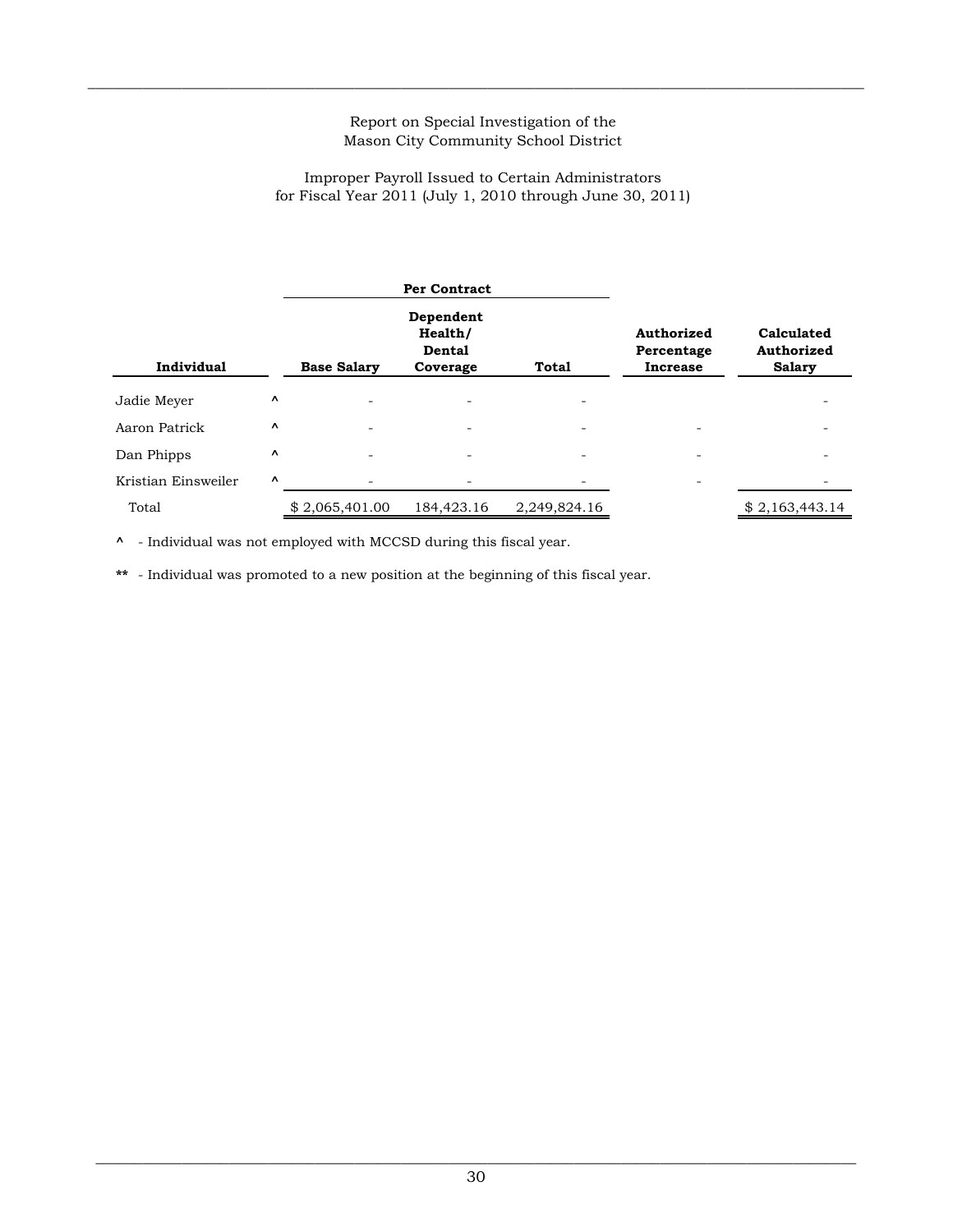|                                                      | Improper      |                          |              |                                                    |              |  |  |
|------------------------------------------------------|---------------|--------------------------|--------------|----------------------------------------------------|--------------|--|--|
|                                                      |               | <b>MCCSD's Share of:</b> |              |                                                    |              |  |  |
| <b>Actual Payroll</b><br>per the Payroll<br>Register | <b>Salary</b> | <b>FICA</b>              | <b>IPERS</b> | <b>MCCSD</b><br>Contributions<br>to TSA<br>Account | <b>Total</b> |  |  |
|                                                      |               |                          |              |                                                    |              |  |  |
|                                                      |               |                          |              |                                                    |              |  |  |
|                                                      |               |                          |              |                                                    |              |  |  |
|                                                      |               |                          |              |                                                    |              |  |  |
|                                                      |               |                          |              |                                                    |              |  |  |
| 2,300,909.29                                         | 137,466.15    | 10,516.18                | 9,553.88     | 26,810.04                                          | 184,346.25   |  |  |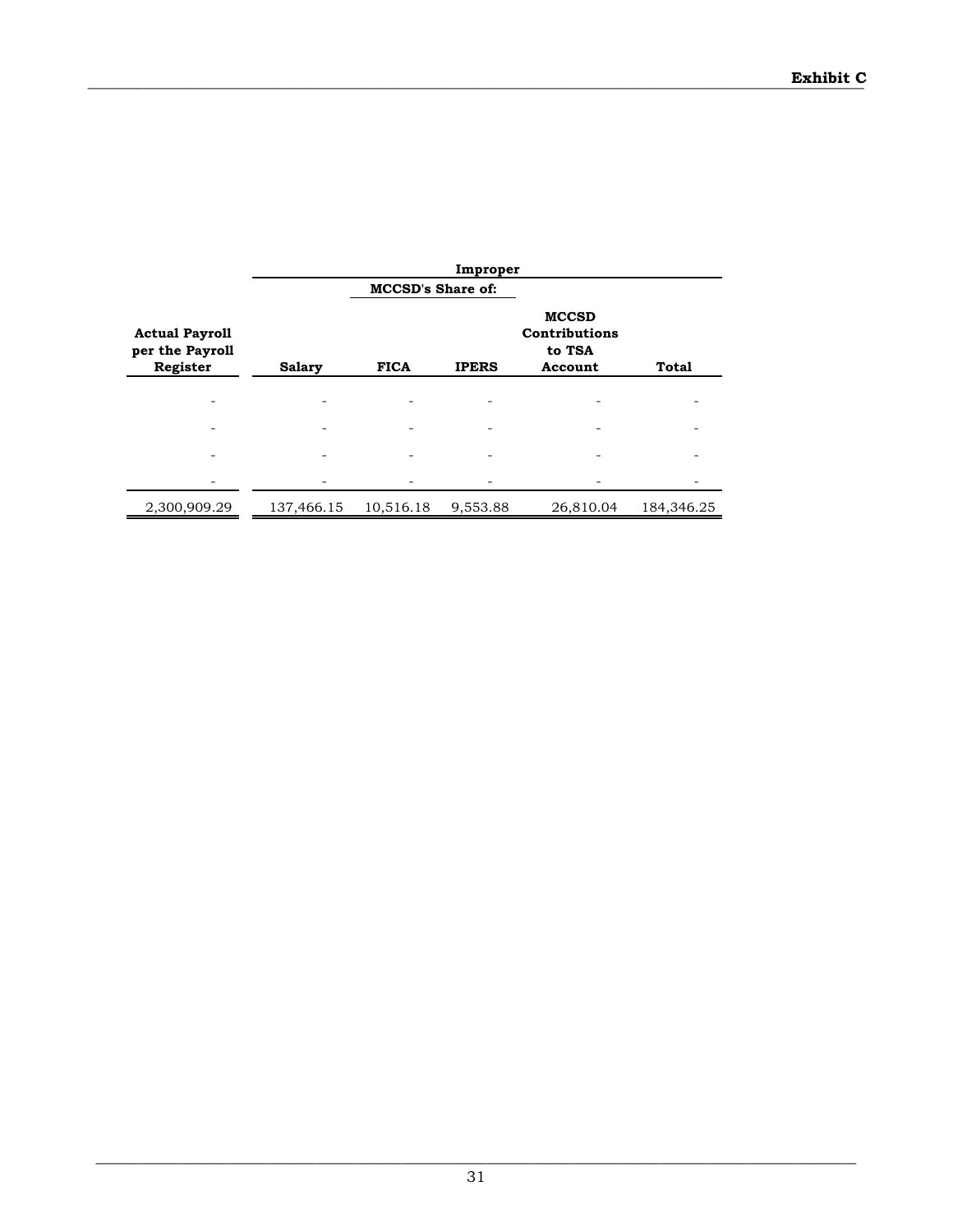$\_$  , and the state of the state of the state of the state of the state of the state of the state of the state of the state of the state of the state of the state of the state of the state of the state of the state of the

### Improper Payroll Issued to Certain Administrators for Fiscal Year 2012 (July 1, 2011 through June 30, 2012)

|                      |    |                    | Per Contract                               |            |                                             |                                           |
|----------------------|----|--------------------|--------------------------------------------|------------|---------------------------------------------|-------------------------------------------|
| Individual           |    | <b>Base Salary</b> | Dependent<br>Health/<br>Dental<br>Coverage | Total      | Authorized<br>Percentage<br><b>Increase</b> | Calculated<br>Authorized<br><b>Salary</b> |
| Anita Micich         | \$ | 147,175.00         | 8,662.50                                   | 155,837.50 | 0.00%                                       | \$<br>155,837.50                          |
| Thomas Jumper        |    | 115,000.00         | 9,286.60                                   | 124,286.60 | 2.00%                                       | 101,598.63                                |
| Ramona Jeffrey       |    | 130,000.00         | 9,286.60                                   | 139,286.60 | 2.00%                                       | 129,965.85                                |
| Randy Meyer          |    | 60,000.00          | 9,286.60                                   | 69,286.60  | 2.00%                                       | 60,345.75                                 |
| Hal Minear           |    | 130,000.00         | 9,286.60                                   | 139,286.60 | 2.00%                                       | 129,965.85                                |
| Susan Deike          |    | 52,285.00          | 9,286.60                                   | 61,571.60  | 2.00%                                       | 48,077.70                                 |
| Jennifer Wilmarth    |    | 29,861.24          |                                            | 29,861.24  | 0.00%                                       | 29,861.24                                 |
| John Berg            |    | 5,855.85           | 781.73                                     | 6,637.58   | 0.00%                                       | 6,637.58                                  |
| Jerry Siglin         |    | 90,000.00          | 9,286.60                                   | 99,286.60  | 2.00%                                       | 90,324.57                                 |
| Thomas Novotney      |    | 80,000.00          | 9,286.60                                   | 89,286.60  | 2.00%                                       | 80,370.53                                 |
| Barbara Wells        |    | 86,000.00          | 9,286.60                                   | 95,286.60  | 2.00%                                       | 72,193.05                                 |
| Julie Bigler         |    | 37,925.00          |                                            | 37,925.00  | 2.00%                                       | 34,624.92                                 |
| Don Teeter           |    | 56,500.00          | 9,286.60                                   | 65,786.60  | 2.00%                                       | 61,478.97                                 |
| Richard Huff         |    | 61,200.00          | 9,286.60                                   | 70,486.60  | 2.00%                                       | 70,170.53                                 |
| Mike Penca           |    | 100,000.00         | 9,286.60                                   | 109,286.60 | 2.00%                                       | 103,830.53                                |
| Brooke Brunsvold     |    | 52,250.00          | 9,286.60                                   | 61,536.60  | 0.00%                                       | 61,536.60                                 |
| Jeff Poppe           | ٨  |                    |                                            |            |                                             |                                           |
| Lisa Christianson    |    | 31,955.00          |                                            | 31,955.00  | 2.00%                                       | 30,563.28                                 |
| Debra Wilson         |    | 37,202.29          |                                            | 37,202.29  | 0.00%                                       | 37,202.29                                 |
| Shelly Nelson        |    | 45,500.00          | 10,021.25                                  | 55,521.25  | 2.00%                                       | 39,886.68                                 |
| Kris Murphy          |    | 39,015.00          |                                            | 39,015.00  | 2.00%                                       | 37,684.92                                 |
| Kristi Penner        |    | 30,000.00          |                                            | 30,000.00  | $0.00\%$                                    | 30,000.00                                 |
| Dave Ciccetti        |    | 79,764.00          | 9,286.60                                   | 89,050.60  | 2.00%                                       | 87,987.75                                 |
| Kara Hutchison       |    | 22,052.00          |                                            | 22,052.00  | $0.00\%$                                    | 22,052.00                                 |
| Teresa Schlichting   | ٨  |                    |                                            |            |                                             |                                           |
| Jodie Anderson       | ٨  |                    |                                            |            |                                             |                                           |
| Doug Abbas           |    | 53,250.00          | 9,286.60                                   | 62,536.60  | $2.00\%$                                    | 60,345.75                                 |
| John Fritz           |    | 56,000.00          | 9,286.60                                   | 65,286.60  | 2.00%                                       | 63,642.39                                 |
| Kathryn Schladweiler |    | 107,200.00         | 9,286.60                                   | 116,486.60 | 2.00%                                       | 114,116.29                                |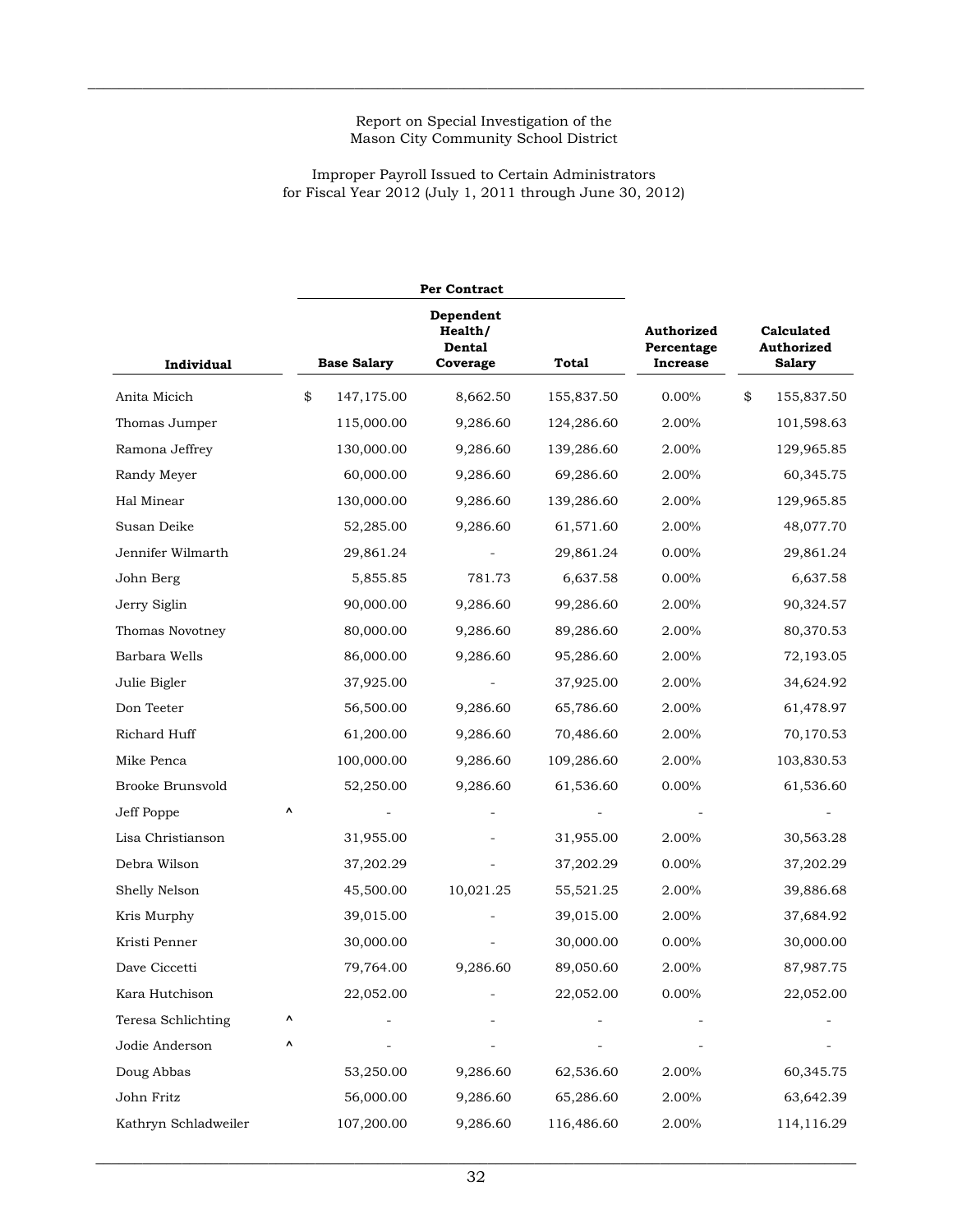|                                                      | Improper<br><b>MCCSD's Share of:</b> |             |              |                                                               |            |  |  |
|------------------------------------------------------|--------------------------------------|-------------|--------------|---------------------------------------------------------------|------------|--|--|
|                                                      |                                      |             |              |                                                               |            |  |  |
| <b>Actual Payroll</b><br>per the Payroll<br>Register | <b>Salary</b>                        | <b>FICA</b> | <b>IPERS</b> | <b>MCCSD</b><br><b>Contributions to</b><br><b>TSA Account</b> | Total      |  |  |
| 192,786.60                                           | 36,949.10                            | 2,826.61    | 2,981.79     | 37,750.05                                                     | 80,507.55  |  |  |
| 124,286.60                                           | 22,687.97                            | 1,735.64    | 1,830.92     |                                                               | 26,254.53  |  |  |
| 139,286.60                                           | 9,320.75                             | 713.05      | 752.18       | 10,000.08                                                     | 20,786.06  |  |  |
| 70,786.60                                            | 10,440.85                            | 798.74      | 842.58       |                                                               | 12,082.17  |  |  |
| 139,286.60                                           | 9,320.75                             | 713.05      | 752.18       | 5,000.04                                                      | 15,786.02  |  |  |
| 61,571.60                                            | 13,493.90                            | 1,032.29    | 1,088.96     | 960.00                                                        | 16,575.15  |  |  |
| 34,152.65                                            | 4,291.41                             | 328.30      | 346.32       | 480.00                                                        | 5,446.03   |  |  |
| 6,629.74                                             | (7.84)                               | (0.59)      | (0.63)       |                                                               | (9.06)     |  |  |
| 99,286.60                                            | 8,962.03                             | 685.61      | 723.24       |                                                               | 10,370.88  |  |  |
| 89,586.60                                            | 9,216.07                             | 705.04      | 743.74       |                                                               | 10,664.85  |  |  |
| 95,286.60                                            | 23,093.55                            | 1,766.67    | 1,863.65     |                                                               | 26,723.87  |  |  |
| 37,925.00                                            | 3,300.08                             | 252.47      | 266.32       | 960.00                                                        | 4,778.87   |  |  |
| 65,786.60                                            | 4,307.63                             | 329.54      | 347.63       |                                                               | 4,984.80   |  |  |
| 71,686.60                                            | 1,516.07                             | 115.99      | 122.35       |                                                               | 1,754.41   |  |  |
| 109,286.60                                           | 5,456.07                             | 417.40      | 440.30       |                                                               | 6,313.77   |  |  |
| 66,988.75                                            | 5,452.15                             | 417.10      | 439.99       | 550.00                                                        | 6,859.24   |  |  |
|                                                      |                                      |             |              |                                                               |            |  |  |
| 31,955.00                                            | 1,391.72                             | 106.48      | 112.31       | 960.00                                                        | 2,570.51   |  |  |
| 33,857.19                                            | (3,345.10)                           | (255.89)    | (269.95)     | 480.00                                                        | (3,390.94) |  |  |
| 50,704.76                                            | 10,818.08                            | 827.59      | 873.02       | 960.00                                                        | 13,478.69  |  |  |
| 39,015.00                                            | 1,330.08                             | 101.76      | 107.34       | 960.00                                                        | 2,499.18   |  |  |
| 35,000.00                                            | 5,000.00                             | 382.51      | 403.50       |                                                               | 5,786.01   |  |  |
| 89,200.60                                            | 1,212.85                             | 92.79       | 97.88        |                                                               | 1,403.52   |  |  |
| 22,052.00                                            |                                      |             |              | 640.00                                                        | 640.00     |  |  |
|                                                      |                                      |             |              |                                                               |            |  |  |
|                                                      |                                      |             |              |                                                               |            |  |  |
| 62,536.60                                            | 2,190.85                             | 167.61      | 176.80       |                                                               | 2,535.26   |  |  |
| 65,286.60                                            | 1,644.21                             | 125.79      | 132.69       |                                                               | 1,902.69   |  |  |
| 116,486.60                                           | 2,370.31                             | 181.34      | 191.28       |                                                               | 2,742.93   |  |  |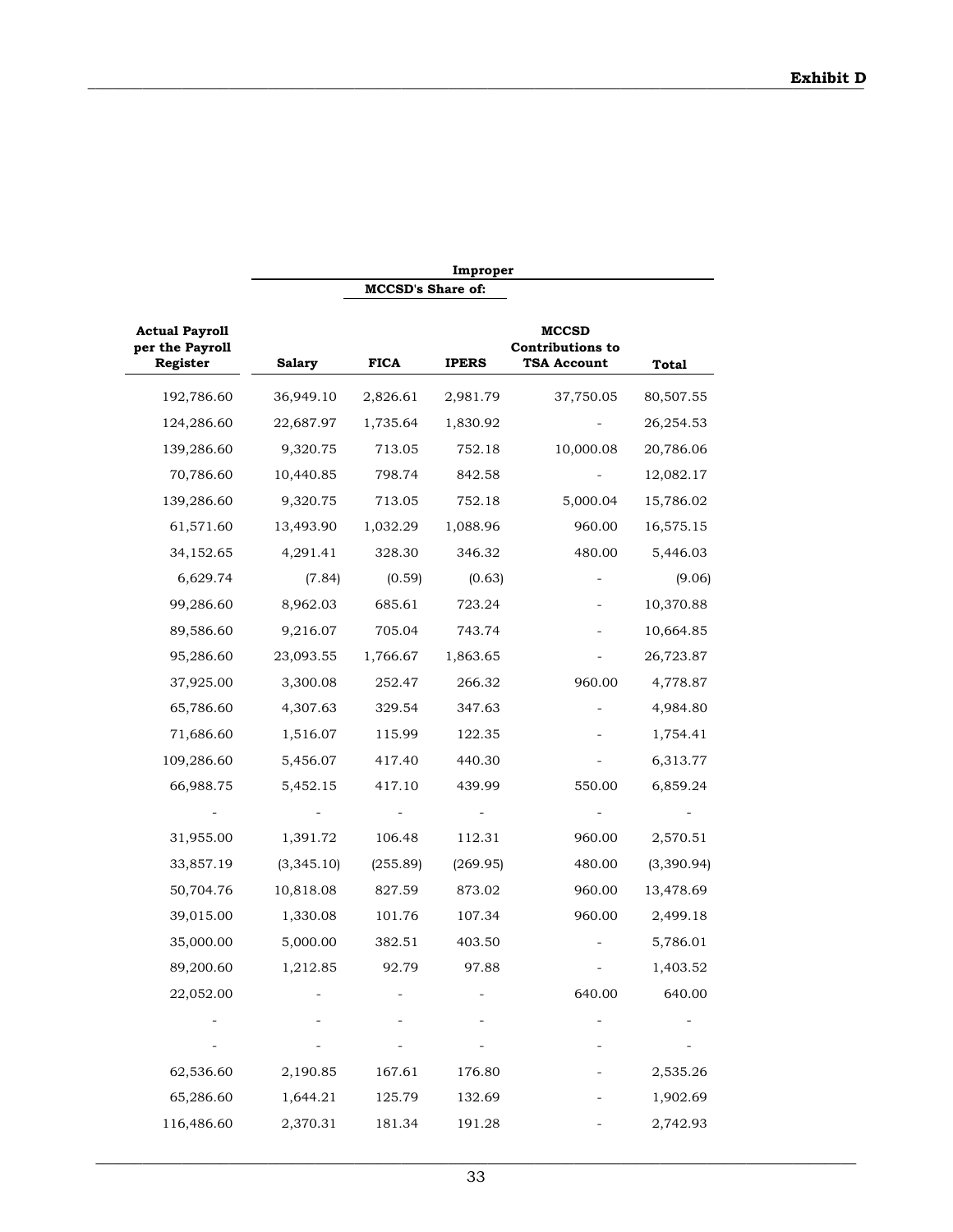$\_$  , and the state of the state of the state of the state of the state of the state of the state of the state of the state of the state of the state of the state of the state of the state of the state of the state of the

### Improper Payroll Issued to Certain Administrators for Fiscal Year 2012 (July 1, 2011 through June 30, 2012)

|                          |   |                    | Per Contract                               |            |                                      |                                                  |
|--------------------------|---|--------------------|--------------------------------------------|------------|--------------------------------------|--------------------------------------------------|
| Individual               |   | <b>Base Salary</b> | Dependent<br>Health/<br>Dental<br>Coverage | Total      | Authorized<br>Percentage<br>Increase | Calculated<br><b>Authorized</b><br><b>Salary</b> |
| Amanda Sadler            |   | 47,217.00          |                                            | 47,217.00  | 2.00%                                | 46,666.02                                        |
| Gary Van Hemert          |   | 103,180.00         | 9,286.60                                   | 112,466.60 | 2.00%                                | 110,295.15                                       |
| Jenna Sheriff            |   | 27,566.00          |                                            | 27,566.00  | $0.00\%$                             | 27,566.00                                        |
| Allison Stevenson        |   | 88,813.00          | 9,286.60                                   | 98,099.60  | 2.00%                                | 96,917.85                                        |
| Robert Hollinger         |   | 53,000.00          | 9,286.60                                   | 62,286.60  | 2.00%                                | 59,590.95                                        |
| Allison Pattee           |   | 83,800.00          | 9,286.60                                   | 93,086.60  | 0.06%                                | 91,537.39                                        |
| Kassandra Drey           | ٨ |                    |                                            |            |                                      |                                                  |
| Carol Huff               |   | 37,128.00          |                                            | 37,128.00  | 2.00%                                | 36,386.46                                        |
| Leslie Behm              | Λ |                    |                                            |            |                                      |                                                  |
| Kristy Wagner            | ٨ |                    |                                            |            |                                      |                                                  |
| Amy Dixon                |   | 36,000.00          |                                            | 36,000.00  | 2.00%                                | 14,875.00                                        |
| Michael Carlson          | ۸ |                    |                                            |            |                                      |                                                  |
| Renae Trettin            | ۸ |                    |                                            |            |                                      |                                                  |
| Sue Hennagir             | ٨ |                    |                                            |            |                                      |                                                  |
| Cory Jenninges           | ۸ |                    |                                            |            |                                      |                                                  |
| Krystal Bollinger        | ٨ |                    |                                            |            |                                      |                                                  |
| Jason Wedgebury          | ۸ |                    |                                            |            |                                      |                                                  |
| Dudley Humphrey          | ٨ |                    |                                            |            |                                      |                                                  |
| Victoria Davison         | ۸ |                    |                                            |            |                                      |                                                  |
| Susan Pecinovsky         | ٨ |                    |                                            |            |                                      |                                                  |
| Joshua Smith             | ٨ |                    |                                            |            |                                      |                                                  |
| <b>Brandt Snakenburg</b> | ٨ |                    |                                            |            |                                      |                                                  |
| <b>Blake Henely</b>      | ٨ |                    |                                            |            |                                      |                                                  |
| Mallory Mitchell         | ٨ |                    |                                            |            |                                      |                                                  |
| Matthew McClemons        | ۸ |                    |                                            |            |                                      |                                                  |
| Lindsay Millsap          | ۸ |                    |                                            |            |                                      |                                                  |
| Dan Arjes                | ۸ |                    |                                            |            |                                      |                                                  |
| Jadie Meyer              | ۸ |                    |                                            |            |                                      |                                                  |
| Aaron Patrick            | ٨ |                    |                                            |            |                                      |                                                  |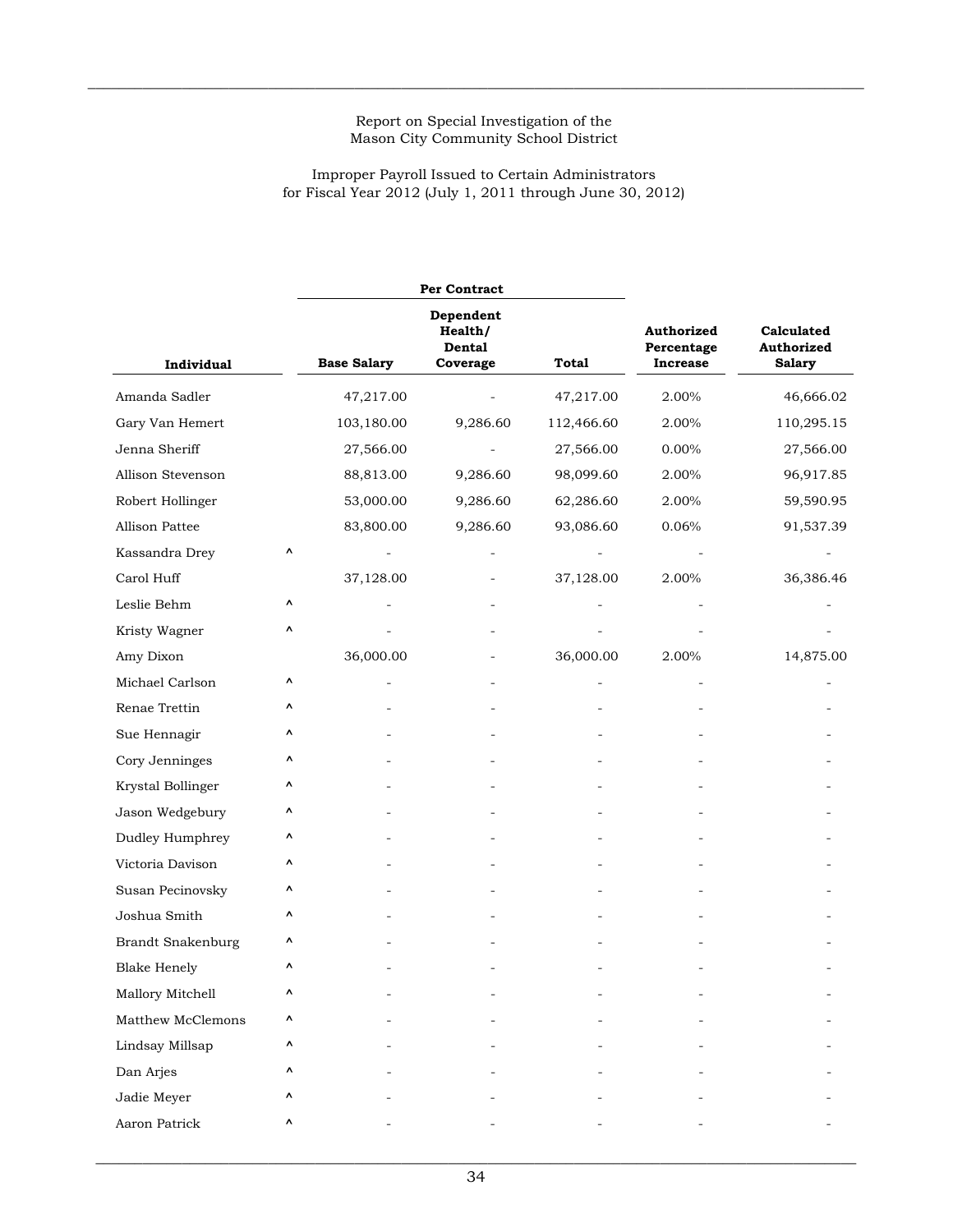| MCCSD's Share of:<br><b>Actual Payroll</b><br><b>MCCSD</b><br>per the Payroll<br><b>Contributions to</b><br>Register<br><b>Salary</b><br><b>FICA</b><br><b>TSA Account</b><br><b>IPERS</b><br><b>Total</b><br>3,300.00<br>47,433.70<br>767.68<br>58.74<br>61.95<br>4,188.37<br>112,466.60<br>2,171.45<br>166.13<br>175.24<br>2,512.82<br>28,565.32<br>76.46<br>999.32<br>80.65<br>1,040.00<br>2,196.43<br>98,099.60<br>1,181.75<br>90.41<br>95.37<br>62,286.60<br>2,695.65<br>206.23<br>217.54<br>93,086.60<br>1,549.21<br>118.53<br>125.02<br>37,128.00<br>56.74<br>741.54<br>59.84<br>15,000.00<br>125.00<br>10.09<br>400.00<br>9.57<br>-<br>$\overline{\phantom{0}}$<br>$\overline{\phantom{0}}$<br><b>Harry Committee</b><br>$\equiv$<br>$\overline{\phantom{a}}$ |  | Improper |          |
|-----------------------------------------------------------------------------------------------------------------------------------------------------------------------------------------------------------------------------------------------------------------------------------------------------------------------------------------------------------------------------------------------------------------------------------------------------------------------------------------------------------------------------------------------------------------------------------------------------------------------------------------------------------------------------------------------------------------------------------------------------------------------|--|----------|----------|
|                                                                                                                                                                                                                                                                                                                                                                                                                                                                                                                                                                                                                                                                                                                                                                       |  |          |          |
|                                                                                                                                                                                                                                                                                                                                                                                                                                                                                                                                                                                                                                                                                                                                                                       |  |          |          |
|                                                                                                                                                                                                                                                                                                                                                                                                                                                                                                                                                                                                                                                                                                                                                                       |  |          |          |
|                                                                                                                                                                                                                                                                                                                                                                                                                                                                                                                                                                                                                                                                                                                                                                       |  |          |          |
|                                                                                                                                                                                                                                                                                                                                                                                                                                                                                                                                                                                                                                                                                                                                                                       |  |          |          |
|                                                                                                                                                                                                                                                                                                                                                                                                                                                                                                                                                                                                                                                                                                                                                                       |  |          | 1,367.53 |
|                                                                                                                                                                                                                                                                                                                                                                                                                                                                                                                                                                                                                                                                                                                                                                       |  |          | 3,119.42 |
|                                                                                                                                                                                                                                                                                                                                                                                                                                                                                                                                                                                                                                                                                                                                                                       |  |          | 1,792.76 |
|                                                                                                                                                                                                                                                                                                                                                                                                                                                                                                                                                                                                                                                                                                                                                                       |  |          |          |
|                                                                                                                                                                                                                                                                                                                                                                                                                                                                                                                                                                                                                                                                                                                                                                       |  |          | 858.12   |
|                                                                                                                                                                                                                                                                                                                                                                                                                                                                                                                                                                                                                                                                                                                                                                       |  |          |          |
|                                                                                                                                                                                                                                                                                                                                                                                                                                                                                                                                                                                                                                                                                                                                                                       |  |          |          |
|                                                                                                                                                                                                                                                                                                                                                                                                                                                                                                                                                                                                                                                                                                                                                                       |  |          | 544.66   |
|                                                                                                                                                                                                                                                                                                                                                                                                                                                                                                                                                                                                                                                                                                                                                                       |  |          |          |
|                                                                                                                                                                                                                                                                                                                                                                                                                                                                                                                                                                                                                                                                                                                                                                       |  |          |          |
|                                                                                                                                                                                                                                                                                                                                                                                                                                                                                                                                                                                                                                                                                                                                                                       |  |          |          |
|                                                                                                                                                                                                                                                                                                                                                                                                                                                                                                                                                                                                                                                                                                                                                                       |  |          |          |
|                                                                                                                                                                                                                                                                                                                                                                                                                                                                                                                                                                                                                                                                                                                                                                       |  |          |          |
|                                                                                                                                                                                                                                                                                                                                                                                                                                                                                                                                                                                                                                                                                                                                                                       |  |          |          |
|                                                                                                                                                                                                                                                                                                                                                                                                                                                                                                                                                                                                                                                                                                                                                                       |  |          |          |
|                                                                                                                                                                                                                                                                                                                                                                                                                                                                                                                                                                                                                                                                                                                                                                       |  |          |          |
|                                                                                                                                                                                                                                                                                                                                                                                                                                                                                                                                                                                                                                                                                                                                                                       |  |          |          |
|                                                                                                                                                                                                                                                                                                                                                                                                                                                                                                                                                                                                                                                                                                                                                                       |  |          |          |
|                                                                                                                                                                                                                                                                                                                                                                                                                                                                                                                                                                                                                                                                                                                                                                       |  |          |          |
|                                                                                                                                                                                                                                                                                                                                                                                                                                                                                                                                                                                                                                                                                                                                                                       |  |          |          |
|                                                                                                                                                                                                                                                                                                                                                                                                                                                                                                                                                                                                                                                                                                                                                                       |  |          |          |
|                                                                                                                                                                                                                                                                                                                                                                                                                                                                                                                                                                                                                                                                                                                                                                       |  |          |          |
|                                                                                                                                                                                                                                                                                                                                                                                                                                                                                                                                                                                                                                                                                                                                                                       |  |          |          |
|                                                                                                                                                                                                                                                                                                                                                                                                                                                                                                                                                                                                                                                                                                                                                                       |  |          |          |
|                                                                                                                                                                                                                                                                                                                                                                                                                                                                                                                                                                                                                                                                                                                                                                       |  |          |          |
|                                                                                                                                                                                                                                                                                                                                                                                                                                                                                                                                                                                                                                                                                                                                                                       |  |          |          |
|                                                                                                                                                                                                                                                                                                                                                                                                                                                                                                                                                                                                                                                                                                                                                                       |  |          |          |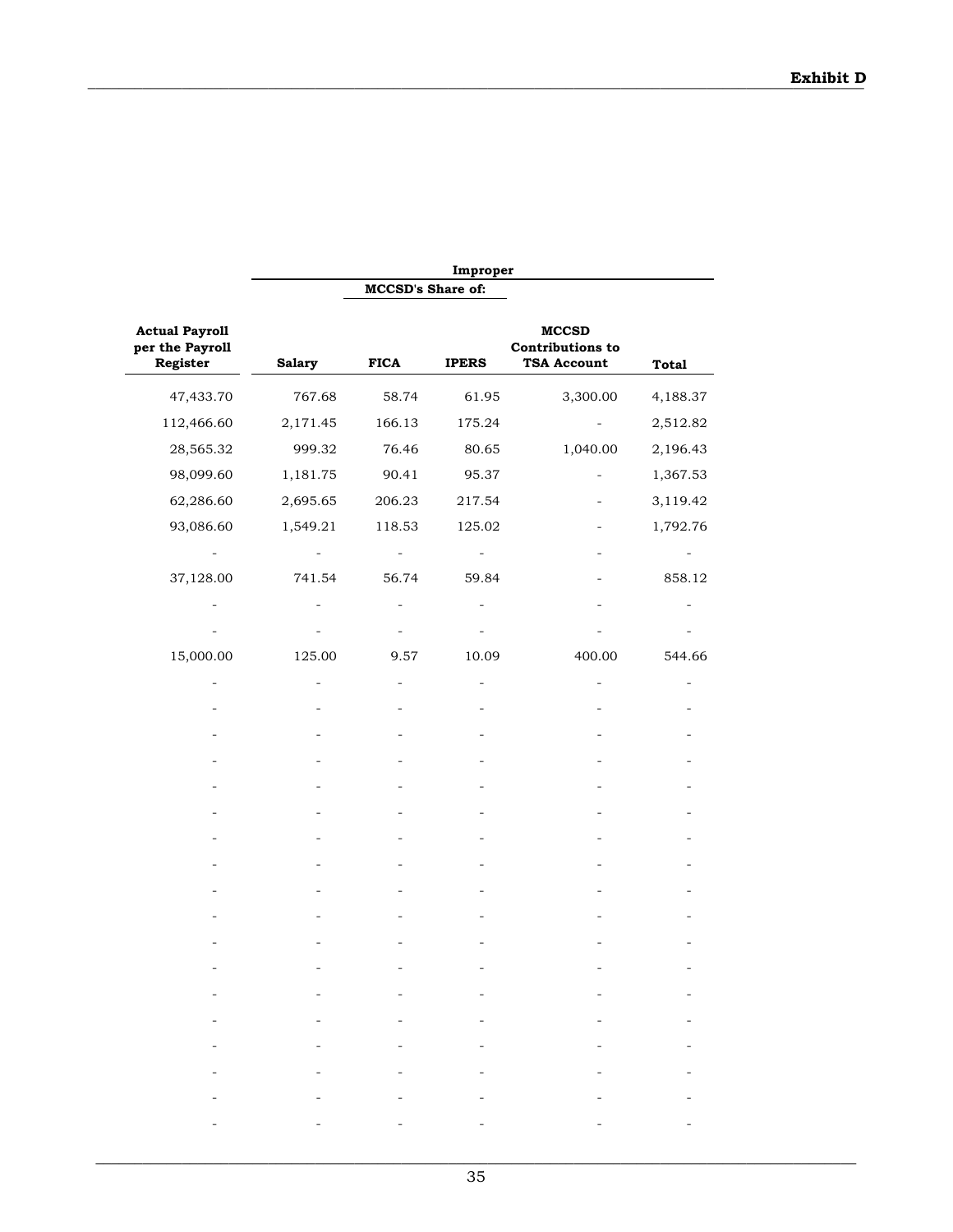$\_$  , and the state of the state of the state of the state of the state of the state of the state of the state of the state of the state of the state of the state of the state of the state of the state of the state of the

# Improper Payroll Issued to Certain Administrators for Fiscal Year 2012 (July 1, 2011 through June 30, 2012)

|                     |           |                    | Per Contract                                      |                          |                                             |                                           |  |  |
|---------------------|-----------|--------------------|---------------------------------------------------|--------------------------|---------------------------------------------|-------------------------------------------|--|--|
| Individual          |           | <b>Base Salary</b> | Dependent<br>Health/<br><b>Dental</b><br>Coverage | Total                    | Authorized<br>Percentage<br><b>Increase</b> | Calculated<br>Authorized<br><b>Salary</b> |  |  |
| Dan Phipps          | $\hat{ }$ |                    |                                                   |                          |                                             |                                           |  |  |
| Kristian Einsweiler | $\hat{ }$ | -                  | $\overline{\phantom{0}}$                          | $\overline{\phantom{a}}$ | $\overline{\phantom{0}}$                    |                                           |  |  |
| Total               |           | 2,212,694.38       | 205, 197. 48                                      | 2,417,891.86             |                                             | 2,244,135.97                              |  |  |

 $\uparrow$  - Individual was not employed with MCCSD during this fiscal year.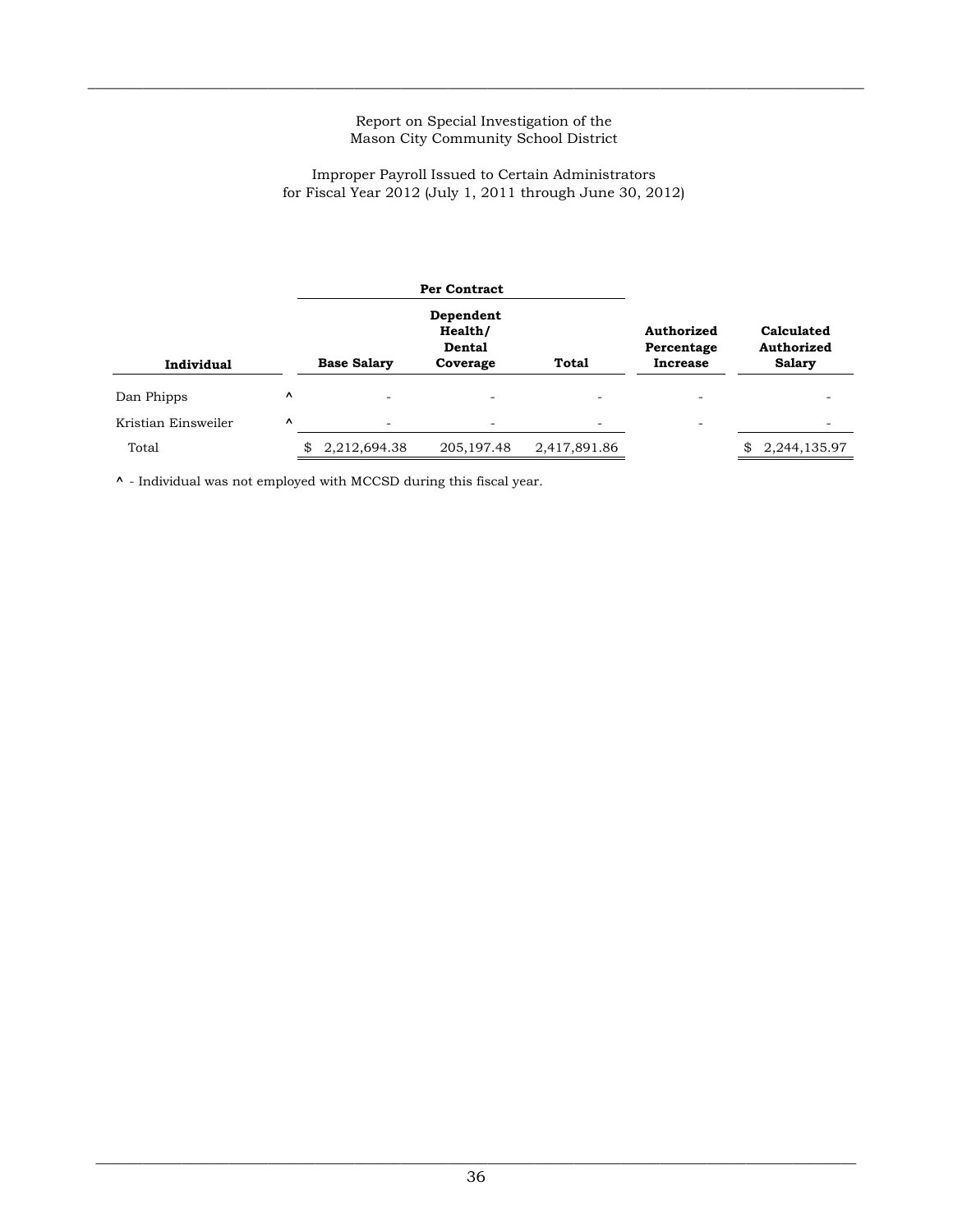|                                                      | Improper      |                          |              |                                                               |            |  |
|------------------------------------------------------|---------------|--------------------------|--------------|---------------------------------------------------------------|------------|--|
|                                                      |               | <b>MCCSD's Share of:</b> |              |                                                               |            |  |
| <b>Actual Payroll</b><br>per the Payroll<br>Register | <b>Salary</b> | <b>FICA</b>              | <b>IPERS</b> | <b>MCCSD</b><br><b>Contributions to</b><br><b>TSA Account</b> | Total      |  |
|                                                      |               |                          |              |                                                               |            |  |
|                                                      |               |                          |              |                                                               |            |  |
| 2,444,781.11                                         | 200,645.14    | 15,349.70                | 16,192.09    | 64,440.17                                                     | 296,627.10 |  |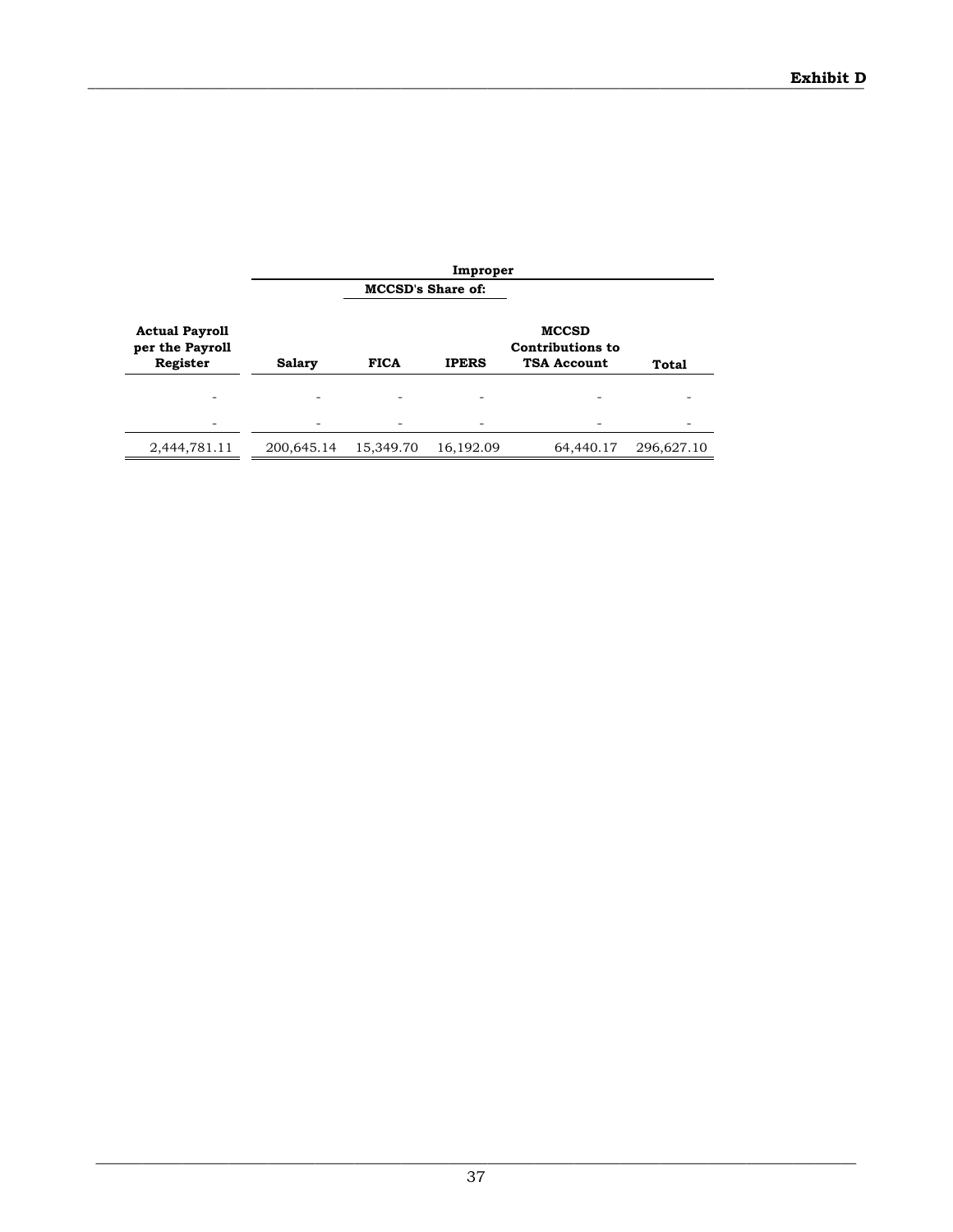$\_$  , and the state of the state of the state of the state of the state of the state of the state of the state of the state of the state of the state of the state of the state of the state of the state of the state of the

## Improper Payroll Issued to Certain Administrators for Fiscal Year 2013 (July 1, 2012 through June 30, 2013)

|                      |    |                    | <b>Per Contract</b>                               |            |                                             |                                                  |
|----------------------|----|--------------------|---------------------------------------------------|------------|---------------------------------------------|--------------------------------------------------|
| Individual           |    | <b>Base Salary</b> | Dependent<br>Health/<br><b>Dental</b><br>Coverage | Total      | Authorized<br>Percentage<br><b>Increase</b> | Calculated<br><b>Authorized</b><br><b>Salary</b> |
| Anita Micich         | \$ | 147,175.00         | 8,662.50                                          | 155,837.50 | 3.00%                                       | \$<br>160,512.63                                 |
| Thomas Jumper        |    | 118,500.00         | 9,396.96                                          | 127,896.96 | 3.00%                                       | 104,646.59                                       |
| Ramona Jeffrey       |    | 140,000.00         | 9,396.96                                          | 149,396.96 | 3.00%                                       | 133,864.83                                       |
| Randy Meyer          |    | 61,800.00          | 9,396.96                                          | 71,196.96  | 3.00%                                       | 62,156.12                                        |
| Hal Minear           |    | 135,000.00         | 9,396.96                                          | 144,396.96 | 3.00%                                       | 133,864.83                                       |
| Susan Deike          |    | 53,705.00          | 9,396.96                                          | 63,101.96  | 3.00%                                       | 49,520.03                                        |
| Jennifer Wilmarth    |    | 36,801.00          |                                                   | 36,801.00  | 3.00%                                       | 30,757.08                                        |
| John Berg            |    | 47,500.00          | 9,396.96                                          | 56,896.96  | 3.00%                                       | 45,610.18                                        |
| Jerry Siglin         |    | 92,700.00          | 9,396.96                                          | 102,096.96 | 3.00%                                       | 93,034.31                                        |
| Thomas Novotney      |    | 82,400.00          | 9,396.96                                          | 91,796.96  | 3.00%                                       | 82,781.65                                        |
| Barbara Wells        |    | 88,580.00          | 9,396.96                                          | 97,976.96  | $***$                                       | 97,976.96                                        |
| Julie Bigler         |    | 39,217.00          |                                                   | 39,217.00  | 3.00%                                       | 35,663.67                                        |
| Don Teeter           |    | 60,000.00          | 9,396.96                                          | 69,396.96  | 3.00%                                       | 63,323.34                                        |
| Richard Huff         |    | 63,036.00          | 9,396.96                                          | 72,432.96  | 3.00%                                       | 72,275.65                                        |
| Mike Penca           |    | 103,000.00         | 9,396.96                                          | 112,396.96 | 3.00%                                       | 106,945.45                                       |
| Brooke Brunsvold     |    | 72,500.00          | 9,396.96                                          | 81,896.96  | $***$                                       | 81,896.96                                        |
| Jeff Poppe           |    | 30,900.00          |                                                   | 30,900.00  | 0.00%                                       | 30,900.00                                        |
| Lisa Christianson    |    | 32,914.00          |                                                   | 32,914.00  | 3.00%                                       | 31,480.18                                        |
| Debra Wilson         |    | 36,801.00          |                                                   | 36,801.00  | 3.00%                                       | 33,805.63                                        |
| Shelly Nelson        | ۸  |                    |                                                   |            |                                             |                                                  |
| Kris Murphy          |    | 40,065.00          |                                                   | 40,065.00  | 3.00%                                       | 38,815.47                                        |
| Kristi Penner        |    | #                  | #                                                 | #          | 3.00%                                       | 30,900.00                                        |
| Dave Ciccetti        |    | 82,157.00          | 9,396.96                                          | 91,553.96  | 3.00%                                       | 90,627.38                                        |
| Kara Hutchison       |    | 30,891.00          |                                                   | 30,891.00  | $0.00\%$                                    | 30,891.00                                        |
| Teresa Schlichting   | ۸  |                    |                                                   |            |                                             |                                                  |
| Jodie Anderson       | ۸  |                    |                                                   |            |                                             |                                                  |
| Doug Abbas           |    | 54,848.00          | 9,396.96                                          | 64,244.96  | 3.00%                                       | 62,156.12                                        |
| John Fritz           |    | 57,680.00          | 9,396.96                                          | 67,076.96  | 3.00%                                       | 65,551.66                                        |
| Kathryn Schladweiler |    | 110,416.00         | 9,396.96                                          | 119,812.96 | 3.00%                                       | 117,539.78                                       |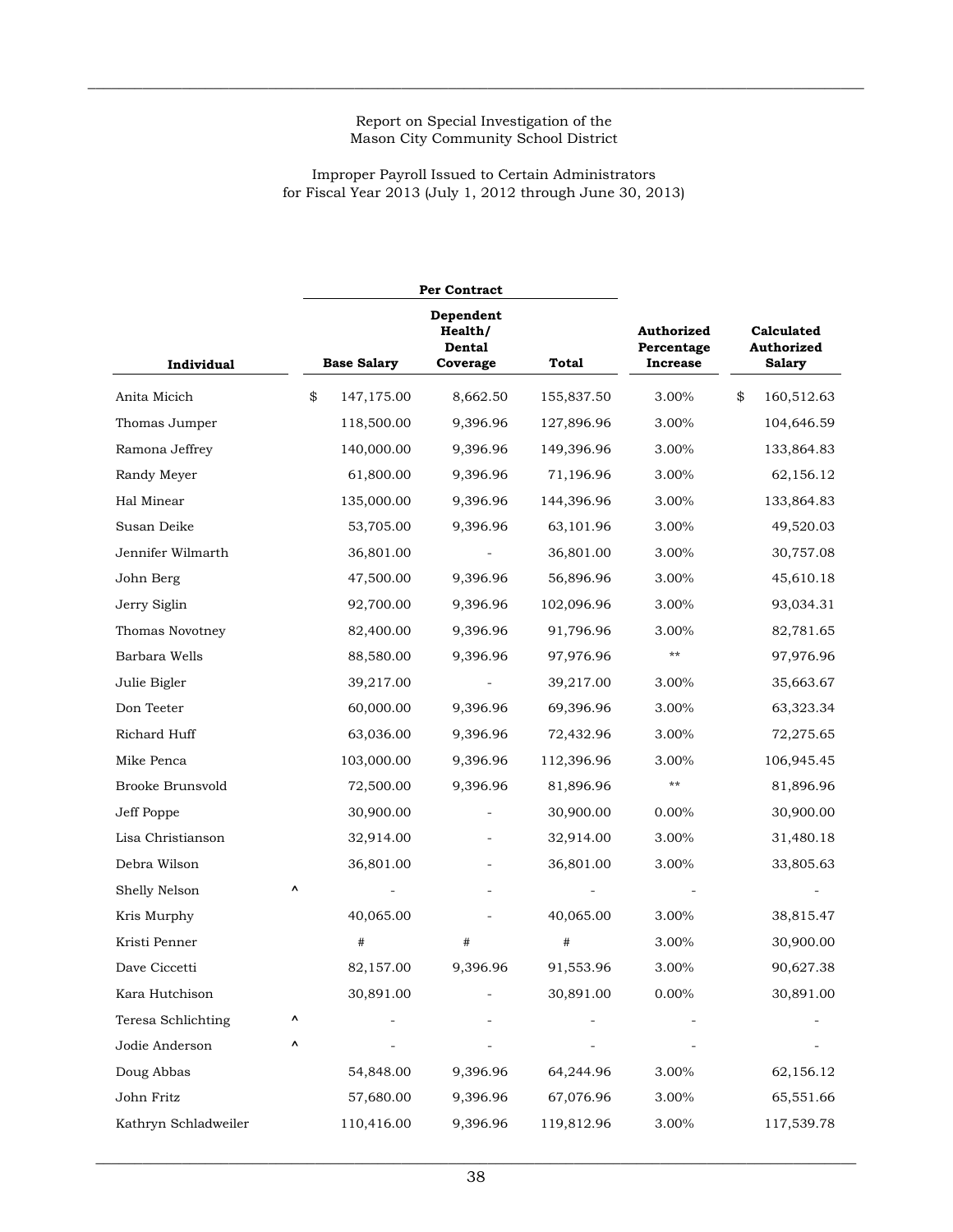|                                                      |               |                          | Improper     |                                                        |           |
|------------------------------------------------------|---------------|--------------------------|--------------|--------------------------------------------------------|-----------|
|                                                      |               | <b>MCCSD's Share of:</b> |              |                                                        |           |
| <b>Actual Payroll</b><br>per the Payroll<br>Register | <b>Salary</b> | <b>FICA</b>              | <b>IPERS</b> | <b>MCCSD</b><br><b>Contributions to</b><br>TSA Account | Total     |
| 199,534.96                                           | 39,022.33     | 2,985.22                 | 3,383.24     | 37,749.72                                              | 83,140.51 |
| 127,896.96                                           | 23,250.37     | 1,778.66                 | 2,015.81     |                                                        | 27,044.84 |
| 149,396.96                                           | 15,532.13     | 1,188.22                 | 1,346.64     | 15,000.00                                              | 33,066.99 |
| 72,696.96                                            | 10,540.84     | 806.38                   | 913.89       |                                                        | 12,261.11 |
| 144,396.96                                           | 10,532.13     | 805.72                   | 913.14       | 9,999.96                                               | 22,250.95 |
| 63,101.96                                            | 13,581.93     | 1,039.03                 | 1,177.55     | 960.00                                                 | 16,758.51 |
| 36,801.00                                            | 6,043.92      | 462.37                   | 524.01       | 960.00                                                 | 7,990.30  |
| 59,396.96                                            | 13,786.78     | 1,054.70                 | 1,195.31     |                                                        | 16,036.79 |
| 102,096.96                                           | 9,062.65      | 693.30                   | 785.73       |                                                        | 10,541.68 |
| 91,796.96                                            | 9,015.31      | 689.68                   | 781.63       |                                                        | 10,486.62 |
| 97,976.96                                            |               |                          |              |                                                        |           |
| 39,217.00                                            | 3,553.33      | 271.84                   | 308.07       | 960.00                                                 | 5,093.24  |
| 69,396.96                                            | 6,073.62      | 464.64                   | 526.58       |                                                        | 7,064.84  |
| 73,632.96                                            | 1,357.31      | 103.83                   | 117.68       |                                                        | 1,578.82  |
| 112,396.96                                           | 5,451.51      | 417.04                   | 472.65       |                                                        | 6,341.20  |
| 81,896.96                                            |               |                          |              |                                                        |           |
| 41,500.00                                            | 10,600.00     | 810.90                   | 919.02       |                                                        | 12,329.92 |
| 32,914.00                                            | 1,433.82      | 109.69                   | 124.31       | 960.00                                                 | 2,627.82  |
| 36,983.00                                            | 3,177.37      | 243.07                   | 275.48       | 170.00                                                 | 3,865.92  |
|                                                      |               |                          |              |                                                        |           |
| 40,102.50                                            | 1,287.03      | 98.46                    | 111.59       | 960.00                                                 | 2,457.08  |
| 36,050.00                                            | 5,150.00      | 393.98                   | 446.51       |                                                        | 5,990.49  |
| 91,553.96                                            | 926.58        | 70.88                    | 80.33        |                                                        | 1,077.79  |
| 30,891.00                                            |               |                          |              | 960.00                                                 | 960.00    |
|                                                      |               |                          |              |                                                        |           |
|                                                      |               |                          |              |                                                        |           |
| 64,244.96                                            | 2,088.84      | 159.80                   | 181.10       |                                                        | 2,429.74  |
| 67,076.96                                            | 1,525.30      | 116.69                   | 132.24       |                                                        | 1,774.23  |
| 119,812.96                                           | 2,273.18      | 173.90                   | 197.08       |                                                        | 2,644.16  |
|                                                      |               |                          |              |                                                        |           |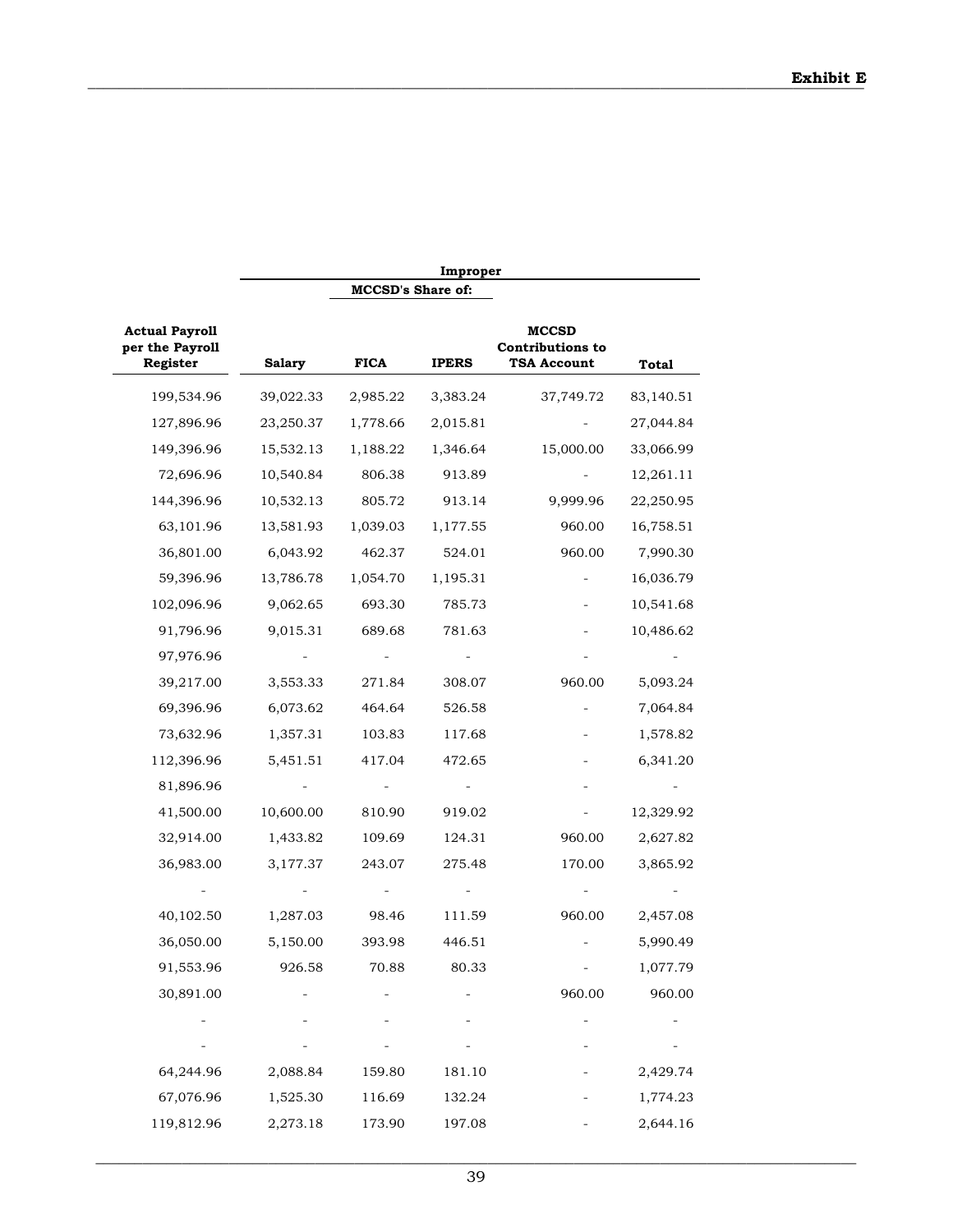$\_$  , and the state of the state of the state of the state of the state of the state of the state of the state of the state of the state of the state of the state of the state of the state of the state of the state of the

## Improper Payroll Issued to Certain Administrators for Fiscal Year 2013 (July 1, 2012 through June 30, 2013)

|                          |   |                    | Per Contract                               |              |                                                    |                                           |
|--------------------------|---|--------------------|--------------------------------------------|--------------|----------------------------------------------------|-------------------------------------------|
| Individual               |   | <b>Base Salary</b> | Dependent<br>Health/<br>Dental<br>Coverage | <b>Total</b> | <b>Authorized</b><br>Percentage<br><b>Increase</b> | Calculated<br>Authorized<br><b>Salary</b> |
| Amanda Sadler            | ۸ |                    |                                            |              |                                                    |                                           |
| Gary Van Hemert          |   | 106,275.00         | 9,396.96                                   | 115,671.96   | 3.00%                                              | 113,604.00                                |
| Jenna Sheriff            |   | 28,393.00          |                                            | 28,393.00    | 3.00%                                              | 28,392.98                                 |
| Allison Stevenson        |   | 91,477.00          | 9,396.96                                   | 100,873.96   | 3.00%                                              | 99,825.39                                 |
| Robert Hollinger         | ۸ |                    |                                            |              |                                                    |                                           |
| Allison Pattee           |   | 85,057.00          | 9,396.96                                   | 94,453.96    | 1.50%                                              | 92,910.45                                 |
| Kassandra Drey           | ۸ |                    |                                            |              |                                                    |                                           |
| Carol Huff               |   | 37,650.00          |                                            | 37,650.00    | 3.00%                                              | 37,478.05                                 |
| Leslie Behm              | ۸ |                    |                                            |              |                                                    |                                           |
| Kristy Wagner            | ۸ |                    |                                            |              |                                                    |                                           |
| Amy Dixon                | ٨ |                    |                                            |              |                                                    |                                           |
| Michael Carlson          | ٨ |                    |                                            |              |                                                    |                                           |
| Renae Trettin            | ۸ |                    |                                            |              |                                                    |                                           |
| Sue Hennagir             | ۸ |                    |                                            |              |                                                    |                                           |
| Cory Jenninges           | ۸ |                    |                                            |              |                                                    |                                           |
| Krystal Bollinger        | ۸ |                    |                                            |              |                                                    |                                           |
| Jason Wedgebury          | ۸ |                    |                                            |              |                                                    |                                           |
| Dudley Humphrey          | ۸ |                    |                                            |              |                                                    |                                           |
| Victoria Davison         | ۸ |                    |                                            |              |                                                    |                                           |
| Susan Pecinovsky         | ۸ |                    |                                            |              |                                                    |                                           |
| Joshua Smith             | ٨ |                    |                                            |              |                                                    |                                           |
| <b>Brandt Snakenburg</b> | ٨ |                    |                                            |              |                                                    |                                           |
| <b>Blake Henely</b>      | ۸ |                    |                                            |              |                                                    |                                           |
| Mallory Mitchell         | ۸ |                    |                                            |              |                                                    |                                           |
| Matthew McClemons        | ۸ |                    |                                            |              |                                                    |                                           |
| Lindsay Millsap          | ۸ |                    |                                            |              |                                                    |                                           |
| Dan Arjes                | ۸ |                    |                                            |              |                                                    |                                           |
| Jadie Meyer              | ۸ |                    |                                            |              |                                                    |                                           |
| Aaron Patrick            | ۸ |                    |                                            |              |                                                    |                                           |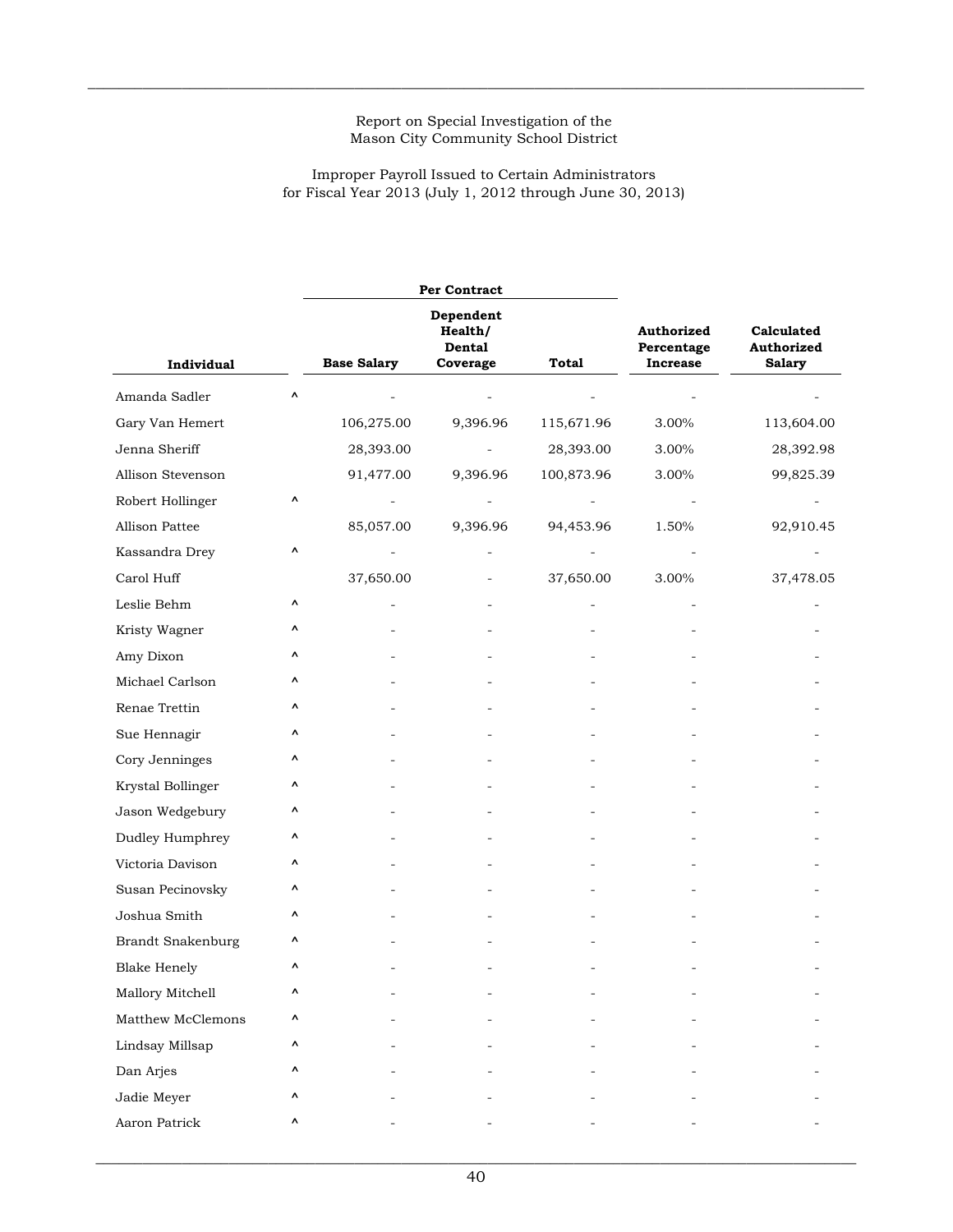|                                                      |                                                       |                          | Improper                                                                                                                                                                                                                                                 |                                                               |              |
|------------------------------------------------------|-------------------------------------------------------|--------------------------|----------------------------------------------------------------------------------------------------------------------------------------------------------------------------------------------------------------------------------------------------------|---------------------------------------------------------------|--------------|
|                                                      |                                                       | MCCSD's Share of:        |                                                                                                                                                                                                                                                          |                                                               |              |
| <b>Actual Payroll</b><br>per the Payroll<br>Register | <b>Salary</b>                                         | <b>FICA</b>              | <b>IPERS</b>                                                                                                                                                                                                                                             | <b>MCCSD</b><br><b>Contributions to</b><br><b>TSA Account</b> | <b>Total</b> |
|                                                      |                                                       |                          |                                                                                                                                                                                                                                                          |                                                               |              |
| 115,671.96                                           | 2,067.96                                              | 158.20                   | 179.29                                                                                                                                                                                                                                                   |                                                               | 2,405.45     |
| 28,548.00                                            | 155.02                                                | 11.86                    | 13.44                                                                                                                                                                                                                                                    | 960.00                                                        | 1,140.32     |
| 100,873.96                                           | 1,048.57                                              | 80.22                    | 90.91                                                                                                                                                                                                                                                    |                                                               | 1,219.70     |
|                                                      |                                                       |                          |                                                                                                                                                                                                                                                          |                                                               |              |
| 94,453.96                                            | 1,543.51                                              | 118.08                   | 133.82                                                                                                                                                                                                                                                   |                                                               | 1,795.41     |
|                                                      |                                                       |                          | $\overline{\phantom{a}}$                                                                                                                                                                                                                                 |                                                               |              |
| 37,650.00                                            | 171.95                                                | 13.15                    | 14.91                                                                                                                                                                                                                                                    |                                                               | 200.01       |
|                                                      |                                                       |                          |                                                                                                                                                                                                                                                          |                                                               |              |
|                                                      |                                                       |                          |                                                                                                                                                                                                                                                          |                                                               |              |
|                                                      |                                                       |                          |                                                                                                                                                                                                                                                          |                                                               |              |
|                                                      |                                                       |                          |                                                                                                                                                                                                                                                          |                                                               |              |
|                                                      |                                                       |                          |                                                                                                                                                                                                                                                          |                                                               |              |
|                                                      |                                                       |                          |                                                                                                                                                                                                                                                          |                                                               |              |
|                                                      |                                                       |                          |                                                                                                                                                                                                                                                          |                                                               |              |
|                                                      |                                                       |                          |                                                                                                                                                                                                                                                          |                                                               |              |
|                                                      |                                                       |                          |                                                                                                                                                                                                                                                          |                                                               |              |
|                                                      |                                                       |                          |                                                                                                                                                                                                                                                          |                                                               |              |
|                                                      |                                                       |                          |                                                                                                                                                                                                                                                          |                                                               |              |
|                                                      |                                                       |                          |                                                                                                                                                                                                                                                          |                                                               |              |
|                                                      |                                                       |                          |                                                                                                                                                                                                                                                          |                                                               |              |
|                                                      |                                                       |                          |                                                                                                                                                                                                                                                          |                                                               |              |
|                                                      |                                                       |                          |                                                                                                                                                                                                                                                          |                                                               |              |
|                                                      | $\overline{\phantom{a}}$                              | $\overline{\phantom{a}}$ | Ξ.                                                                                                                                                                                                                                                       |                                                               |              |
| $\equiv$                                             | $\frac{1}{2}$ , and $\frac{1}{2}$ , and $\frac{1}{2}$ |                          | $\frac{1}{2}$ , and the set of the set of the set of the set of the set of the set of the set of the set of the set of the set of the set of the set of the set of the set of the set of the set of the set of the set of the set<br><b>Harry Common</b> | $\overline{\phantom{a}}$                                      |              |
|                                                      |                                                       |                          | -                                                                                                                                                                                                                                                        |                                                               |              |
|                                                      | $\overline{\phantom{a}}$                              |                          | $\overline{\phantom{a}}$                                                                                                                                                                                                                                 |                                                               |              |
|                                                      |                                                       |                          | $\overline{\phantom{a}}$                                                                                                                                                                                                                                 |                                                               |              |
|                                                      |                                                       |                          |                                                                                                                                                                                                                                                          |                                                               |              |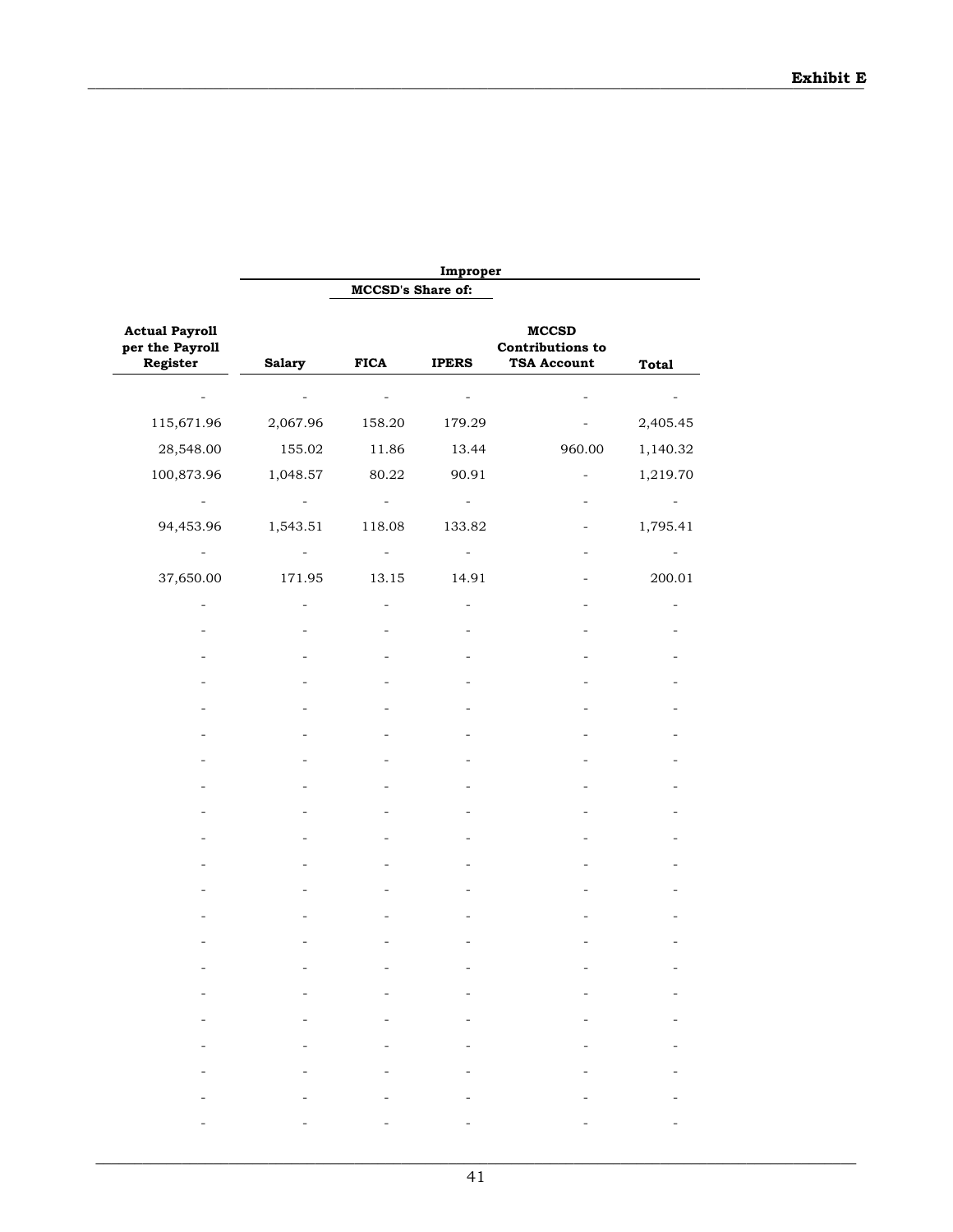$\_$  , and the state of the state of the state of the state of the state of the state of the state of the state of the state of the state of the state of the state of the state of the state of the state of the state of the

#### Improper Payroll Issued to Certain Administrators for Fiscal Year 2013 (July 1, 2012 through June 30, 2013)

|                     |          |                          | <b>Per Contract</b>                        |              |                                      |                                           |  |
|---------------------|----------|--------------------------|--------------------------------------------|--------------|--------------------------------------|-------------------------------------------|--|
| Individual          |          | <b>Base Salary</b>       | Dependent<br>Health/<br>Dental<br>Coverage | <b>Total</b> | Authorized<br>Percentage<br>Increase | Calculated<br>Authorized<br><b>Salary</b> |  |
| Dan Phipps          | $\hat{}$ | $\overline{\phantom{0}}$ | $\overline{\phantom{a}}$                   |              | $\overline{\phantom{0}}$             |                                           |  |
| Kristian Einsweiler | Λ        | $\overline{\phantom{a}}$ | $\overline{\phantom{a}}$                   |              | $\overline{\phantom{0}}$             |                                           |  |
| Total               |          | \$<br>2,167,438.00       | 196,601.70                                 | 2,364,039.70 |                                      | \$2,259,708.37                            |  |

**^** - Individual was not employed with MCCSD during this fiscal year.

**\*\*** - Individual was promoted to a new position at the beginning of this fiscal year.

**#** - Service contract for this fiscal year could not be located.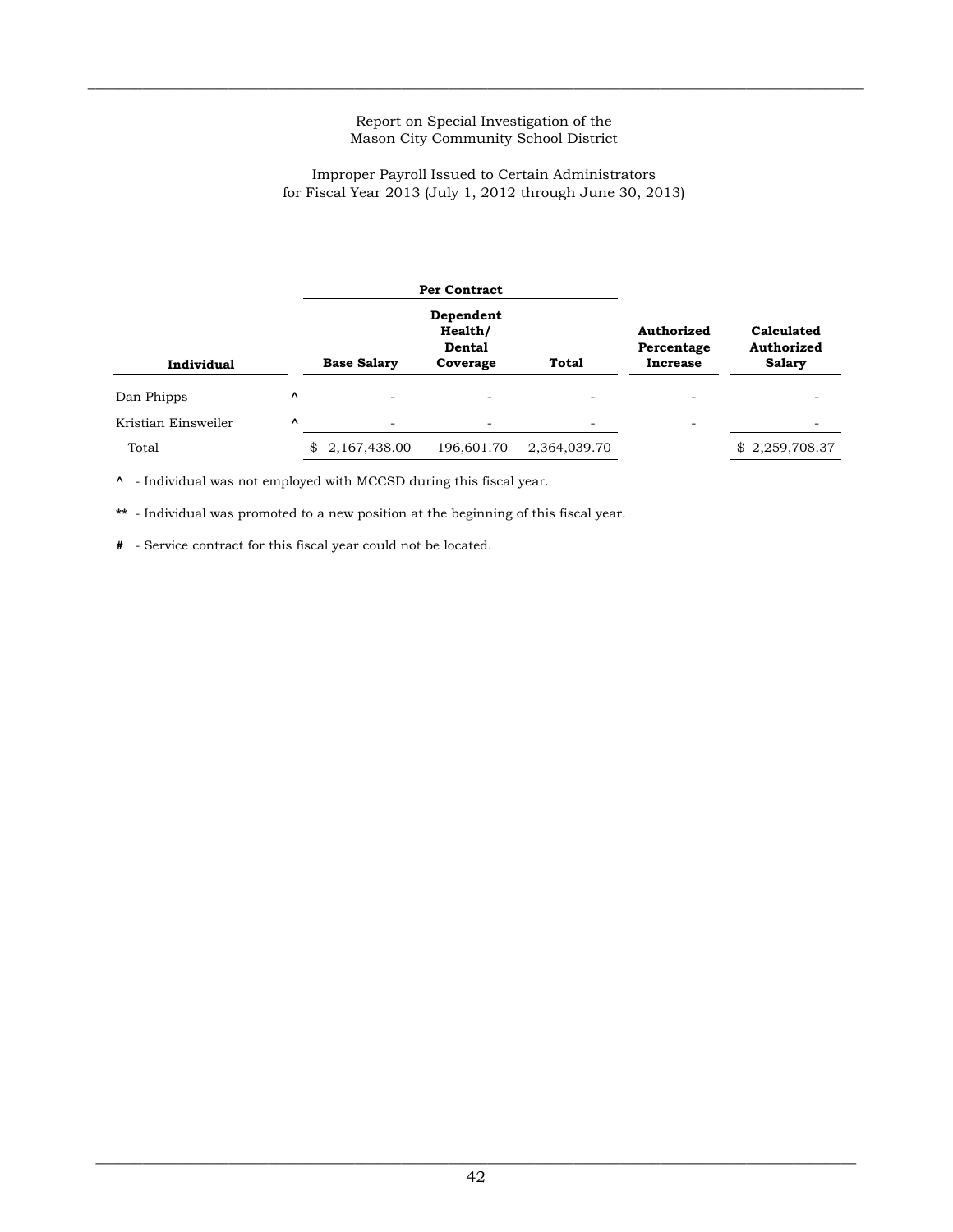|                                                      | Improper      |                          |              |                                                               |              |  |
|------------------------------------------------------|---------------|--------------------------|--------------|---------------------------------------------------------------|--------------|--|
|                                                      |               | <b>MCCSD's Share of:</b> |              |                                                               |              |  |
| <b>Actual Payroll</b><br>per the Payroll<br>Register | <b>Salary</b> | <b>FICA</b>              | <b>IPERS</b> | <b>MCCSD</b><br><b>Contributions to</b><br><b>TSA Account</b> | <b>Total</b> |  |
|                                                      |               |                          |              |                                                               |              |  |
|                                                      |               |                          |              |                                                               |              |  |
| 2,459,961.66                                         | 200,253.29    | 15,319.51                | 17,361.96    | 69,639.68                                                     | 302,574.44   |  |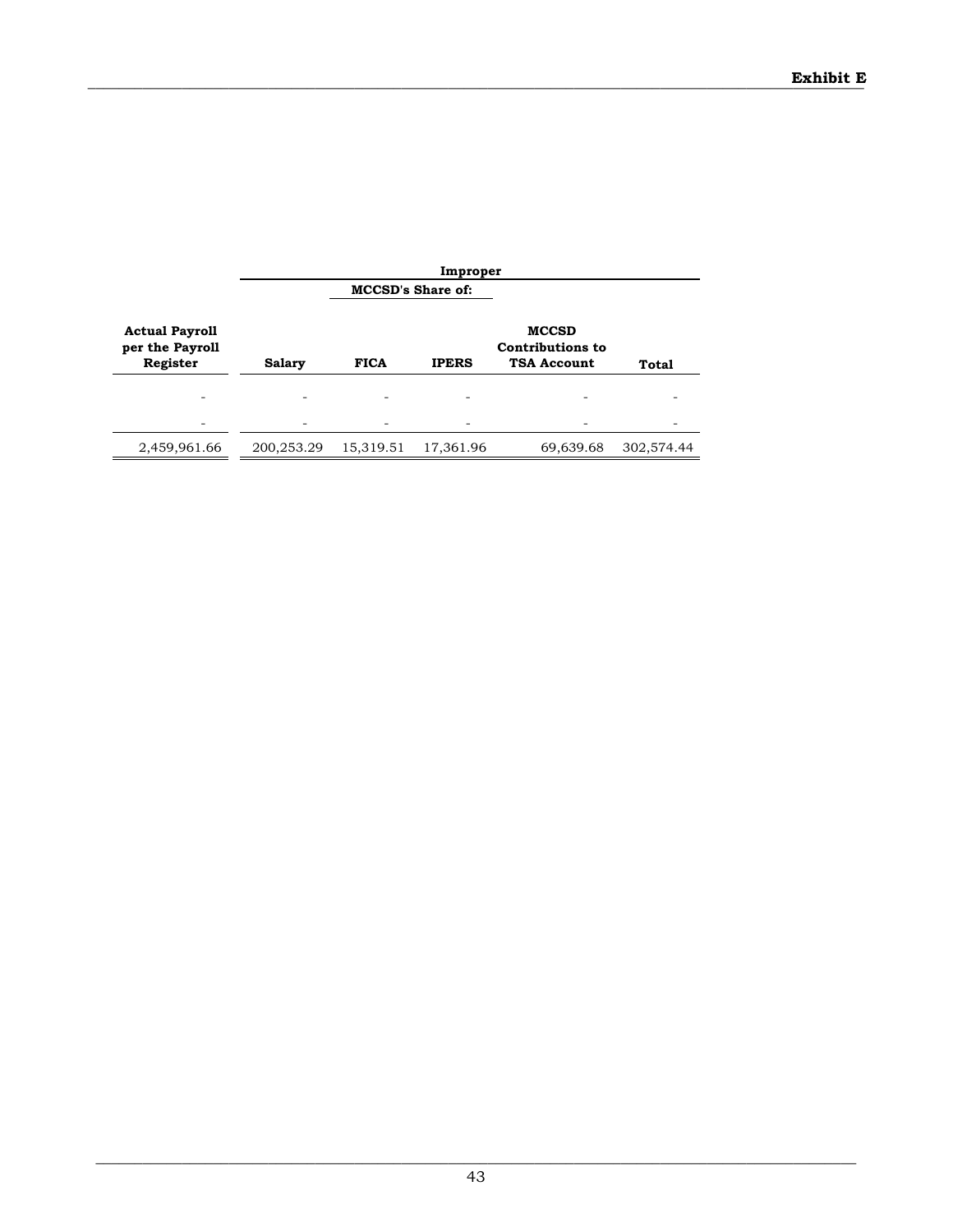$\_$  , and the state of the state of the state of the state of the state of the state of the state of the state of the state of the state of the state of the state of the state of the state of the state of the state of the

## Improper Payroll Issued to Certain Administrators for Fiscal Year 2014 (July 1, 2013 through June 30, 2014)

|                      |    |                    | Per Contract                                        |            |                                             |                                           |            |
|----------------------|----|--------------------|-----------------------------------------------------|------------|---------------------------------------------|-------------------------------------------|------------|
| Individual           |    | <b>Base Salary</b> | Dependent<br>Health/<br>Dental<br>Total<br>Coverage |            | Authorized<br>Percentage<br><b>Increase</b> | Calculated<br>Authorized<br><b>Salary</b> |            |
| Anita Micich         | \$ | 171,539.00         | 9,431.00                                            | 180,970.00 | 2.50%                                       | \$                                        | 164,525.44 |
| Thomas Jumper        |    | 120,860.00         | 9,431.00                                            | 130,291.00 | 2.50%                                       |                                           | 107,262.75 |
| Ramona Jeffrey       |    | 143,000.00         | 9,431.00                                            | 152,431.00 | 2.50%                                       |                                           | 137,211.45 |
| Randy Meyer          |    | 70,000.00          | 9,431.00                                            | 79,431.00  | 2.50%                                       |                                           | 63,710.03  |
| Hal Minear           |    | 143,000.00         | 9,431.00                                            | 152,431.00 | 2.50%                                       |                                           | 137,211.45 |
| Susan Deike          |    | 55,038.00          | 9,431.00                                            | 64,469.00  | 2.50%                                       |                                           | 50,758.03  |
| Jennifer Wilmarth    |    | 37,811.00          |                                                     | 37,811.00  | 2.50%                                       |                                           | 31,526.00  |
| John Berg            |    | 50,000.00          | 9,431.00                                            | 59,431.00  | 2.50%                                       |                                           | 46,750.44  |
| Jerry Siglin         |    | 94,554.00          | 9,431.00                                            | 103,985.00 | 2.50%                                       |                                           | 95,360.16  |
| Thomas Novotney      |    | 84,048.00          | 9,431.00                                            | 93,479.00  | 2.50%                                       |                                           | 84,851.19  |
| Barbara Wells        |    | 92,123.00          | 9,431.00                                            | 101,554.00 | 2.50%                                       |                                           | 100,426.38 |
| Julie Bigler         |    | 40,227.00          |                                                     | 40,227.00  | 2.50%                                       |                                           | 36,555.26  |
| Don Teeter           |    | 62,100.00          | 9,431.00                                            | 71,531.00  | 2.50%                                       |                                           | 64,906.42  |
| Richard Huff         |    | 70,000.00          | 9,431.00                                            | 79,431.00  | 2.50%                                       |                                           | 74,082.54  |
| Mike Penca           |    | 107,120.00         | 9,431.00                                            | 116,551.00 | **                                          |                                           | 116,551.00 |
| Brooke Brunsvold     |    | 80,000.00          | 9,431.00                                            | 89,431.00  | 2.50%                                       |                                           | 83,944.38  |
| Jeff Poppe           |    | 32,000.00          |                                                     | 32,000.00  | 2.50%                                       |                                           | 31,672.50  |
| Lisa Christianson    |    | 33,924.00          |                                                     | 33,924.00  | 2.50%                                       |                                           | 32,267.18  |
| Debra Wilson         |    | 37,811.00          |                                                     | 37,811.00  | 2.50%                                       |                                           | 34,650.77  |
| Shelly Nelson        | ٨  |                    |                                                     |            |                                             |                                           |            |
| Kris Murphy          |    | 41,325.00          |                                                     | 41,325.00  | 2.50%                                       |                                           | 39,785.85  |
| Kristi Penner        |    | 37,050.00          |                                                     | 37,050.00  | 2.50%                                       |                                           | 31,672.50  |
| Dave Ciccetti        |    | 83,800.00          | 9,431.00                                            | 93,231.00  | 2.50%                                       |                                           | 92,893.07  |
| Kara Hutchison       |    | 31,891.00          |                                                     | 31,891.00  | 2.50%                                       |                                           | 31,865.78  |
| Teresa Schlichting   |    | 57,000.00          | 9,431.00                                            | 66,431.00  | 0.00%                                       |                                           | 66,431.00  |
| Jodie Anderson       | ۸  |                    |                                                     |            |                                             |                                           |            |
| Doug Abbas           |    | 56,219.00          | 9,431.00                                            | 65,650.00  | 2.50%                                       |                                           | 63,710.03  |
| John Fritz           |    | 59,122.00          | 9,431.00                                            | 68,553.00  | 2.50%                                       |                                           | 67,190.45  |
| Kathryn Schladweiler | ۸  |                    |                                                     |            |                                             |                                           |            |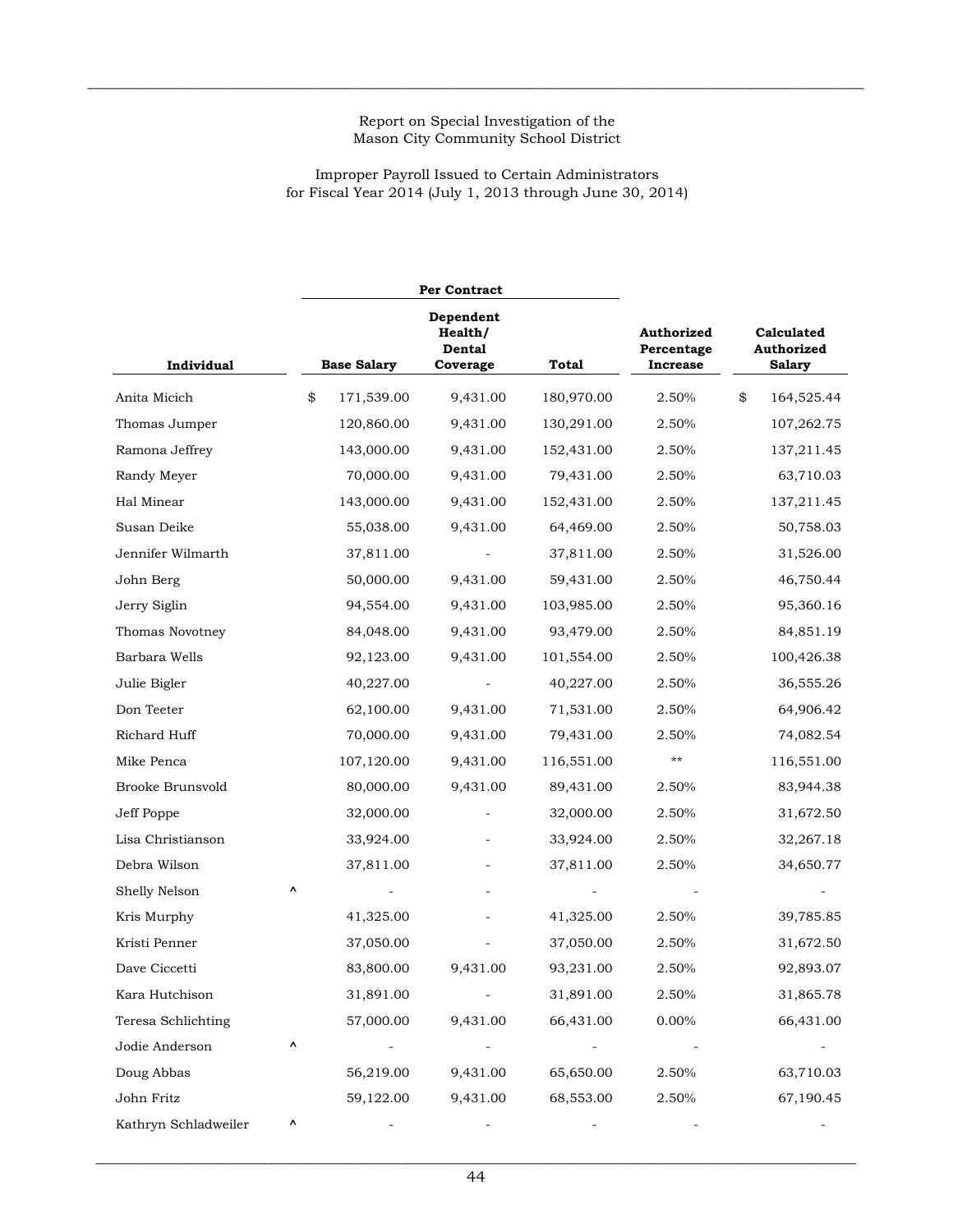|                                                      |               |                          | Improper     |                                                               |           |
|------------------------------------------------------|---------------|--------------------------|--------------|---------------------------------------------------------------|-----------|
|                                                      |               | <b>MCCSD's Share of:</b> |              |                                                               |           |
| <b>Actual Payroll</b><br>per the Payroll<br>Register | <b>Salary</b> | <b>FICA</b>              | <b>IPERS</b> | <b>MCCSD</b><br><b>Contributions to</b><br><b>TSA Account</b> | Total     |
| 203,901.60                                           | 39,376.16     | 3,012.29                 | 3,516.29     | 37,749.72                                                     | 83,654.46 |
| 132,041.00                                           | 24,778.25     | 1,895.55                 | 2,212.70     |                                                               | 28,886.50 |
| 152,431.00                                           | 15,219.55     | 1,164.31                 | 1,359.11     | 15,000.00                                                     | 32,742.97 |
| 80,931.01                                            | 17,220.98     | 1,317.42                 | 1,537.83     |                                                               | 20,076.23 |
| 154,431.00                                           | 17,219.55     | 1,317.31                 | 1,537.71     | 15,000.00                                                     | 35,074.57 |
| 64,469.00                                            | 13,710.97     | 1,048.90                 | 1,224.39     | 960.00                                                        | 16,944.26 |
| 37,811.00                                            | 6,285.00      | 480.81                   | 561.25       | 960.00                                                        | 8,287.06  |
| 59,431.00                                            | 12,680.56     | 970.08                   | 1,132.37     |                                                               | 14,783.01 |
| 103,985.00                                           | 8,624.84      | 659.81                   | 770.20       |                                                               | 10,054.85 |
| 93,486.80                                            | 8,635.61      | 660.63                   | 771.16       |                                                               | 10,067.40 |
| 102,304.00                                           | 1,877.62      | 143.65                   | 167.67       |                                                               | 2,188.94  |
| 40,227.00                                            | 3,671.74      | 280.90                   | 327.89       | 960.00                                                        | 5,240.53  |
| 71,531.00                                            | 6,624.58      | 506.79                   | 591.57       |                                                               | 7,722.94  |
| 80,631.01                                            | 6,548.47      | 500.98                   | 584.78       |                                                               | 7,634.23  |
| 118,051.00                                           | 1,500.00      | 114.76                   | 133.95       |                                                               | 1,748.71  |
| 89,431.00                                            | 5,486.62      | 419.74                   | 489.95       |                                                               | 6,396.31  |
| 32,000.00                                            | 327.50        | 25.06                    | 29.25        |                                                               | 381.81    |
| 33,924.00                                            | 1,656.82      | 126.76                   | 147.95       | 960.00                                                        | 2,891.53  |
| 37,811.00                                            | 3,160.23      | 241.77                   | 282.21       | 723.00                                                        | 4,407.21  |
|                                                      |               |                          |              |                                                               |           |
| 41,325.00                                            | 1,539.15      | 117.75                   | 137.45       | 960.00                                                        | 2,754.35  |
| 37,050.00                                            | 5,377.50      | 411.39                   | 480.21       |                                                               | 6,269.10  |
| 93,247.00                                            | 353.93        | 27.09                    | 31.61        |                                                               | 412.63    |
| 31,991.00                                            | 125.22        | 9.60                     | 11.18        | 960.00                                                        | 1,106.00  |
| 76,021.30                                            | 9,590.30      | 733.67                   | 856.41       | 550.00                                                        | 11,730.38 |
|                                                      |               |                          |              |                                                               |           |
| 65,650.00                                            | 1,939.97      | 148.42                   | 173.24       |                                                               | 2,261.63  |
| 68,553.00                                            | 1,362.55      | 104.24                   | 121.68       |                                                               | 1,588.47  |
|                                                      |               |                          |              |                                                               |           |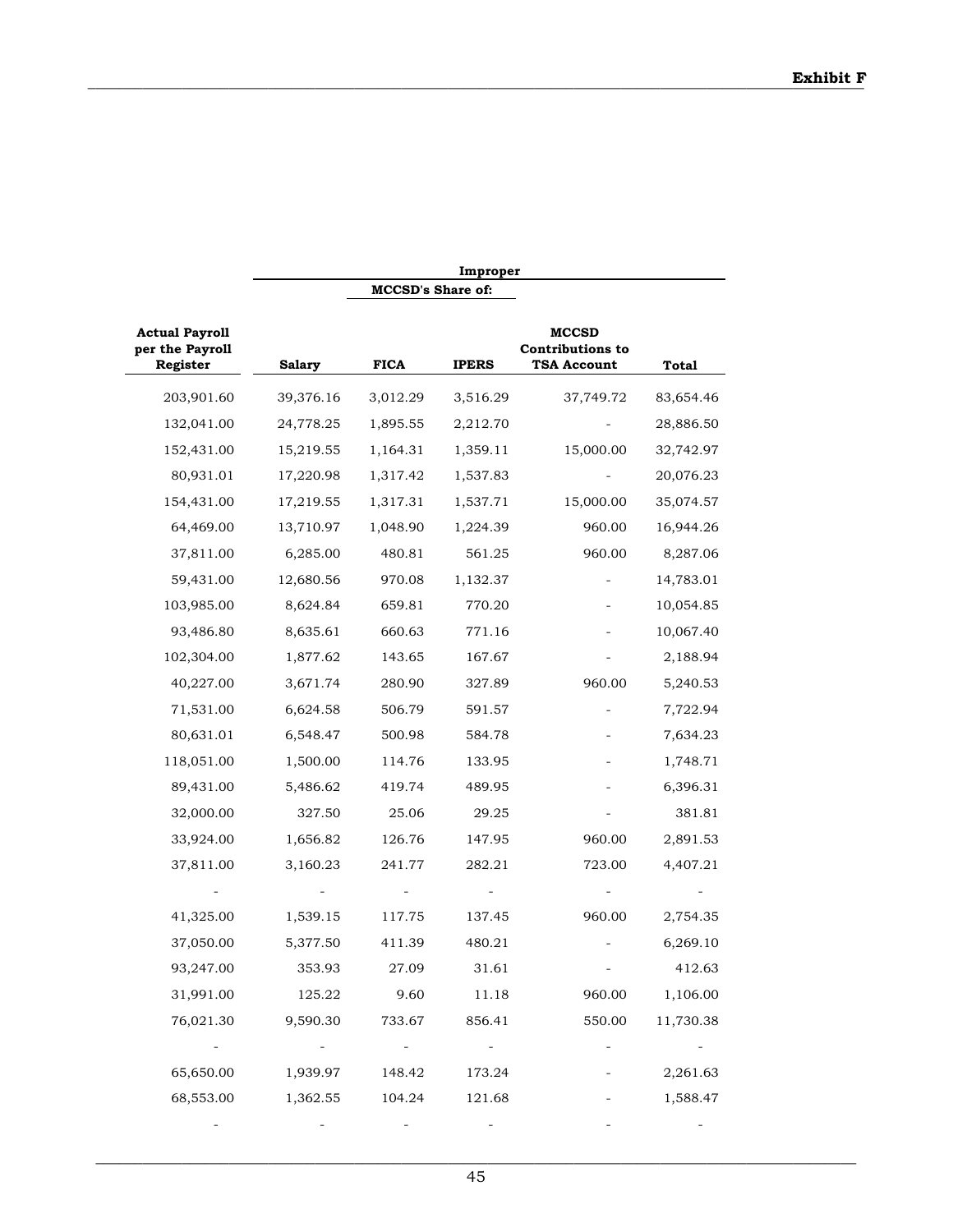$\_$  , and the state of the state of the state of the state of the state of the state of the state of the state of the state of the state of the state of the state of the state of the state of the state of the state of the

## Improper Payroll Issued to Certain Administrators for Fiscal Year 2014 (July 1, 2013 through June 30, 2014)

|                          |   |                    | Per Contract                                      |              |                                                    |                                           |
|--------------------------|---|--------------------|---------------------------------------------------|--------------|----------------------------------------------------|-------------------------------------------|
| Individual               |   | <b>Base Salary</b> | Dependent<br>Health/<br><b>Dental</b><br>Coverage | <b>Total</b> | <b>Authorized</b><br>Percentage<br><b>Increase</b> | Calculated<br>Authorized<br><b>Salary</b> |
|                          | ۸ |                    |                                                   |              |                                                    |                                           |
| Amanda Sadler            |   |                    |                                                   |              |                                                    |                                           |
| Gary Van Hemert          | ٨ |                    |                                                   |              |                                                    |                                           |
| Jenna Sheriff            |   | 28,893.00          |                                                   | 28,893.00    | 2.50%                                              | 29,102.80                                 |
| Allison Stevenson        |   | 93,306.00          | 9,431.00                                          | 102,737.00   | 2.50%                                              | 102,321.02                                |
| Robert Hollinger         | ٨ |                    |                                                   |              |                                                    |                                           |
| Allison Pattee           | Λ |                    |                                                   |              |                                                    |                                           |
| Kassandra Drey           | ۸ |                    |                                                   |              |                                                    |                                           |
| Carol Huff               |   | #                  | #                                                 | #            | 2.50%                                              | 38,415.01                                 |
| Leslie Behm              | ^ |                    |                                                   |              |                                                    |                                           |
| Kristy Wagner            | ٨ |                    |                                                   |              |                                                    |                                           |
| Amy Dixon                | Λ |                    |                                                   |              |                                                    |                                           |
| Michael Carlson          | ۸ |                    |                                                   |              |                                                    |                                           |
| Renae Trettin            |   | 19,695.00          |                                                   | 19,695.00    |                                                    | 19,695.00                                 |
| Sue Hennagir             | ۸ |                    |                                                   |              |                                                    |                                           |
| Cory Jenninges           |   | 48,625.60          |                                                   | 48,625.60    | 0.00%                                              | 48,625.60                                 |
| Krystal Bollinger        | ٨ |                    |                                                   |              |                                                    |                                           |
| Jason Wedgebury          | Λ |                    |                                                   |              |                                                    |                                           |
| Dudley Humphrey          | ۸ |                    |                                                   |              |                                                    |                                           |
| Victoria Davison         | ٨ |                    |                                                   |              |                                                    |                                           |
| Susan Pecinovsky         | ۸ |                    |                                                   |              |                                                    |                                           |
| Joshua Smith             |   | 62,000.00          | 9,431.00                                          | 71,431.00    | 0.00%                                              | 71,431.00                                 |
| <b>Brandt Snakenburg</b> | Λ |                    |                                                   |              |                                                    |                                           |
| <b>Blake Henely</b>      | ٨ |                    |                                                   |              |                                                    |                                           |
| Mallory Mitchell         | ۸ |                    |                                                   |              |                                                    |                                           |
| Matthew McClemons        | ۸ |                    |                                                   |              |                                                    |                                           |
| Lindsay Millsap          |   | 57,000.00          | 9,431.00                                          | 66,431.00    | $0.00\%$                                           | 66,431.00                                 |
| Dan Arjes                |   | 70,000.00          | 9,431.00                                          | 79,431.00    | 0.00%                                              | 79,431.00                                 |
| Jadie Meyer              | ۸ |                    |                                                   |              |                                                    |                                           |
| Aaron Patrick            | ۸ |                    |                                                   |              |                                                    |                                           |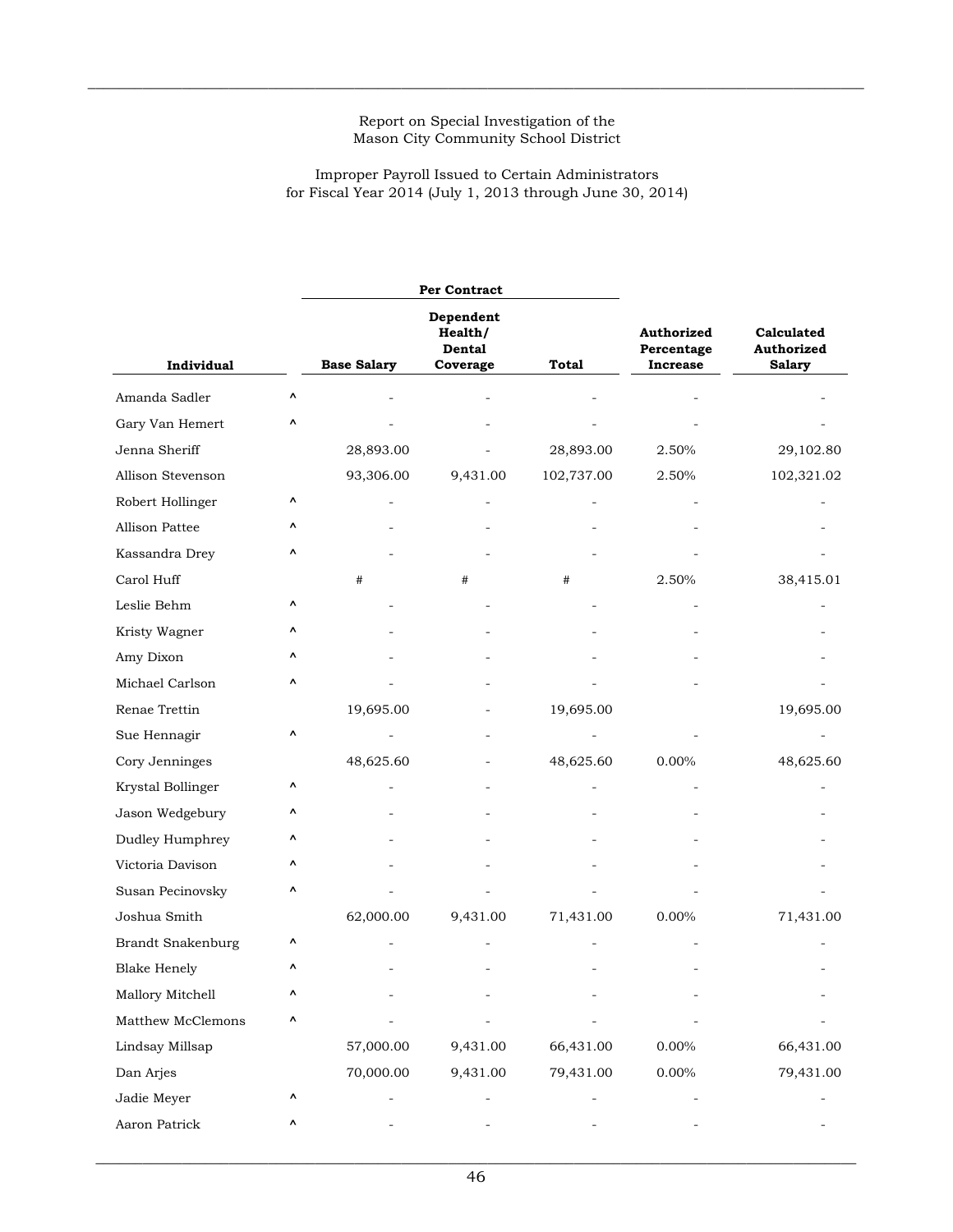|                                                      |                |                          | Improper     |                                                               |              |
|------------------------------------------------------|----------------|--------------------------|--------------|---------------------------------------------------------------|--------------|
|                                                      |                | <b>MCCSD's Share of:</b> |              |                                                               |              |
| <b>Actual Payroll</b><br>per the Payroll<br>Register | <b>Salary</b>  | <b>FICA</b>              | <b>IPERS</b> | <b>MCCSD</b><br><b>Contributions to</b><br><b>TSA Account</b> | <b>Total</b> |
|                                                      |                |                          |              |                                                               |              |
|                                                      |                |                          |              | $\overline{a}$                                                |              |
| 30,545.00                                            | 1,442.20       | 110.34                   | 128.79       | 960.00                                                        | 2,641.33     |
| 102,737.00                                           | 415.98         | 31.83                    | 37.15        | $\overline{\phantom{0}}$                                      | 484.96       |
|                                                      |                |                          |              |                                                               |              |
|                                                      |                |                          |              |                                                               |              |
|                                                      |                |                          |              |                                                               |              |
| 38,437.00                                            | 21.99          | 1.70                     | 1.96         |                                                               | 25.65        |
|                                                      |                |                          |              |                                                               |              |
|                                                      |                |                          |              |                                                               |              |
|                                                      |                |                          |              |                                                               |              |
|                                                      |                |                          |              |                                                               |              |
| 19,755.60                                            | 60.60          | 4.65                     | 5.41         |                                                               | 70.66        |
|                                                      |                |                          |              |                                                               |              |
| 48,918.13                                            | 292.53         | 22.39                    | 26.12        | 1,200.00                                                      | 1,541.04     |
|                                                      | $\overline{a}$ |                          |              |                                                               |              |
|                                                      |                |                          |              |                                                               |              |
|                                                      |                |                          |              |                                                               |              |
|                                                      |                |                          |              |                                                               |              |
|                                                      |                |                          |              |                                                               |              |
| 71,431.00                                            |                |                          |              |                                                               |              |
|                                                      |                |                          |              |                                                               |              |
|                                                      |                |                          |              |                                                               |              |
|                                                      |                |                          |              |                                                               |              |
|                                                      |                |                          |              |                                                               |              |
| 66,431.00                                            |                |                          |              |                                                               |              |
| 79,431.00                                            |                |                          |              |                                                               |              |
|                                                      |                |                          |              |                                                               |              |
|                                                      |                |                          |              |                                                               |              |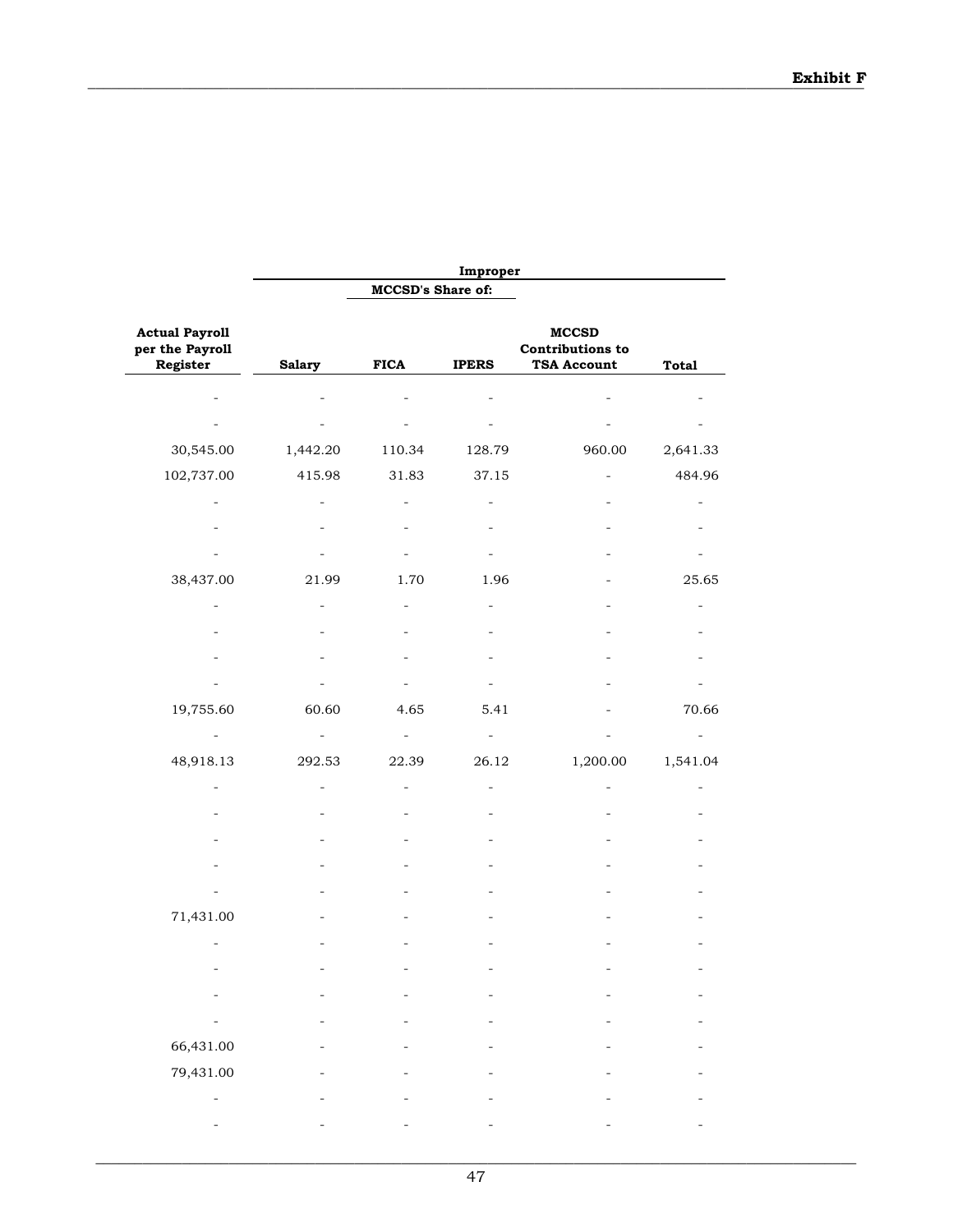$\_$  , and the state of the state of the state of the state of the state of the state of the state of the state of the state of the state of the state of the state of the state of the state of the state of the state of the

### Improper Payroll Issued to Certain Administrators for Fiscal Year 2014 (July 1, 2013 through June 30, 2014)

|                     |           |                          | <b>Per Contract</b>                               |              |                                      |                                           |
|---------------------|-----------|--------------------------|---------------------------------------------------|--------------|--------------------------------------|-------------------------------------------|
| Individual          |           | <b>Base Salary</b>       | Dependent<br>Health/<br><b>Dental</b><br>Coverage | Total        | Authorized<br>Percentage<br>Increase | Calculated<br>Authorized<br><b>Salary</b> |
| Dan Phipps          | $\lambda$ | $\overline{\phantom{0}}$ | $\overline{\phantom{0}}$                          |              | ۰                                    |                                           |
| Kristian Einsweiler |           | 57,000.00                | 9,431.00                                          | 66,431.00    | $0.00\%$                             | 66,431.00                                 |
| Total               |           | 2,328,081.60             | 216,913.00                                        | 2,544,994.60 |                                      | 2,409,655.48                              |

**^** - Individual was not employed with MCCSD during this fiscal year.

**\*\*** - Individual was promoted to a new position at the beginning of this fiscal year.

**#** - Service contract for this fiscal year could not be located.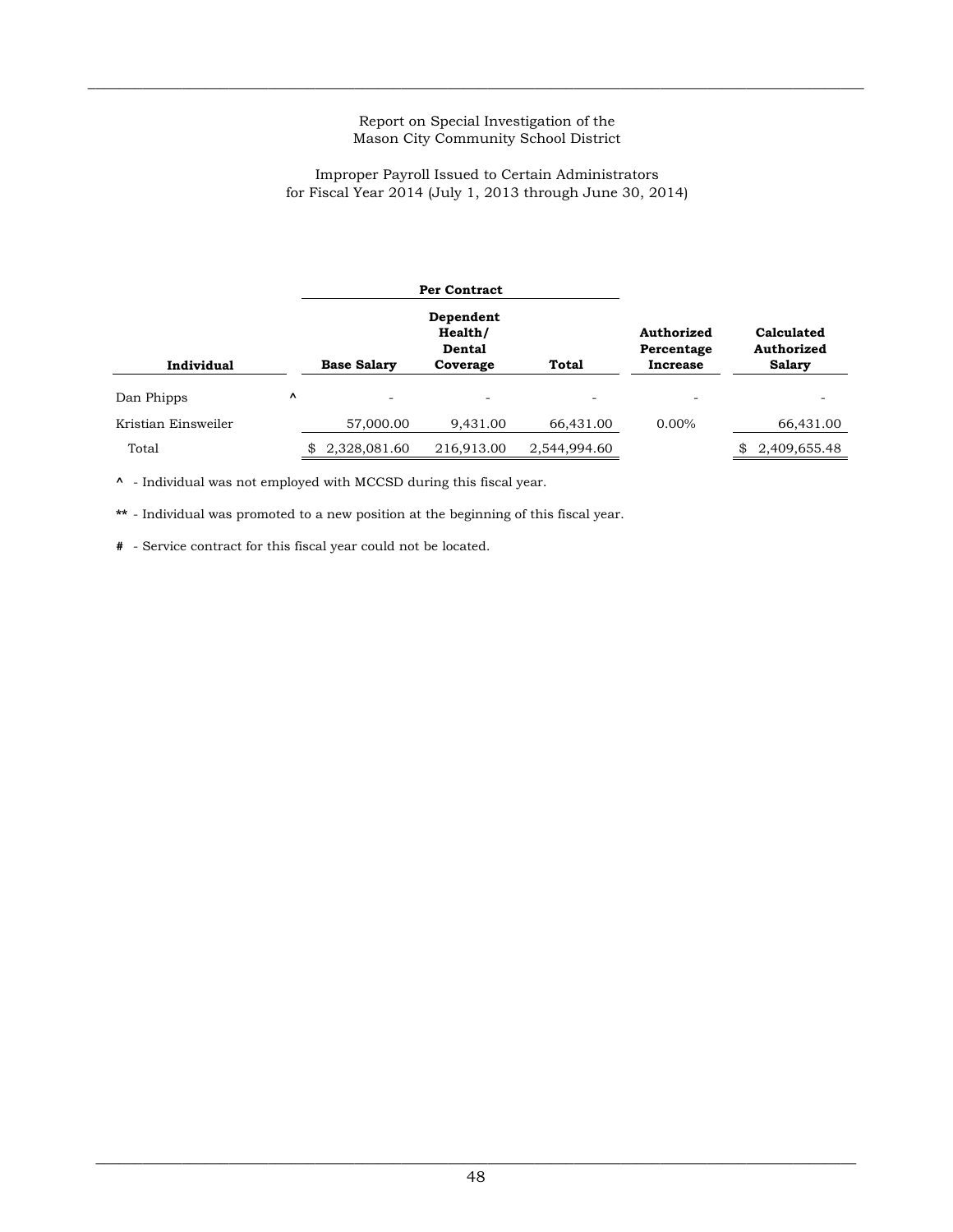|                                                      |               |                          | Improper     |                                                               |            |
|------------------------------------------------------|---------------|--------------------------|--------------|---------------------------------------------------------------|------------|
|                                                      |               | <b>MCCSD's Share of:</b> |              |                                                               |            |
| <b>Actual Payroll</b><br>per the Payroll<br>Register | <b>Salary</b> | <b>FICA</b>              | <b>IPERS</b> | <b>MCCSD</b><br><b>Contributions to</b><br><b>TSA Account</b> | Total      |
|                                                      |               |                          |              |                                                               |            |
| 66,431.00                                            |               |                          |              |                                                               |            |
| 2,626,782.45                                         | 217,126.97    | 16,610.59                | 19,389.44    | 76,942.72                                                     | 330,069.72 |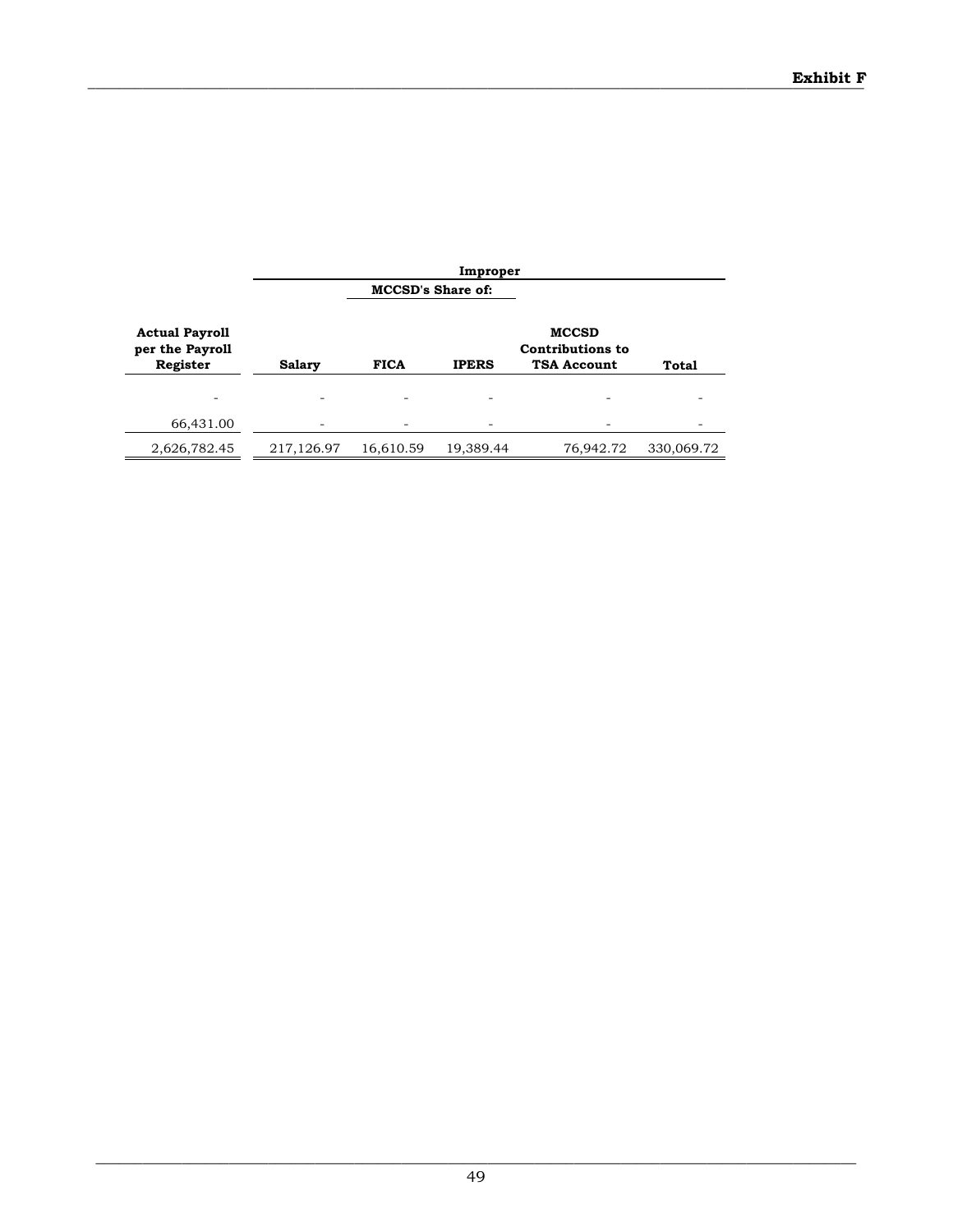$\_$  , and the state of the state of the state of the state of the state of the state of the state of the state of the state of the state of the state of the state of the state of the state of the state of the state of the

for Fiscal Year 2015 (July 1, 2014 through June 30, 2015) Improper Payroll Issued to Certain Administrators

|                      |    |                    | Per Contract                                    |            |                                             |                                           |  |
|----------------------|----|--------------------|-------------------------------------------------|------------|---------------------------------------------|-------------------------------------------|--|
| Individual           |    | <b>Base Salary</b> | Dependent<br>Health/Dental<br>Total<br>Coverage |            | Authorized<br>Percentage<br><b>Increase</b> | Calculated<br>Authorized<br><b>Salary</b> |  |
| Anita Micich         | \$ | 171,539.00         | 9,438.60                                        | 180,977.60 | 0.00%                                       | 164,525.44                                |  |
| Thomas Jumper        |    | 120,860.00         | 9,438.60                                        | 130,298.60 | 0.00%                                       | 107,262.75                                |  |
| Ramona Jeffrey       |    | 143,000.00         | 9,438.60                                        | 152,438.60 | 0.00%                                       | 137,211.45                                |  |
| Randy Meyer          |    | 72,000.00          | 9,438.60                                        | 81,438.60  | 2.00%                                       | 64,984.23                                 |  |
| Hal Minear           |    | 143,000.00         | 9,438.60                                        | 152,438.60 | 0.00%                                       | 137,211.45                                |  |
| Susan Deike          |    | 55,038.00          | 9,438.60                                        | 64,476.60  | 0.00%                                       | 50,758.03                                 |  |
| Jennifer Wilmarth    |    | 42,821.00          |                                                 | 42,821.00  | 0.00%                                       | 31,526.00                                 |  |
| John Berg            |    | 52,500.00          | 9,438.60                                        | 61,938.60  | 2.00%                                       | 47,685.45                                 |  |
| Jerry Siglin         |    | 94,554.00          | 9,438.60                                        | 103,992.60 | 0.00%                                       | 95,360.16                                 |  |
| Thomas Novotney      |    | 84,048.00          | 9,438.60                                        | 93,486.60  | 0.00%                                       | 84,851.19                                 |  |
| Barbara Wells        |    | 92,123.00          | 9,438.60                                        | 101,561.60 | 0.00%                                       | 100,426.38                                |  |
| Julie Bigler         |    | 41,100.00          |                                                 | 41,100.00  | $0.00\%$                                    | 36,655.26                                 |  |
| Don Teeter           |    | 63,350.00          | 9,438.60                                        | 72,788.60  | 2.00%                                       | 66,204.55                                 |  |
| Richard Huff         |    | 72,000.00          | 9,438.60                                        | 81,438.60  | 2.00%                                       | 75,564.19                                 |  |
| Mike Penca           |    | 107,120.00         | 9,438.60                                        | 116,558.60 | 0.00%                                       | 116,551.00                                |  |
| Brooke Brunsvold     |    | 80,000.00          | 9,438.60                                        | 89,438.60  | 0.00%                                       | 83,944.38                                 |  |
| Jeff Poppe           |    | 32,750.00          |                                                 | 32,750.00  | 0.00%                                       | 31,672.50                                 |  |
| Lisa Christianson    |    | 33,924.00          |                                                 | 33,924.00  | 0.00%                                       | 32,267.18                                 |  |
| Debra Wilson         |    | 38,500.00          |                                                 | 38,500.00  | 0.00%                                       | 34,650.77                                 |  |
| Shelly Nelson        | ۸  |                    |                                                 |            |                                             |                                           |  |
| Kris Murphy          |    | 41,325.00          |                                                 | 41,325.00  | $0.00\%$                                    | 39,785.85                                 |  |
| Kristi Penner        | ۸  |                    |                                                 |            |                                             |                                           |  |
| Dave Ciccetti        |    | 83,800.00          | 9,438.60                                        | 93,238.60  | 0.00%                                       | 92,893.07                                 |  |
| Kara Hutchison       |    | 33,800.00          |                                                 | 33,800.00  | $0.00\%$                                    | 31,965.78                                 |  |
| Teresa Schlichting   |    | 57,000.00          | 9,438.60                                        | 66,438.60  | 0.00%                                       | 66,431.00                                 |  |
| Jodie Anderson       | ۸  |                    |                                                 |            |                                             |                                           |  |
| Doug Abbas           |    | 56,219.00          | 9,438.60                                        | 65,657.60  | 0.00%                                       | 63,710.03                                 |  |
| John Fritz           |    | 60,000.00          | 9,438.60                                        | 69,438.60  | 2.00%                                       | 68,534.26                                 |  |
| Kathryn Schladweiler | ۸  |                    |                                                 |            |                                             |                                           |  |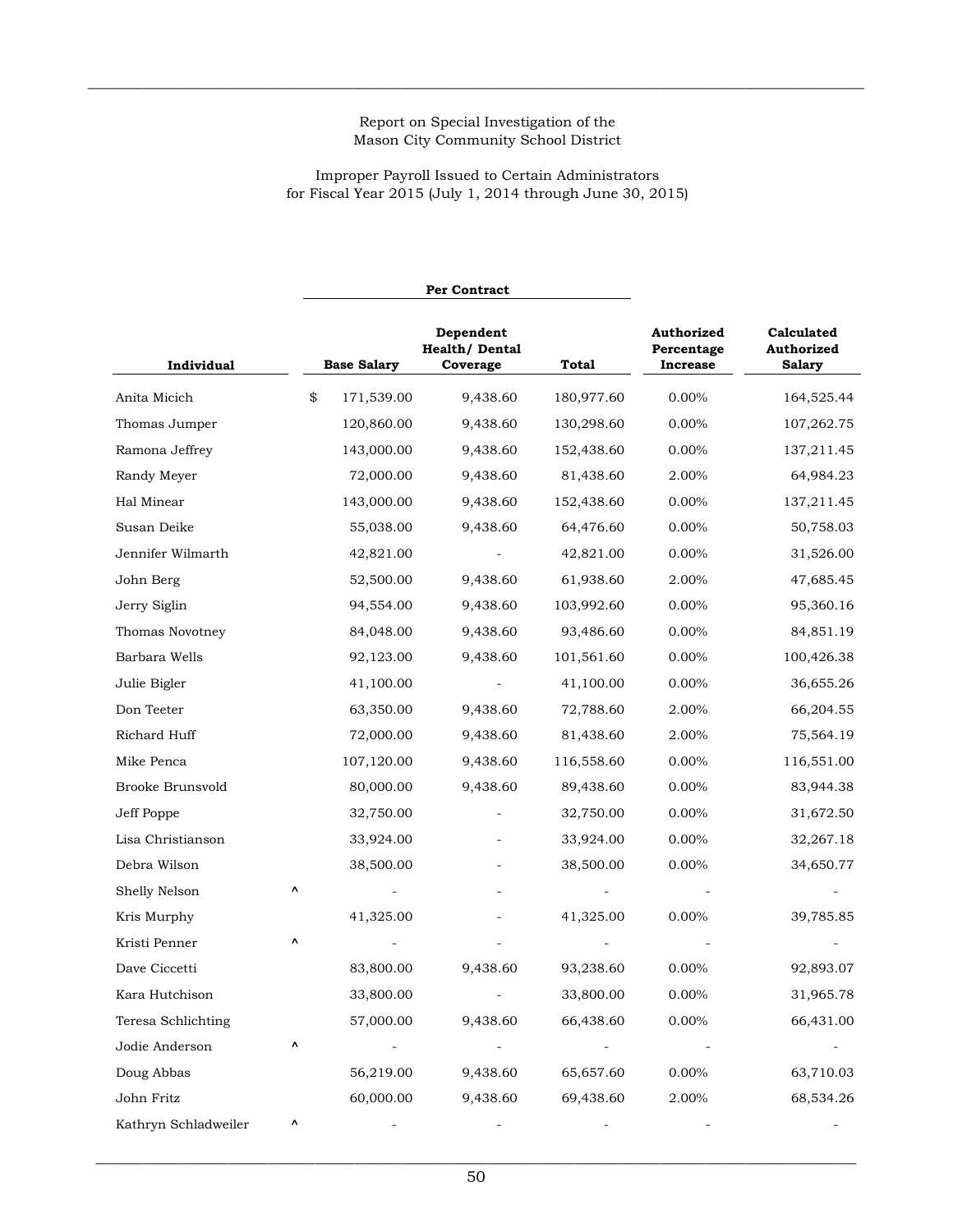|                                                      | Improper      |                          |              |                                                               |              |  |  |
|------------------------------------------------------|---------------|--------------------------|--------------|---------------------------------------------------------------|--------------|--|--|
|                                                      |               | <b>MCCSD's Share of:</b> |              |                                                               |              |  |  |
| <b>Actual Payroll</b><br>per the Payroll<br>Register | <b>Salary</b> | <b>FICA</b>              | <b>IPERS</b> | <b>MCCSD</b><br><b>Contributions to</b><br><b>TSA Account</b> | <b>Total</b> |  |  |
| 203,258.60                                           | 38,733.16     | 2,963.10                 | 3,458.87     | 37,749.72                                                     | 82,904.85    |  |  |
| 131,798.60                                           | 24,535.85     | 1,877.00                 | 2,191.05     |                                                               | 28,603.90    |  |  |
| 152,438.60                                           | 15,227.15     | 1,164.89                 | 1,359.79     | 15,000.00                                                     | 32,751.83    |  |  |
| 82,938.60                                            | 17,954.37     | 1,373.52                 | 1,603.33     |                                                               | 20,931.22    |  |  |
| 154,438.60                                           | 17,227.15     | 1,317.90                 | 1,538.38     | 15,000.00                                                     | 35,083.43    |  |  |
| 64,476.60                                            | 13,718.57     | 1,049.48                 | 1,225.07     | 960.00                                                        | 16,953.12    |  |  |
| 42,821.00                                            | 11,295.00     | 864.08                   | 1,008.64     | 960.00                                                        | 14, 127. 72  |  |  |
| 61,938.60                                            | 14,253.15     | 1,090.38                 | 1,272.81     |                                                               | 16,616.34    |  |  |
| 103,992.60                                           | 8,632.44      | 660.39                   | 770.88       |                                                               | 10,063.71    |  |  |
| 93,486.60                                            | 8,635.41      | 660.62                   | 771.14       |                                                               | 10,067.17    |  |  |
| 102,311.60                                           | 1,885.22      | 144.23                   | 168.35       |                                                               | 2,197.80     |  |  |
| 41,200.00                                            | 4,544.74      | 347.68                   | 405.85       | 960.00                                                        | 6,258.27     |  |  |
| 72,788.60                                            | 6,584.05      | 503.69                   | 587.96       |                                                               | 7,675.70     |  |  |
| 82,638.60                                            | 7,074.41      | 541.21                   | 631.74       |                                                               | 8,247.36     |  |  |
| 118,058.60                                           | 1,507.60      | 115.34                   | 134.63       |                                                               | 1,757.57     |  |  |
| 89,438.60                                            | 5,494.22      | 420.32                   | 490.63       |                                                               | 6,405.17     |  |  |
| 32,183.18                                            | 510.68        | 39.08                    | 45.60        |                                                               | 595.36       |  |  |
| 33,924.00                                            | 1,656.82      | 126.76                   | 147.95       | 960.00                                                        | 2,891.53     |  |  |
| 38,500.00                                            | 3,849.23      | 294.48                   | 343.74       | 960.00                                                        | 5,447.45     |  |  |
|                                                      |               |                          |              |                                                               |              |  |  |
| 41,325.00                                            | 1,539.15      | 117.75                   | 137.45       | 960.00                                                        | 2,754.35     |  |  |
|                                                      |               |                          |              |                                                               |              |  |  |
| 93,238.60                                            | 345.53        | 26.44                    | 30.86        |                                                               | 402.83       |  |  |
| 33,900.00                                            | 1,934.22      | 147.98                   | 172.73       | 960.00                                                        | 3,214.93     |  |  |
| 66,438.60                                            | 7.60          | 0.59                     | 0.68         |                                                               | 8.87         |  |  |
|                                                      |               |                          |              |                                                               |              |  |  |
| 65,657.60                                            | 1,947.57      | 149.00                   | 173.92       |                                                               | 2,270.49     |  |  |
| 69,438.60                                            | 904.34        | 69.19                    | 80.76        |                                                               | 1,054.29     |  |  |
|                                                      |               |                          |              |                                                               |              |  |  |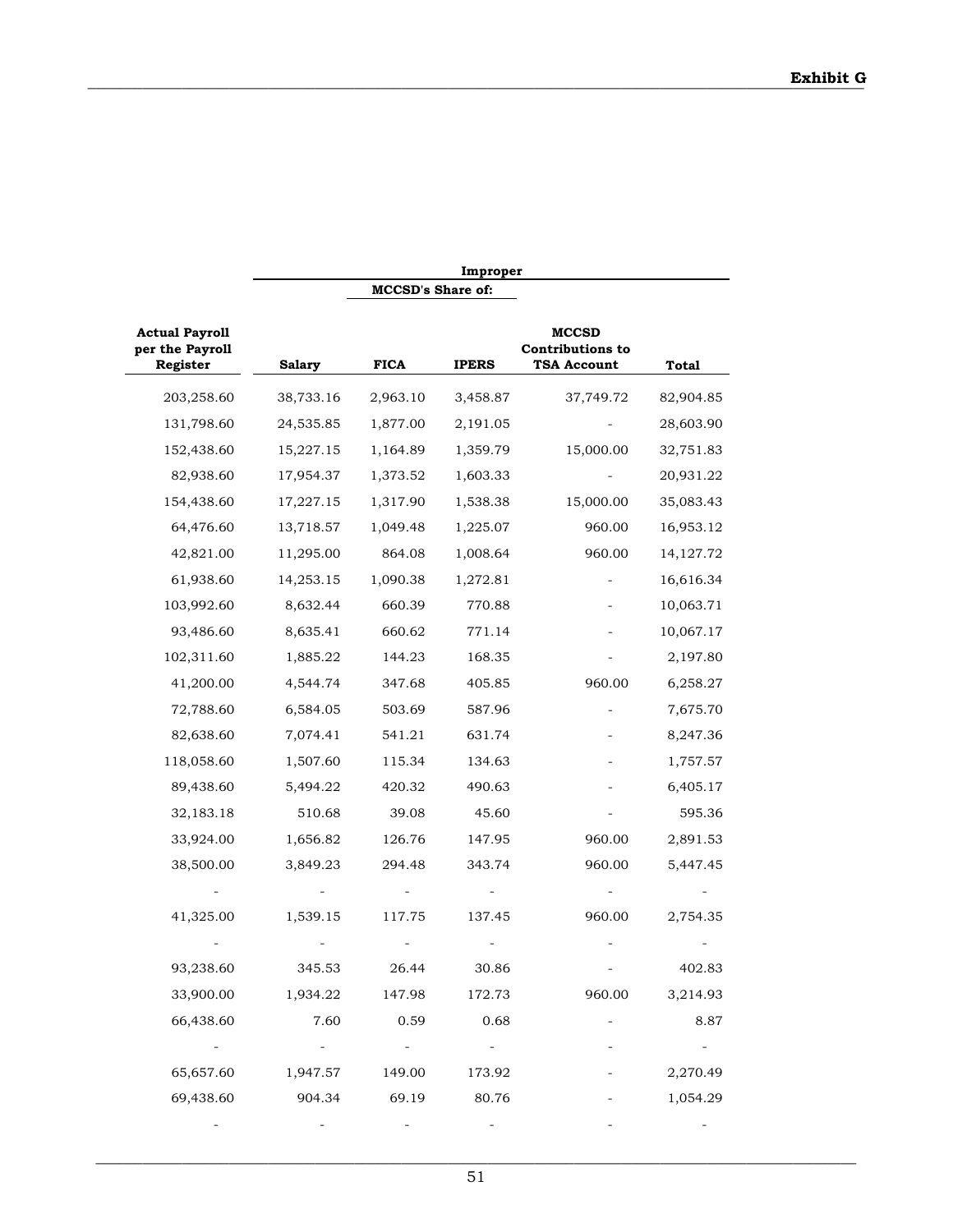$\_$  , and the state of the state of the state of the state of the state of the state of the state of the state of the state of the state of the state of the state of the state of the state of the state of the state of the

for Fiscal Year 2015 (July 1, 2014 through June 30, 2015) Improper Payroll Issued to Certain Administrators

|                          |   |                    | Per Contract                           |                                             |                                           |            |
|--------------------------|---|--------------------|----------------------------------------|---------------------------------------------|-------------------------------------------|------------|
| Individual               |   | <b>Base Salary</b> | Dependent<br>Health/Dental<br>Coverage | Authorized<br>Percentage<br><b>Increase</b> | Calculated<br>Authorized<br><b>Salary</b> |            |
| Amanda Sadler            | ۸ |                    |                                        |                                             |                                           |            |
| Gary Van Hemert          | Λ |                    |                                        |                                             |                                           |            |
| Jenna Sheriff            |   | 28,893.00          |                                        | 28,893.00                                   | 0.00%                                     | 6,063.08   |
| Allison Stevenson        |   | 93,306.00          | 9,438.60                               | 102,744.60                                  | 0.00%                                     | 102,321.02 |
| Robert Hollinger         | ۸ |                    |                                        |                                             |                                           |            |
| Allison Pattee           | ۸ |                    |                                        |                                             |                                           |            |
| Kassandra Drey           | ۸ |                    |                                        |                                             |                                           |            |
| Carol Huff               |   | 39,000.00          |                                        | 39,000.00                                   | $0.00\%$                                  | 38,415.01  |
| Leslie Behm              |   | 17,550.00          |                                        | 17,550.00                                   | 0.00%                                     | 17,550.00  |
| Kristy Wagner            | ٨ |                    |                                        |                                             |                                           |            |
| Amy Dixon                | ۸ |                    |                                        |                                             |                                           |            |
| Michael Carlson          | ۸ |                    |                                        |                                             |                                           |            |
| Renae Trettin            |   | 33,761.04          |                                        | 33,761.04                                   | $0.00\%$                                  | 33,761.04  |
| Sue Hennagir             | Λ |                    |                                        |                                             |                                           |            |
| Cory Jenninges           |   | 48,625.60          |                                        | 48,625.60                                   | $0.00\%$                                  | 48,625.60  |
| Krystal Bollinger        | ۸ |                    |                                        |                                             |                                           |            |
| Jason Wedgebury          | ۸ |                    |                                        |                                             |                                           |            |
| Dudley Humphrey          | ۸ |                    |                                        |                                             |                                           |            |
| Victoria Davison         | Λ |                    |                                        |                                             |                                           |            |
| Susan Pecinovsky         | ۸ |                    |                                        |                                             |                                           |            |
| Joshua Smith             |   | 63,250.00          | 9,438.60                               | 72,688.60                                   | 2.00%                                     | 72,859.62  |
| <b>Brandt Snakenburg</b> | ۸ |                    |                                        |                                             |                                           |            |
| <b>Blake Henely</b>      | Λ |                    |                                        |                                             |                                           |            |
| Mallory Mitchell         | ۸ |                    |                                        |                                             |                                           |            |
| Matthew McClemons        | ^ |                    |                                        |                                             |                                           |            |
| Lindsay Millsap          |   | 75,000.00          | 9,438.60                               | 84,438.60                                   | $***$                                     | 84,438.60  |
| Dan Arjes                |   | 70,000.00          | 9,438.60                               | 79,438.60                                   | 0.00%                                     | 79,431.00  |
| Jadie Meyer              | ٨ |                    |                                        |                                             |                                           |            |
| Aaron Patrick            | ٨ |                    |                                        |                                             |                                           |            |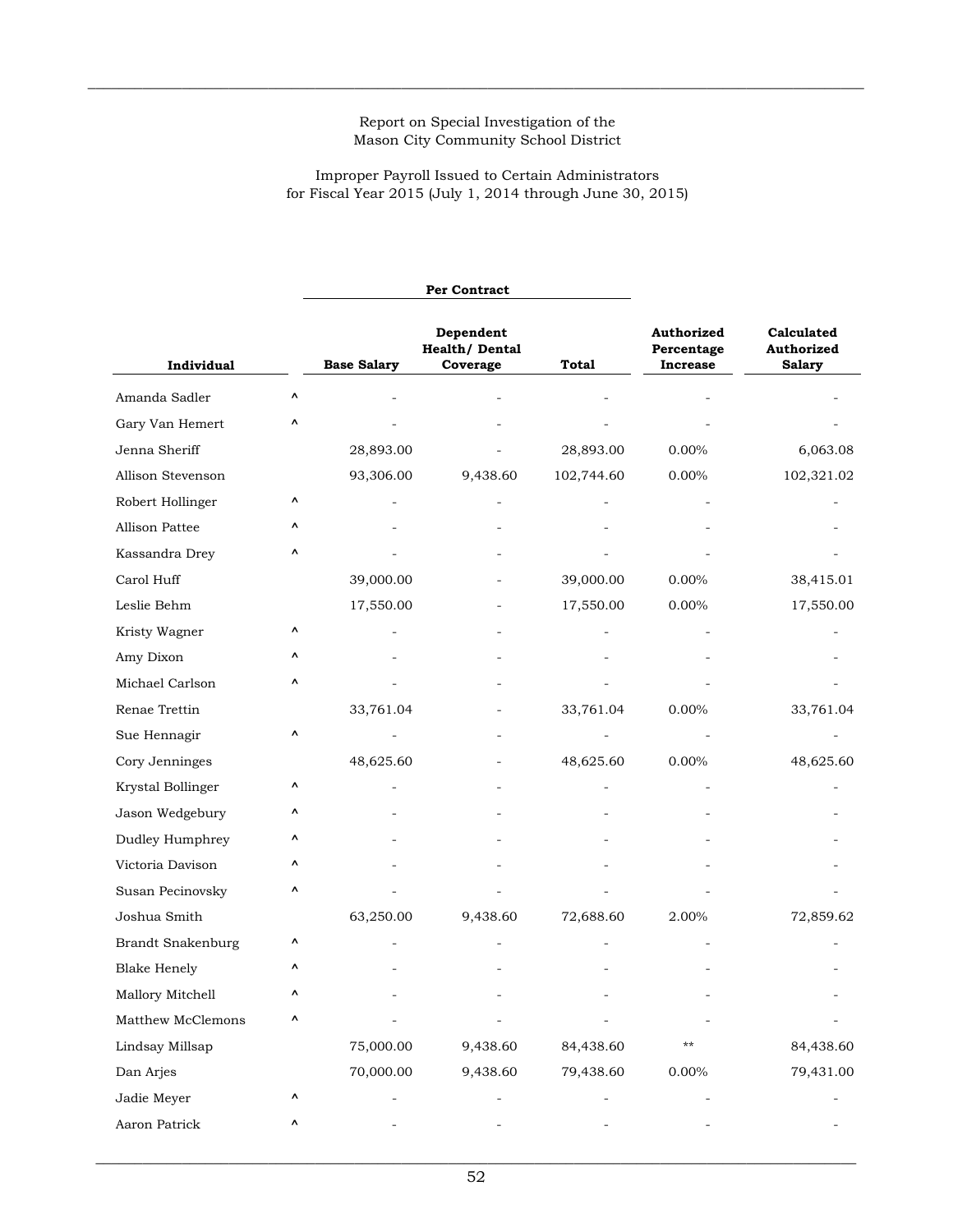|                                                      |               |                   | Improper     |                                                               |              |
|------------------------------------------------------|---------------|-------------------|--------------|---------------------------------------------------------------|--------------|
|                                                      |               | MCCSD's Share of: |              |                                                               |              |
| <b>Actual Payroll</b><br>per the Payroll<br>Register | <b>Salary</b> | <b>FICA</b>       | <b>IPERS</b> | <b>MCCSD</b><br><b>Contributions to</b><br><b>TSA Account</b> | <b>Total</b> |
|                                                      |               |                   |              |                                                               |              |
|                                                      |               |                   |              |                                                               |              |
| 6,412.64                                             | 349.56        | 26.75             | 31.22        | 240.00                                                        | 647.53       |
| 102,744.60                                           | 423.58        | 32.41             | 37.83        |                                                               | 493.82       |
|                                                      |               |                   |              |                                                               |              |
|                                                      |               |                   |              |                                                               |              |
|                                                      |               |                   |              |                                                               |              |
| 39,000.00                                            | 584.99        | 44.77             | 52.24        |                                                               | 682.00       |
| 20,268.75                                            | 2,718.75      | 208.00            | 242.78       | 540.00                                                        | 3,709.53     |
|                                                      |               |                   |              |                                                               |              |
|                                                      |               |                   |              |                                                               |              |
|                                                      |               |                   |              |                                                               |              |
| 34,822.04                                            | 1,061.00      | 81.18             | 94.75        | 720.00                                                        | 1,956.93     |
|                                                      |               |                   |              |                                                               |              |
| 48,625.60                                            |               |                   |              |                                                               |              |
|                                                      |               |                   |              |                                                               |              |
|                                                      |               |                   |              |                                                               |              |
|                                                      |               |                   |              |                                                               |              |
|                                                      |               |                   |              |                                                               |              |
|                                                      |               |                   |              |                                                               |              |
| 73,347.48                                            | 487.86        | 37.33             | 43.57        |                                                               | 568.76       |
|                                                      |               |                   |              |                                                               |              |
|                                                      |               |                   |              |                                                               |              |
|                                                      |               |                   |              |                                                               |              |
|                                                      |               |                   |              |                                                               |              |
| $\overline{\phantom{0}}$<br>84,438.60                |               |                   |              |                                                               |              |
| 79,438.60                                            | 7.60          |                   | 0.68         |                                                               |              |
|                                                      |               | 0.59              |              |                                                               | 8.87         |
|                                                      |               |                   |              |                                                               |              |
|                                                      |               |                   |              |                                                               |              |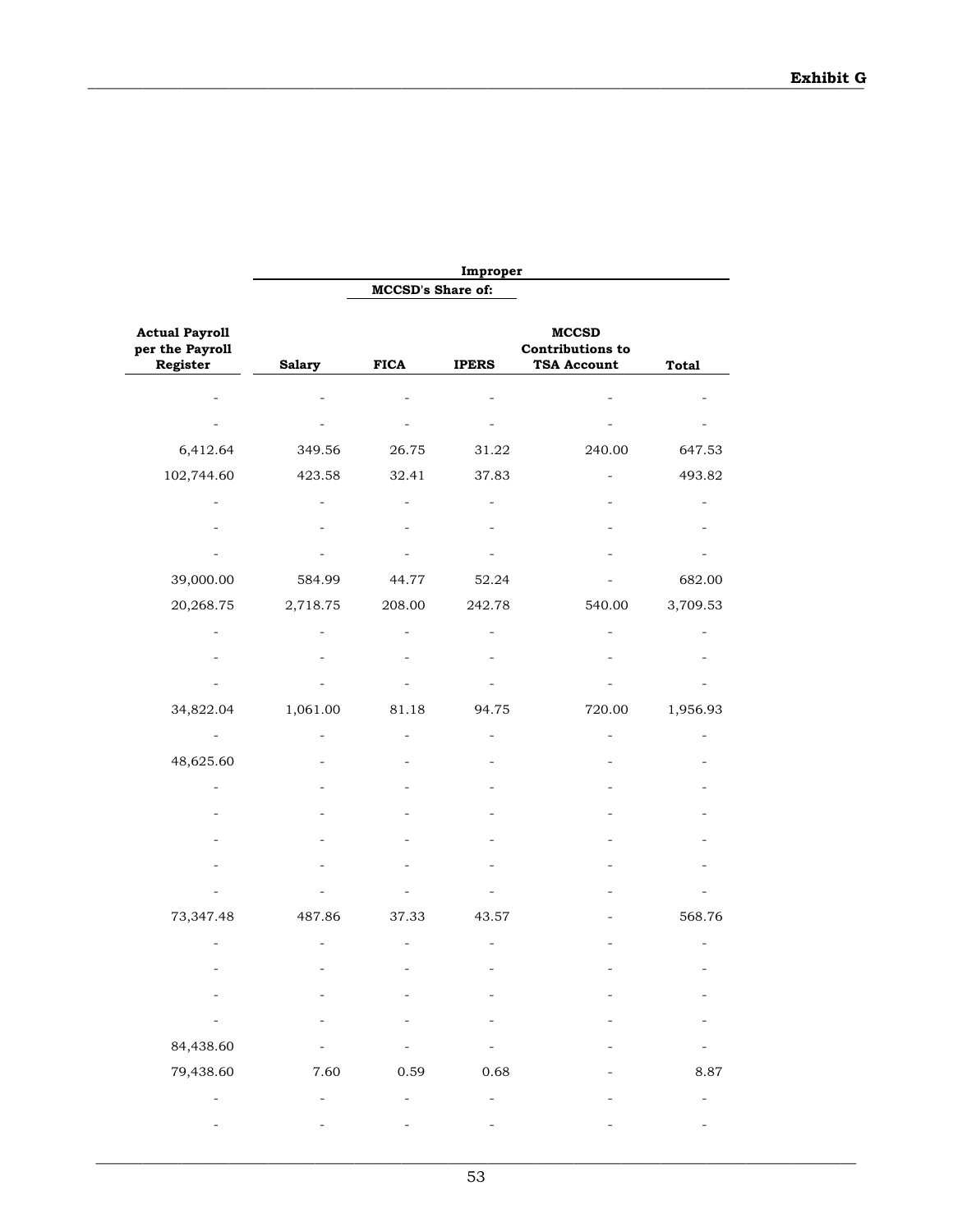$\_$  , and the state of the state of the state of the state of the state of the state of the state of the state of the state of the state of the state of the state of the state of the state of the state of the state of the

## for Fiscal Year 2015 (July 1, 2014 through June 30, 2015) Improper Payroll Issued to Certain Administrators

|                     |   |                    | <b>Per Contract</b>                |              |                          |                          |  |
|---------------------|---|--------------------|------------------------------------|--------------|--------------------------|--------------------------|--|
|                     |   |                    | Dependent<br><b>Health/ Dental</b> |              | Authorized<br>Percentage | Calculated<br>Authorized |  |
| Individual          |   | <b>Base Salary</b> | Coverage                           | <b>Total</b> | <b>Increase</b>          | <b>Salary</b>            |  |
| Dan Phipps          | V |                    | -                                  |              | -                        |                          |  |
| Kristian Einsweiler |   | 57,000.00          | 9,438.60                           | 66,438.60    | $0.00\%$                 | 66,431.00                |  |
| Total               |   | 2,398,756.64       | 217,087.80                         | 2,615,844.44 |                          | 2,412,528.32             |  |

**^** - Individual was not employed with MCCSD during this fiscal year.

**\*\*** - Individual was promoted to a new position at the beginning of this fiscal year.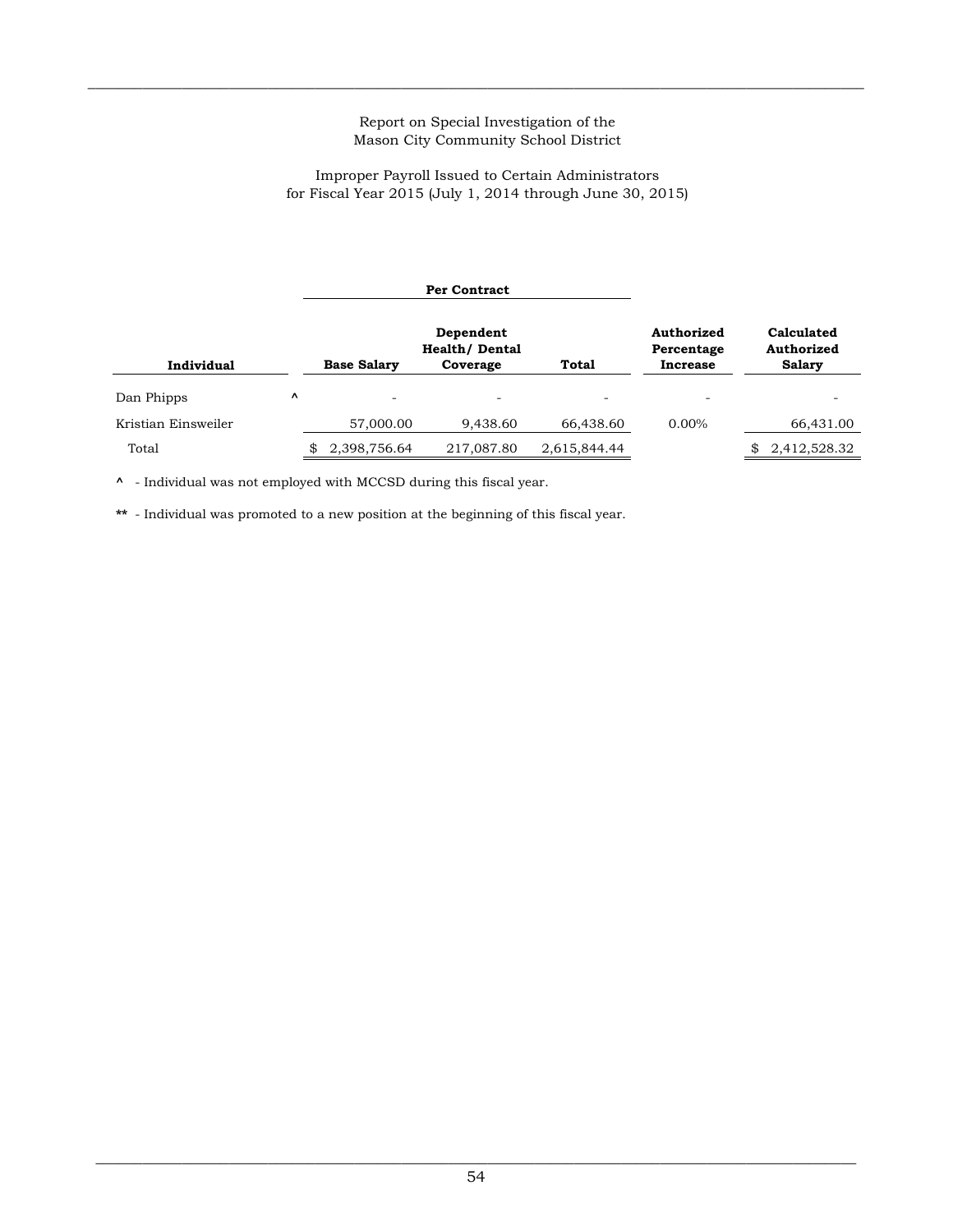|                                                      |               |                          | Improper     |                                                               |            |
|------------------------------------------------------|---------------|--------------------------|--------------|---------------------------------------------------------------|------------|
|                                                      |               | <b>MCCSD's Share of:</b> |              |                                                               |            |
| <b>Actual Payroll</b><br>per the Payroll<br>Register | <b>Salary</b> | <b>FICA</b>              | <b>IPERS</b> | <b>MCCSD</b><br><b>Contributions to</b><br><b>TSA Account</b> | Total      |
|                                                      |               |                          |              |                                                               |            |
| 66,438.60                                            | 7.60          | 0.59                     | 0.68         |                                                               | 8.87       |
| 2,628,166.89                                         | 215,638.57    | 16,496.72                | 19,256.56    | 75,969.72                                                     | 327,361.57 |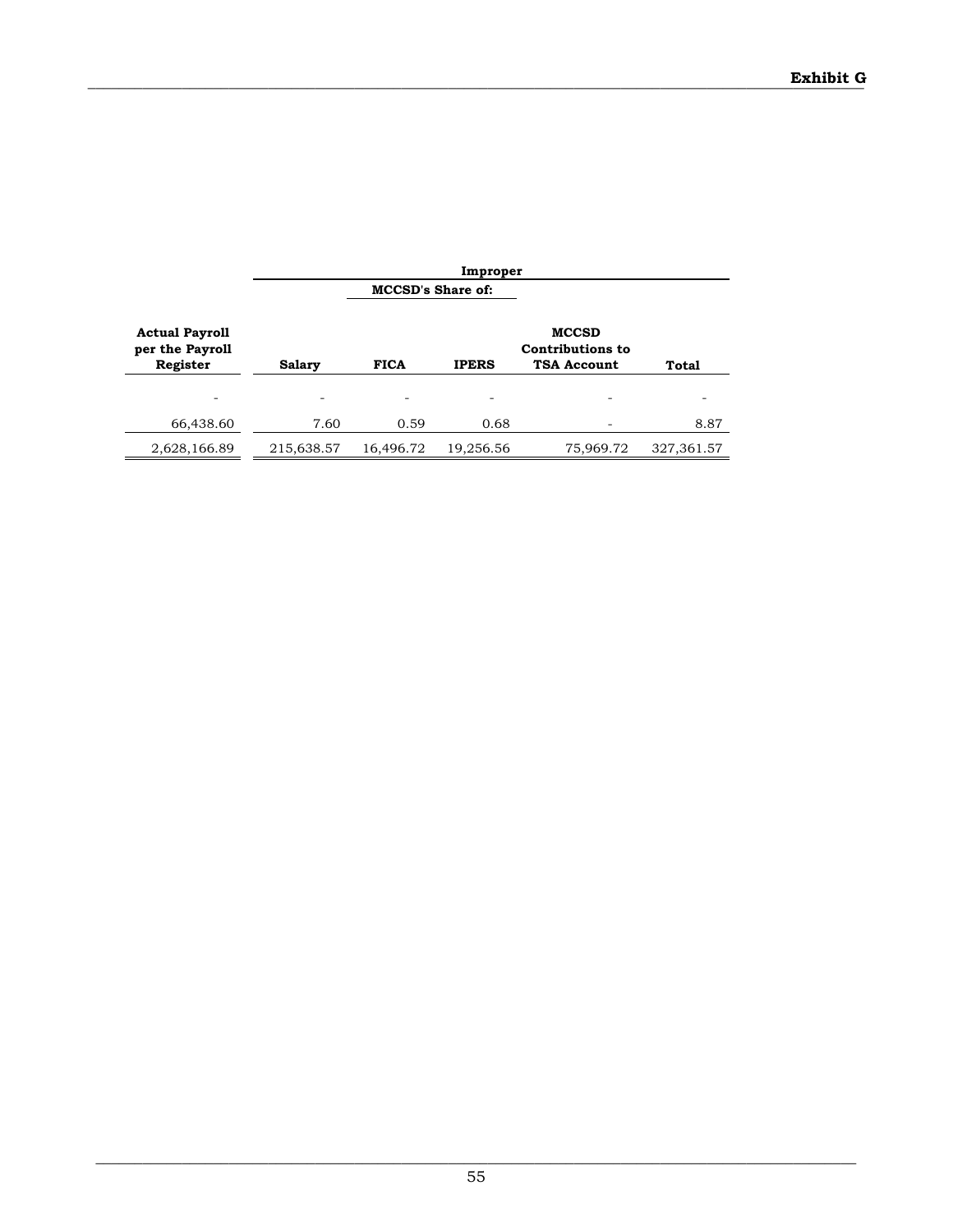$\_$  , and the state of the state of the state of the state of the state of the state of the state of the state of the state of the state of the state of the state of the state of the state of the state of the state of the

# for Fiscal Year 2016 (July 1, 2015 through June 30, 2016) Improper Payroll Issued to Certain Administrators

|                    |   |                    | <b>Per Contract</b>                        |              |                                             |                                           |
|--------------------|---|--------------------|--------------------------------------------|--------------|---------------------------------------------|-------------------------------------------|
| Individual         |   | <b>Base Salary</b> | Dependent<br>Health/<br>Dental<br>Coverage | <b>Total</b> | Authorized<br>Percentage<br><b>Increase</b> | Calculated<br>Authorized<br><b>Salary</b> |
| Anita Micich       |   | \$<br>192,985.00   | 9,438.60                                   | 202,423.60   | 2.80%                                       | \$<br>169, 132. 15                        |
| Thomas Jumper      |   | 125,000.00         | 9,438.60                                   | 134,438.60   | 2.80%                                       | 110,266.11                                |
| Ramona Jeffrey     | Λ |                    |                                            |              |                                             |                                           |
| Randy Meyer        |   | 75,000.00          | 9,438.60                                   | 84,438.60    | 2.80%                                       | 66,803.78                                 |
| Hal Minear         | ۸ |                    |                                            |              |                                             |                                           |
| Susan Deike        |   | #                  | #                                          | #            | 2.80%                                       | 52,179.26                                 |
| Jennifer Wilmarth  |   | 44,407.00          |                                            | 44,407.00    | 2.80%                                       | 32,408.73                                 |
| John Berg          |   | 65,000.00          | 9,438.60                                   | 74,438.60    | 2.80%                                       | 76,522.88                                 |
| Jerry Siglin       |   | 96,445.00          | 9,438.60                                   | 105,883.60   | 2.80%                                       | 98,030.25                                 |
| Thomas Novotney    |   | 86,359.00          | 9,438.60                                   | 95,797.60    | 2.80%                                       | 87,227.02                                 |
| Barbara Wells      |   | 94,656.00          | 9,438.60                                   | 104,094.60   | 2.80%                                       | 103,238.32                                |
| Julie Bigler       |   | 42,628.00          |                                            | 42,628.00    | 2.80%                                       | 37,681.61                                 |
| Don Teeter         |   | 64,950.00          | 9,438.60                                   | 74,388.60    | 2.80%                                       | 68,058.28                                 |
| Richard Huff       |   | 75,000.00          | 9,438.60                                   | 84,438.60    | 2.80%                                       | 77,679.99                                 |
| Mike Penca         |   | 125,000.00         | 9,438.60                                   | 134,438.60   | 2.80%                                       | 119,814.43                                |
| Brooke Brunsvold   |   | 82,200.00          | 9,438.60                                   | 91,638.60    | 2.80%                                       | 86,294.83                                 |
| Jeff Poppe         |   | 37,068.75          |                                            | 37,068.75    | 2.80%                                       | 32,559.33                                 |
| Lisa Christianson  |   | 34,941.00          |                                            | 34,941.00    | 2.80%                                       | 33,170.66                                 |
| Debra Wilson       |   | 39,924.00          |                                            | 39,924.00    | 2.80%                                       | 35,620.99                                 |
| Shelly Nelson      | ۸ |                    |                                            |              |                                             |                                           |
| Kris Murphy        |   | 42,437.00          |                                            | 42,437.00    | 2.80%                                       | 40,899.86                                 |
| Kristi Penner      |   |                    |                                            |              |                                             |                                           |
| Dave Ciccetti      |   | 86,105.00          | 9,438.60                                   | 95,543.60    | 2.80%                                       | 95,494.07                                 |
| Kara Hutchison     |   | 34,814.00          |                                            | 34,814.00    | 2.80%                                       | 32,960.82                                 |
| Teresa Schlichting |   | 70,000.00          | 9,438.60                                   | 79,438.60    | $***$                                       | 79,438.60                                 |
| Jodie Anderson     |   | 76,000.00          | 9,438.60                                   | 85,438.60    | 0.00%                                       | 85,438.60                                 |
| Doug Abbas         |   | 67,500.00          | 9,438.60                                   | 76,938.60    | $***$                                       | 76,938.60                                 |
| John Fritz         |   | 61,500.00          | 9,438.60                                   | 70,938.60    | 2.80%                                       | 70,453.22                                 |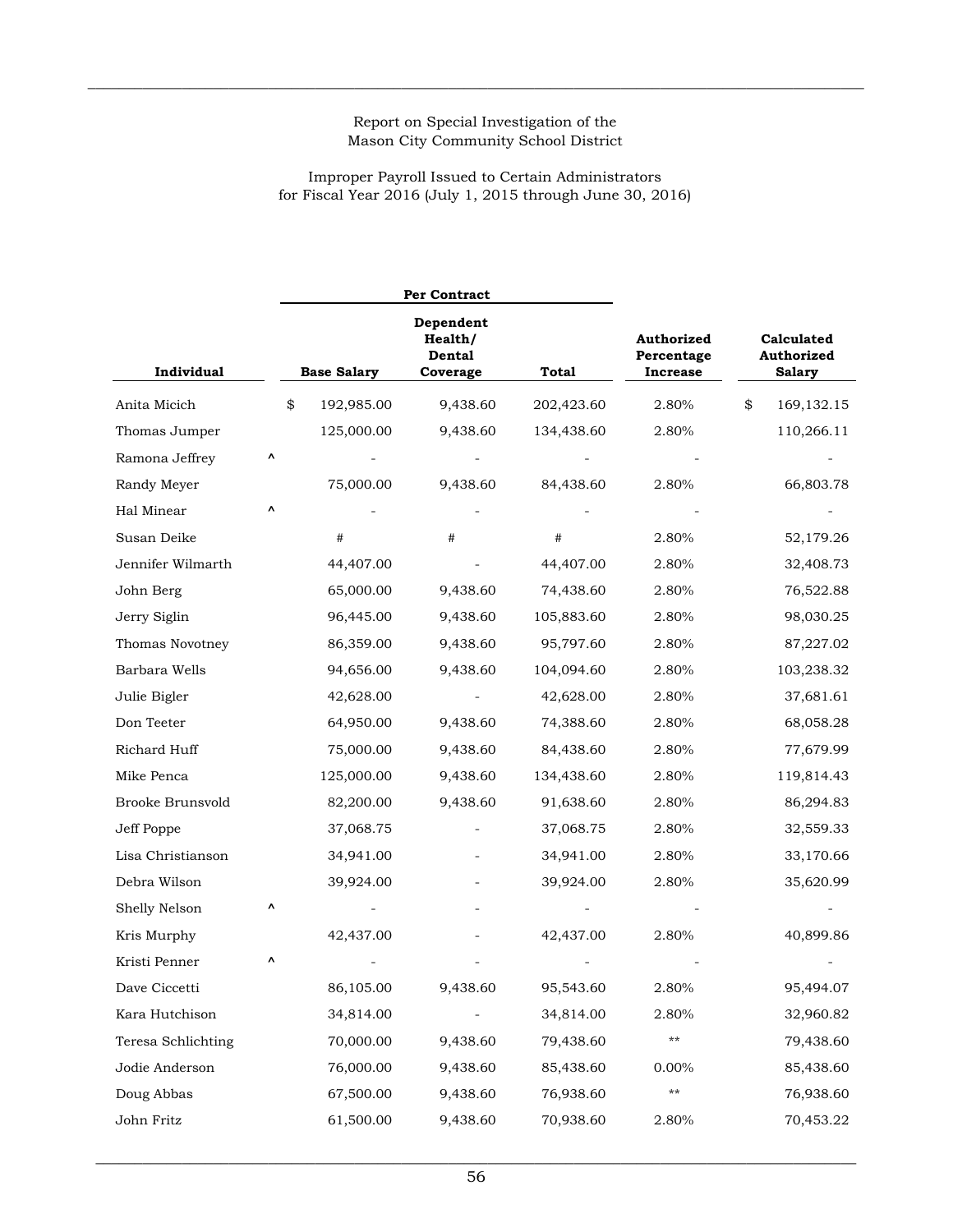|                                                      |               |                          | Improper        |                                                               |           |
|------------------------------------------------------|---------------|--------------------------|-----------------|---------------------------------------------------------------|-----------|
|                                                      |               | <b>MCCSD's Share of:</b> |                 |                                                               |           |
| <b>Actual Payroll</b><br>per the Payroll<br>Register | <b>Salary</b> | <b>FICA</b>              | <b>IPERS</b>    | <b>MCCSD</b><br><b>Contributions to</b><br><b>TSA Account</b> | Total     |
| 208,423.60                                           | 39,291.45     | 3,005.80                 | 3,508.73        | 37,749.72                                                     | 83,555.70 |
| 134,438.60                                           | 24,172.49     | 1,849.20                 | 2,158.60        |                                                               | 28,180.29 |
|                                                      |               |                          |                 |                                                               |           |
| 84,438.60                                            | 17,634.82     | 1,349.06                 | 1,574.79        |                                                               | 20,558.67 |
|                                                      |               |                          |                 |                                                               |           |
| 66,347.60                                            | 14,168.34     | 1,083.88                 | 1,265.23        | 960.00                                                        | 17,477.45 |
| 44,427.00                                            | 12,018.27     | 919.40                   | 1,073.23        | 960.00                                                        | 14,970.90 |
| 84,438.60                                            | 7,915.72      | 605.56                   | 706.87          |                                                               | 9,228.15  |
| 105,883.60                                           | 7,853.35      | 600.78                   | 701.30          |                                                               | 9,155.43  |
| 95,797.60                                            | 8,570.58      | 655.65                   | 765.35          |                                                               | 9,991.58  |
| 104,094.60                                           | 856.28        | 65.51                    | 76.47           |                                                               | 998.26    |
| 42,628.00                                            | 4,946.39      | 378.41                   | 441.71          | 960.00                                                        | 6,726.51  |
| 74,388.60                                            | 6,330.32      | 484.27                   | 565.30          |                                                               | 7,379.89  |
| 85,638.60                                            | 7,958.61      | 608.84                   | 710.70          |                                                               | 9,278.15  |
| 134,438.60                                           | 14,624.17     | 1,118.75                 | 1,305.94        |                                                               | 17,048.86 |
| 91,638.60                                            | 5,343.77      | 408.80                   | 477.20          |                                                               | 6,229.77  |
| 39,491.57                                            | 6,932.24      | 530.32                   | 619.05          |                                                               | 8,081.61  |
| 34,941.00                                            | 1,770.34      | 135.43                   | 158.09          | 960.00                                                        | 3,023.86  |
| 39,924.00                                            | 4,303.01      | 329.18                   | 384.26          | 960.00                                                        | 5,976.45  |
|                                                      |               |                          |                 |                                                               |           |
| 42,437.00                                            | 1,537.14      | 117.59                   | 137.27          | 960.00                                                        | 2,752.00  |
|                                                      |               |                          |                 |                                                               |           |
| 95,543.60                                            | 49.53         | 3.79                     | 4.42            |                                                               | 57.74     |
| 34,914.00                                            | 1,953.18      | 149.42                   | 174.42          | 960.00                                                        | 3,237.02  |
| 79,438.60                                            | $\sim 100$    | <b>Contract Contract</b> | $\frac{1}{2}$ . |                                                               | $\equiv$  |
| 89,438.60                                            | 4,000.00      | 306.00                   | 357.20          |                                                               | 4,663.20  |
| 76,938.60                                            | $\sim$        | $\sim$ $ \sim$           | $\sim$ $ \sim$  |                                                               |           |
| 70,938.60                                            | 485.38        | 37.13                    | 43.34           |                                                               | 565.85    |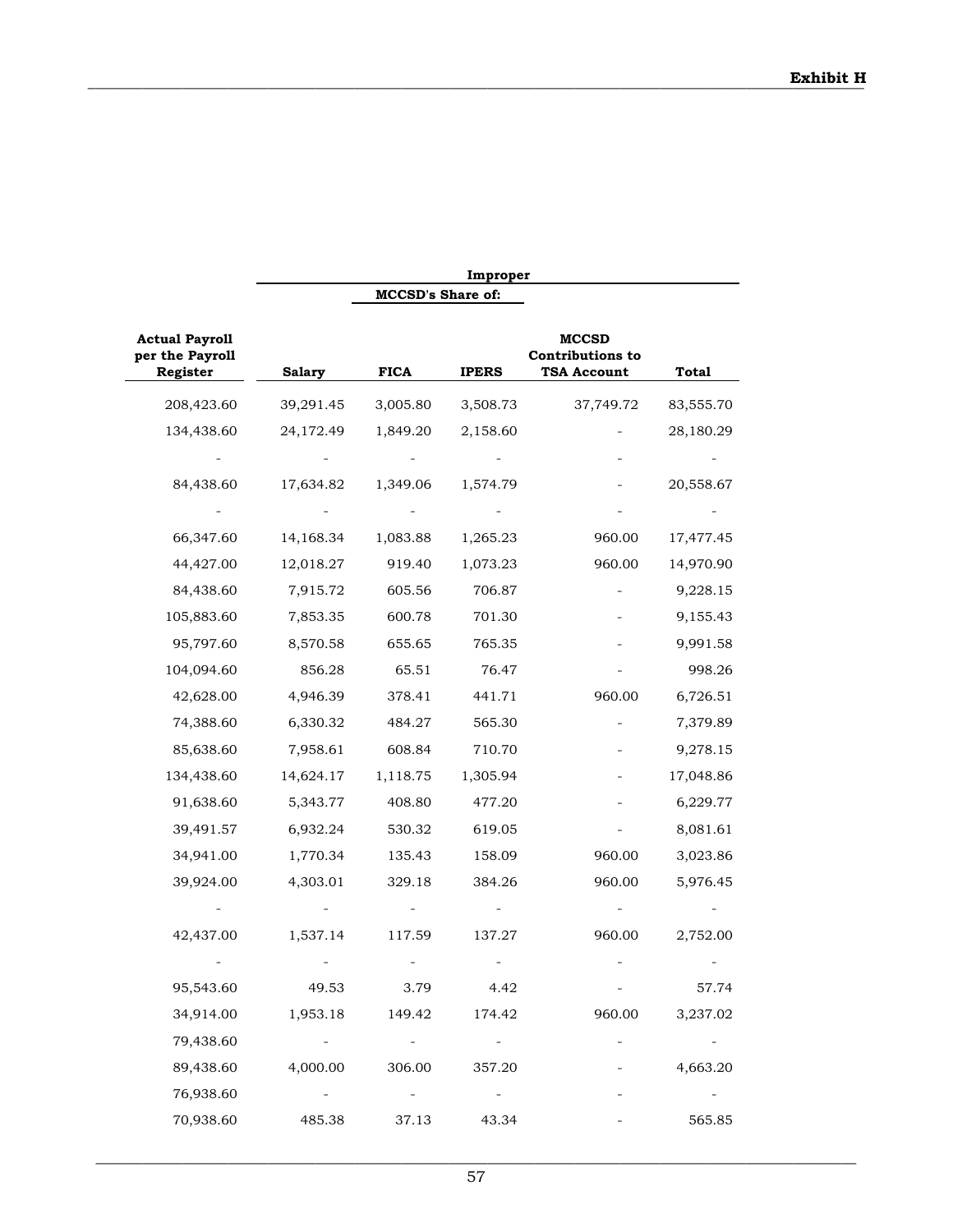$\_$  , and the state of the state of the state of the state of the state of the state of the state of the state of the state of the state of the state of the state of the state of the state of the state of the state of the

for Fiscal Year 2016 (July 1, 2015 through June 30, 2016) Improper Payroll Issued to Certain Administrators

|                          |           |                                                               | Per Contract |            |                                             |                                           |
|--------------------------|-----------|---------------------------------------------------------------|--------------|------------|---------------------------------------------|-------------------------------------------|
|                          |           | Dependent<br>Health/<br>Dental<br><b>Base Salary</b><br>Total |              |            | Authorized<br>Percentage<br><b>Increase</b> | Calculated<br>Authorized<br><b>Salary</b> |
| Individual               |           |                                                               | Coverage     |            |                                             |                                           |
| Kathryn Schladweiler     | $\lambda$ |                                                               |              |            |                                             |                                           |
| Amanda Sadler            | ۸         |                                                               |              |            |                                             |                                           |
| Gary Van Hemert          | ۸         |                                                               |              |            |                                             |                                           |
| Jenna Sheriff            | ۸         |                                                               |              |            |                                             |                                           |
| Allison Stevenson        |           | 95,872.00                                                     | 9,438.60     | 105,310.60 | 2.80%                                       | 105,186.01                                |
| Robert Hollinger         | ٨         |                                                               |              |            |                                             |                                           |
| Allison Pattee           | ٨         |                                                               |              |            |                                             |                                           |
| Kassandra Drey           | ۸         |                                                               |              |            |                                             |                                           |
| Carol Huff               |           | 39,975.00                                                     |              | 39,975.00  | 2.80%                                       | 39,490.63                                 |
| Leslie Behm              |           | 31,224.00                                                     |              | 31,224.00  | 0.00%                                       | 31,224.00                                 |
| Kristy Wagner            | ۸         |                                                               |              |            |                                             |                                           |
| Amy Dixon                | Λ         |                                                               |              |            |                                             |                                           |
| Michael Carlson          | ۸         |                                                               |              |            |                                             |                                           |
| Renae Trettin            |           | 33,991.00                                                     |              | 33,991.00  | 2.80%                                       | 34,706.35                                 |
| Sue Hennagir             |           | 42,647.75                                                     |              | 42,647.75  | $0.00\%$                                    | 42,647.75                                 |
| Cory Jenninges           |           | 49,598.11                                                     |              | 49,598.11  | 2.00%                                       | 49,598.11                                 |
| Krystal Bollinger        | ۸         |                                                               |              |            |                                             |                                           |
| Jason Wedgebury          | ۸         |                                                               |              |            |                                             |                                           |
| Dudley Humphrey          | ۸         |                                                               |              |            |                                             |                                           |
| Victoria Davison         | ۸         |                                                               |              |            |                                             |                                           |
| Susan Pecinovsky         | ۸         |                                                               |              |            |                                             |                                           |
| Joshua Smith             | ۸         |                                                               |              |            |                                             |                                           |
| <b>Brandt Snakenburg</b> |           |                                                               |              |            |                                             |                                           |
| <b>Blake Henely</b>      | ۸         |                                                               |              |            |                                             |                                           |
| Mallory Mitchell         | ۸         |                                                               |              |            |                                             |                                           |
| Matthew McClemons        | ٨         |                                                               |              |            |                                             |                                           |
| Lindsay Millsap          |           | 77,063.00                                                     | 9,438.60     | 86,501.60  | 2.80%                                       | 86,802.88                                 |
| Dan Arjes                |           | 71,925.00                                                     | 9,438.60     | 81,363.60  | 2.80%                                       | 81,655.07                                 |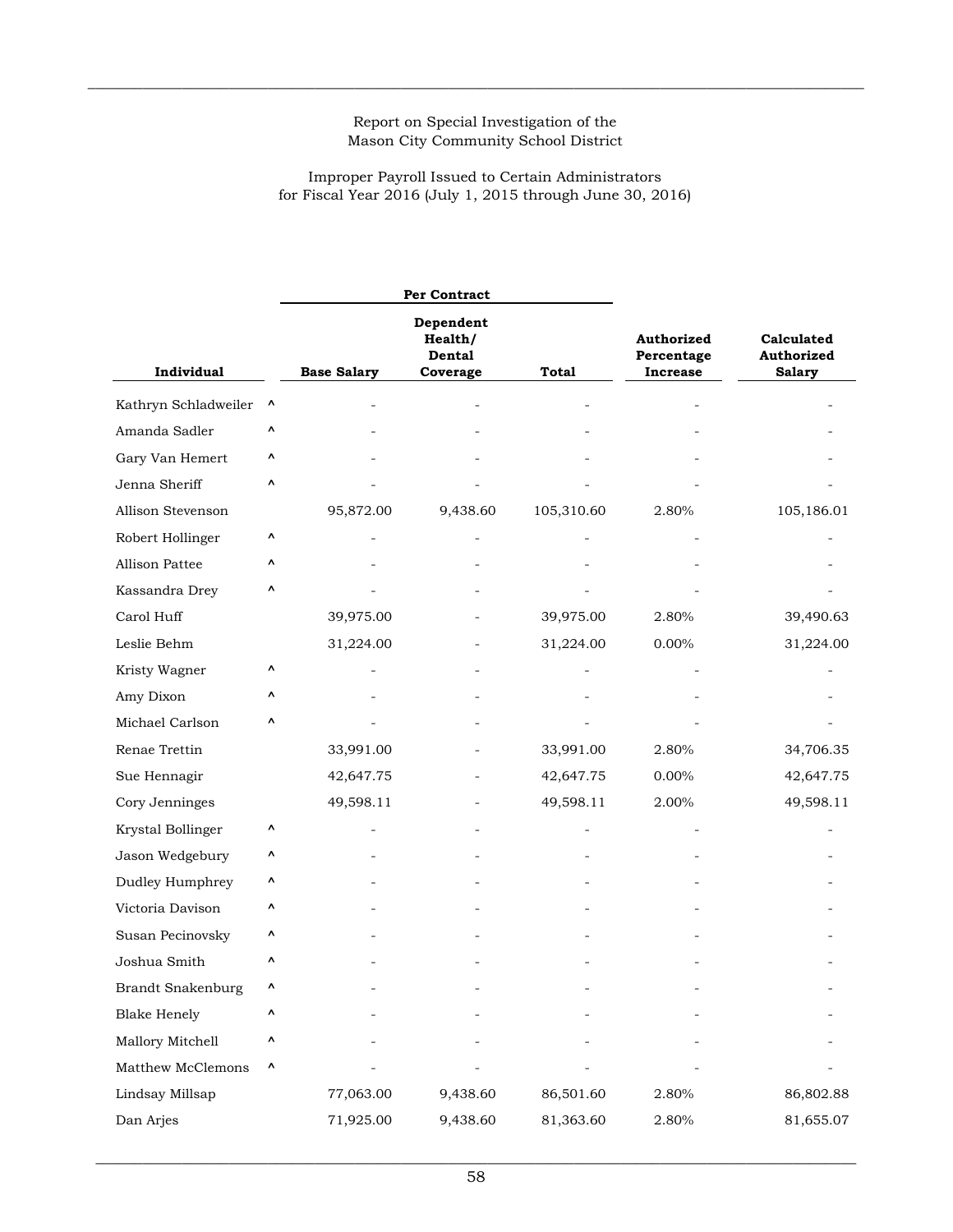|                                                      |               |                          | Improper     |                                                               |              |
|------------------------------------------------------|---------------|--------------------------|--------------|---------------------------------------------------------------|--------------|
|                                                      |               | <b>MCCSD's Share of:</b> |              |                                                               |              |
| <b>Actual Payroll</b><br>per the Payroll<br>Register | <b>Salary</b> | <b>FICA</b>              | <b>IPERS</b> | <b>MCCSD</b><br><b>Contributions to</b><br><b>TSA Account</b> | <b>Total</b> |
|                                                      |               |                          |              |                                                               |              |
|                                                      |               |                          |              |                                                               |              |
|                                                      |               |                          |              |                                                               |              |
|                                                      |               |                          |              |                                                               |              |
| 105,310.60                                           | 124.59        | 9.53                     | 11.13        |                                                               | 145.25       |
|                                                      |               |                          |              |                                                               |              |
|                                                      |               |                          |              |                                                               |              |
|                                                      |               |                          |              |                                                               |              |
| 39,975.00                                            | 484.37        | 37.06                    | 43.25        |                                                               | 564.68       |
| 29,532.68                                            | (1,691.32)    | (129.38)                 | (151.03)     | 900.00                                                        | (1,071.73)   |
|                                                      |               |                          |              |                                                               |              |
|                                                      |               |                          |              |                                                               |              |
|                                                      |               |                          |              |                                                               |              |
| 33,991.00                                            | (715.35)      | (54.71)                  | (63.88)      | 960.00                                                        | 126.06       |
| 42,647.75                                            |               |                          |              | 960.00                                                        | 960.00       |
| 49,598.11                                            |               |                          |              |                                                               |              |
|                                                      |               |                          |              |                                                               |              |
|                                                      |               |                          |              |                                                               |              |
|                                                      |               |                          |              |                                                               |              |
|                                                      |               |                          |              |                                                               |              |
|                                                      |               |                          |              |                                                               |              |
|                                                      |               |                          |              |                                                               |              |
|                                                      |               |                          |              |                                                               |              |
|                                                      |               |                          |              |                                                               |              |
|                                                      |               |                          |              |                                                               |              |
|                                                      |               |                          |              |                                                               |              |
| 86,501.60                                            | (301.28)      | (23.04)                  | (26.90)      |                                                               | (351.22)     |
| 81,363.60                                            | (291.47)      | (22.28)                  | (26.03)      |                                                               | (339.78)     |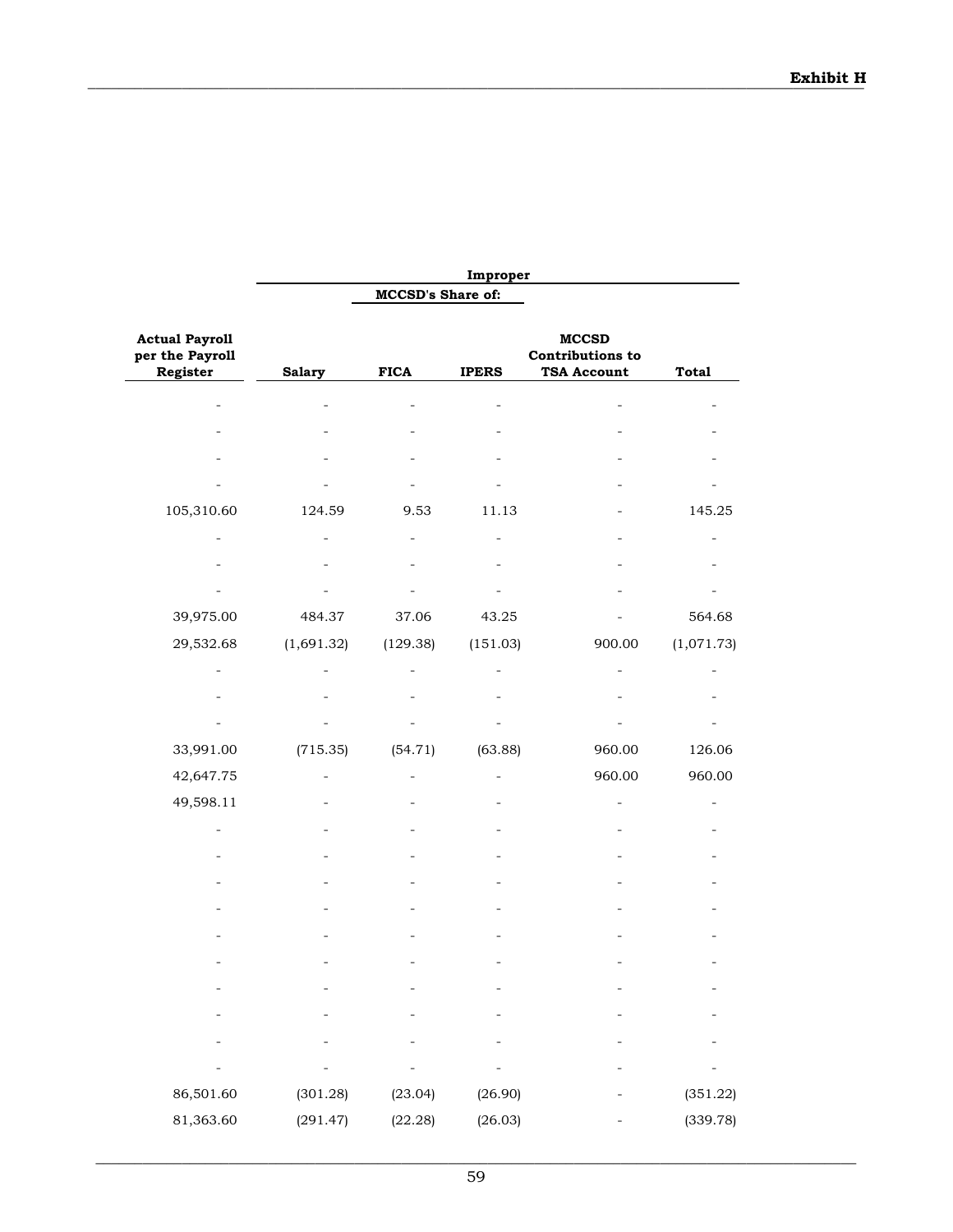$\_$  , and the state of the state of the state of the state of the state of the state of the state of the state of the state of the state of the state of the state of the state of the state of the state of the state of the

#### for Fiscal Year 2016 (July 1, 2015 through June 30, 2016) Improper Payroll Issued to Certain Administrators

|                     | <b>Per Contract</b> |                          |                                            |              |                                             |                                           |  |
|---------------------|---------------------|--------------------------|--------------------------------------------|--------------|---------------------------------------------|-------------------------------------------|--|
| Individual          |                     | <b>Base Salary</b>       | Dependent<br>Health/<br>Dental<br>Coverage | <b>Total</b> | <b>Authorized</b><br>Percentage<br>Increase | Calculated<br>Authorized<br><b>Salary</b> |  |
| Jadie Meyer         |                     | 75,000.00                | 9,438.60                                   | 84,438.60    | $0.00\%$                                    | 84,438.60                                 |  |
| Aaron Patrick       | $\lambda$           | $\overline{\phantom{0}}$ |                                            |              |                                             |                                           |  |
| Dan Phipps          | Λ                   |                          |                                            |              |                                             |                                           |  |
| Kristian Einsweiler | $\hat{\phantom{a}}$ |                          |                                            |              |                                             |                                           |  |
| Total               |                     | 2,237,215.61             | 188,772.00                                 | 2,425,987.61 |                                             | 2,324,061.79                              |  |

**^** - Individual was not employed with MCCSD during this fiscal year.

**\*\*** - Individual was promoted to a new position at the beginning of this fiscal year.

**#** - Service contract for this fiscal year could not be located.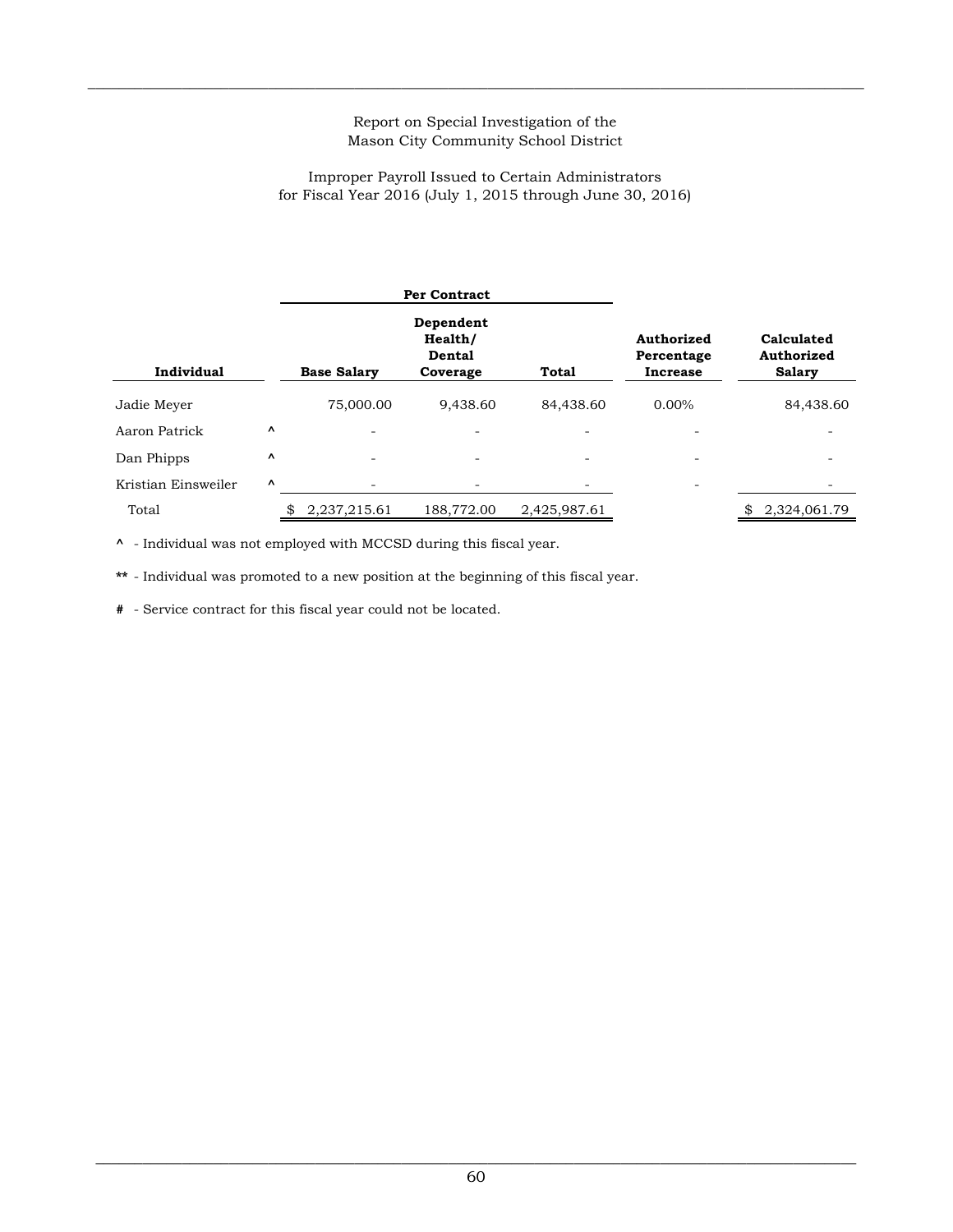|                                                      | Improper      |                          |              |                                                               |              |  |
|------------------------------------------------------|---------------|--------------------------|--------------|---------------------------------------------------------------|--------------|--|
|                                                      |               | <b>MCCSD's Share of:</b> |              |                                                               |              |  |
| <b>Actual Payroll</b><br>per the Payroll<br>Register | <b>Salary</b> | <b>FICA</b>              | <b>IPERS</b> | <b>MCCSD</b><br><b>Contributions to</b><br><b>TSA Account</b> | <b>Total</b> |  |
| 84,438.60                                            |               |                          |              |                                                               |              |  |
|                                                      |               |                          |              |                                                               |              |  |
|                                                      |               |                          |              |                                                               |              |  |
|                                                      |               |                          |              |                                                               |              |  |
| 2,514,386.71                                         | 190,324.92    | 14,559.95                | 16,996.01    | 47,289.72                                                     | 269,170.60   |  |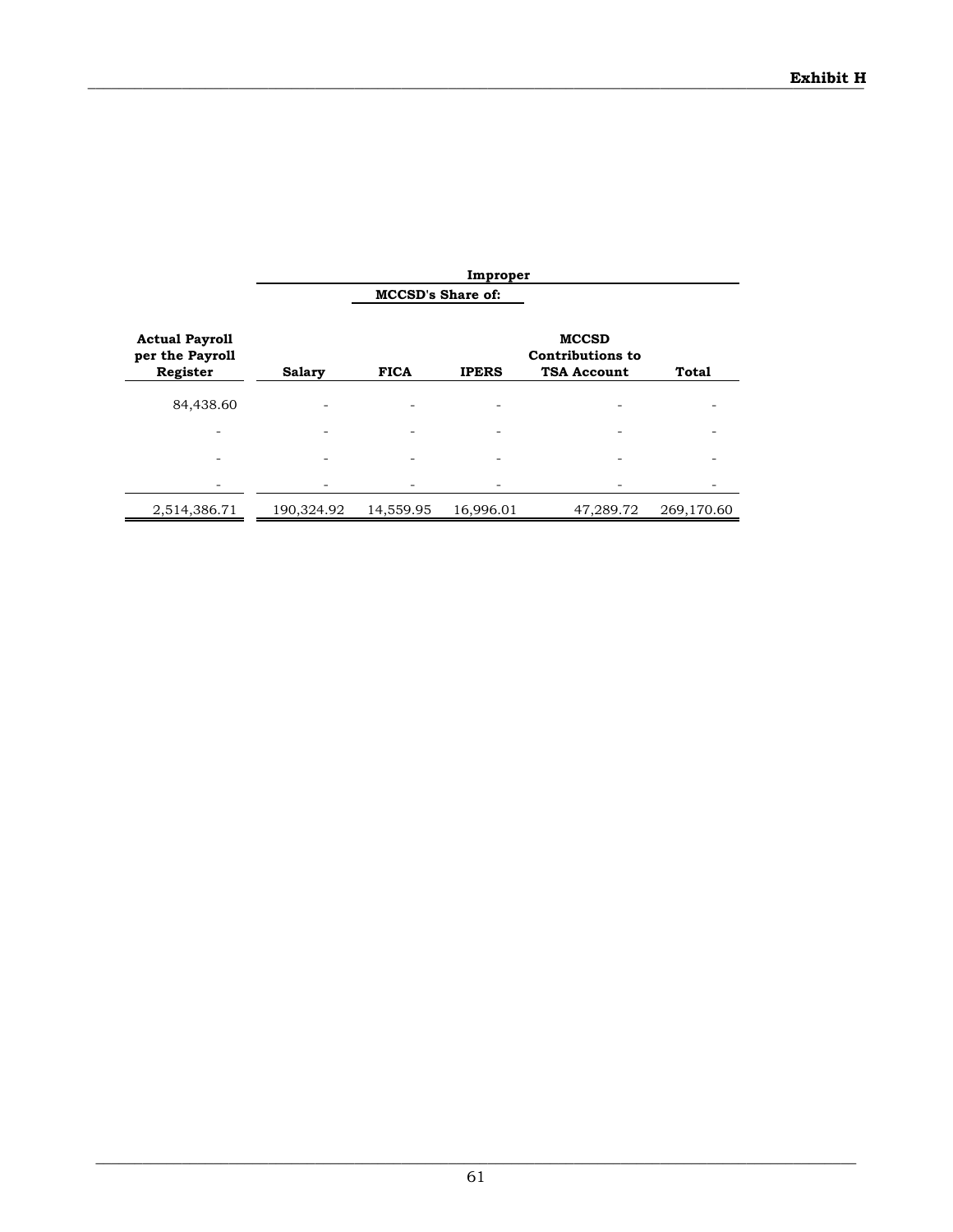$\_$  , and the state of the state of the state of the state of the state of the state of the state of the state of the state of the state of the state of the state of the state of the state of the state of the state of the

# Improper Payroll Issued to Certain Administrators for Fiscal Year 2017 (July 1, 2016 through June 30, 2017)

|                         |   |                    | Per Contract                               |              |                                                                                          |            |
|-------------------------|---|--------------------|--------------------------------------------|--------------|------------------------------------------------------------------------------------------|------------|
| Individual              |   | <b>Base Salary</b> | Dependent<br>Health/<br>Dental<br>Coverage | <b>Total</b> | Calculated<br>Authorized<br>Authorized<br>Percentage<br><b>Increase</b><br><b>Salary</b> |            |
| Anita Micich            | ۸ | \$                 |                                            |              |                                                                                          | \$         |
| Thomas Jumper           | ۸ |                    |                                            |              |                                                                                          |            |
| Ramona Jeffrey          |   |                    |                                            |              |                                                                                          |            |
| Randy Meyer             |   | 77,250.00          | 9,438.60                                   | 86,688.60    | 3.00%                                                                                    | 68,807.90  |
| Hal Minear              | ۸ |                    |                                            |              |                                                                                          |            |
| Susan Deike             |   | 58,591.00          | 9,438.60                                   | 68,029.60    | 3.00%                                                                                    | 53,744.63  |
| Jennifer Wilmarth       |   | 45,874.00          |                                            | 45,874.00    | 3.00%                                                                                    | 33,380.99  |
| John Berg               |   | 82,250.00          | 9,438.60                                   | 91,688.60    | 3.00%                                                                                    | 78,818.57  |
| Jerry Siglin            |   | 99,338.00          | 9,438.60                                   | 108,776.60   | 3.00%                                                                                    | 100,971.16 |
| Thomas Novotney         | Λ |                    |                                            |              |                                                                                          |            |
| Barbara Wells           |   | 97,496.00          | 9,438.60                                   | 106,934.60   | 3.00%                                                                                    | 106,335.47 |
| Julie Bigler            |   | 43,896.00          |                                            | 43,896.00    | 3.00%                                                                                    | 38,812.05  |
| Don Teeter              |   | 66,899.00          | 9,438.60                                   | 76,337.60    | 3.00%                                                                                    | 70,100.03  |
| Richard Huff            |   | 77,250.00          | 9,438.60                                   | 86,688.60    | 3.00%                                                                                    | 80,010.39  |
| Mike Penca              |   | 163,000.00         | 9,438.60                                   | 172,438.60   | **                                                                                       | 172,438.60 |
| <b>Brooke Brunsvold</b> |   | 84,666.00          | 9,438.60                                   | 94,104.60    | 3.00%                                                                                    | 88,883.67  |
| Jeff Poppe              |   | 41,786.00          |                                            | 41,786.00    | 3.00%                                                                                    | 33,536.11  |
| Lisa Christianson       |   | 36,128.00          |                                            | 36,128.00    | 3.00%                                                                                    | 34,165.78  |
| Debra Wilson            |   | 41,256.00          |                                            | 41,256.00    | 3.00%                                                                                    | 36,689.62  |
| Shelly Nelson           | ^ |                    |                                            |              |                                                                                          |            |
| Kris Murphy             |   | 43,695.00          |                                            | 43,695.00    | 3.00%                                                                                    | 42,126.85  |
| Kristi Penner           |   |                    |                                            |              |                                                                                          |            |
| Dave Ciccetti           |   | 88,688.00          | 9,438.60                                   | 98,126.60    | 3.00%                                                                                    | 98,358.90  |
| Kara Hutchison          |   | 35,858.00          |                                            | 35,858.00    | 3.00%                                                                                    | 33,949.64  |
| Teresa Schlichting      |   | 80,000.00          | 9,438.60                                   | 89,438.60    | **                                                                                       | 89,438.60  |
| Jodie Anderson          |   | 87,500.00          | 9,438.60                                   | 96,938.60    | 3.00%                                                                                    | 92,121.76  |
| Doug Abbas              |   | 69,525.00          | 9,438.60                                   | 78,963.60    | 3.00%                                                                                    | 79,246.76  |
| John Fritz              |   | 63,345.00          | 9,438.60                                   | 72,783.60    | 3.00%                                                                                    | 72,566.82  |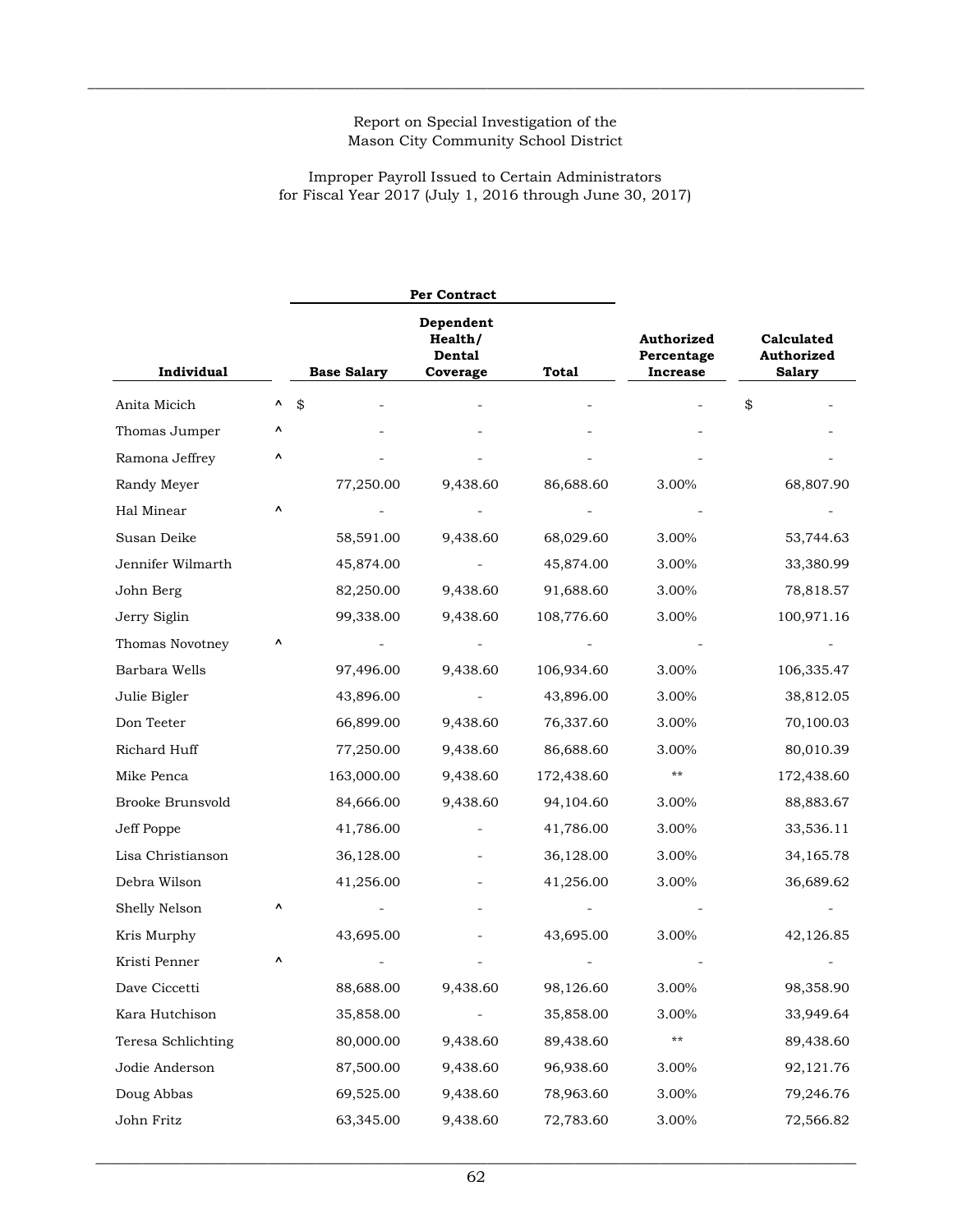|                                                      |               |                          | Improper     |                                                               |              |
|------------------------------------------------------|---------------|--------------------------|--------------|---------------------------------------------------------------|--------------|
|                                                      |               | <b>MCCSD's Share of:</b> |              |                                                               |              |
| <b>Actual Payroll</b><br>per the Payroll<br>Register | <b>Salary</b> | <b>FICA</b>              | <b>IPERS</b> | <b>MCCSD</b><br><b>Contributions to</b><br><b>TSA Account</b> | <b>Total</b> |
|                                                      |               |                          |              |                                                               |              |
|                                                      |               |                          |              |                                                               |              |
|                                                      |               |                          |              |                                                               |              |
| 86,688.60                                            | 17,880.70     | 1,367.87                 | 1,596.75     |                                                               | 20,845.32    |
|                                                      |               |                          |              |                                                               |              |
| 68,509.60                                            | 14,764.97     | 1,129.52                 | 1,318.51     | 960.00                                                        | 18,173.00    |
| 52,586.63                                            | 19,205.64     | 1,469.23                 | 1,715.06     | 960.00                                                        | 23,349.93    |
| 92,168.60                                            | 13,350.03     | 1,021.28                 | 1,192.16     |                                                               | 15,563.47    |
| 108,856.60                                           | 7,885.44      | 603.24                   | 704.17       |                                                               | 9,192.85     |
|                                                      |               |                          |              |                                                               |              |
| 107,414.60                                           | 1,079.13      | 82.55                    | 96.37        |                                                               | 1,258.05     |
| 50,493.91                                            | 11,681.86     | 893.66                   | 1,043.19     | 960.00                                                        | 14,578.71    |
| 76,777.60                                            | 6,677.57      | 510.83                   | 596.31       |                                                               | 7,784.71     |
| 87,888.60                                            | 7,878.21      | 602.69                   | 703.52       |                                                               | 9,184.42     |
| 172,918.60                                           | 480.00        | 36.72                    | 42.86        | 5,000.04                                                      | 5,559.62     |
| 94,144.60                                            | 5,260.93      | 402.46                   | 469.80       |                                                               | 6,133.19     |
| 41,931.11                                            | 8,395.00      | 642.22                   | 749.67       |                                                               | 9,786.89     |
| 40,624.13                                            | 6,458.35      | 494.06                   | 576.73       | 960.00                                                        | 8,489.14     |
| 41,307.03                                            | 4,617.41      | 353.23                   | 412.33       | 960.00                                                        | 6,342.97     |
|                                                      |               |                          |              |                                                               |              |
| 43,724.30                                            | 1,597.45      | 122.20                   | 142.65       | 960.00                                                        | 2,822.30     |
|                                                      |               |                          |              |                                                               |              |
| 98,606.60                                            | 247.70        | 18.95                    | 22.12        |                                                               | 288.77       |
| 35,866.87                                            | 1,917.23      | 146.67                   | 171.21       | 960.00                                                        | 3,195.11     |
| 89,918.60                                            | 480.00        | 36.72                    | 42.86        |                                                               | 559.58       |
| 97,628.60                                            | 5,506.84      | 421.28                   | 491.76       |                                                               | 6,419.88     |
| 79,003.60                                            | (243.16)      | (18.59)                  | (21.71)      |                                                               | (283.46)     |
| 73,263.60                                            | 696.78        | 53.31                    | 62.22        |                                                               | 812.31       |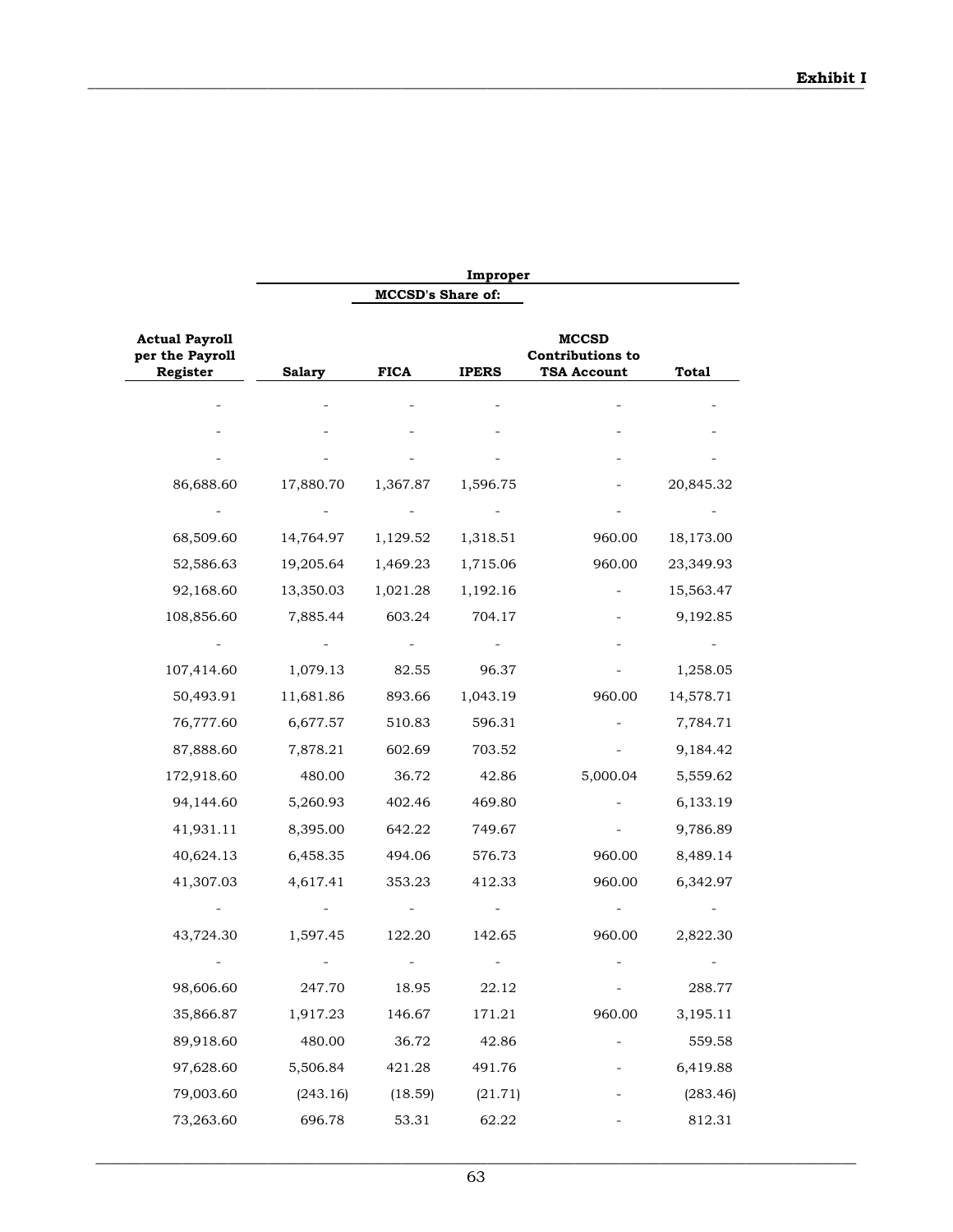$\_$  , and the state of the state of the state of the state of the state of the state of the state of the state of the state of the state of the state of the state of the state of the state of the state of the state of the

Improper Payroll Issued to Certain Administrators for Fiscal Year 2017 (July 1, 2016 through June 30, 2017)

|                          |   |                    | <b>Per Contract</b>                        |              |                                             |            |
|--------------------------|---|--------------------|--------------------------------------------|--------------|---------------------------------------------|------------|
| Individual               |   | <b>Base Salary</b> | Dependent<br>Health/<br>Dental<br>Coverage | <b>Total</b> | Authorized<br>Percentage<br><b>Increase</b> |            |
| Kathryn Schladweiler     | ۸ |                    |                                            |              |                                             |            |
| Amanda Sadler            | ۸ |                    |                                            |              |                                             |            |
| Gary Van Hemert          | ۸ |                    |                                            |              |                                             |            |
| Jenna Sheriff            | ۸ |                    |                                            |              |                                             |            |
| Allison Stevenson        |   | 98,748.00          | 9,438.60                                   | 108,186.60   | 3.00%                                       | 108,341.59 |
| Robert Hollinger         | ۸ |                    |                                            |              |                                             |            |
| Allison Pattee           | ۸ |                    |                                            |              |                                             |            |
| Kassandra Drey           |   | 55,206.50          |                                            | 55,206.50    | $0.00\%$                                    | 55,206.50  |
| Carol Huff               |   | 41,174.00          |                                            | 41,174.00    | 3.00%                                       | 40,675.34  |
| Leslie Behm              |   | 25,487.28          |                                            | 25,487.28    | 0.00%                                       | 25,487.28  |
| Kristy Wagner            | ۸ |                    |                                            |              |                                             |            |
| Amy Dixon                | ۸ |                    |                                            |              |                                             |            |
| Michael Carlson          | ۸ |                    |                                            |              |                                             |            |
| Renae Trettin            |   | 35,011.00          |                                            | 35,011.00    | 3.00%                                       | 17,873.77  |
| Sue Hennagir             |   | 39,025.00          |                                            | 39,025.00    | 3.00%                                       | 39,040.61  |
| Cory Jenninges           |   | 51,086.00          |                                            | 51,086.00    | 3.00%                                       | 51,086.06  |
| Krystal Bollinger        | ۸ |                    |                                            |              |                                             |            |
| Jason Wedgebury          | ۸ |                    |                                            |              |                                             |            |
| Dudley Humphrey          | ۸ |                    |                                            |              |                                             |            |
| Victoria Davison         | ۸ |                    |                                            |              |                                             |            |
| Susan Pecinovsky         |   | 125,000.00         | 9,438.60                                   | 134,438.60   | 0.00%                                       | 134,438.60 |
| Joshua Smith             |   |                    |                                            |              |                                             |            |
| <b>Brandt Snakenburg</b> |   | 67,500.00          | 8,652.05                                   | 76,152.05    | $0.00\%$                                    | 76,152.05  |
| <b>Blake Henely</b>      |   | 66,000.00          | 8,652.05                                   | 74,652.05    | $0.00\%$                                    | 74,652.05  |
| Mallory Mitchell         |   | 12,101.40          |                                            | 12,101.40    | $0.00\%$                                    | 12,101.40  |
| Matthew McClemons        | ۸ |                    | $\qquad \qquad -$                          |              |                                             |            |
| Lindsay Millsap          |   | 80,000.00          | 9,438.60                                   | 89,438.60    | 3.00%                                       | 89,406.97  |
| Dan Arjes                |   | 75,000.00          | 9,438.60                                   | 84,438.60    | 3.00%                                       | 84,104.72  |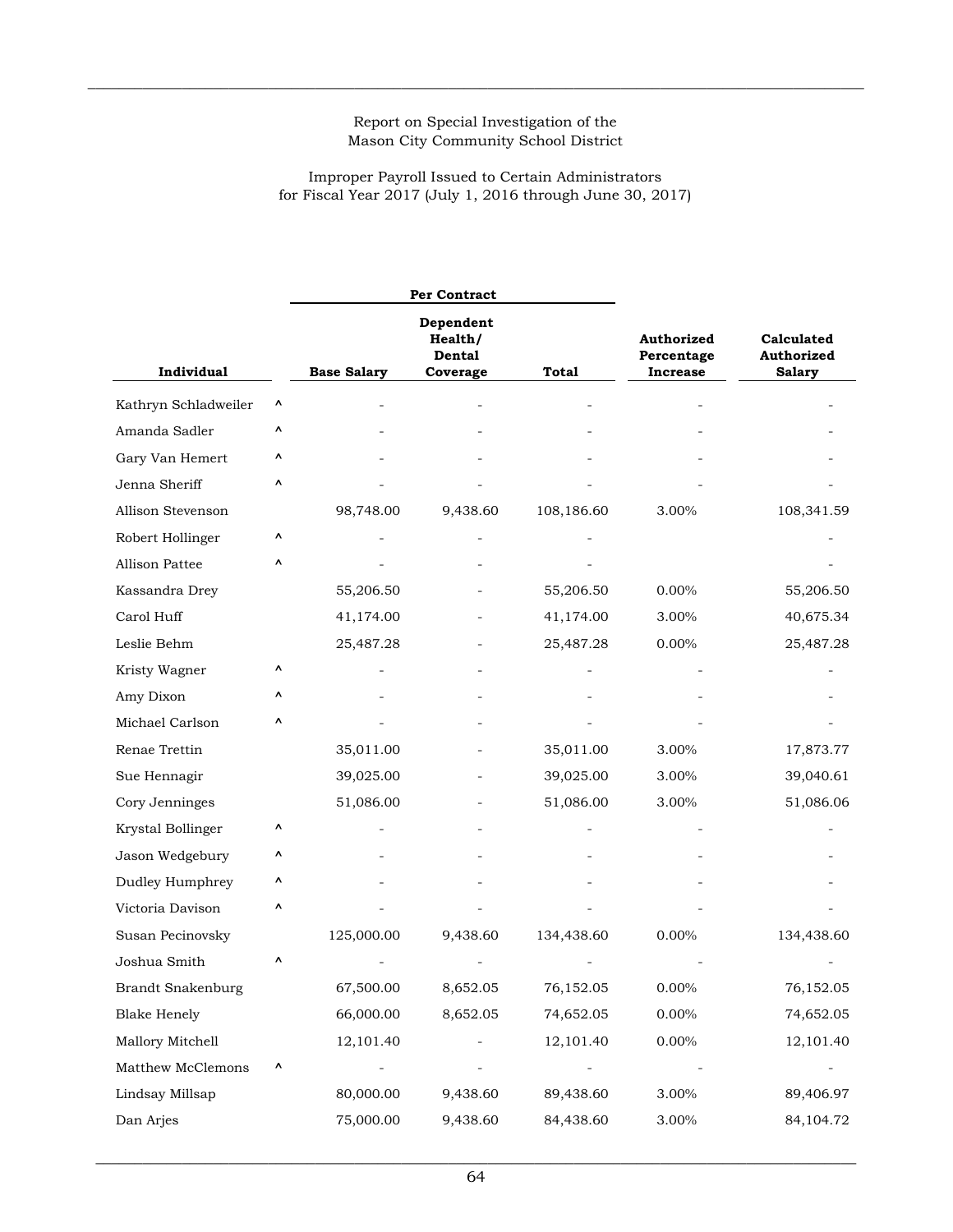|                                                                     |                          |                          | Improper                 |                                                               |                 |
|---------------------------------------------------------------------|--------------------------|--------------------------|--------------------------|---------------------------------------------------------------|-----------------|
|                                                                     |                          | <b>MCCSD's Share of:</b> |                          |                                                               |                 |
| <b>Actual Payroll</b><br>per the Payroll<br>Register                | <b>Salary</b>            | <b>FICA</b>              | <b>IPERS</b>             | <b>MCCSD</b><br><b>Contributions to</b><br><b>TSA Account</b> | <b>Total</b>    |
|                                                                     |                          |                          |                          |                                                               |                 |
|                                                                     |                          |                          |                          |                                                               |                 |
|                                                                     |                          |                          |                          |                                                               |                 |
|                                                                     |                          |                          |                          |                                                               |                 |
| 108,666.60                                                          | 325.01                   | 24.87                    | 29.02                    |                                                               | 378.90          |
|                                                                     |                          |                          |                          |                                                               |                 |
|                                                                     |                          |                          |                          |                                                               |                 |
| 55,584.73                                                           | 378.23                   | 28.93                    | 33.78                    | 3,600.00                                                      | 4,040.94        |
| 41,248.25                                                           | 572.91                   | 43.83                    | 51.16                    |                                                               | 667.90          |
| 25,487.28                                                           |                          |                          |                          | 720.00                                                        | 720.00          |
|                                                                     |                          |                          |                          |                                                               |                 |
|                                                                     |                          |                          |                          |                                                               |                 |
|                                                                     |                          |                          |                          |                                                               |                 |
| 17,758.75                                                           | (115.02)                 | (8.79)                   | (10.27)                  | 480.00                                                        | 345.92          |
| 39,068.45                                                           | 27.84                    | 2.13                     | 2.49                     | 960.00                                                        | 992.46          |
| 51,086.00                                                           | (0.06)                   |                          |                          |                                                               | (0.06)          |
|                                                                     |                          |                          |                          |                                                               |                 |
|                                                                     |                          |                          |                          |                                                               |                 |
|                                                                     |                          |                          |                          |                                                               |                 |
|                                                                     |                          |                          |                          |                                                               |                 |
| 134,918.60                                                          | 480.00                   | 36.72                    | 42.86                    |                                                               | 559.58          |
|                                                                     |                          |                          |                          |                                                               |                 |
| 76,592.05                                                           | 440.00                   | 33.66                    | 39.29                    |                                                               | 512.95          |
| 75,092.05                                                           | 440.00                   | 33.66                    | 39.29                    |                                                               | 512.95          |
| 12,101.40                                                           | $\overline{\phantom{a}}$ | $\overline{\phantom{a}}$ | $\overline{\phantom{0}}$ | 320.00                                                        | 320.00          |
| $\mathcal{L}^{\mathcal{L}}(\mathcal{L}^{\mathcal{L}}(\mathcal{L}))$ |                          |                          | $\frac{1}{2}$            |                                                               | $\sim 10^{-10}$ |
| 89,918.60                                                           | 511.63                   | 39.14                    | 45.69                    |                                                               | 596.46          |
| 84,558.60                                                           | 453.88                   | 34.72                    | 40.53                    |                                                               | 529.13          |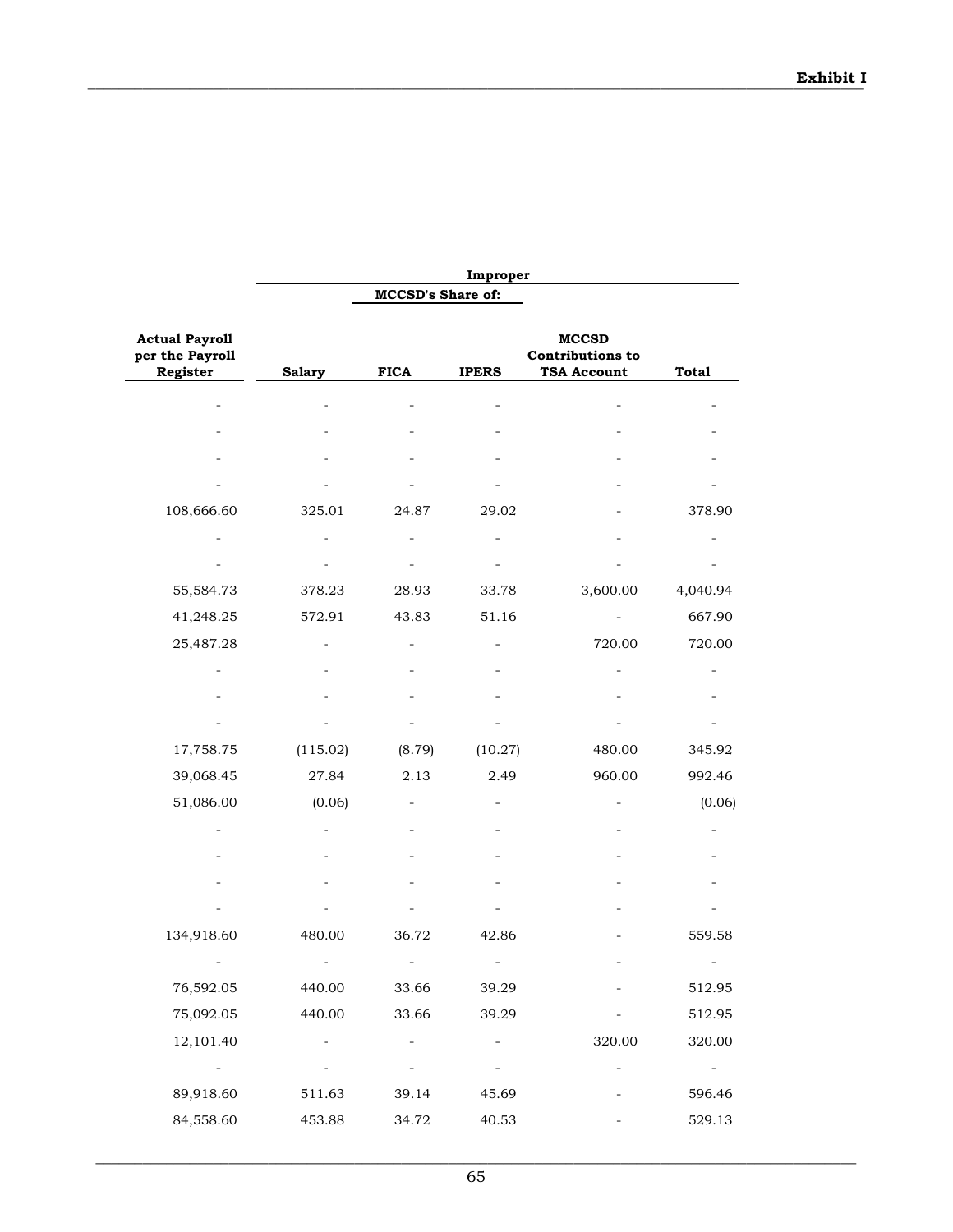$\_$  , and the state of the state of the state of the state of the state of the state of the state of the state of the state of the state of the state of the state of the state of the state of the state of the state of the

#### Improper Payroll Issued to Certain Administrators for Fiscal Year 2017 (July 1, 2016 through June 30, 2017)

|                     |          |                    | <b>Per Contract</b>                        |              |                                             |                                           |
|---------------------|----------|--------------------|--------------------------------------------|--------------|---------------------------------------------|-------------------------------------------|
| Individual          |          | <b>Base Salary</b> | Dependent<br>Health/<br>Dental<br>Coverage | Total        | Authorized<br>Percentage<br><b>Increase</b> | Calculated<br>Authorized<br><b>Salary</b> |
| Jadie Meyer         |          | 105,000.00         | 9.438.60                                   | 114,438.60   | $**$                                        | 114,438.60                                |
| Aaron Patrick       | $\hat{}$ | -                  |                                            |              |                                             |                                           |
| Dan Phipps          | Λ        |                    | $\overline{\phantom{0}}$                   |              |                                             |                                           |
| Kristian Einsweiler | ۸        |                    |                                            |              |                                             |                                           |
| Total               |          | 2,360,630.18       | 196,637.50                                 | 2,557,267.68 |                                             | 2,427,509.84                              |

**^** - Individual was not employed with MCCSD during this fiscal year.

**\*\*** - Individual was promoted to a new position at the beginning of this fiscal year.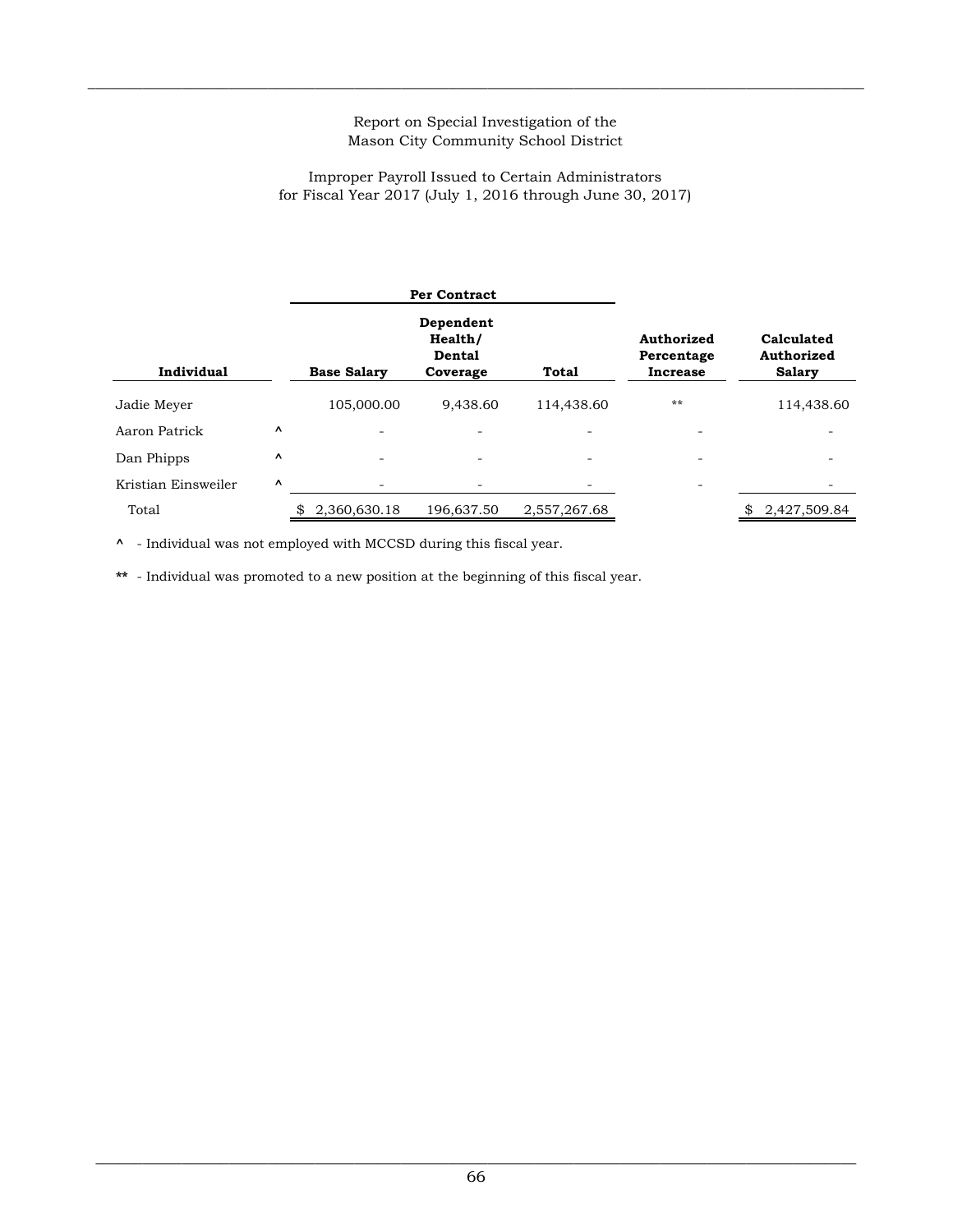|                                                      |               |                          | Improper     |                                                               |            |
|------------------------------------------------------|---------------|--------------------------|--------------|---------------------------------------------------------------|------------|
|                                                      |               | <b>MCCSD's Share of:</b> |              |                                                               |            |
| <b>Actual Payroll</b><br>per the Payroll<br>Register | <b>Salary</b> | <b>FICA</b>              | <b>IPERS</b> | <b>MCCSD</b><br><b>Contributions to</b><br><b>TSA Account</b> | Total      |
| 114,558.60                                           | 120.00        | 9.18                     | 10.72        |                                                               | 139.90     |
|                                                      |               |                          |              |                                                               |            |
|                                                      |               |                          |              |                                                               |            |
|                                                      |               |                          |              |                                                               |            |
| 2,566,962.34                                         | 139,452.50    | 10,668.15                | 12,453.10    | 17,800.04                                                     | 180,373.79 |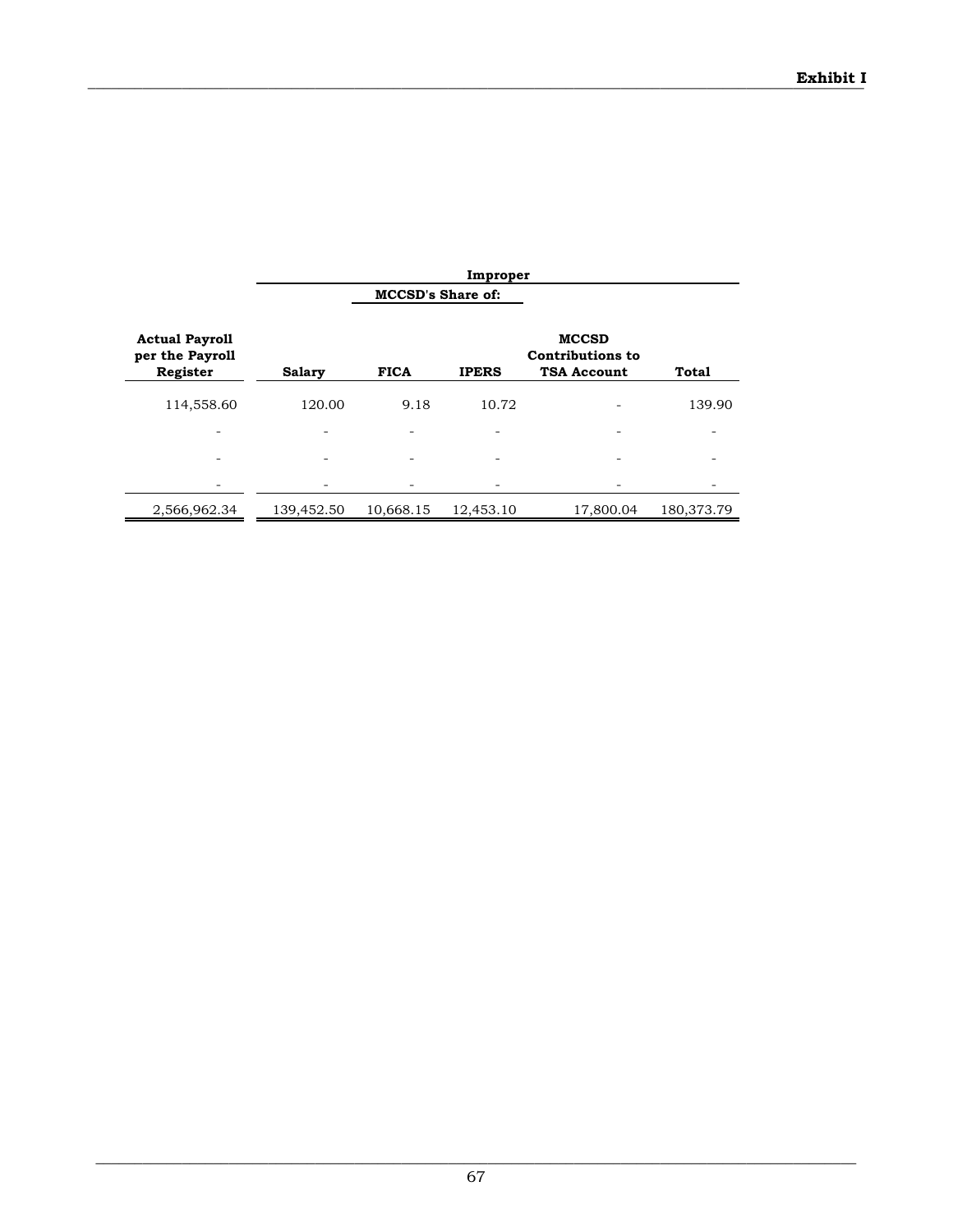$\_$  , and the state of the state of the state of the state of the state of the state of the state of the state of the state of the state of the state of the state of the state of the state of the state of the state of the

Improper Payroll Issued to Certain Administrators July 1, 2017 through August 30, 2017

|                    |   |                                                                  | Per Contract |              |                                                    |                                           |  |
|--------------------|---|------------------------------------------------------------------|--------------|--------------|----------------------------------------------------|-------------------------------------------|--|
| <b>Individual</b>  |   | Dependent<br>Health/<br>Dental<br><b>Base Salary</b><br>Coverage |              | <b>Total</b> | <b>Authorized</b><br>Percentage<br><b>Increase</b> | Calculated<br>Authorized<br><b>Salary</b> |  |
| Anita Micich       | ۸ | \$                                                               |              |              |                                                    | \$                                        |  |
| Thomas Jumper      | ٨ |                                                                  |              |              |                                                    |                                           |  |
| Ramona Jeffrey     | ۸ |                                                                  |              |              |                                                    |                                           |  |
| Randy Meyer        |   | 78,800.00                                                        | 9,438.60     | 88,238.60    | 2.00%                                              | 11,697.34                                 |  |
| Hal Minear         | ۸ |                                                                  |              |              |                                                    |                                           |  |
| Susan Deike        |   | 60,056.00                                                        | 9,438.60     | 69,494.60    | 2.50%                                              | 9,181.38                                  |  |
| Jennifer Wilmarth  |   | 47,006.53                                                        |              | 47,006.53    | 0.00%                                              | 5,563.50                                  |  |
| John Berg          | ۸ |                                                                  |              |              |                                                    |                                           |  |
| Jerry Siglin       |   | 101,300.00                                                       | 9,438.60     | 110,738.60   | 2.00%                                              | 17,165.10                                 |  |
| Thomas Novotney    | Λ |                                                                  |              |              |                                                    |                                           |  |
| Barbara Wells      |   | 99,400.00                                                        | 9,438.60     | 108,838.60   | 2.00%                                              | 18,077.03                                 |  |
| Julie Bigler       |   | 45,138.68                                                        |              | 45,138.68    | 0.00%                                              | 6,468.68                                  |  |
| Don Teeter         |   | 68,240.00                                                        | 9,438.60     | 77,678.60    | 2.00%                                              | 11,917.00                                 |  |
| Richard Huff       |   | 78,800.00                                                        | 9,438.60     | 88,238.60    | 2.00%                                              | 13,601.77                                 |  |
| Mike Penca         | ۸ |                                                                  |              |              |                                                    |                                           |  |
| Brooke Brunsvold   |   | 86,400.00                                                        | 9,438.60     | 95,838.60    | 2.00%                                              | 15,110.22                                 |  |
| Jeff Poppe         |   | 42,827.20                                                        |              | 42,827.20    | 2.50%                                              | 5,729.09                                  |  |
| Lisa Christianson  |   | 37,014.26                                                        |              | 37,014.26    | 0.00%                                              | 5,694.30                                  |  |
| Debra Wilson       |   | 42,257.18                                                        |              | 42,257.18    | $0.00\%$                                           | 6,114.94                                  |  |
| Shelly Nelson      | ۸ |                                                                  |              |              |                                                    |                                           |  |
| Kris Murphy        |   | 44,909.96                                                        |              | 44,909.96    | 0.00%                                              | 7,021.14                                  |  |
| Kristi Penner      | Λ |                                                                  |              |              |                                                    |                                           |  |
| Dave Ciccetti      |   | 90,500.00                                                        | 9,438.60     | 99,938.60    | 2.00%                                              | 16,721.01                                 |  |
| Kara Hutchison     |   | 36,979.99                                                        |              | 36,979.99    | $0.00\%$                                           | 5,658.27                                  |  |
| Teresa Schlichting |   | 81,600.00                                                        | 9,438.60     | 91,038.60    | 2.00%                                              | 15,204.56                                 |  |
| Jodie Anderson     | ۸ |                                                                  |              |              |                                                    |                                           |  |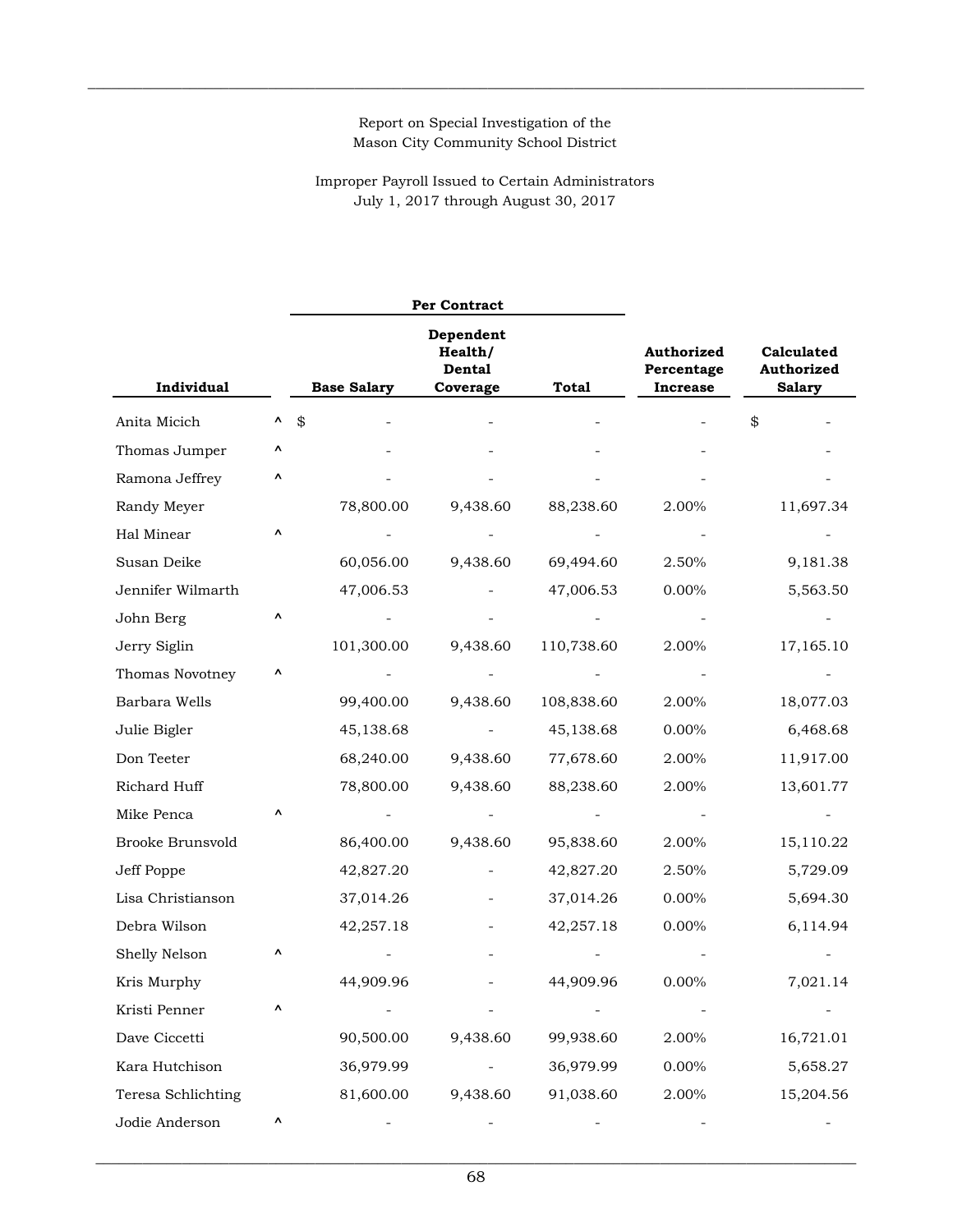|                                                      |                          |                          | Improper                 |                                                               |                          |
|------------------------------------------------------|--------------------------|--------------------------|--------------------------|---------------------------------------------------------------|--------------------------|
|                                                      |                          | <b>MCCSD's Share of:</b> |                          |                                                               |                          |
| <b>Actual Payroll</b><br>per the Payroll<br>Register | <b>Salary</b>            | <b>FICA</b>              | <b>IPERS</b>             | <b>MCCSD</b><br><b>Contributions to</b><br><b>TSA Account</b> | <b>Total</b>             |
|                                                      |                          |                          |                          |                                                               |                          |
|                                                      |                          |                          |                          |                                                               |                          |
|                                                      |                          |                          |                          |                                                               |                          |
| 14,706.44                                            | 3,009.10                 | 230.20                   | 268.71                   |                                                               | 3,508.01                 |
|                                                      |                          |                          |                          |                                                               |                          |
| 11,662.44                                            | 2,481.06                 | 189.81                   | 221.56                   | 160.00                                                        | 3,052.43                 |
| 8,776.26                                             | 3,212.76                 | 245.78                   | 286.90                   | 160.00                                                        | 3,905.44                 |
|                                                      |                          |                          |                          |                                                               |                          |
| 18,536.44                                            | 1,371.34                 | 104.91                   | 122.46                   |                                                               | 1,598.71                 |
|                                                      |                          |                          |                          |                                                               |                          |
| 18,219.76                                            | 142.73                   | 10.92                    | 12.75                    |                                                               | 166.40                   |
| 7,700.69                                             | 1,232.01                 | 94.25                    | 110.02                   | 160.00                                                        | 1,596.28                 |
| 13,026.44                                            | 1,109.44                 | 84.87                    | 99.07                    |                                                               | 1,293.38                 |
| 14,986.44                                            | 1,384.67                 | 105.93                   | 123.65                   |                                                               | 1,614.25                 |
|                                                      |                          |                          |                          |                                                               |                          |
| 16,053.10                                            | 942.88                   | 72.13                    | 84.20                    |                                                               | 1,099.21                 |
| 7,241.03                                             | 1,511.94                 | 115.66                   | 135.02                   |                                                               | 1,762.62                 |
| 6,481.88                                             | 787.58                   | 60.25                    | 70.33                    | 160.00                                                        | 1,078.16                 |
| 7,328.63                                             | 1,213.69                 | 92.85                    | 108.38                   | 160.00                                                        | 1,574.92                 |
|                                                      |                          |                          |                          |                                                               |                          |
| 7,524.79                                             | 503.65                   | 38.53                    | 44.98                    | 160.00                                                        | 747.16                   |
| $\sim 100$                                           | $\sim 1000$ km s $^{-1}$ | $\sim 100$               | $\sim 100$               |                                                               | $\sigma_{\rm{max}}$      |
| 16,736.44                                            | 15.43                    | 1.18                     | 1.38                     |                                                               | 17.99                    |
| 6,162.84                                             | 504.57                   | 38.60                    | 45.06                    | 160.00                                                        | 748.23                   |
| 15,253.10                                            | 48.54                    | 3.72                     | 4.33                     | $\sim 100$                                                    | 56.59                    |
| $\overline{\phantom{a}}$                             |                          |                          | $\overline{\phantom{a}}$ |                                                               | $\overline{\phantom{a}}$ |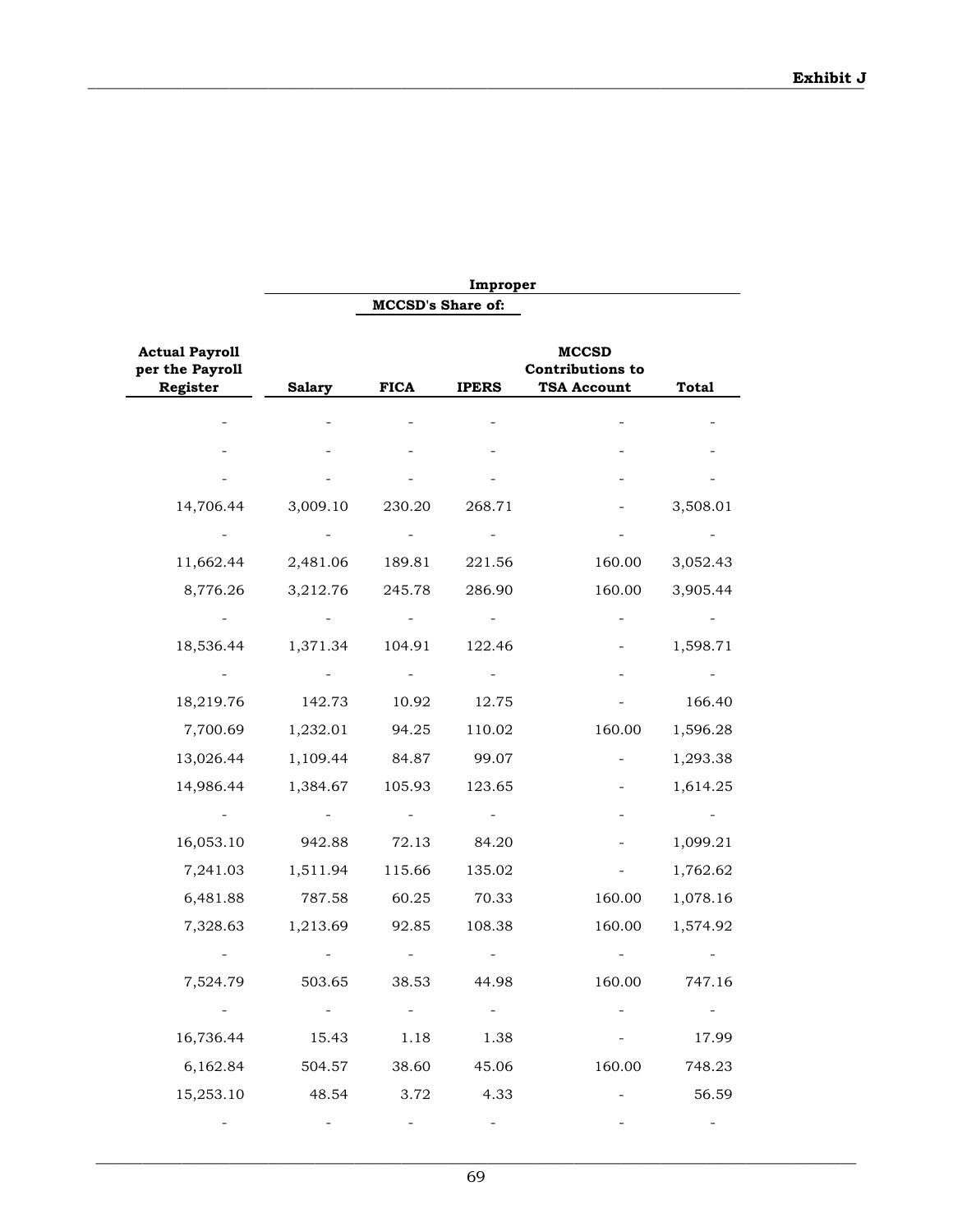$\_$  , and the state of the state of the state of the state of the state of the state of the state of the state of the state of the state of the state of the state of the state of the state of the state of the state of the

Improper Payroll Issued to Certain Administrators July 1, 2017 through August 30, 2017

|                          |           |                                                                                  | <b>Per Contract</b> |            |                                             |                                           |  |
|--------------------------|-----------|----------------------------------------------------------------------------------|---------------------|------------|---------------------------------------------|-------------------------------------------|--|
| <b>Individual</b>        |           | Dependent<br>Health/<br>Dental<br><b>Base Salary</b><br>Coverage<br><b>Total</b> |                     |            | Authorized<br>Percentage<br><b>Increase</b> | Calculated<br>Authorized<br><b>Salary</b> |  |
| Doug Abbas               |           | 70,900.00                                                                        | 9,438.60            | 80,338.60  | 2.00%                                       | 13,471.95                                 |  |
| John Fritz               |           | 64,600.00                                                                        | 9,438.60            | 74,038.60  | 2.00%                                       | 12,336.36                                 |  |
| Kathryn Schladweiler     | $\lambda$ |                                                                                  |                     |            |                                             |                                           |  |
| Amanda Sadler            | ۸         |                                                                                  |                     |            |                                             |                                           |  |
| Gary Van Hemert          | ۸         |                                                                                  |                     |            |                                             |                                           |  |
| Jenna Sheriff            | ٨         |                                                                                  |                     |            |                                             |                                           |  |
| Allison Stevenson        | ۸         |                                                                                  |                     |            |                                             |                                           |  |
| Robert Hollinger         | ٨         |                                                                                  |                     |            |                                             |                                           |  |
| Allison Pattee           | ۸         |                                                                                  |                     |            |                                             |                                           |  |
| Kassandra Drey           |           | 59,650.00                                                                        |                     | 59,650.00  | 0.00%                                       | 9,201.10                                  |  |
| Carol Huff               |           | 42,203.20                                                                        |                     | 42,203.20  | 2.50%                                       | 6,948.70                                  |  |
| Leslie Behm              |           | 27,097.20                                                                        |                     | 27,097.20  | 0.00%                                       | 4,247.88                                  |  |
| Kristy Wagner            | ۸         |                                                                                  |                     |            |                                             |                                           |  |
| Amy Dixon                | ۸         |                                                                                  |                     |            |                                             |                                           |  |
| Michael Carlson          | ۸         |                                                                                  |                     |            |                                             |                                           |  |
| Renae Trettin            | ۸         |                                                                                  |                     |            |                                             |                                           |  |
| Sue Hennagir             |           | 40,135.13                                                                        |                     | 40,135.13  | 0.00%                                       | 6,506.77                                  |  |
| Cory Jenninges           |           | 52,363.00                                                                        |                     | 52,363.00  | 2.50%                                       | 8,727.20                                  |  |
| Krystal Bollinger        |           | 73,268.00                                                                        |                     | 73,268.00  | 0.00%                                       | 11,616.66                                 |  |
| Jason Wedgebury          | ٨         |                                                                                  |                     |            |                                             |                                           |  |
| Dudley Humphrey          | Λ         |                                                                                  |                     |            |                                             |                                           |  |
| Victoria Davison         |           | 81,346.00                                                                        |                     | 81,346.00  | 0.00%                                       | 12,762.67                                 |  |
| Susan Pecinovsky         |           | 127,500.00                                                                       | 9,438.60            | 136,938.60 | 2.00%                                       | 22,854.56                                 |  |
| Joshua Smith             | ٨         |                                                                                  |                     |            |                                             |                                           |  |
| <b>Brandt Snakenburg</b> | ۸         |                                                                                  |                     |            |                                             |                                           |  |
| <b>Blake Henely</b>      |           | 73,440.00                                                                        | 9,438.60            | 82,878.60  | 2.00%                                       | 13,935.05                                 |  |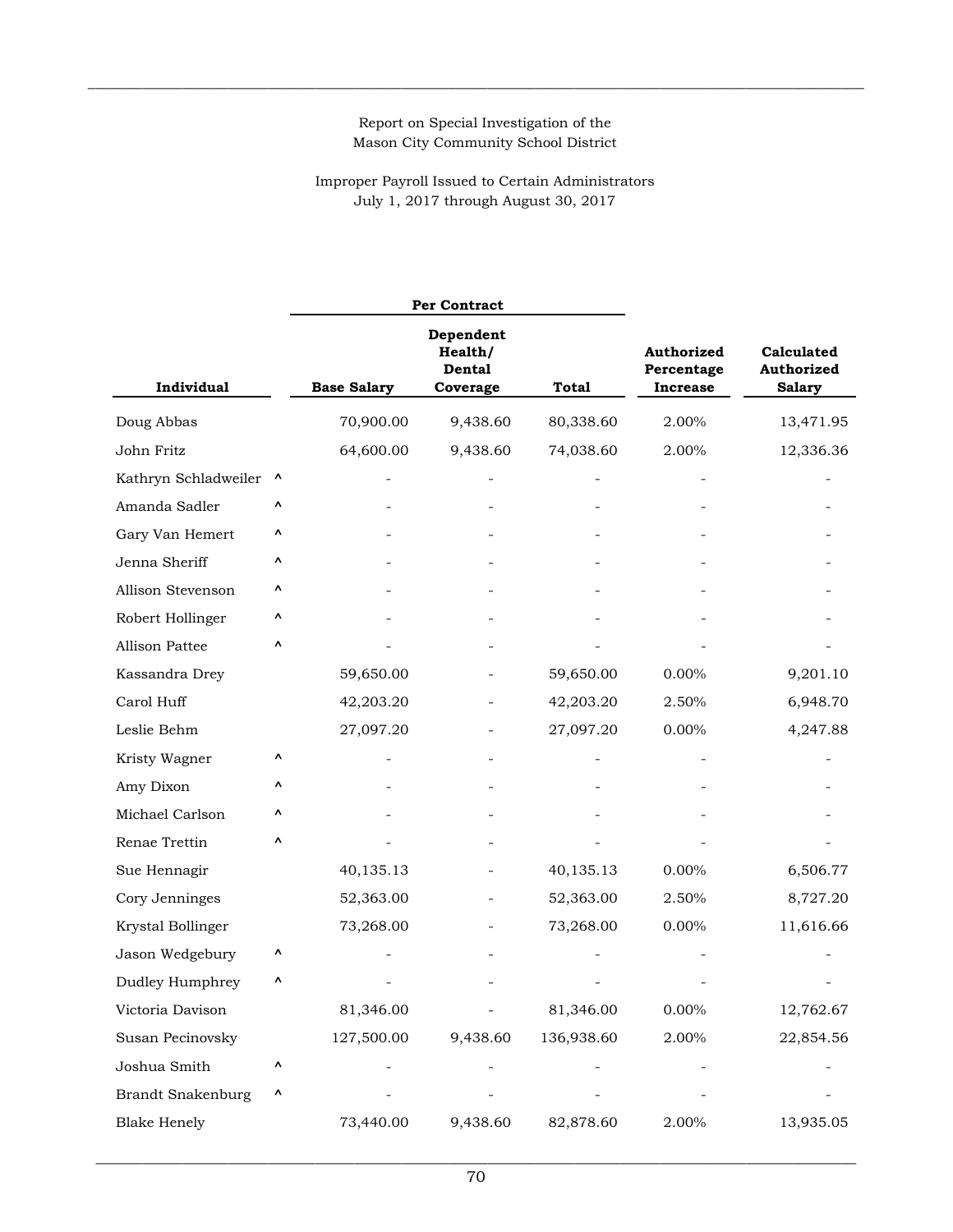|                                                      | Improper                 |                          |                          |                                                               |                          |  |  |
|------------------------------------------------------|--------------------------|--------------------------|--------------------------|---------------------------------------------------------------|--------------------------|--|--|
|                                                      |                          | <b>MCCSD's Share of:</b> |                          |                                                               |                          |  |  |
| <b>Actual Payroll</b><br>per the Payroll<br>Register | <b>Salary</b>            | <b>FICA</b>              | <b>IPERS</b>             | <b>MCCSD</b><br><b>Contributions to</b><br><b>TSA Account</b> | <b>Total</b>             |  |  |
| 13,469.76                                            | (2.19)                   | (0.15)                   | (0.20)                   |                                                               | (2.54)                   |  |  |
| 12,419.76                                            | 83.40                    | 6.38                     | 7.45                     |                                                               | 97.23                    |  |  |
|                                                      |                          |                          |                          |                                                               |                          |  |  |
|                                                      |                          |                          |                          |                                                               |                          |  |  |
|                                                      |                          |                          |                          |                                                               |                          |  |  |
|                                                      |                          |                          |                          |                                                               |                          |  |  |
|                                                      |                          |                          |                          |                                                               |                          |  |  |
|                                                      |                          |                          |                          |                                                               |                          |  |  |
|                                                      |                          |                          |                          |                                                               |                          |  |  |
| 9,201.10                                             |                          |                          |                          | 600.00                                                        | 600.00                   |  |  |
| 7,038.93                                             | 90.23                    | 6.90                     | 8.06                     |                                                               | 105.19                   |  |  |
| 4,537.81                                             | 289.93                   | 22.18                    | 25.89                    | 120.00                                                        | 458.00                   |  |  |
|                                                      |                          |                          |                          |                                                               |                          |  |  |
|                                                      |                          |                          |                          |                                                               |                          |  |  |
|                                                      |                          |                          |                          |                                                               |                          |  |  |
|                                                      |                          |                          |                          |                                                               |                          |  |  |
| 6,689.18                                             | 182.41                   | 13.96                    | 16.29                    | 160.00                                                        | 372.66                   |  |  |
| 8,727.20                                             |                          |                          | -                        |                                                               |                          |  |  |
| 11,955.96                                            | 339.30                   | 25.96                    | 30.30                    |                                                               | 395.56                   |  |  |
|                                                      |                          |                          |                          |                                                               |                          |  |  |
| $\sim 100$                                           | $\sim$                   | $\sim$                   | $\frac{1}{2}$            |                                                               | $\sim$                   |  |  |
| 12,786.08                                            | 23.41                    | 1.80                     | 2.09                     |                                                               | 27.30                    |  |  |
| 22,903.10                                            | 48.54                    | 3.72                     | 4.33                     |                                                               | 56.59                    |  |  |
| ÷,                                                   | $\overline{\phantom{0}}$ |                          | $\blacksquare$           |                                                               | $\overline{\phantom{0}}$ |  |  |
|                                                      |                          |                          | $\overline{\phantom{0}}$ |                                                               |                          |  |  |
| 13,893.10                                            | (41.95)                  | (3.19)                   | (3.75)                   |                                                               | (48.89)                  |  |  |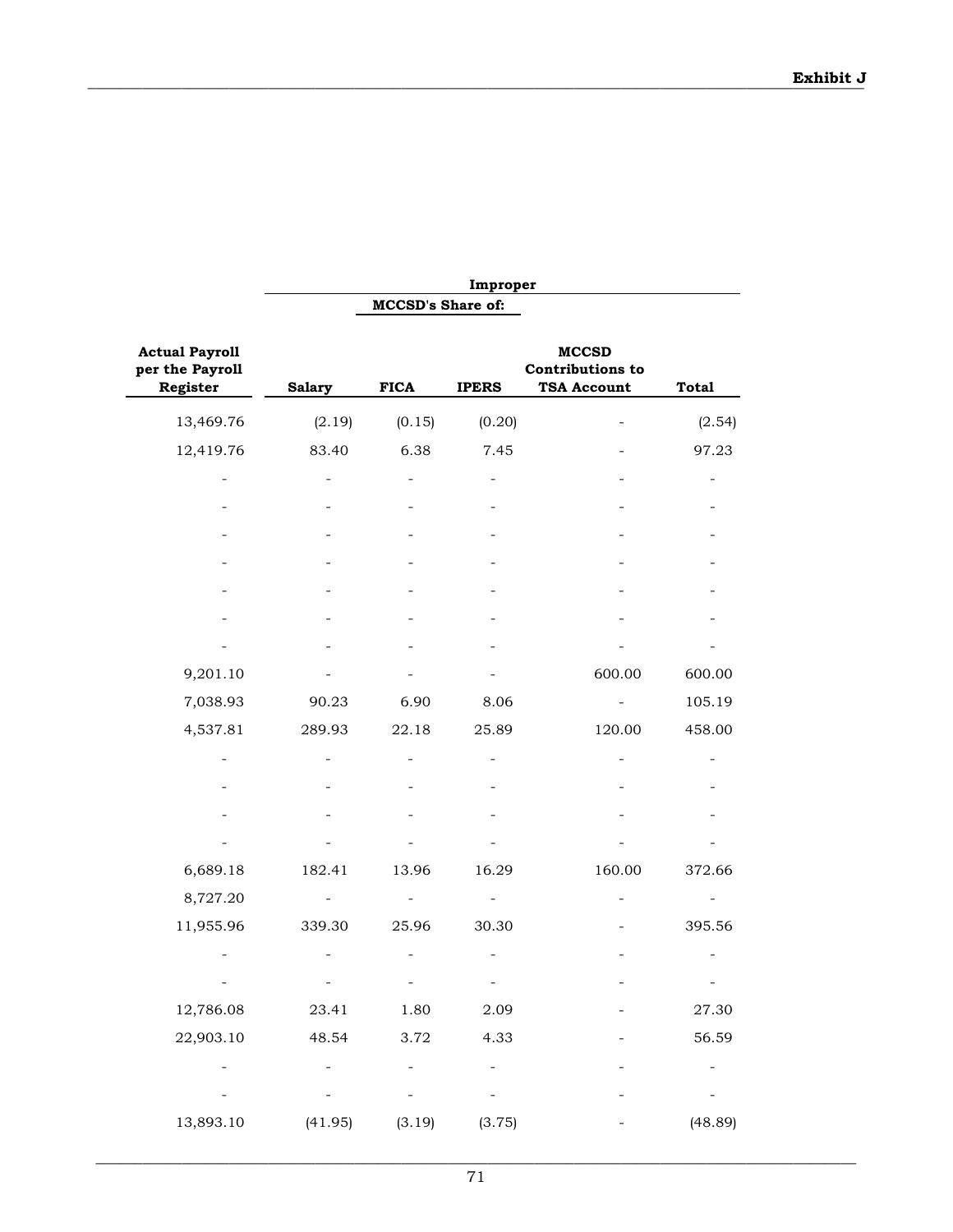## Report on Special Investigation of the Mason City Community School District

 $\_$  , and the set of the set of the set of the set of the set of the set of the set of the set of the set of the set of the set of the set of the set of the set of the set of the set of the set of the set of the set of th

## Improper Payroll Issued to Certain Administrators July 1, 2017 through August 30, 2017

|                     |                                 |                    | <b>Per Contract</b>                               |              |                                      |                                           |
|---------------------|---------------------------------|--------------------|---------------------------------------------------|--------------|--------------------------------------|-------------------------------------------|
| Individual          |                                 | <b>Base Salary</b> | Dependent<br>Health/<br><b>Dental</b><br>Coverage | Total        | Authorized<br>Percentage<br>Increase | Calculated<br>Authorized<br><b>Salary</b> |
| Mallory Mitchell    |                                 | 33,548.60          |                                                   | 33,548.60    | $0.00\%$                             | 5,591.43                                  |
| Matthew McClemons   |                                 | 42,140.80          |                                                   | 42,140.80    | $0.00\%$                             | 7,023.48                                  |
| Lindsay Millsap     |                                 | 81,600.00          | 9,438.60                                          | 91,038.60    | 3.00%                                | 15,199.18                                 |
| Dan Arjes           |                                 | 80,000.00          | 9,438.60                                          | 89,438.60    | $***$                                | 14,906.43                                 |
| Jadie Meyer         |                                 | 107,100.00         | 9,438.60                                          | 116,538.60   | 2.00%                                | 19,454.56                                 |
| Aaron Patrick       |                                 | 77,500.00          | 9,438.60                                          | 86,938.60    | 0.00%                                | 14,489.77                                 |
| Dan Phipps          |                                 | 82,000.00          | 9,438.60                                          | 91,438.60    | $0.00\%$                             | 15,239.77                                 |
| Kristian Einsweiler | $\boldsymbol{\mathsf{\Lambda}}$ |                    |                                                   |              |                                      |                                           |
| Total               |                                 | 2,257,621.73       | 169,894.80                                        | 2,427,516.53 |                                      | 385,438.85<br>S                           |

**^** - Individual was not employed with MCCSD during this fiscal year.

**\*\*** - Individual was promoted to a new position at the beginning of this fiscal year.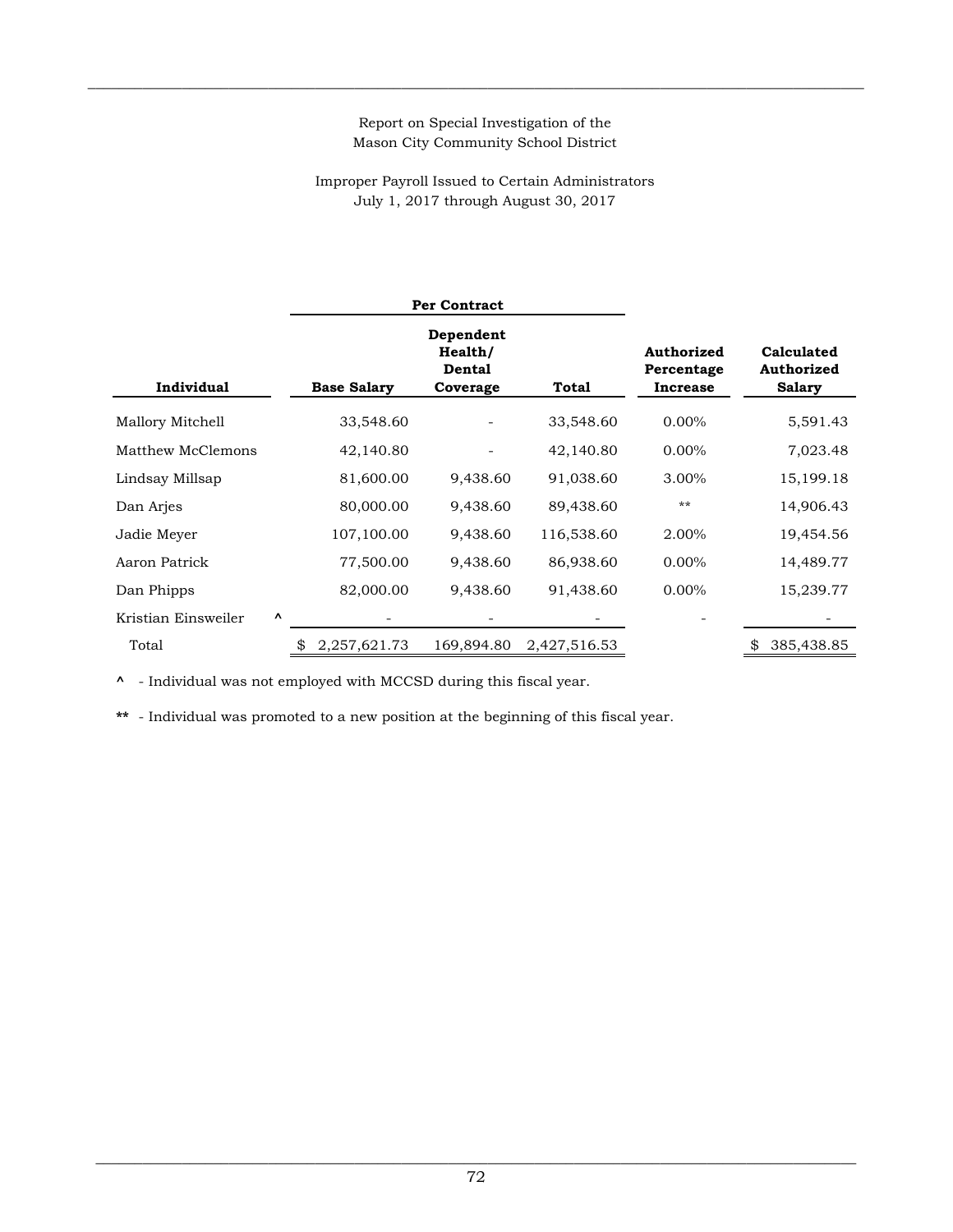|                                                      | Improper      |                          |              |                                                               |           |  |  |
|------------------------------------------------------|---------------|--------------------------|--------------|---------------------------------------------------------------|-----------|--|--|
|                                                      |               | <b>MCCSD's Share of:</b> |              |                                                               |           |  |  |
| <b>Actual Payroll</b><br>per the Payroll<br>Register | <b>Salary</b> | <b>FICA</b>              | <b>IPERS</b> | <b>MCCSD</b><br><b>Contributions to</b><br><b>TSA Account</b> | Total     |  |  |
| 5,576.14                                             | (15.29)       | (1.16)                   | (1.37)       | 160.00                                                        | 142.18    |  |  |
| 7,023.48                                             |               |                          |              | 320.00                                                        | 320.00    |  |  |
| 15,253.10                                            | 53.92         | 4.12                     | 4.81         |                                                               | 62.85     |  |  |
| 14,986.44                                            | 80.01         | 6.12                     | 7.14         |                                                               | 93.27     |  |  |
| 19,503.10                                            | 48.54         | 3.72                     | 4.33         |                                                               | 56.59     |  |  |
| 14,569.76                                            | 79.99         | 6.13                     | 7.14         |                                                               | 93.26     |  |  |
| 15,319.76                                            | 79.99         | 6.13                     | 7.14         |                                                               | 93.26     |  |  |
|                                                      |               |                          |              |                                                               |           |  |  |
| 406,250.48                                           | 20,811.63     | 1,592.21                 | 1,858.45     | 2,480.00                                                      | 26,742.29 |  |  |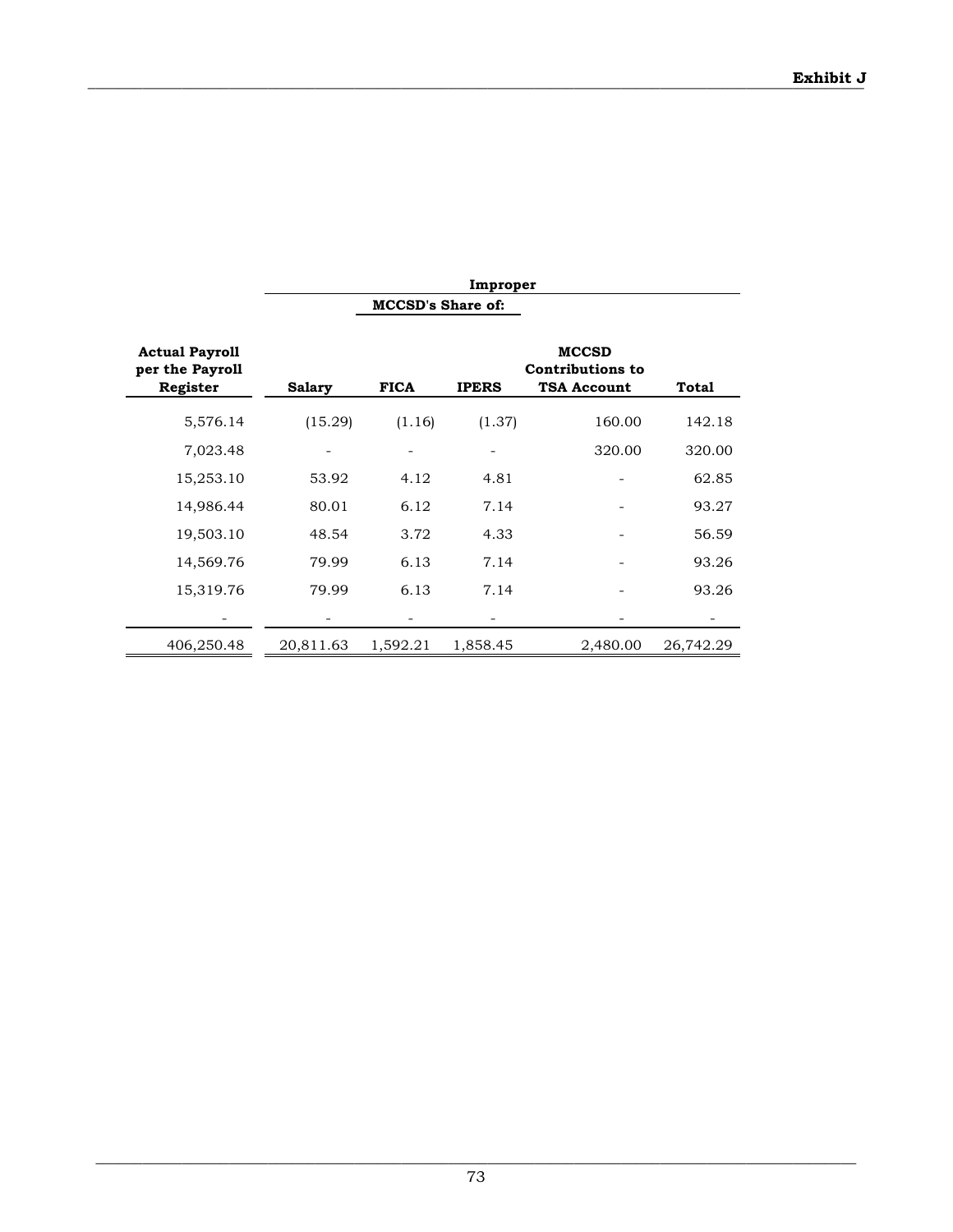**Report on Special Investigation of the Mason City Community School District**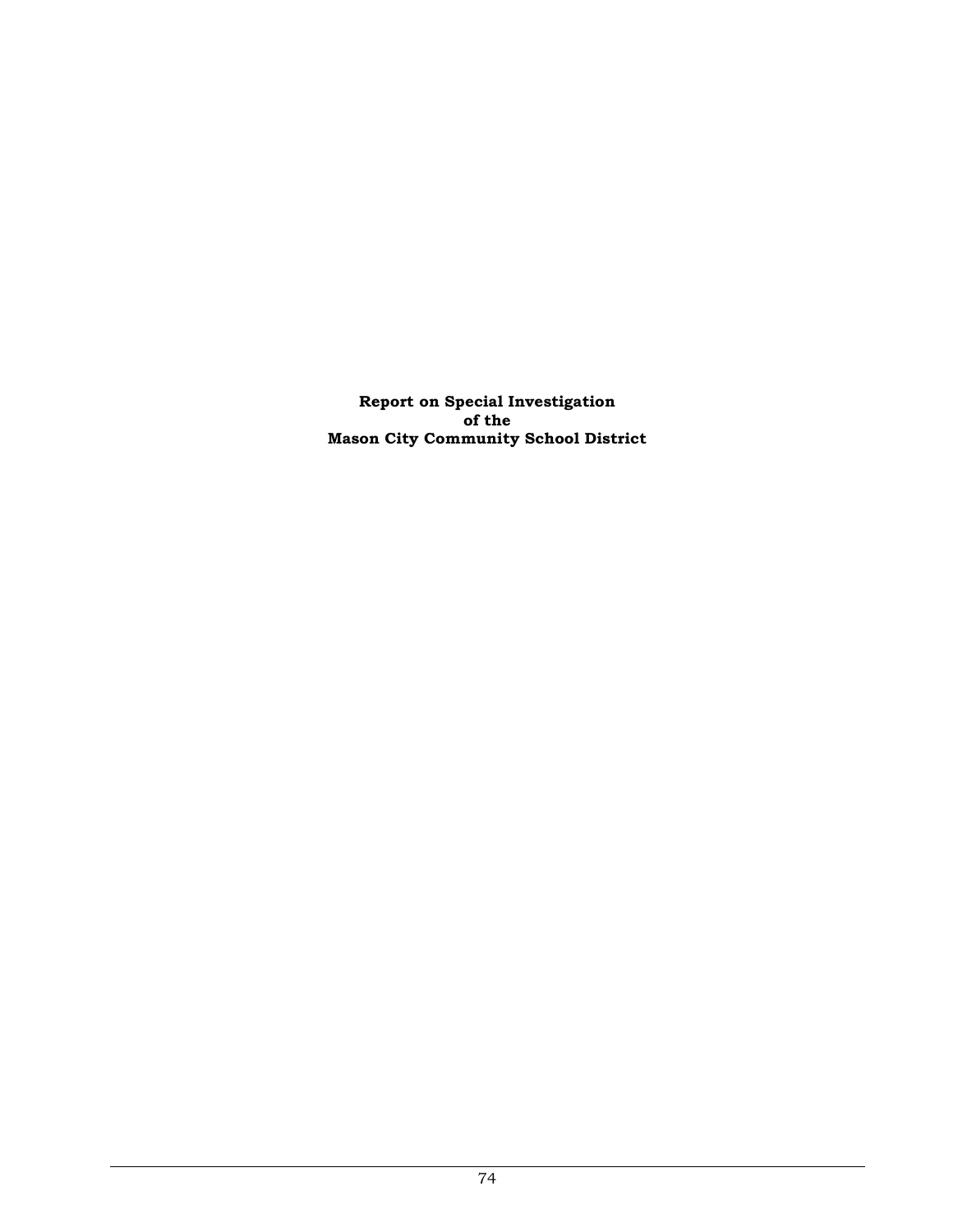## Report on Special Investigation of the Mason City Community School District

## For the period July 1, 2009 through August 31, 2017 Improper Vacation Balance Payouts Issued to Certain Administrators

| Individual           | <b>Date</b> | Number of<br><b>Vacation Days</b> | Improper |             |  |
|----------------------|-------------|-----------------------------------|----------|-------------|--|
| Linda Olson          | 04/30/12    | 17.0                              | \$       | 3,269.27    |  |
| Kathryn Schladweiler | 06/28/13    | 1.5                               |          | 637.01      |  |
| Gary Van Hemert      | 06/30/13    | 26.0                              |          | 10,627.50   |  |
| Allison Pattee       | 07/31/13    | 13.5                              |          | 4,416.39    |  |
| Ramona Jeffrey       | 07/27/15    | 60.0                              |          | 2,178.00 ^  |  |
| Ramona Jeffrey       | 09/11/15    | 30.0                              |          | 16,500.00 # |  |
| Hal Minear           | 07/27/15    | 60.0                              |          | 35,178.00   |  |
| Hal Minear           | 09/11/15    | 30.0                              |          | 16,500.00 # |  |
| Thomas Jumper        | 06/30/16    | 1.5                               |          | 721.16      |  |
| Thomas Novotney      | 06/30/16    | 28.0                              |          | 9,300.20    |  |
| Renae Trettin        | 12/29/16    | 5.3                               |          | 734.37      |  |
| Jodie Anderson       | 06/30/17    | 5.5                               |          | 1,856.25    |  |
| John Berg            | 06/30/17    | 16.0                              |          | 5,061.60    |  |
| Brandt Snakenburg    | 06/30/17    | 9.0                               |          | 2,596.14    |  |
| Allison Stevenson    | 06/30/17    | 21.0                              |          | 7,975.80    |  |
| Total                |             |                                   | \$       | 117,551.69  |  |

^ - Vacation balance payout was properly paid, but was calculated using an incorrect hourly rate.

# - Vacation days paid out were not yet earned.